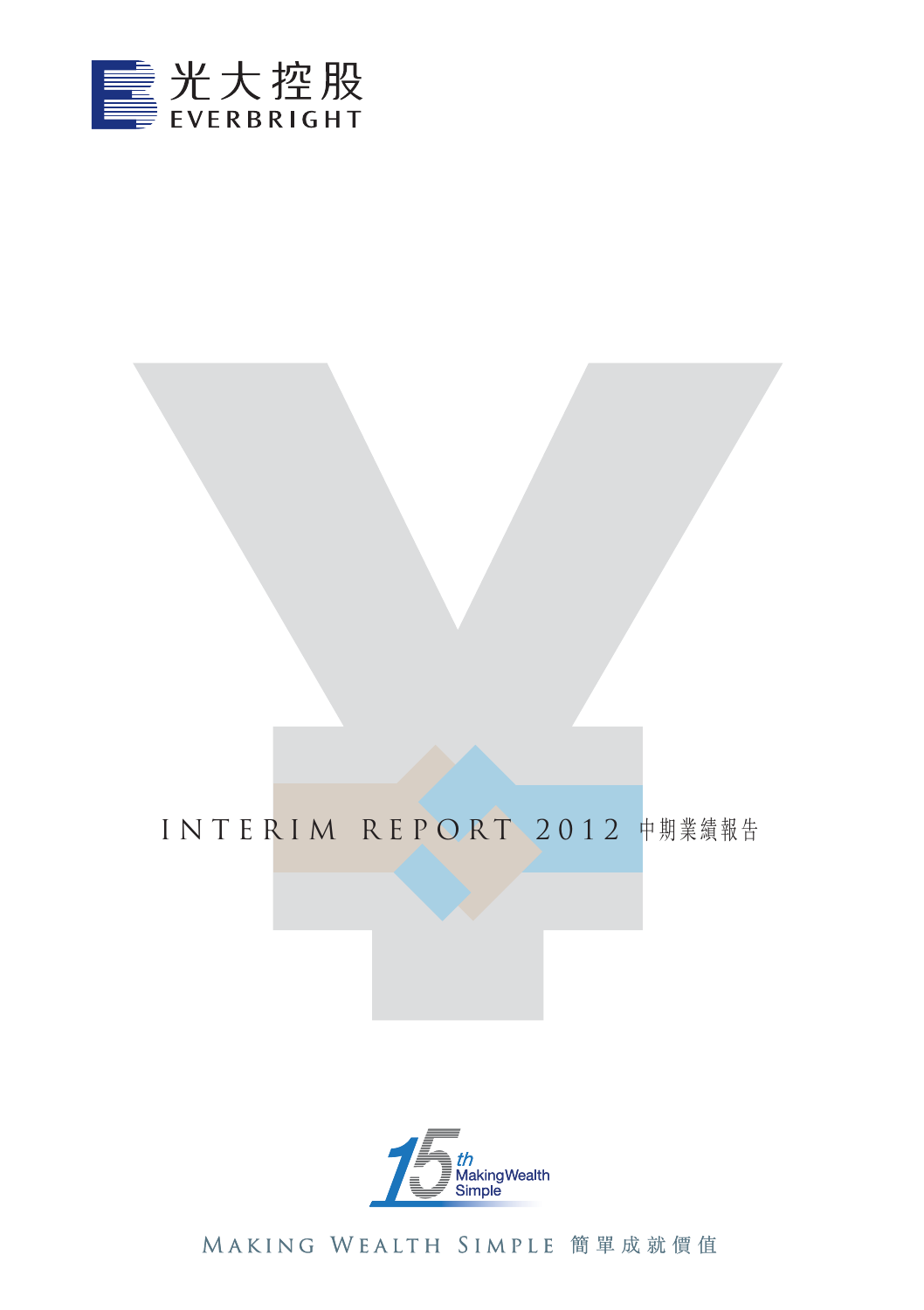# 15 Years of Partnership Fosters an Infinity of Investment Value in China

### 伙伴同行15年 成就無限中國投

Everbright was established on 19 September 1997. As a financial investment institution, we have been thriving in an increasingly turbulent environment for 15 years. Over the years we have faced, and overcome, challenges such as the Asian Financial Crisis in 1997, the SARS outbreak in 2003, and most recently, the global financial tsunami in 2008.

As an Asian international financial hub, Hong Kong's role as an intermediary between China and the world will remain significant, particularly with the Mainland's thriving financial industry and the progressive internationalisation of the Renminbi. Everbright, with handson knowledge of international management and an extensive network in China, is fully confident in its Macro Asset Management platform.

We would like to take this opportunity to express our sincere gratitude to our friends and employees for your valuable commitment to the Group's development amidst such a volatile capital market. With your continued support, Everbright will continue taking confident strides toward growth in China and Hong Kong.

一九九七年九月十九日是光大控股的成立日,作為金融投資機構,我們已在這個日益波動的市<br>場中紮根成長了十五年,期間雖然經歷九七年亞洲金融危機、零三年沙士風雲、零八年環球金<br>融海嘯等各種挑戰,但我們最終都一一克服。

隨者中國金融業的發展,以及人民幣國際化的穩步推進,香港作為區域性的國際金融中心仍大<br>有可為,光大控股具有國際化管理經驗,又具備廣濶內地網絡的大資產管理平台,擁有巨大的<br>發展空間。

在這裡,找們要深深感謝這些年來與光大控股一同走過風雨歴程的各界朋友和同事們,止是你<br>們的支持,光大控股才能在資本市場的潮起潮落中持續成長,並在中港金融領域擁有更為亮麗 的色彩。

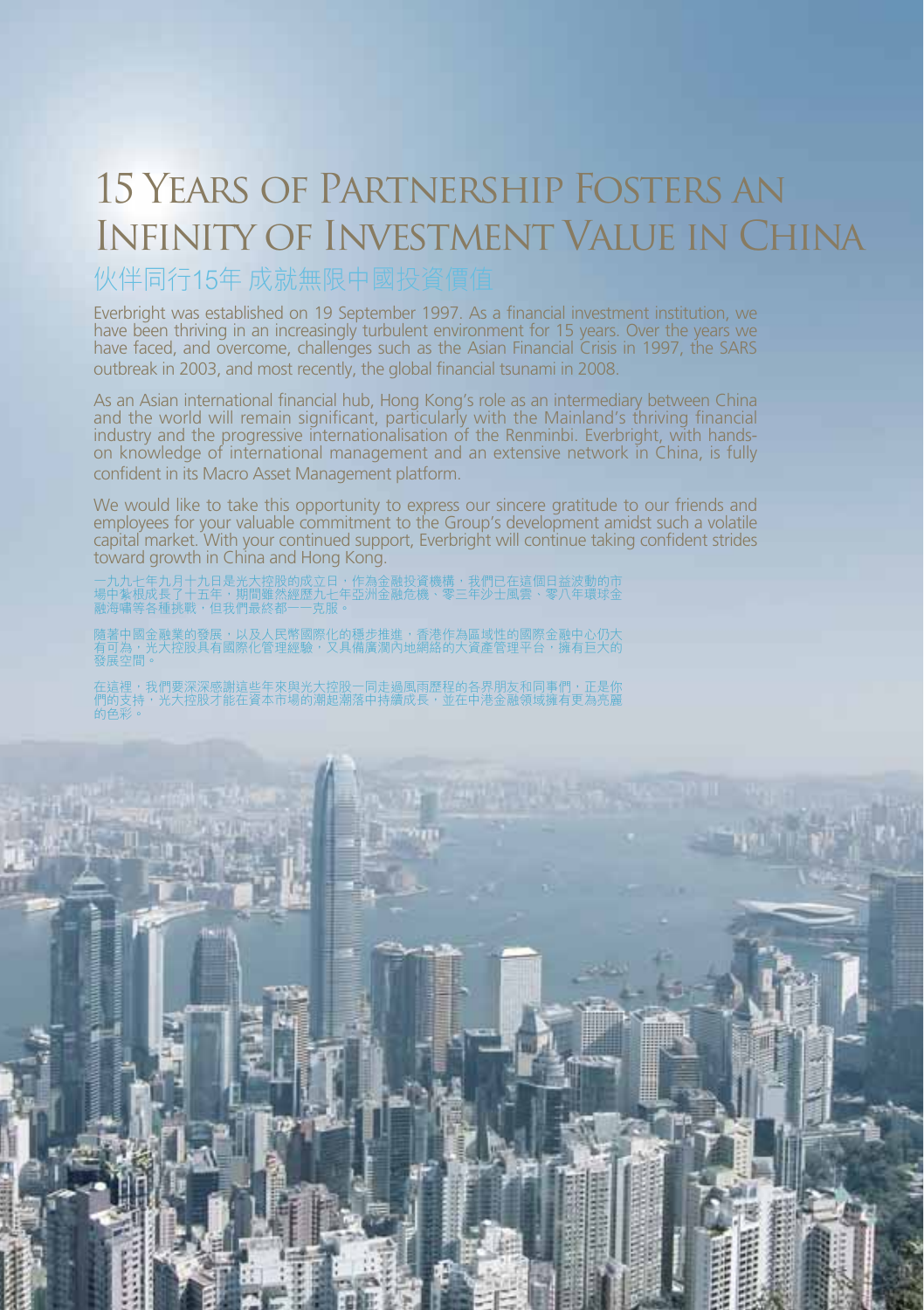### Corporate Information 公司資料

| <b>BOARD OF DIRECTORS</b>                                  |                                | 董事會成員             |       |  |  |
|------------------------------------------------------------|--------------------------------|-------------------|-------|--|--|
| <b>Tang Shuangning</b>                                     | Chairman                       | 唐雙寧               | 主席    |  |  |
| Zang Qiutao                                                | Deputy Chairman                | 臧秋濤               | 副主席   |  |  |
| Chen Shuang                                                | <b>Chief Executive Officer</b> | 陳爽                | 首席執行官 |  |  |
| Tang Chi Chun,<br>Richard                                  | <b>Chief Financial Officer</b> | 鄧子俊               | 首席財務官 |  |  |
| Jiang Yuanzhi                                              | Chief Investment Officer       | 姜元之               | 首席投資官 |  |  |
| + Wang Weimin                                              |                                | +王衛民              |       |  |  |
| * Ng Ming Wah, Charles                                     |                                | *吳明華              |       |  |  |
| * Seto Gin Chung, John                                     |                                | *司徒振中             |       |  |  |
| * Lin Zhijun                                               |                                | *林志軍              |       |  |  |
| * Chung Shui Ming, Timpson                                 |                                | *鍾瑞明              |       |  |  |
| (appointed on 21 August 2012)                              |                                | (於二零一二年八月二十一日獲委任) |       |  |  |
| Non-executive Director<br>$\begin{array}{c} + \end{array}$ |                                | 非執行董事             |       |  |  |

\* Independent Non-executive Directors

#### **COMPANY SECRETARY**

Chan Ming Kin, Desmond

#### **REGISTERED OFFICE**

46th Floor Far East Finance Centre 16 Harcourt Road Hong Kong

#### **PRINCIPAL BANKERS**

China Everbright Bank Company Limited Industrial and Commercial Bank of China (Asia) Limited Standard Chartered Bank (Hong Kong) Limited The Bank of East Asia, Limited Bank of Communications Company, Limited

# \* 獨立非執行董事

**公司秘書**

陳明堅

#### **註冊地址**

香港 夏愨道十六號 遠東金融中心四十六樓

#### **主要往來銀行**

中國光大銀行股份有限公司 中國工商銀行(亞洲)有限公司

渣打銀行(香港)有限公司 東亞銀行有限公司 交通銀行股份有限公司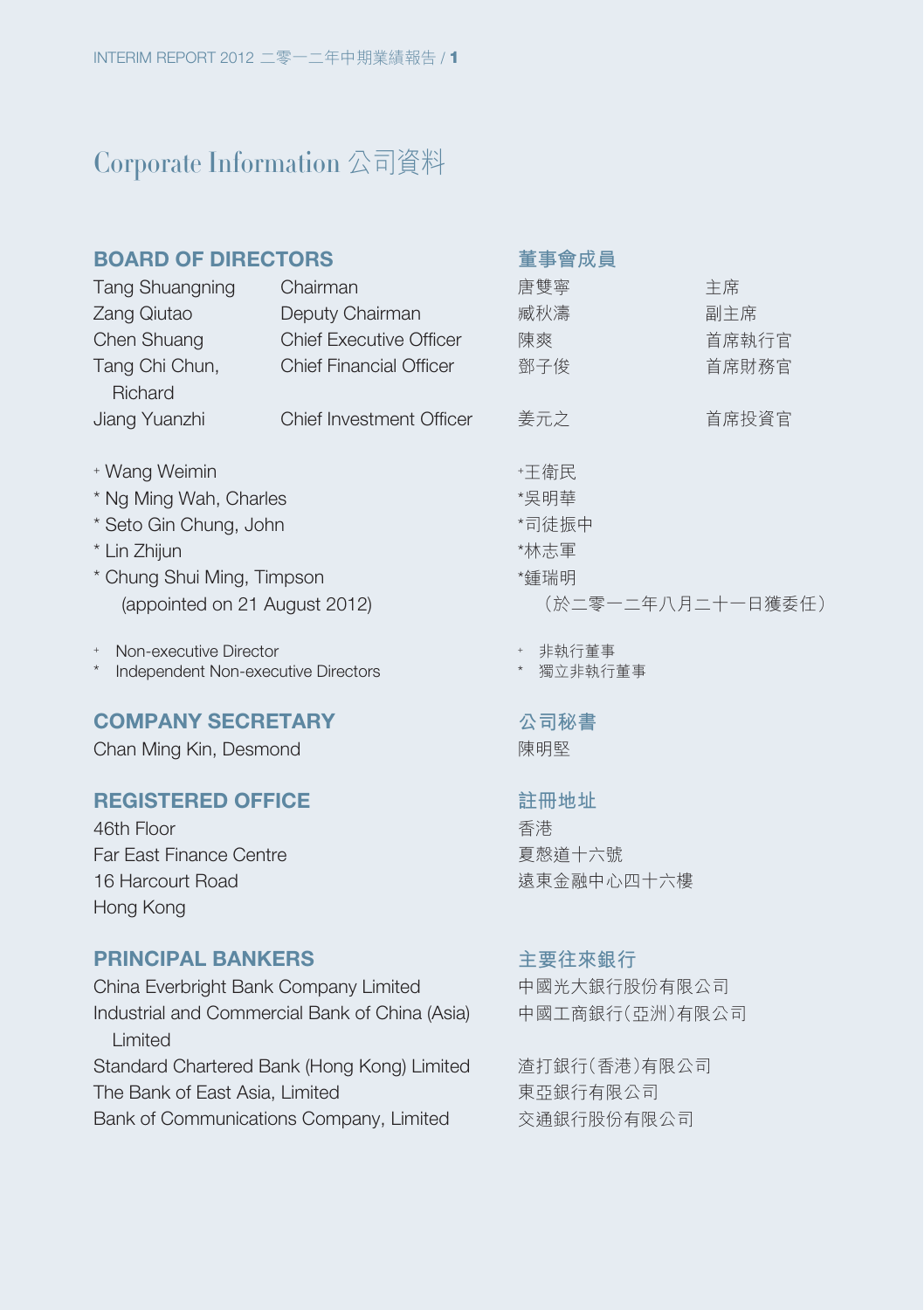### Corporate Information 公司資料

**LEGAL ADVISORS** Paul, Hastings, Janofsky & Walker Grandall Legal Group (Shanghai) Office

#### **SHARE REGISTRAR**

Tricor Secretaries Limited 26th Floor, Tesbury Centre 28 Queen's Road East Wanchai Hong Kong

#### **AUDITORS**

KPMG

**WEBSITE ADDRESS** http://www.everbright165.com

**INVESTOR RELATIONS CONTACT**

ir@everbright165.com

**STOCK CODE**

165

**法律顧問** 普衡律師行 國浩律師集團(上海)事務所

**股票登記及過戶處** 卓佳秘書商務有限公司 香港 灣仔 皇后大道東28號 金鐘匯中心26樓

**核數師** 畢馬威會計師事務所

**網址** http://www.everbright165.com

**投資者關係聯絡** ir@everbright165.com

**股份代號** 165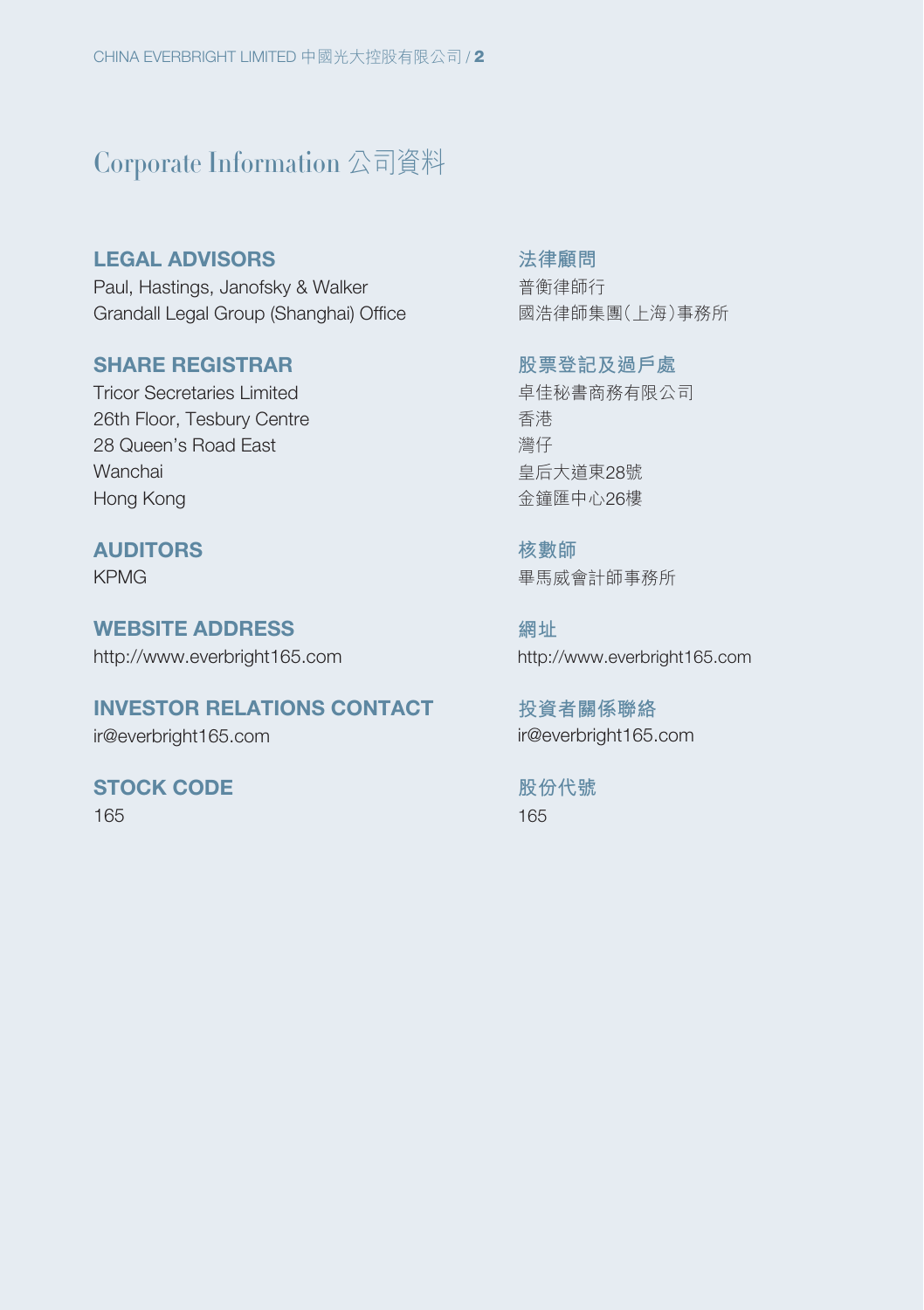### Interim Results 中期業績

The Board of Directors of China Everbright Limited (the "Company") announces the unaudited results of the Company and its subsidiaries (collectively the "Group") for the six months ended 30 June 2012. The interim financial report is unaudited, but has been reviewed by KPMG (the auditors of the Company) in accordance with Hong Kong Standard on Review Engagements 2410 "Review of interim financial information performed by the independent auditor of the entity" issued by the Hong Kong Institute of Certified Public Accountants, whose review report is included on pages 55 to 56. The interim financial report has also been reviewed by the Company's Audit and Risk Management Committee.

中國光大控股有限公司(「本公司」)董事 會宣佈本公司及其附屬公司(統稱「本集 團」)截至二零一二年六月三十日止六個 月未經審核的業績。此中期財務報表是 未經審核的,但畢馬威會計師事務所(本 公司核數師)已按照香港會計師公會頒佈 之《香港審閱工作準則》第2410號「獨立 核數師對中期財務資訊的審閱」,審閱此 中期財務報表,其獨立審閱報告刊載於 第55頁至56頁。此中期財務報表亦已通 過本公司審核及風險管理委員會之審閱。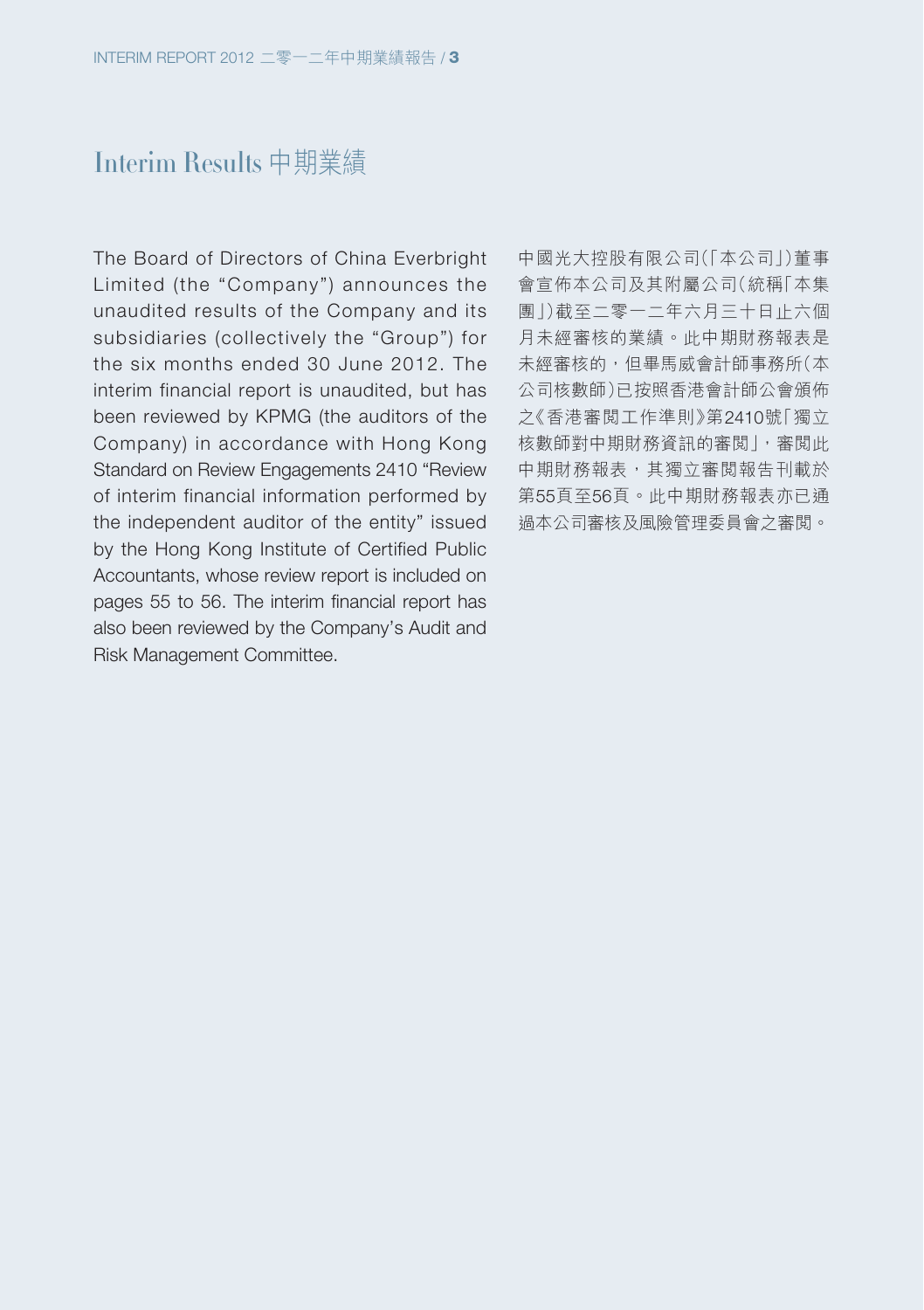### Consolidated Income Statement 綜合損益表

### For the six months ended 30 June 2012 截至二零一二年六月三十日止六個月

|                                                                                                                                         |                                        | <b>Notes</b><br>附註 | 1 January to<br>30 June 2012<br>二零一二年<br>一月一日至<br>六月三十日<br><b>HK\$'000</b><br>港幣千元 | 1 January to<br>30 June 2011<br>二零一一年<br>一月一日至<br>六月三十日<br>HK\$'000<br>港幣千元<br>(Restated)<br>(重列) |
|-----------------------------------------------------------------------------------------------------------------------------------------|----------------------------------------|--------------------|------------------------------------------------------------------------------------|---------------------------------------------------------------------------------------------------|
| Continuing operations<br>Turnover                                                                                                       | 持續經營業務<br>營業額                          | 3                  | 669,126                                                                            | 2,083,967                                                                                         |
| Operating income                                                                                                                        | 營業收益                                   | 3                  | 532,716                                                                            | 428,905                                                                                           |
| Other net income<br>Staff costs                                                                                                         | 其他淨收入<br>員工費用                          | 3                  | 587,161<br>(131, 289)                                                              | 488,903<br>(103, 376)                                                                             |
| Depreciation and amortisation<br>expenses                                                                                               | 折舊及攤銷費用                                |                    | (15,074)                                                                           | (7, 579)                                                                                          |
| Impairment loss on available-<br>for-sale securities<br>Impairment loss on amounts due                                                  | 備供銷售證券<br>減值損失<br>應收被投資公司              |                    | (25,058)                                                                           | (9,480)                                                                                           |
| from investee companies<br>Other operating expenses                                                                                     | 款項減值損失<br>其他經營費用                       |                    | (7,637)<br>(55, 515)                                                               | (45, 549)                                                                                         |
| Profit from operations                                                                                                                  | 經營盈利                                   |                    | 885,304                                                                            | 751,824                                                                                           |
| Finance costs<br>Share of profits less losses                                                                                           | 財務費用<br>應佔聯營公司盈利減                      |                    | (42, 532)                                                                          | (28, 557)                                                                                         |
| of associates, as per the<br>associates' financial statements<br>Share of profits less losses of<br>jointly controlled entities, as per | 虧損,按聯營公司<br>財務報表<br>應佔共同控制實體<br>盈利減虧損, | 9(b)               | 330,270                                                                            | 457,101                                                                                           |
| the jointly controlled entities'<br>financial statements<br>Adjustments to share of profits<br>less losses to conform with the          | 按共同控制實體<br>財務報表<br>應佔盈利減虧損<br>調整以符合集團  | 10                 | 39,823                                                                             | (10, 219)                                                                                         |
| Group's accounting policies                                                                                                             | 會計政策                                   | 1                  | (189, 967)                                                                         | (10, 913)                                                                                         |
| Profit before taxation<br>Income tax                                                                                                    | 除税前盈利<br>税項                            | $\overline{4}$     | 1,022,898<br>(135, 573)                                                            | 1,159,236<br>(127, 405)                                                                           |
| Profit from continuing operations                                                                                                       | 持續經營業務盈利                               |                    | 887,325                                                                            | 1,031,831                                                                                         |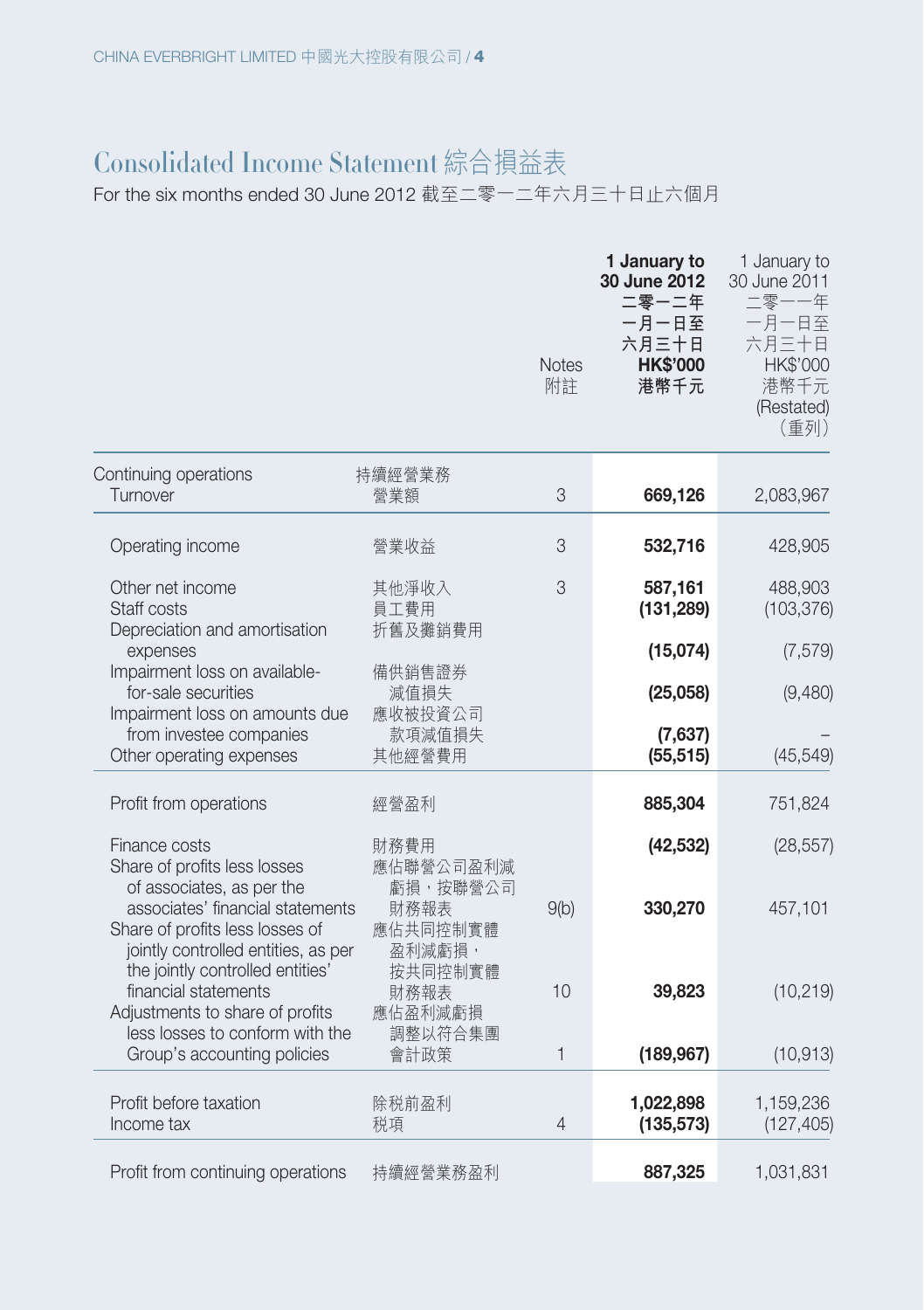### Consolidated Income Statement 綜合損益表

For the six months ended 30 June 2012 截至二零一二年六月三十日止六個月

|                                                                                                                   |                                       | <b>Notes</b><br>附註 | 1 January to<br>30 June 2012<br>二零一二年<br>一月一日至<br>六月三十日<br><b>HK\$'000</b><br>港幣千元 | 1 January to<br>30 June 2011<br>二零一一年<br>一月一日至<br>六月三十日<br><b>HK\$'000</b><br>港幣千元<br>(Restated)<br>(重列) |
|-------------------------------------------------------------------------------------------------------------------|---------------------------------------|--------------------|------------------------------------------------------------------------------------|----------------------------------------------------------------------------------------------------------|
| Discontinued operations                                                                                           | 非持續經營業務                               |                    |                                                                                    |                                                                                                          |
| Gain on disposal of subsidiaries<br>Profit from discontinued                                                      | 出售附屬公司盈利<br>非持續經營業務                   | 5                  |                                                                                    | 511,576                                                                                                  |
| operations                                                                                                        | 盈利                                    | 5                  |                                                                                    | 10,871                                                                                                   |
| Profit for the period                                                                                             | 本期盈利                                  |                    | 887,325                                                                            | 1,554,278                                                                                                |
| Profit attributable to equity<br>shareholders of the Company:<br>Continuing operations<br>Discontinued operations | 歸屬於本公司股東之<br>盈利:<br>持續經營業務<br>非持續經營業務 |                    | 766,555                                                                            | 1,041,345<br>522,447                                                                                     |
| <b>Non-controlling interests</b>                                                                                  | 非控股權益                                 |                    | 766,555<br>120,770                                                                 | 1,563,792<br>(9, 514)                                                                                    |
| Profit for the period                                                                                             | 本期盈利                                  |                    | 887,325                                                                            | 1,554,278                                                                                                |
| <b>Basic and diluted earnings</b><br>per share                                                                    | 每股基本及攤薄盈利                             | 8                  |                                                                                    |                                                                                                          |
| Continuing operations<br>Discontinued operations                                                                  | 持續經營業務<br>非持續經營業務                     |                    | HK\$0.446港元                                                                        | HK\$0.604港元<br>HK\$0.303港元                                                                               |
|                                                                                                                   |                                       |                    | <b>HK\$0.446</b> 港元                                                                | HK\$0.907港元                                                                                              |

The notes on pages 11 to 54 form part of this interim financial report. Details of dividends payable to equity shareholders of the Company attributable to the period are set out in note 6.

刊載於第11至54頁之附註為本中期財務 報告的一部分。付予本公司股東之應付 股息詳細資料載於附註6。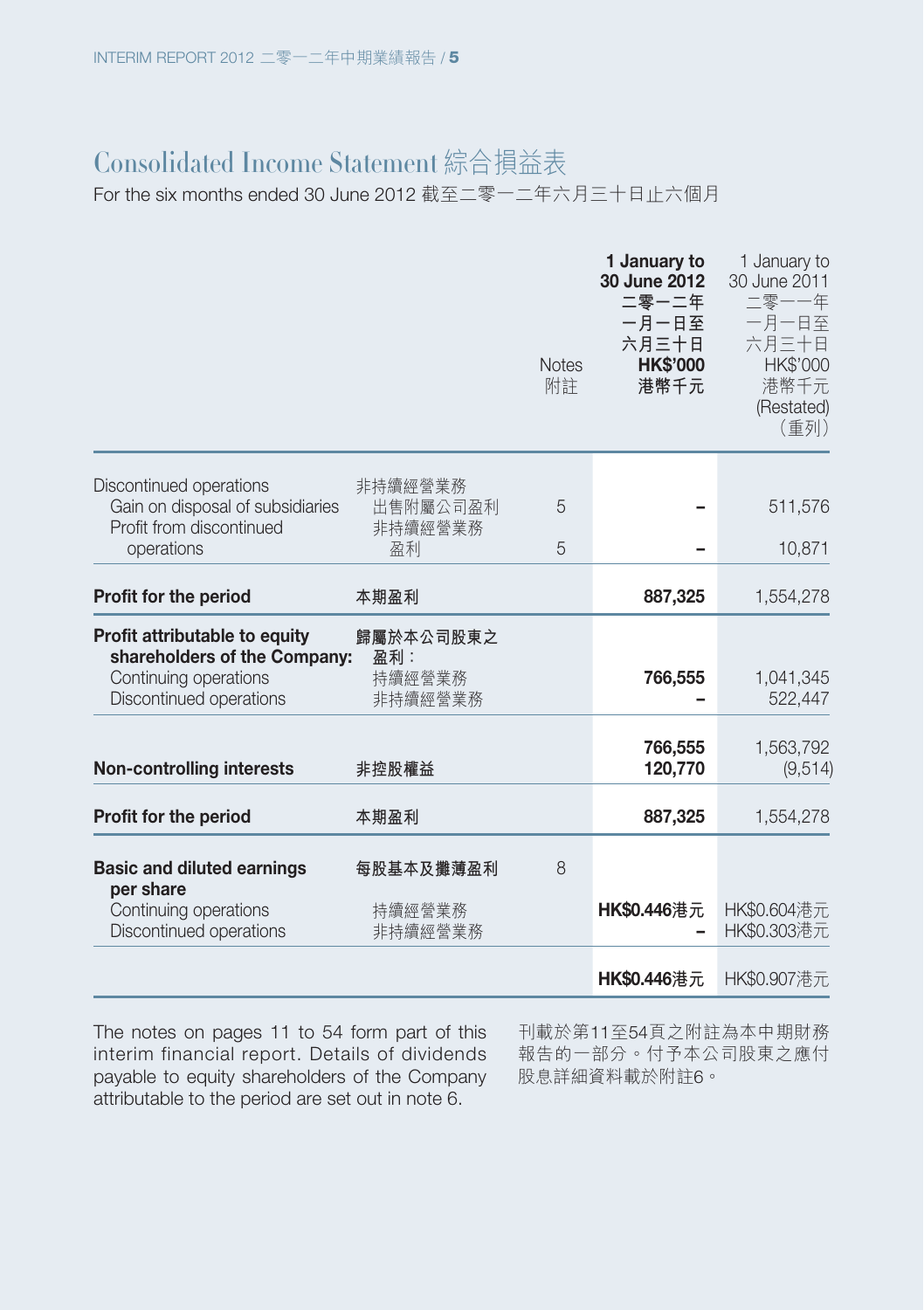## Consolidated Statement of Comprehensive Income 綜合全面收益表

For the six months ended 30 June 2012 截至二零一二年六月三十日止六個月

|                                                                                                                                                                                                    |                                                                  | <b>Note</b><br>附註 | 1 January to<br>30 June 2012<br>二零一二年<br>一月一日至<br>六月三十日<br><b>HK\$'000</b><br>港幣千元 | 1 January to<br>30 June 2011<br>二零一一年<br>一月一日至<br>六月三十日<br><b>HK\$'000</b><br>港幣千元 |
|----------------------------------------------------------------------------------------------------------------------------------------------------------------------------------------------------|------------------------------------------------------------------|-------------------|------------------------------------------------------------------------------------|------------------------------------------------------------------------------------|
| Profit for the period                                                                                                                                                                              | 本期盈利                                                             |                   | 887,325                                                                            | 1,554,278                                                                          |
| Other comprehensive income<br>for the period (after tax and<br>reclassification adjustments):<br>Net movement in investment<br>revaluation reserve of available-<br>for-sale securities            | 本期其他全面收益<br>(經除税及分類<br>調整後):<br>備供銷售證券之投資<br>重估儲備淨變動             | $\overline{7}$    | (304, 753)                                                                         | (1, 199, 912)                                                                      |
| Share of investment revaluation<br>reserve, exchange reserve and<br>capital reserve of associates,<br>as per the associates' financial<br>statements                                               | 所佔聯營公司投資<br>重估儲備、匯兑儲<br>備及資本儲備, 按<br>聯營公司財務報表                    |                   | 146,894                                                                            | (68, 413)                                                                          |
| Share of option premium reserve<br>of a jointly controlled entity,<br>as per the jointly controlled<br>entity's financial statements<br>Adjustments to share of<br>investment revaluation reserve, | 所佔共同控制實體的<br>認股權溢價儲備,<br>按共同控制實體<br>財務報表<br>所佔聯營公司投資<br>重估儲備、匯兑儲 |                   | 410                                                                                |                                                                                    |
| exchange reserve and capital<br>reserve of associates to<br>conform with the Group's<br>accounting policies<br>Exchange reserve                                                                    | 備及資本儲備調整<br>以符合集團會計<br>政策<br>匯兑儲備                                | 1                 | 129,569<br>(38, 024)                                                               | 169,981                                                                            |
|                                                                                                                                                                                                    |                                                                  |                   | (65, 904)                                                                          | (1,098,344)                                                                        |
| Total comprehensive income<br>for the period                                                                                                                                                       | 本期全面收益總額                                                         |                   | 821,421                                                                            | 455,934                                                                            |
| Attributable to:<br>Equity shareholders of<br>the Company<br>Non-controlling interests                                                                                                             | 歸屬於:<br>本公司股東<br>非控股權益                                           |                   | 848,008<br>(26, 587)                                                               | 318,342<br>137,592                                                                 |
| <b>Total comprehensive income</b><br>for the period                                                                                                                                                | 本期全面收益總額                                                         |                   | 821,421                                                                            | 455,934                                                                            |

The notes on pages 11 to 54 form part of this interim financial report.

刊載於第11至54頁之附註為本中期財務 報告的一部分。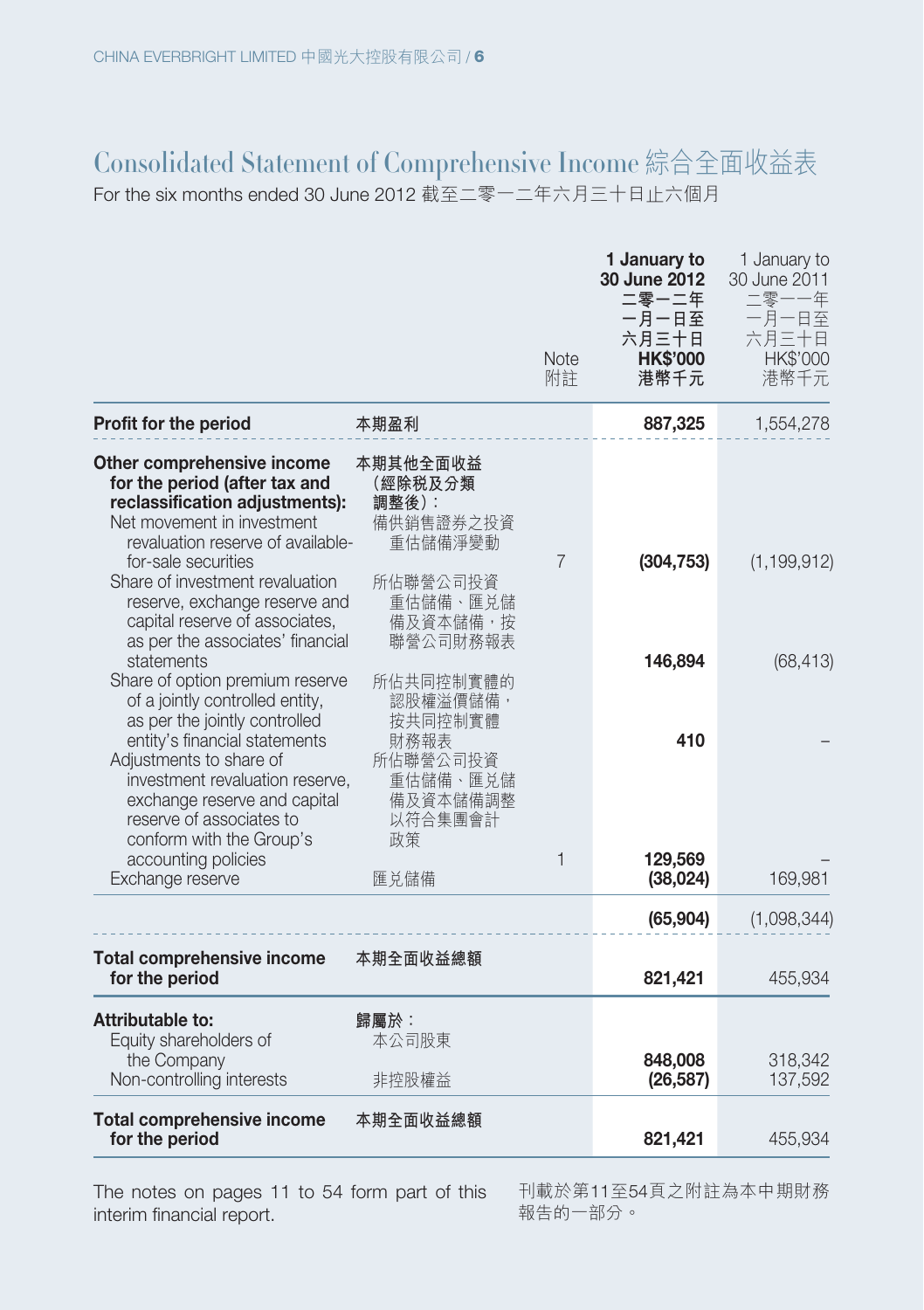# Consolidated Balance Sheet 綜合資產負債表

As at 30 June 2012 於二零一二年六月三十日

| Total assets less current liabilities                                                                                                                                                                                                                                                 | 總資產減流動負債                                                                                      |                                 | 28,839,760                                                                         | 28,662,032                                                                       |
|---------------------------------------------------------------------------------------------------------------------------------------------------------------------------------------------------------------------------------------------------------------------------------------|-----------------------------------------------------------------------------------------------|---------------------------------|------------------------------------------------------------------------------------|----------------------------------------------------------------------------------|
| Net current assets                                                                                                                                                                                                                                                                    | 淨流動資產                                                                                         |                                 | 3,361,130                                                                          | 4,996,967                                                                        |
|                                                                                                                                                                                                                                                                                       |                                                                                               |                                 | (1,483,488)                                                                        | (2,438,384)                                                                      |
| <b>Bank loans</b><br>Financial liabilities designated at fair<br>value through profit or loss<br>Notes payable<br>Amount due to an associate<br>Provision for taxation                                                                                                                | 銀行貸款<br>指定為通過損益以反映<br>公平價值的金融負債<br>應付票據<br>應付聯營公司款項<br>税項準備                                   | 16<br>18<br>9(c)                | (635, 024)<br>(91, 271)<br>(156, 187)<br>(438)<br>(376, 047)                       | (1,063,754)<br>(148,058)<br>(633, 965)<br>(438)<br>(413, 150)                    |
| <b>Current liabilities</b><br>Creditors, deposits received and<br>accrued charges<br>Trading securities                                                                                                                                                                               | 流動負債<br>應付賬款、已收按金及<br>預提費用<br>交易證券                                                            | 17<br>15                        | (224, 521)                                                                         | (178, 813)<br>(206)                                                              |
|                                                                                                                                                                                                                                                                                       |                                                                                               |                                 | 4,844,618                                                                          | 7,435,351                                                                        |
| <b>Current assets</b><br>Advances to customers<br>Amount due from an associate<br>Amounts due from jointly controlled entities<br>Debtors, deposits and prepayments<br><b>Trading securities</b><br>Cash and cash equivalents                                                         | 流動資產<br>客戶借款<br>應收聯營公司款項<br>應收共同控制實體款項<br>應收賬款、按金及預付款<br>交易證券<br>現金及現金等價物                     | 13<br>9(c)<br>10(c)<br>14<br>15 | 622,550<br>364,508<br>51,541<br>618,175<br>150,064<br>3,037,780                    | 1,990,120<br>334,823<br>722,479<br>141,672<br>4,246,257                          |
|                                                                                                                                                                                                                                                                                       |                                                                                               |                                 | 25,478,630                                                                         | 23,665,065                                                                       |
| Non-current assets<br>Fixed assets<br>Investments in associates<br>Investments in jointly controlled entities<br>Available-for-sale securities<br>Financial assets designated at fair value<br>through profit or loss<br>Advances to customers<br>Amounts due from investee companies | 非流動資產<br>固定資產<br>聯營公司投資<br>共同控制實體投資<br>備供銷售證券<br>指定為通過損益以反映公平<br>價值的金融資產<br>客戶借款<br>應收被投資公司款項 | 9(a)<br>10<br>11<br>12<br>13    | 571,614<br>9,747,649<br>565,387<br>11,302,740<br>1,450,199<br>1,736,927<br>104,114 | 569,571<br>9,700,682<br>510,840<br>11,211,236<br>1,166,953<br>393,960<br>111,823 |
|                                                                                                                                                                                                                                                                                       |                                                                                               | <b>Notes</b><br>附註              | 30 June<br>2012<br>二零一二年<br>六月三十日<br><b>HK\$'000</b><br>港幣千元                       | 31 December<br>2011<br>二零一一年<br>十二月三十一日<br><b>HK\$'000</b><br>港幣千元               |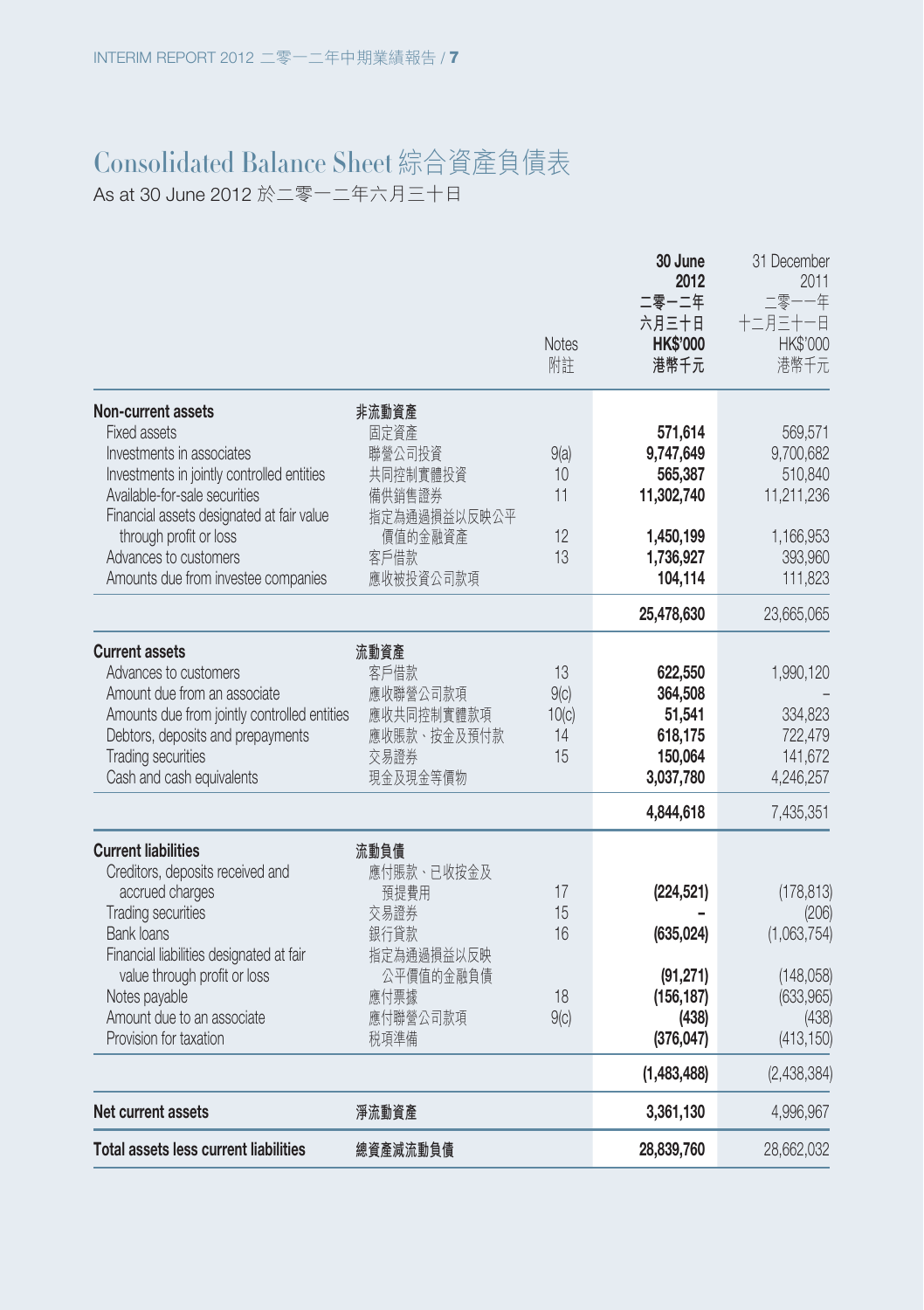# Consolidated Balance Sheet 綜合資產負債表

As at 30 June 2012 於二零一二年六月三十日

|                                        |            | <b>Notes</b><br>附註 | 30 June<br>2012<br>二零一二年<br>六月三十日<br><b>HK\$'000</b><br>港幣千元 | 31 December<br>2011<br>二零一一年<br>十二月三十一日<br><b>HK\$'000</b><br>港幣千元 |
|----------------------------------------|------------|--------------------|--------------------------------------------------------------|--------------------------------------------------------------------|
| <b>Non-current liabilities</b>         | 非流動負債      |                    |                                                              |                                                                    |
| Bank loans<br>Deferred tax liabilities | 銀行貸款       | 16                 | (66, 288)                                                    | (69, 517)                                                          |
|                                        | 遞延税項負債     |                    | (240, 296)                                                   | (319, 787)                                                         |
|                                        |            |                    | (306, 584)                                                   | (389, 304)                                                         |
| <b>NET ASSETS</b>                      | 淨資產        |                    | 28,533,176                                                   | 28,272,728                                                         |
| <b>CAPITAL AND RESERVES</b>            | 股本及儲備      |                    |                                                              |                                                                    |
| Share capital                          | 股本         | 20                 | 1,720,562                                                    | 1,720,562                                                          |
| Reserves                               | 儲備         |                    | 25,076,614                                                   | 24,744,775                                                         |
| Total equity attributable to equity    | 歸屬於本公司股東權益 |                    |                                                              |                                                                    |
| shareholders of the Company            |            |                    | 26,797,176                                                   | 26,465,337                                                         |
| Non-controlling interests              | 非控股權益      |                    | 1,736,000                                                    | 1,807,391                                                          |
| <b>TOTAL EQUITY</b>                    | 權益總額       |                    | 28,533,176                                                   | 28,272,728                                                         |

The notes on pages 11 to 54 form part of this interim financial report.

刊載於第11至54之附註為本中期財務報 告的一部分。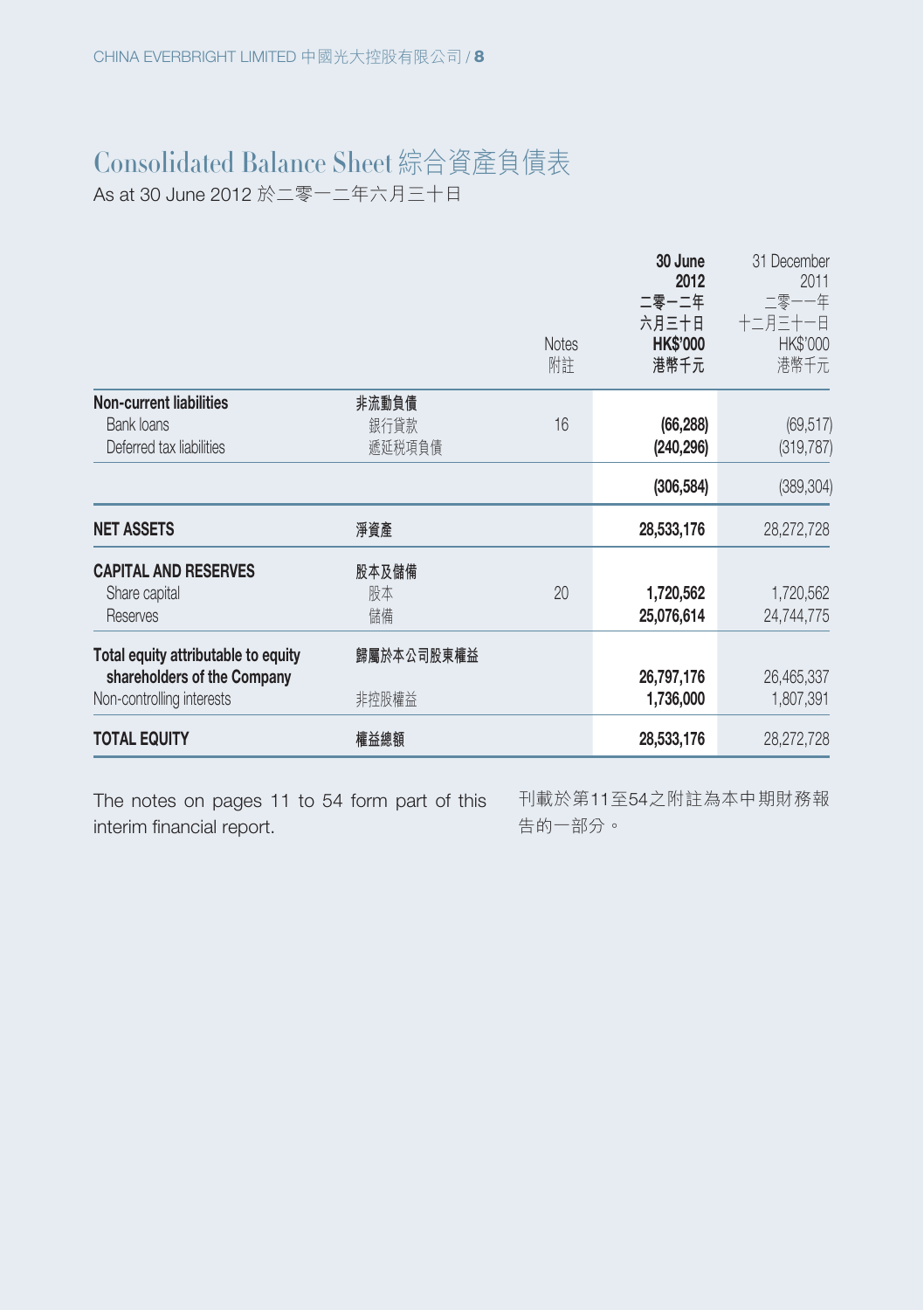# Consolidated Statement of Changes in Equity 綜合權益變動表

For the six months ended 30 June 2012 截至二零一二年六月三十日止六個月

|                                                   |               |      |                                  |                                    |                                | Attributable to equity shareholders of the Company             | 歸屬於本公司股東                      |                             |                                    |                                    |                                     |                               |                                       |                                   |
|---------------------------------------------------|---------------|------|----------------------------------|------------------------------------|--------------------------------|----------------------------------------------------------------|-------------------------------|-----------------------------|------------------------------------|------------------------------------|-------------------------------------|-------------------------------|---------------------------------------|-----------------------------------|
|                                                   |               |      | Share                            | Share                              | reserve                        | Option Investment<br>premium revaluation redemption<br>reserve | Capital<br>reserve            | Goodwill                    | Capital                            | Exchange                           | Retained                            |                               | Non-<br>controlling                   | Total                             |
|                                                   |               | Note | capital<br>股本<br><b>HK\$'000</b> | premium<br>股本溢價<br><b>HK\$'000</b> | 認股權<br>溢價儲備<br><b>HK\$'000</b> | 投資<br>重估儲備<br>HK\$'000                                         | 資本<br>腈回儲備<br><b>HK\$'000</b> | reserve<br>商譽儲備<br>HK\$'000 | reserve<br>資本儲備<br><b>HK\$'000</b> | reserve<br>匯兑儲備<br><b>HK\$'000</b> | earnings<br>保留盈利<br><b>HK\$'000</b> | Total<br>솲<br><b>HK\$'000</b> | interests<br>非控股權益<br><b>HK\$'000</b> | equity<br>權益合計<br><b>HK\$'000</b> |
|                                                   |               | 附計   | 港幣千元                             | 港幣千元                               | 港幣千元                           | 港幣千元                                                           | 港幣千元                          | 港幣千元                        | 港幣千元                               | 港幣千元                               | 港幣千元                                | 港幣千元                          | 港幣千元                                  | 港幣千元                              |
| As at 1 January 2012                              | 於二零一二年一月一日    |      | 1,720,562                        | 7,890,967                          | 131                            | 4,707,938                                                      | 6,568                         | (668, 499)                  | 182,900                            |                                    | 1,540,417 11,084,353 26,465,337     |                               |                                       | 1,807,391 28,272,728              |
| Net investment by<br>non-controlling shareholders | 非控股股東淨<br>投資  |      |                                  |                                    |                                |                                                                |                               |                             |                                    |                                    |                                     |                               | (44, 804)                             | (44, 804)                         |
| Dividends paid                                    | 已付股息          | 6(b) |                                  |                                    |                                |                                                                |                               |                             |                                    | ٠                                  | (516, 169)                          | (516, 169)                    |                                       | (516, 169)                        |
| Profit for the period                             | 本期盈利          |      |                                  |                                    |                                |                                                                |                               |                             |                                    | ٠                                  | 766,555                             | 766,555                       | 120,770                               | 887,325                           |
| Other comprehensive income                        | 本期其他全面收益      |      |                                  |                                    |                                |                                                                |                               |                             |                                    |                                    |                                     |                               |                                       |                                   |
| for the period                                    | 總額            |      |                                  |                                    | 410                            | 175,616                                                        |                               |                             |                                    | (94, 573)                          | ٠                                   | 81,453                        | (147, 357)                            | (65, 904)                         |
| As at 30 June 2012                                | 於二零一二年        |      |                                  |                                    |                                |                                                                |                               |                             |                                    |                                    |                                     |                               |                                       |                                   |
|                                                   | 六月三十日         |      |                                  | 1,720,562 7,890,967                | 541                            | 4,883,554                                                      | 6,568                         | (668, 499)                  | 182,900                            |                                    | 1,445,844 11,334,739 26,797,176     |                               |                                       | 1,736,000 28,533,176              |
| As at 1 January 2011                              | 於二零一一年一月一日    |      | 1,723,563                        | 7,887,639                          | 1,116                          | 8,071,021                                                      | 2.984                         | (924, 395)                  | 109,714                            |                                    | 1,056,393 10,212,588 28,140,623     |                               |                                       | 2,030,848 30,171,471              |
| Shares issued under share<br>option scheme        | 向員工授出之<br>認股權 |      | 583                              | 3,328                              | (1, 116)                       |                                                                |                               |                             |                                    |                                    |                                     | 2,795                         |                                       | 2,795                             |
| Net investment by<br>non-controlling shareholders | 非控股股東淨<br>投資  |      |                                  |                                    |                                |                                                                |                               |                             |                                    |                                    |                                     |                               | 25,274                                | 25,274                            |
| Dividends paid                                    | 已付股息          | 6(b) |                                  |                                    |                                |                                                                |                               |                             |                                    |                                    | (517, 244)                          | (517, 244)                    | (416, 306)                            | (933, 550)                        |
| Transfer between reserves                         | 從儲備中轉換        |      |                                  |                                    |                                |                                                                |                               | 255,896                     | (10,000)                           |                                    | (245, 896)                          |                               |                                       |                                   |
| Profit for the period                             | 本期盈利          |      |                                  |                                    |                                |                                                                |                               |                             |                                    |                                    | 1,563,792                           | 1,563,792                     | (9,514)                               | 1,554,278                         |
| Other comprehensive income                        | 本期其他全面收益      |      |                                  |                                    |                                |                                                                |                               |                             |                                    |                                    |                                     |                               |                                       |                                   |
| for the period                                    | 總額            |      |                                  |                                    |                                | $-$ (1,486,125)                                                |                               |                             | 77.127                             | 163,548                            |                                     | $-$ (1,245,450)               | 147,106                               | (1,098,344)                       |
| As at 30 June 2011                                | 於二零一一年        |      |                                  |                                    |                                |                                                                |                               |                             |                                    |                                    |                                     |                               |                                       |                                   |
|                                                   | 六月三十日         |      |                                  | 1,724,146 7,890,967                |                                | 6,584,896                                                      | 2,984                         | (668, 499)                  | 176,841                            |                                    | 1,219,941 11,013,240 27,944,516     |                               | 1,777,408 29,721,924                  |                                   |

The notes on pages 11 to 54 form part of this 刊載於第11至54頁之附註為本中期財務 interim financial report.

報告的一部分。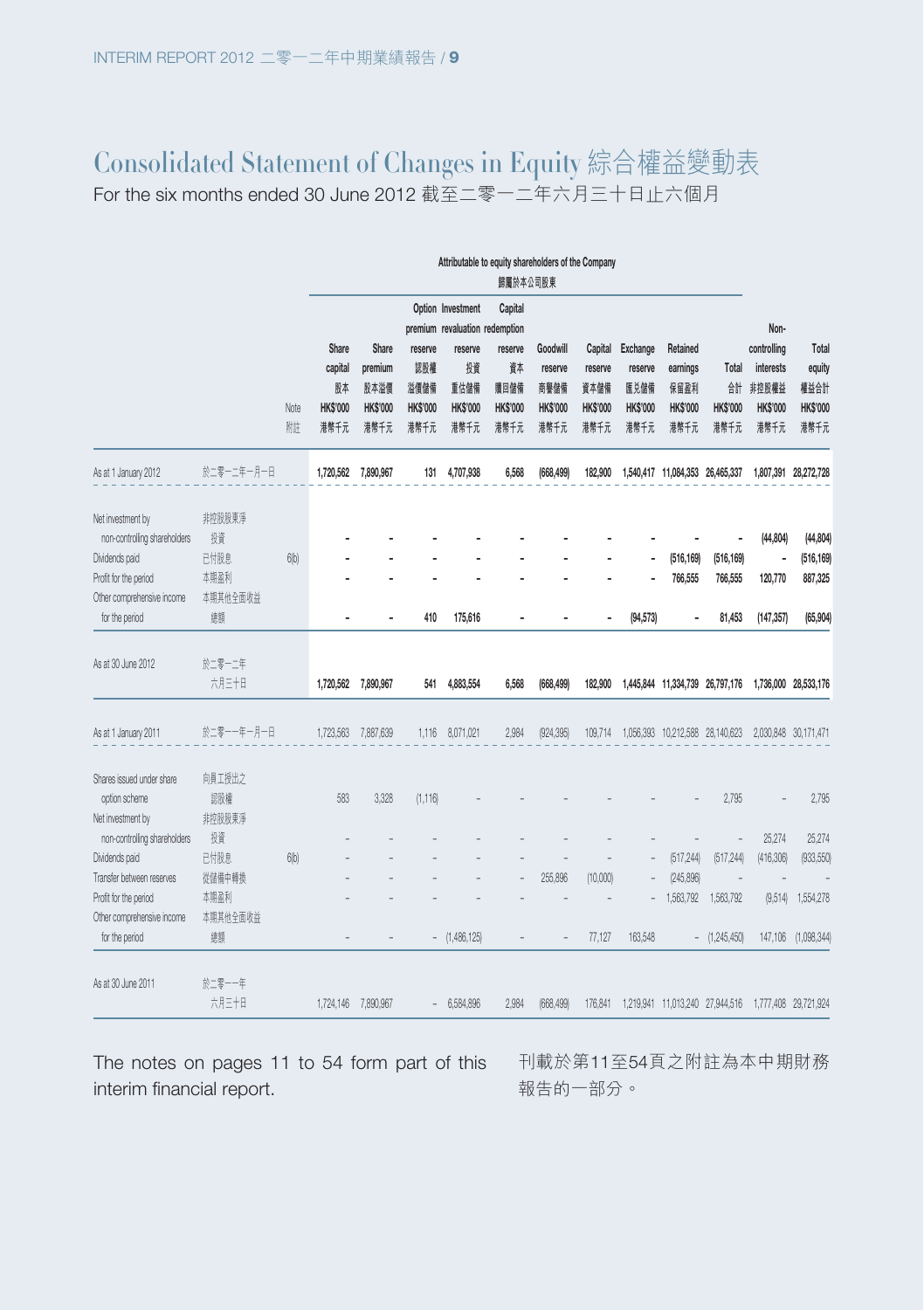### Condensed Consolidated Cash Flow Statement 簡明綜合現金流量表 For the six months ended 30 June 2012 截至二零一二年六月三十日止六個月

|                                                                                   |                          | 1 January to<br>30 June 2012<br>二零一二年<br>一月一日至<br>六月三十日<br><b>HK\$'000</b><br>港幣千元 | 1 January to<br>30 June 2011<br>二零一一年<br>一月一日至<br>六月三十日<br>HK\$'000<br>港幣千元 |
|-----------------------------------------------------------------------------------|--------------------------|------------------------------------------------------------------------------------|-----------------------------------------------------------------------------|
| Net cash inflow/(outflow) from                                                    | 經營活動產生之現金                |                                                                                    |                                                                             |
| operating activities                                                              | 流入/(流出)淨額                | 238,330                                                                            | (1,894,951)                                                                 |
| Net cash inflow/(outflow) from                                                    | 投資活動產生之現金                |                                                                                    |                                                                             |
| investing activities                                                              | 流入/(流出)淨額                | 96,489                                                                             | (182, 173)                                                                  |
| Net cash (outflow)/inflow from                                                    | 融資活動產生之現金                |                                                                                    |                                                                             |
| financing activities                                                              | (流出)/流入淨額                | (1,484,932)                                                                        | 459,165                                                                     |
| Net decrease in cash and<br>cash equivalents                                      | 現金及現金等價物之<br>淨額減少        | (1, 150, 113)                                                                      | (1,617,959)                                                                 |
| Cash and cash equivalents<br>Beginning of the period<br>Exchange rate adjustments | 現金及現金等價物<br>期初結餘<br>匯率調整 | 3,642,079<br>(3, 812)                                                              | 4,494,348<br>12,861                                                         |
| End of the period                                                                 | 期末結餘                     | 2,488,154                                                                          | 2,889,250                                                                   |
| Analysis of the balances of<br>cash and cash equivalents                          | 現金及現金等價物<br>結餘分析         |                                                                                    |                                                                             |
| Bank balance and cash                                                             | 銀行結餘及現金<br>--般賬戶         | 3,037,780                                                                          | 3,340,168                                                                   |
| - general accounts<br>Deposit pledged                                             | 用作抵押之存款                  | (549, 626)                                                                         | (450, 918)                                                                  |
| End of the period                                                                 | 期末結餘                     | 2,488,154                                                                          | 2,889,250                                                                   |

The notes on pages 11 to 54 form part of this 刊載於第11至54頁之附註為本中期財務 interim financial report.

報告的一部分。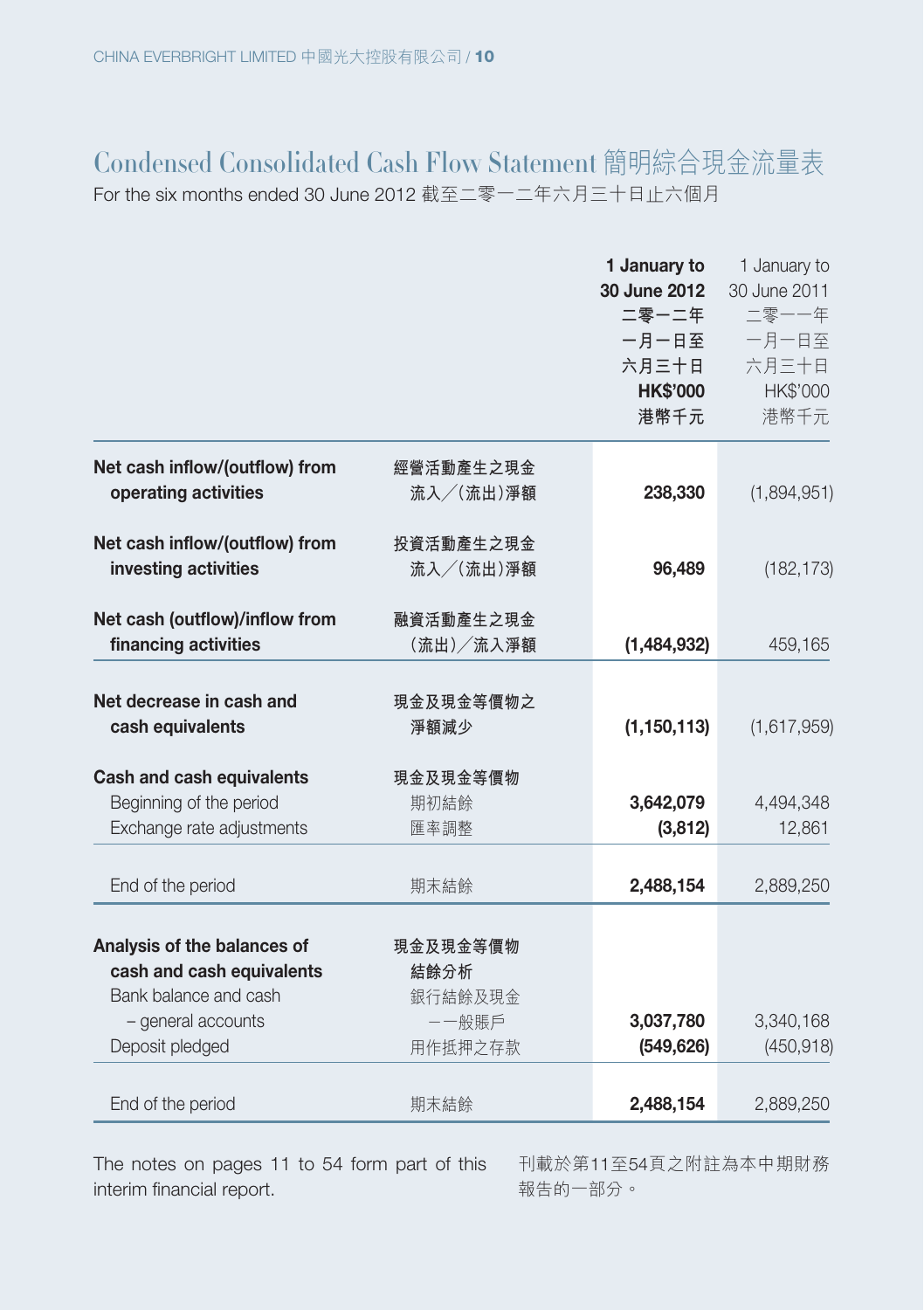#### **1. BASIS OF PRESENTATION**

The unaudited interim financial report has been prepared in accordance with the applicable disclosure provisions of the Rules Governing the Listing of Securities on The Stock Exchange of Hong Kong Limited, including compliance with Hong Kong Accounting Standard ("HKAS") 34 Interim financial reporting, issued by the Hong Kong Institute of Certified Public Accountants ("HKICPA"). It was authorised by the Board for issuance on 21 August 2012.

The unaudited interim financial report has been prepared in accordance with the same accounting policies adopted in the 2011 annual financial statements.

The adjustments made to the financial information of associates and jointly controlled entities to conform them to the Group's accounting policies are disclosed separately in the consolidated income statement and consolidated statement of comprehensive income. Management believes that this presentation is more transparent and informative to users of the financial statements.

#### **1. 呈報基準**

本未經審核中期財務報告乃根據香 港聯合交易所有限公司證券上市條 例中之披露條文而編製,包括符合 香港會計師公會頒佈之香港會計準 則第34號《中期財務報告》的要求。 本中期財務報告根據於二零一二年 八月二十一日董事會授權發出。

編製此未經審核中期財務報告所採 納的會計政策及方法跟二零一一年 年度財務報表是一致的。

為符合本集團的會計政策,其聯營 公司及共同控制實體之有關財務信 息已調整,並在綜合損益表及綜合 全面收益表中單獨披露。本集團管 理層相信通過此呈報方式令本財務 報表使用者能獲得更透明和確切的 資訊。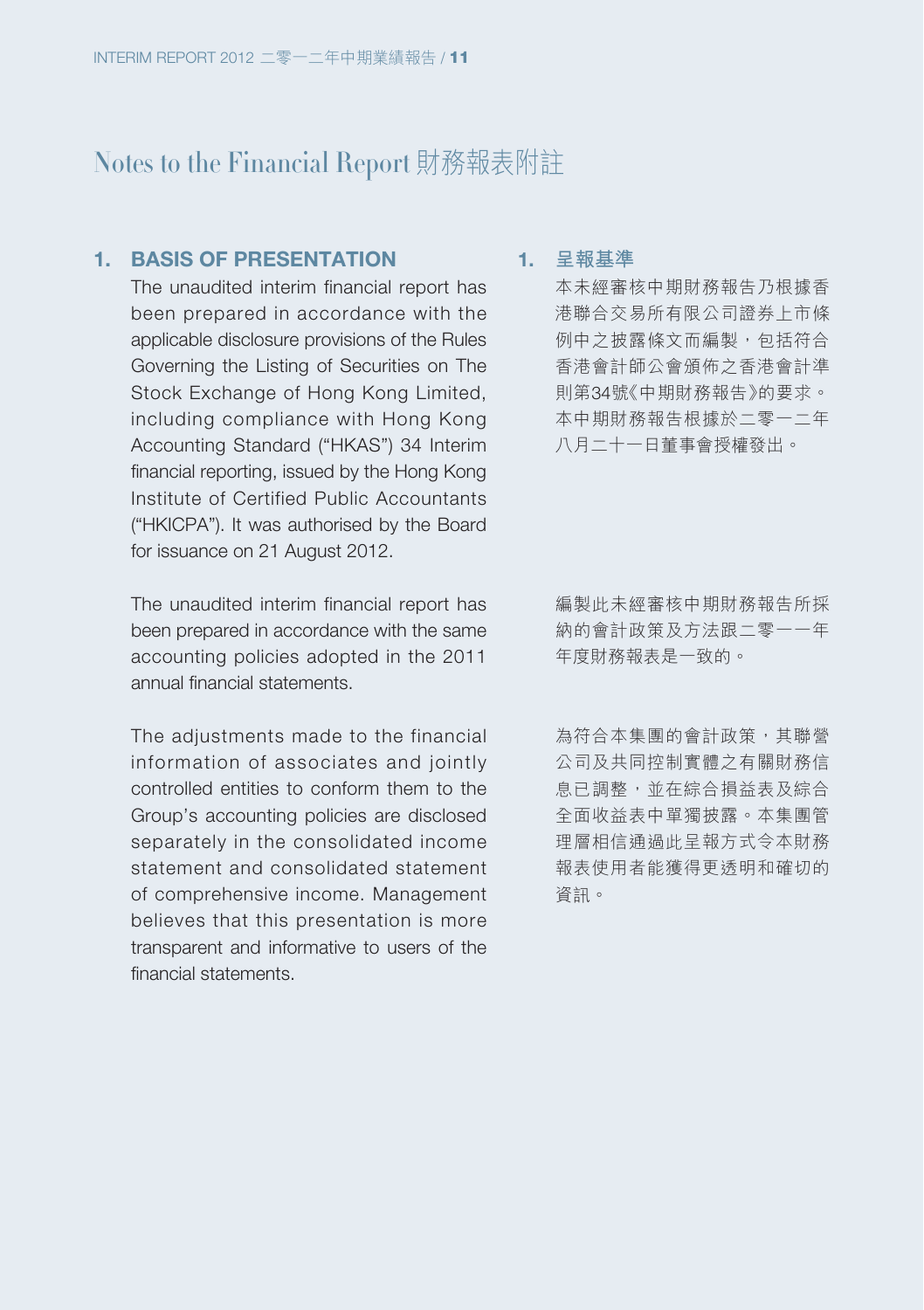**1. BASIS OF PRESENTATION** (continued) Classification of operating segment units under the Business Segment Analysis have been revised to conform to the latest business model of the Group. This classification is reported on the same basis as is used by management to analyse its business performance.

The comparative information of the above has been restated to conform to the current period's presentation.

#### **2. CHANGES IN ACCOUNTING POLICIES**

The HKICPA has issued a few amendments to HKFRSs that are first effective for the current accounting period of the Group. None of these developments are relevant to the Group's financial statements and the Group has not applied any new standard or interpretation that is not yet effective for the current accounting period.

### **3. OPERATING INCOME AND OTHER NET INCOME**

#### **Continuing operations**

Turnover from continuing operations represents the aggregate gross sale proceeds from disposal of trading securities, service fee income, interest income, dividend income and gross rental income from investment properties.

**1. 呈報基準**(續) 為符合本集團最新的商業及運作模 式,其業務分部分部分 分類已作出調整。此等分類與本集 團管理人員用作業務分部表現分析 的方式一致。

> 上述各項的比較資料已重列以符合 當期的呈報方式。

#### **2. 會計政策轉變**

香港會計師公會已頒佈若干經修訂 的香港財務報告準則,並於本集團 的本財務期間中開始生效。這些改 進對本集團的財務報表並無關聯, 而本集團亦未有採納於本期內尚未 生效之任何新修訂準則或詮釋。

#### **3. 營業收益及其他淨收入**

#### **持續經營業務**

持續經營業務之營業額是出售交易 證券之總出售金額、服務費收入、 利息收入、股息收入及來自投資物 業租金總收入。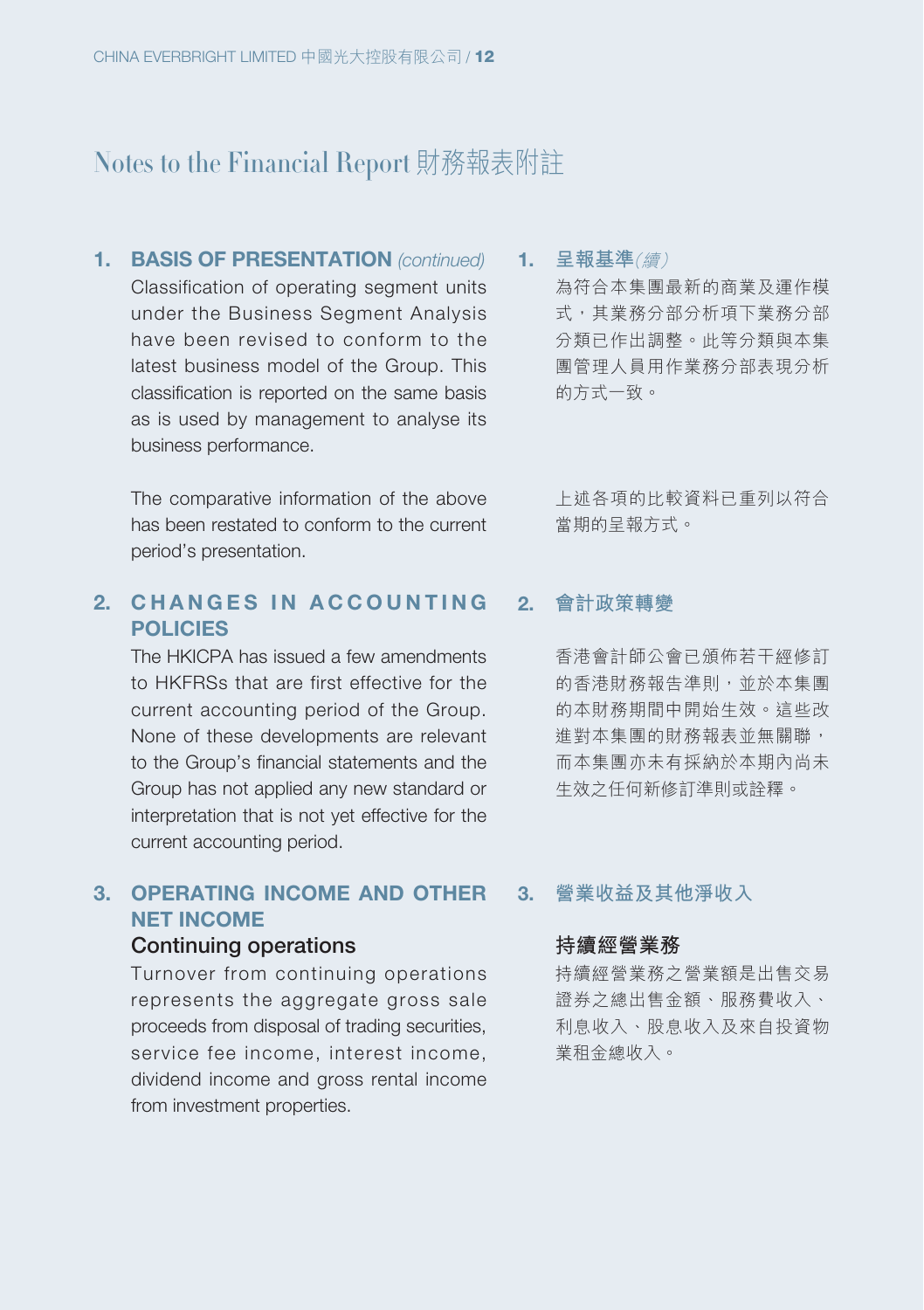#### 3. OPERATING INCOME AND OTHER 3. 營業收益及其他淨收入*(續)* **NET INCOME** (continued)

**Continuing operations** (continued) Operating income and other net income recognised during the period are as follows:

#### **持續經營業務**(續)

本期內列賬之營業收益與其他淨收 入如下:

|                                                                                    |                           | 1 January to<br>30 June 2012<br>二零一二年<br>一月一日至<br>六月三十日<br><b>HK\$'000</b><br>港幣千元 | 1 January to<br>30 June 2011<br>二零一一年<br>一月一日至<br>六月三十日<br>HK\$'000<br>港幣千元 |
|------------------------------------------------------------------------------------|---------------------------|------------------------------------------------------------------------------------|-----------------------------------------------------------------------------|
| <b>Operating income</b><br>Consultancy and management<br>fee income                | 營業收益<br>諮詢費及管理費收入         | 41,267                                                                             | 36,354                                                                      |
| Interest income on financial<br>assets not at fair value<br>through profit or loss | 非通過損益以反映公平價<br>值的金融資產利息收入 |                                                                                    |                                                                             |
| - bank deposits                                                                    | 一銀行存款                     | 16,092                                                                             | 7,769                                                                       |
| - advances to customers                                                            | 一客戶借款                     | 125,286                                                                            | 132,743                                                                     |
| - unlisted debt securities<br>$-$ others                                           | 一非上市債權證券<br>一其他           | 24,051<br>76                                                                       | 2,763<br>81                                                                 |
| Dividend income                                                                    | 股息收入                      |                                                                                    |                                                                             |
| - listed investments                                                               | - 上市投資                    | 323,505                                                                            | 247,294                                                                     |
| - unlisted investments                                                             | 一非上市投資                    | 1,409                                                                              | 322                                                                         |
| Gross rental income from                                                           | 來自投資物業租金                  |                                                                                    |                                                                             |
| investment properties                                                              | 總收入                       | 1,030                                                                              | 1,579                                                                       |
|                                                                                    |                           | 532,716                                                                            | 428,905                                                                     |
| Other net income                                                                   | 其他淨收入                     |                                                                                    |                                                                             |
| Net realised gain/(loss) on trading                                                | 出售交易證券之實現                 |                                                                                    |                                                                             |
| securities                                                                         | 淨收益/(損失)                  |                                                                                    |                                                                             |
| - equity securities                                                                | -股票證券                     | 2,283                                                                              | (49, 525)                                                                   |
| - debt securities                                                                  | -債權證券                     | (4,281)                                                                            |                                                                             |
| - derivatives                                                                      | 一衍生工具                     | (4, 105)                                                                           | 589                                                                         |
|                                                                                    |                           | (6, 103)                                                                           | (48, 936)                                                                   |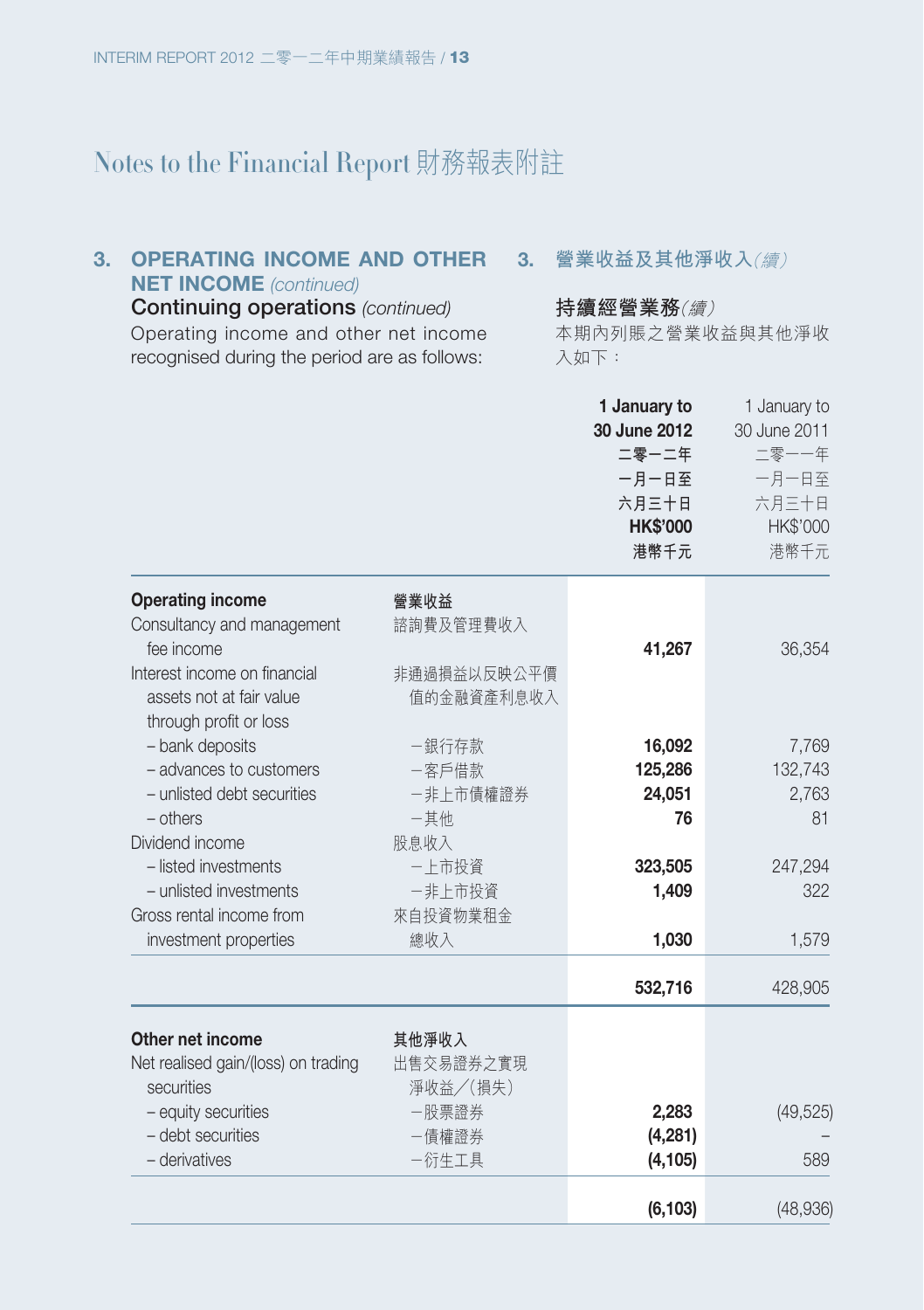#### 3. OPERATING INCOME AND OTHER 3. 營業收益及其他淨收入*(續)*

**NET INCOME** (continued)

**Continuing operations** (continued)

#### **持續經營業務**(續)

|                                                      |                      | 1 January to<br>30 June 2012<br>二零一二年<br>一月一日至<br>六月三十日<br><b>HK\$'000</b><br>港幣千元 | 1 January to<br>30 June 2011<br>二零一一年<br>一月一日至<br>六月三十日<br>HK\$'000<br>港幣千元 |
|------------------------------------------------------|----------------------|------------------------------------------------------------------------------------|-----------------------------------------------------------------------------|
| Net unrealised gain/(loss) on<br>trading investments | 交易投資之未實現淨<br>收益/(損失) |                                                                                    |                                                                             |
| - equity securities                                  | -股票證券                | (911)                                                                              | (26, 551)                                                                   |
| - debt securities                                    | -倩權誇券                | 15,231                                                                             | (3, 138)                                                                    |
| - derivatives                                        | 一衍生工具                | 206                                                                                | (1, 171)                                                                    |
| Net gain on disposal of                              | 出售備供銷售證券之            |                                                                                    |                                                                             |
| available-for-sale securities                        | 淨收益                  | 375,165                                                                            | 433,071                                                                     |
| Unrealised gain on financial assets                  | 指定為通過損益以反映           |                                                                                    |                                                                             |
| designated at fair value through                     | 公平價值的金融資產            |                                                                                    |                                                                             |
| profit or loss                                       | 未實現收益                | 200,396                                                                            | 124,085                                                                     |
| Unrealised gain on financial liabilities             | 指定為通過損益以反映           |                                                                                    |                                                                             |
| designated at fair value through                     | 公平價值的金融負債            |                                                                                    |                                                                             |
| profit or loss                                       | 未實現收益                | 14,573                                                                             | 8,268                                                                       |
| Unrealised loss on notes payable                     | 應付票據未實現損失            | (14, 222)                                                                          | (8,329)                                                                     |
| Net exchange (loss)/gain                             | 匯兑淨(損失)/收益           | (9, 330)                                                                           | 5,146                                                                       |
| Others                                               | 其他                   | 12,156                                                                             | 6,458                                                                       |
|                                                      |                      |                                                                                    |                                                                             |
|                                                      |                      | 587,161                                                                            | 488,903                                                                     |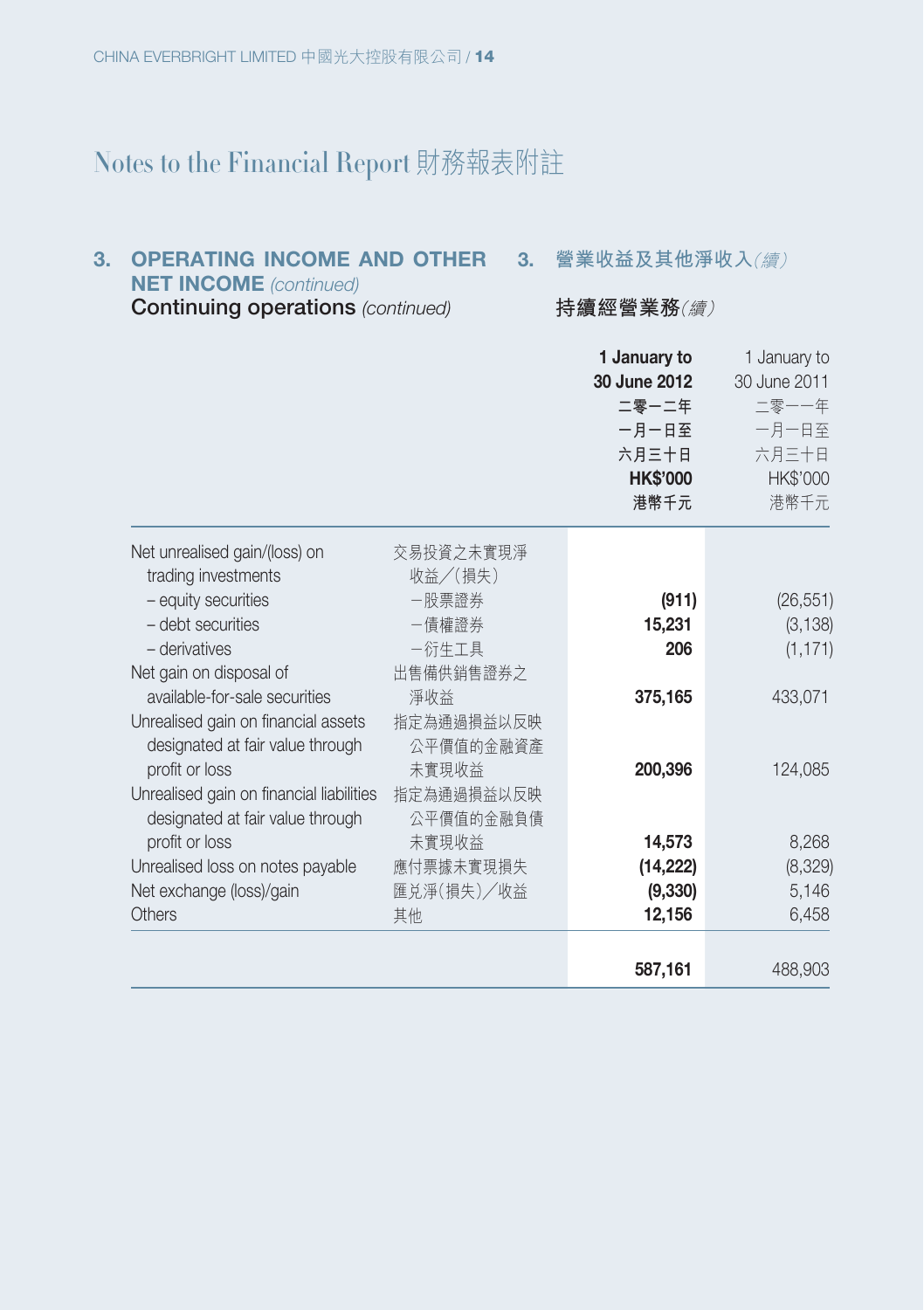#### **4. INCOME TAX**

The provision for Hong Kong profits tax is calculated at 16.5% (2011: 16.5%) of the estimated assessable profits for the six months ended 30 June 2012. Taxation for overseas subsidiaries is calculated at the appropriate current rates of taxation in the relevant countries.

The amount of taxation charged to the consolidated income statement represents:

#### **4. 稅項**

截至二零一二年六月三十日止六個 月香港利得稅乃按本期之估計應 課稅盈利按16.5%(二零一一年: 16.5%)作稅項準備。海外附屬公司 盈利之稅款,則按照本期估計應課 稅盈利依集團經營業務地區之現行 稅率計算。

於綜合損益表內之稅項費用組成如 下:

|                                                                                |                             | 1 January to<br>30 June 2012<br>二零一二年<br>一月一日至<br>六月三十日<br><b>HK\$'000</b><br>港幣千元 | 1 January to<br>30 June 2011<br>二零一一年<br>一月一日至<br>六月三十日<br>HK\$'000<br>港幣千元 |
|--------------------------------------------------------------------------------|-----------------------------|------------------------------------------------------------------------------------|-----------------------------------------------------------------------------|
| Current taxation<br>- Hong Kong profits tax                                    | 本期準備<br>-香港利得税              | (3,000)                                                                            | (4,500)                                                                     |
| - Overseas taxation<br>- Over provision in respect of<br>Hong Kong profits tax | 一海外税項<br>一往年香港利得税回撥<br>之準備數 | (156, 663)                                                                         | (162, 832)                                                                  |
| in prior years<br>Deferred taxation                                            | 遞延税項                        | 12,500                                                                             | 29,843                                                                      |
| - Deferred taxation relating to                                                | 一暫時差異產生及回撥                  |                                                                                    |                                                                             |
| the origination and reversal<br>of temporary differences                       | 所引致的遞延税項                    | 11,590                                                                             | 5,584                                                                       |
| Income tax expense                                                             | 税項費用                        | (135, 573)                                                                         | (131, 905)                                                                  |
| Income tax charged from                                                        | 持續經營業務税項費用                  |                                                                                    |                                                                             |
| continuing operations<br>Income tax charged from                               | 非持續經營業務税項費用                 | (135, 573)                                                                         | (127, 405)                                                                  |
| discontinued operations                                                        |                             |                                                                                    | (4,500)                                                                     |
| Income tax expense                                                             | 税項費用                        | (135, 573)                                                                         | (131,905)                                                                   |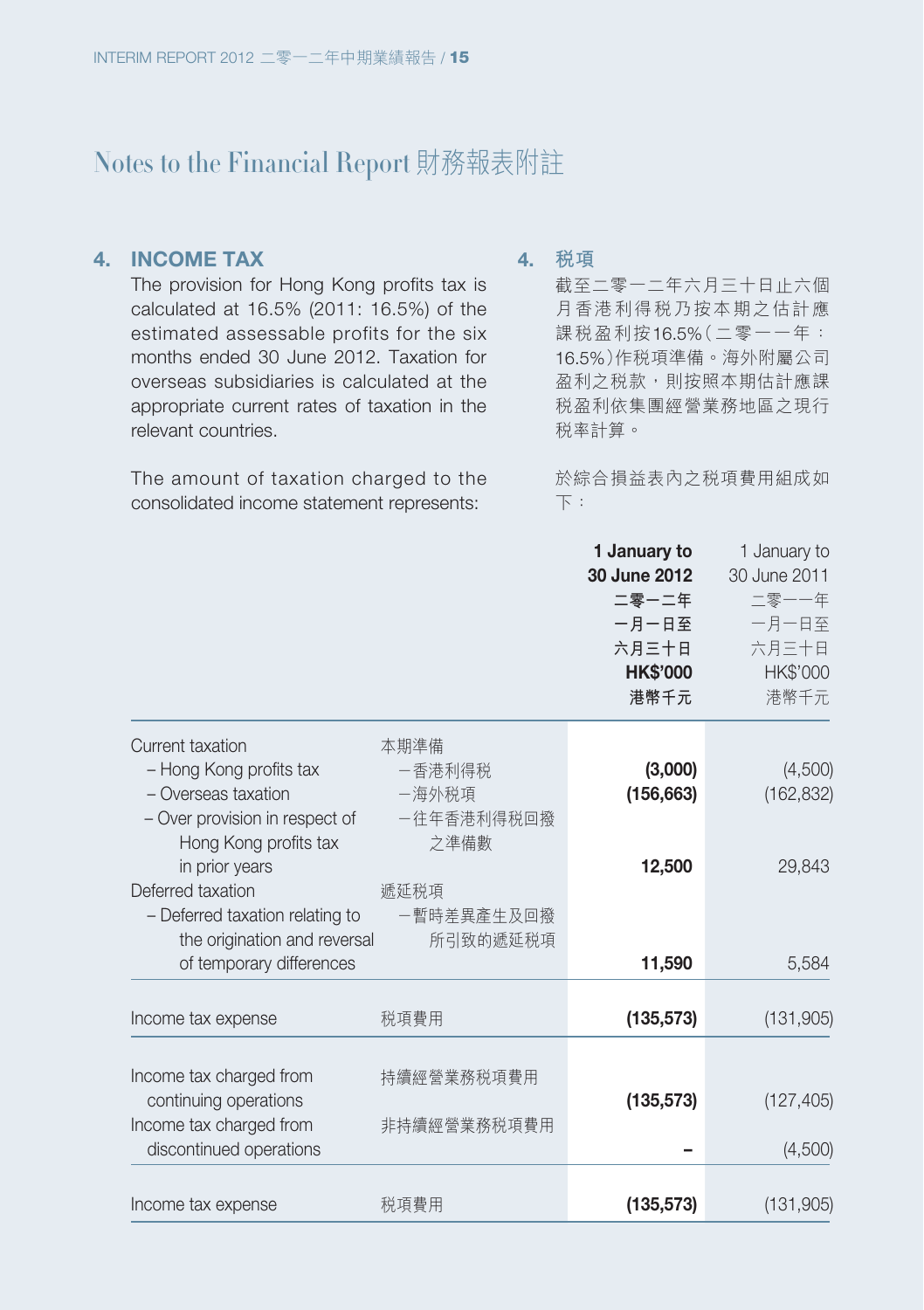#### **5. DISCONTINUED OPERATIONS**

On 18 May 2011, the Group completed the disposal of 51% interest in Everbright Securities (International) Limited ("Everbright Securities (International)") to a subsidiary of Everbright Securities Company Limited ("Everbright Securities"), an associated company of the Group, at a consideration of HK\$891 million ("Disposal Consideration"). The principal activities of Everbright Securities (International) are investment banking, securities and wealth management business. This divestment generated a gain of HK\$512 million for the Group, representing the sum of the Disposal Consideration and the fair value of the remaining 49% equity interest of HK\$685 million, net of the net asset value of Everbright Securities (International) of HK\$1,064 million. Upon completion of the transaction, Everbright Securities (International) became a 49% owned associate of the Group, and its Board of Directors is composed of two nominees from the Group and three nominees from Everbright Securities.

Accordingly, the consolidated results of the operations of Everbright Securities (International) for the period ended 17 May 2011 are presented as discontinued operations for the same period last year in the financial statements.

**5. 非持續經營業務**

於二零一一年五月十八日,本集團 以港幣8.91億元(「出售代價」)向光 大證券股份有限公司(「光大證券」) 出售光大證券(國際)有限公司(「光 證國際」)51%股權。光證國際主要 業務包括投資銀行、證券及財富管 理。此項交易為光大控股帶來約港 幣5.12億元收益。本集團計提該收 益是按出售代價加上光證國際餘下 的49%股東權益參考出售代價而定 出的公允值港幣6.85億元,減除光 證國際的港幣10.64億元淨資產。交 易完成之後,光證國際成為本集團 持有49%權益之聯營公司,董事會 分別由本集團提名兩名人士及光大 證券提名三名人士組成。

按此,光證國際截至二零一一年五 月十七日之綜合業績於財務報表的 二零一一年對比財務數字內以非持 續經營業務呈報。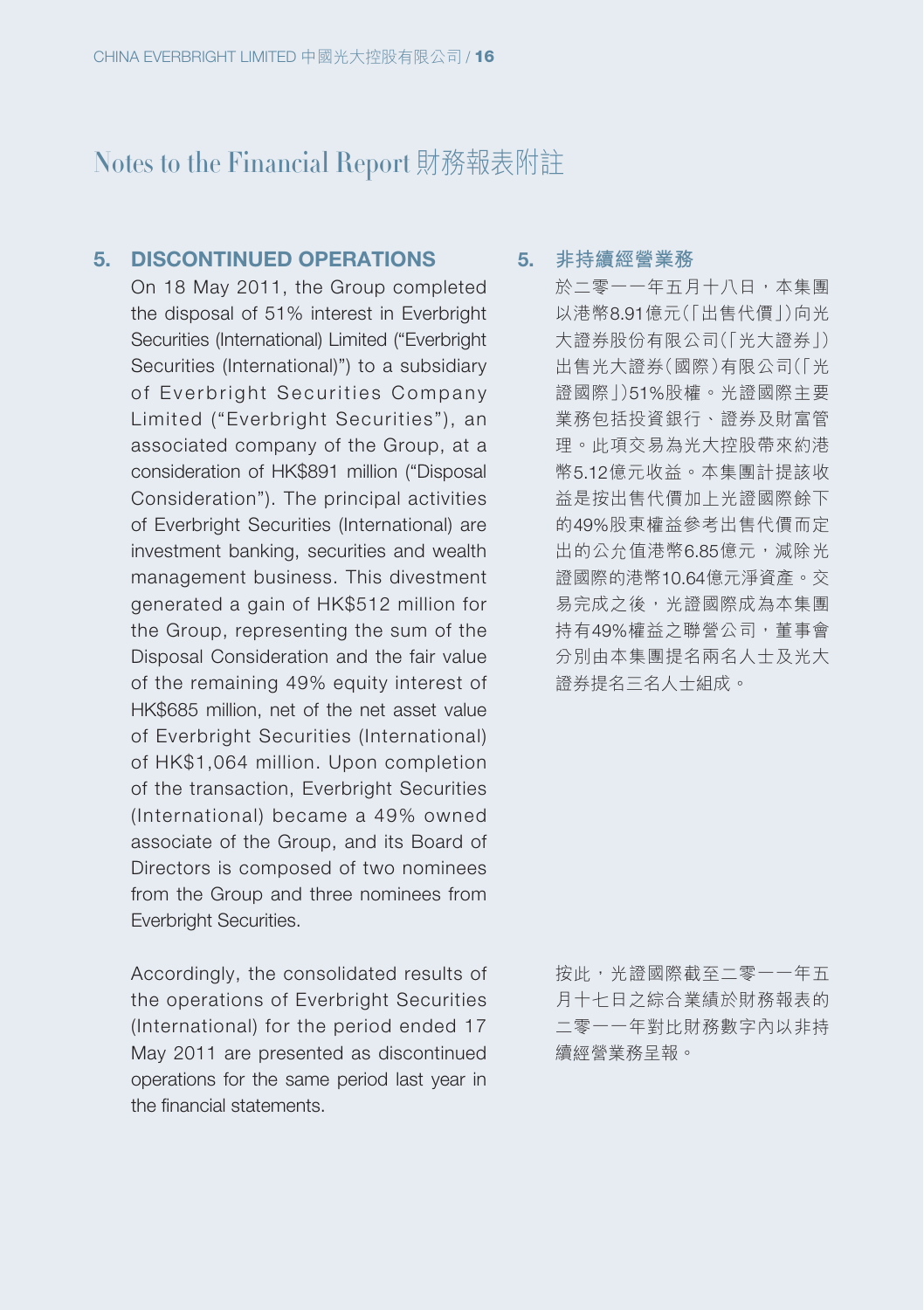#### **6. DIVIDENDS**

**6. 股息**

- **(a) Dividends payable to equity shareholders of the Company attributable to the period**
- **(a) 歸屬於本期給予公司股東 之股息**

|                                                                                                             |                                                          | 1 January to<br>30 June 2012<br>二零一二年<br>一月一日至<br>六月三十日<br><b>HK\$'000</b><br>港幣千元 | 1 January to<br>30 June 2011<br>二零一一年<br>一月一日至<br>六月三十日<br><b>HK\$'000</b><br>港幣千元 |
|-------------------------------------------------------------------------------------------------------------|----------------------------------------------------------|------------------------------------------------------------------------------------|------------------------------------------------------------------------------------|
| - Interim dividend declared<br>after the balance sheet<br>date of HK\$0.11<br>(2011: HK\$0.15)<br>per share | 一於中期結算日後<br>公佈的中期股息,<br>每股港幣0.11元<br>(二零一一年:<br>港幣0.15元) | 189,262                                                                            | 258,622                                                                            |

The directors proposed an interim dividend of HK\$0.11 per share (2011: HK\$0.15 per share) for the six months period ended 30 June 2012.The proposed dividends are not reflected as dividend payable in the financial statements.

董事會建議就截至二零一二年 六月三十日止六個月派發中期 股息每股港幣0.11元(二零一一 年:每股港幣0.15元)。該股息 並不反映於財務報表的應付股 息。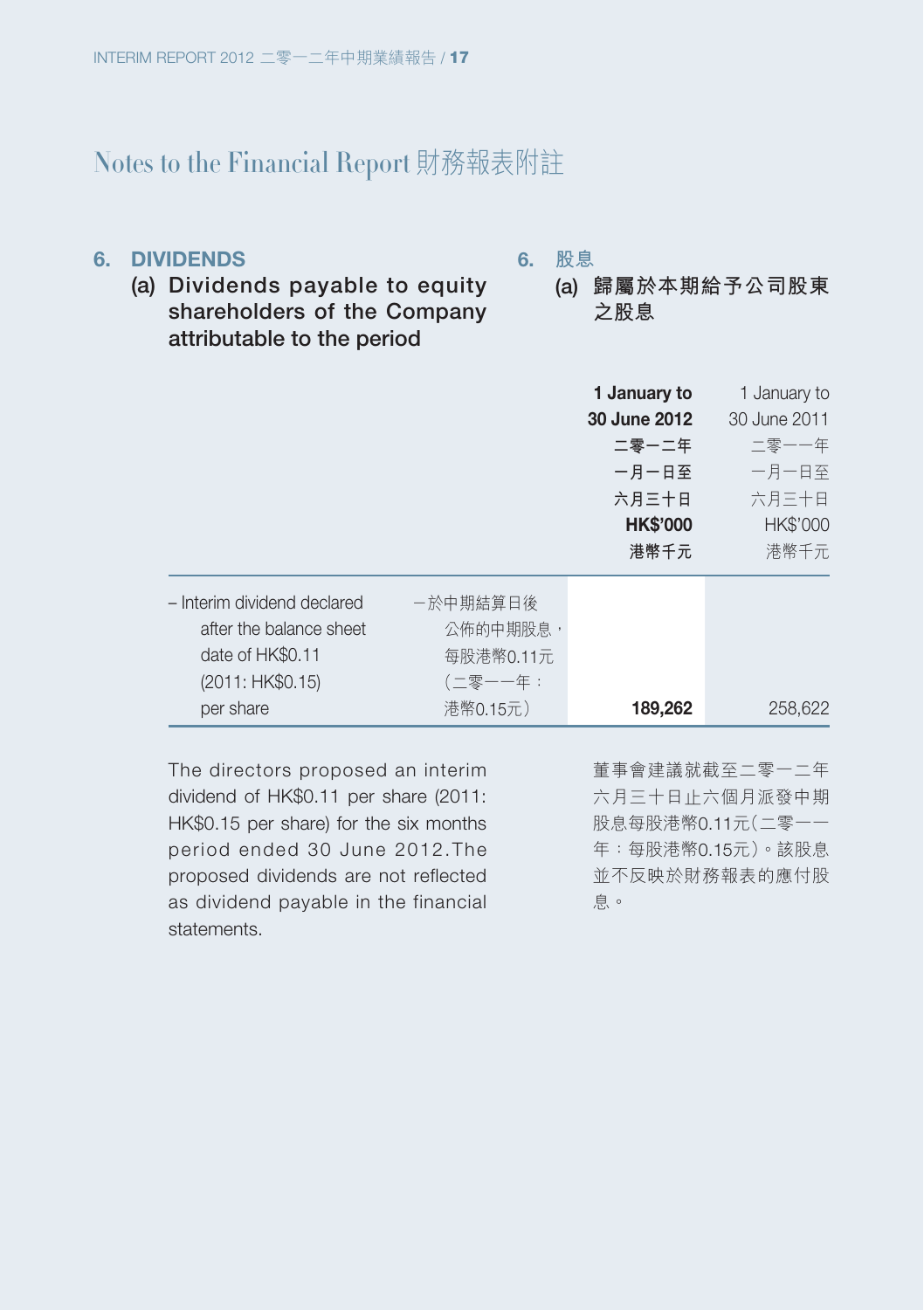#### **6. DIVIDENDS** (continued)

**6. 股息**(續)

- **(b) Dividends payable to equity shareholders of the Company attributable to the previous financial year, approved and paid during the period**
- **(b) 於期內批准及支付,歸屬 於上一財務年度給予本公 司股東之股息**

|                                |            | 1 January to    | 1 January to    |
|--------------------------------|------------|-----------------|-----------------|
|                                |            | 30 June 2012    | 30 June 2011    |
|                                |            | 二零一二年           | 二零一一年           |
|                                |            | 一月一日至           | 一月一日至           |
|                                |            | 六月三十日           | 六月三十日           |
|                                |            | <b>HK\$'000</b> | <b>HK\$'000</b> |
|                                |            | 港幣千元            | 港幣千元            |
| - Final dividend in respect of | 一於期內批准及支付, |                 |                 |
| the previous financial year,   | 歸屬於上一財務    |                 |                 |
| approved and paid during       | 年度之末期股息,   |                 |                 |
| the period of HK\$0.30         | 每股港幣0.30元  |                 |                 |
| (2011: HK\$0.30)               | (二零一一年:    |                 |                 |
| per share                      | 港幣0.30元)   | 516,169         | 517,244         |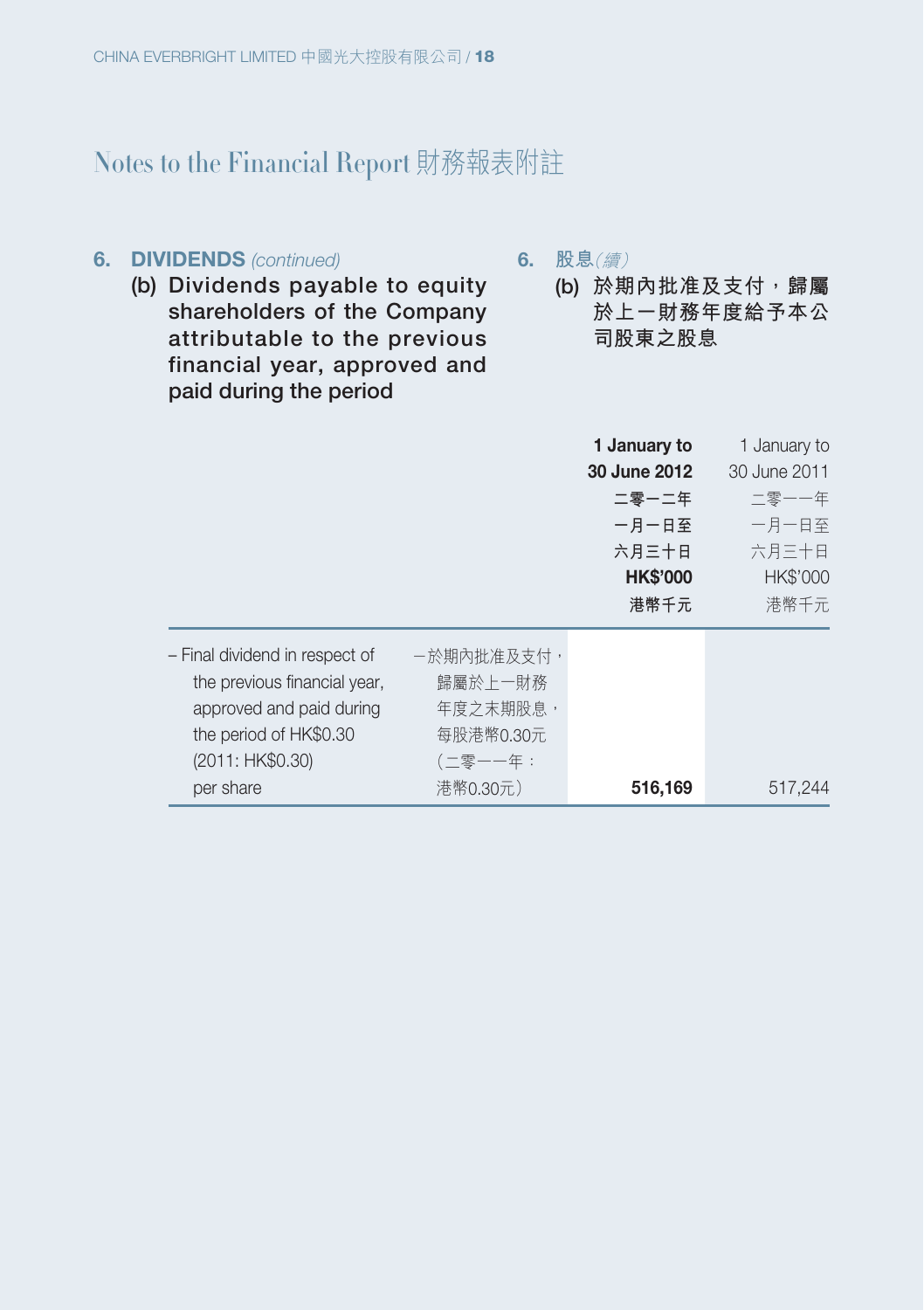**7. 其他全面收益 其他全面收益構成重新分類調 整 7. OTHER COMPREHENSIVE INCOME Reclassification adjustments relating to components of the other comprehensive income**

|                                                                                                                                                                          |                                               | 1 January to<br>30 June 2012<br>二零一二年<br>一月一日至<br>六月三十日<br><b>HK\$'000</b><br>港幣千元 | 1 January to<br>30 June 2011<br>二零一一年<br>一月一日至<br>六月三十日<br>HK\$'000<br>港幣千元 |
|--------------------------------------------------------------------------------------------------------------------------------------------------------------------------|-----------------------------------------------|------------------------------------------------------------------------------------|-----------------------------------------------------------------------------|
| Available-for-sale securities:<br>Changes in fair value<br>recognised during the period<br>Reclassification adjustments for<br>amounts transferred to<br>profit or loss: | 備供銷售證券:<br>本期已確認公允值<br>的變動<br>轉到損益內的<br>調整金額: | (58, 618)                                                                          | (880, 555)                                                                  |
| - gain on disposal                                                                                                                                                       | 一出售時的收益                                       | (271, 193)                                                                         | (328, 837)                                                                  |
| - impairment losses                                                                                                                                                      | -減值損失                                         | 25,058                                                                             | 9,480                                                                       |
| Net movement in investment<br>revaluation reserve during<br>the period recognised in<br>other comprehensive income                                                       | 本期在其他全面收益<br>內確認的投資重估<br>儲備淨變動                | (304, 753)                                                                         | (1, 199, 912)                                                               |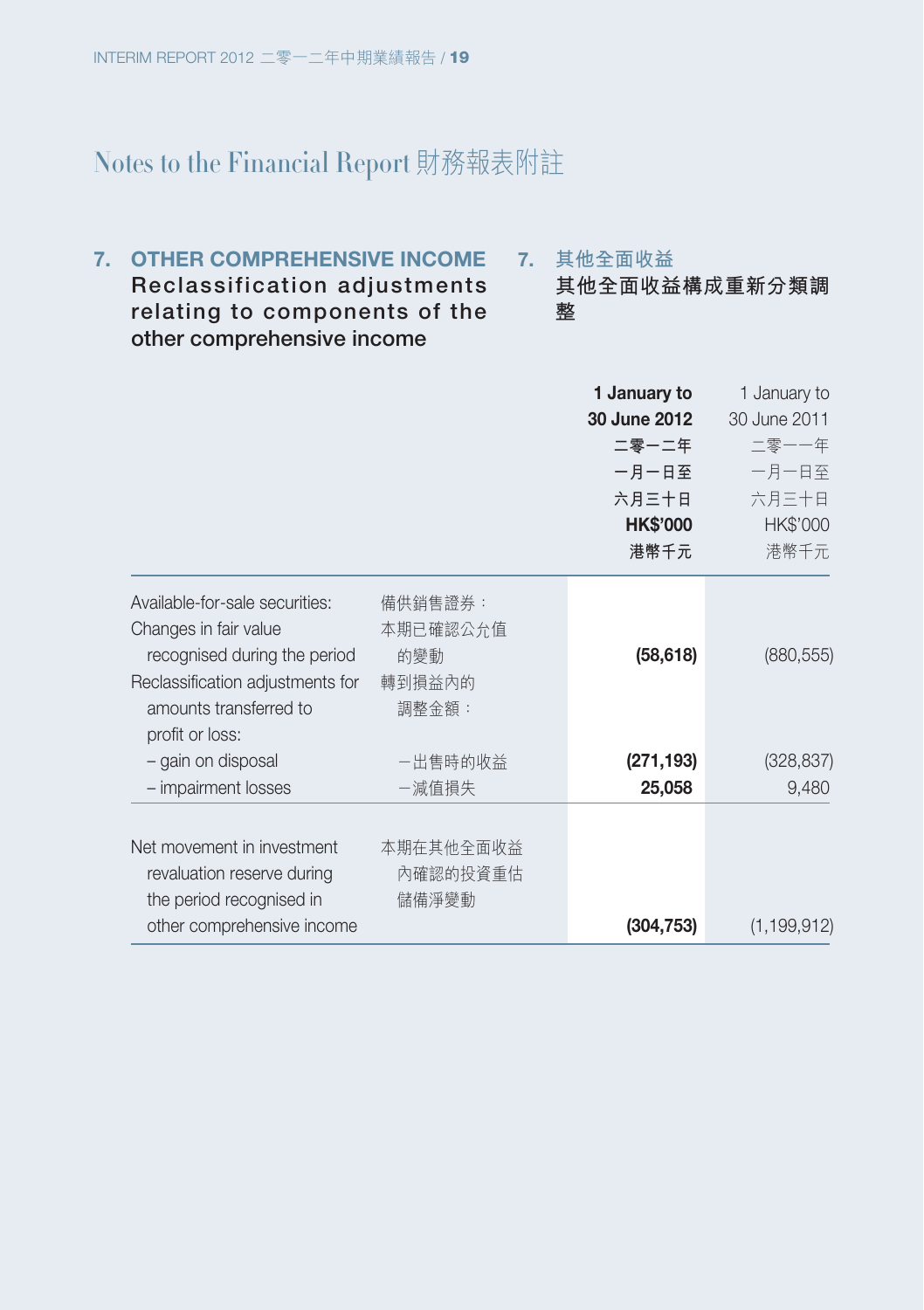#### **8. EARNINGS PER SHARE**

#### **Basic and diluted earnings per share**

The calculation of basic and diluted earnings per share for the six months period ended 30 June 2012 is based on the profit attributable to equity shareholders of the Company of HK\$766,555,000 (six months ended 30 June 2011: HK\$1,563,792,000) and the weighted average number of 1,720,561,712 shares (six months ended 30 June 2011: 1,724,048,267 shares and 1,724,118,656 for basic and diluted earnings per shares respectively) in issue during the period.

#### **9. INVESTMENTS IN ASSOCIATES AND AMOUNTS DUE FROM/(DUE TO) ASSOCIATES**

**(a) Investments in associates**

#### **8. 每股盈利 每股基本及攤薄盈利**

每股基本及攤薄盈利是按截至二零 一二年六月三十日止六個月本公 司股東應佔盈利港幣766,555,000 元(截至二零一一年六月三十日止 六個月:港幣1,563,792,000元)及 本期內已發行股份之加權平均股數 1,720,561,712股(截至二零一一年 六月三十日止六個月:基本盈利 以1,724,048,267股及攤薄盈利以 1,724,118,656股)計算。

#### **9. 聯營公司投資及應收╱(應付) 聯營公司款項**

#### **(a) 聯營公司投資**

|                               |          | 30 June         | 31 December |
|-------------------------------|----------|-----------------|-------------|
|                               |          | 2012            | 2011        |
|                               |          | 二零一二年           | 二零一一年       |
|                               |          | 六月三十日           | 十二月三十一日     |
|                               |          | <b>HK\$'000</b> | HK\$'000    |
|                               |          | 港幣千元            | 港幣千元        |
| Net carrying value            | 賬面值淨額    | 9,747,649       | 9,700,682   |
|                               |          |                 |             |
| Market value of listed shares | 中國內地上市股份 |                 |             |
| in mainland China             | 的市場值     | 18,308,878      | 14,293,031  |
|                               |          |                 |             |

The Group's investment in the shares listed in mainland China, classified under investments in associates, has a lock-up period which was ended on 18 August 2012.

本集團分類為聯營公司投資的 中國內地上市股份禁售期已於 二零一二年八月十八日結束。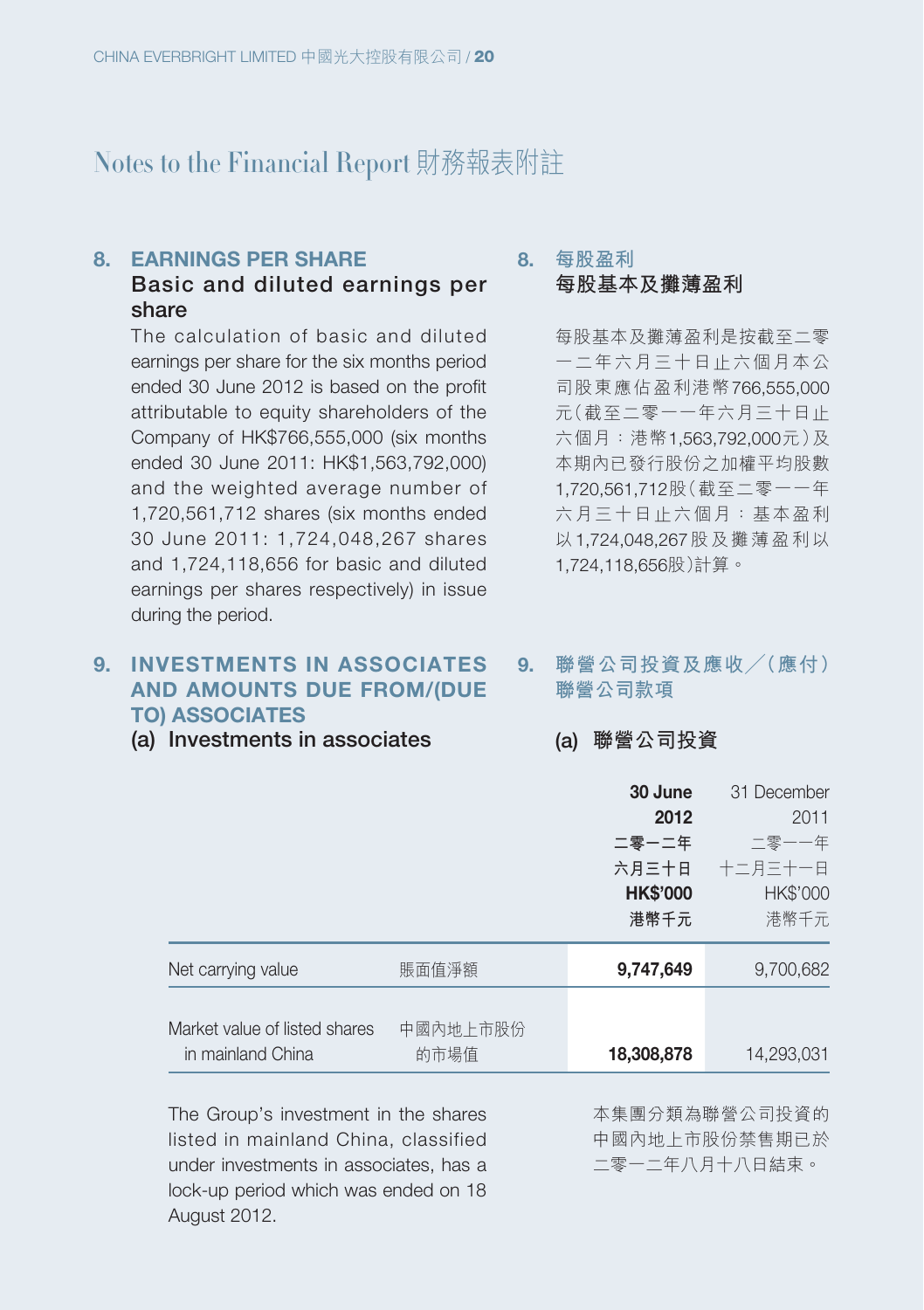#### **9. INVESTMENTS IN ASSOCIATES AND AMOUNTS DUE FROM/(DUE TO) ASSOCIATES** (continued)

- **(b) As at 30 June 2012, particulars of principal associates of the Group are as follows:**
- **9. 聯營公司投資及應收╱(應付) 聯營公司款項**(續)
	- **(b) 於二零一二年六月三十 日,本集團主要聯營公司 資料如下:**

| Name of associate<br>聯營公司名稱                                                                                         | Place of<br>incorporation/<br>operation<br>註冊/經營地點 | <b>Principal activities</b><br>主要業務 | Percentage<br>of equity<br>interest<br>held by the<br>Company<br>本公司持有資本<br>權益百分比 |
|---------------------------------------------------------------------------------------------------------------------|----------------------------------------------------|-------------------------------------|-----------------------------------------------------------------------------------|
| <b>Everbright Securities</b><br>Company Limited<br>光大證券股份有限公司                                                       | The PRC<br>中國                                      | Securities operations<br>證券業務       | 33.33%                                                                            |
| <b>Everbright Securities</b><br>(International) Limited<br>光大證券(國際)有限公司                                             | British Virgin Islands<br>英屬維爾京群島                  | Securities operations<br>證券業務       | $49\%$ <sup>*</sup>                                                               |
| $\star$<br>Held indirectly. The remaining 51% held<br>by another associate of the Group -<br>Everbriaht Securities. |                                                    | $\star$<br>有。                       | 間接持有。其餘51%由本集<br>團之聯營公司一光大證券持                                                     |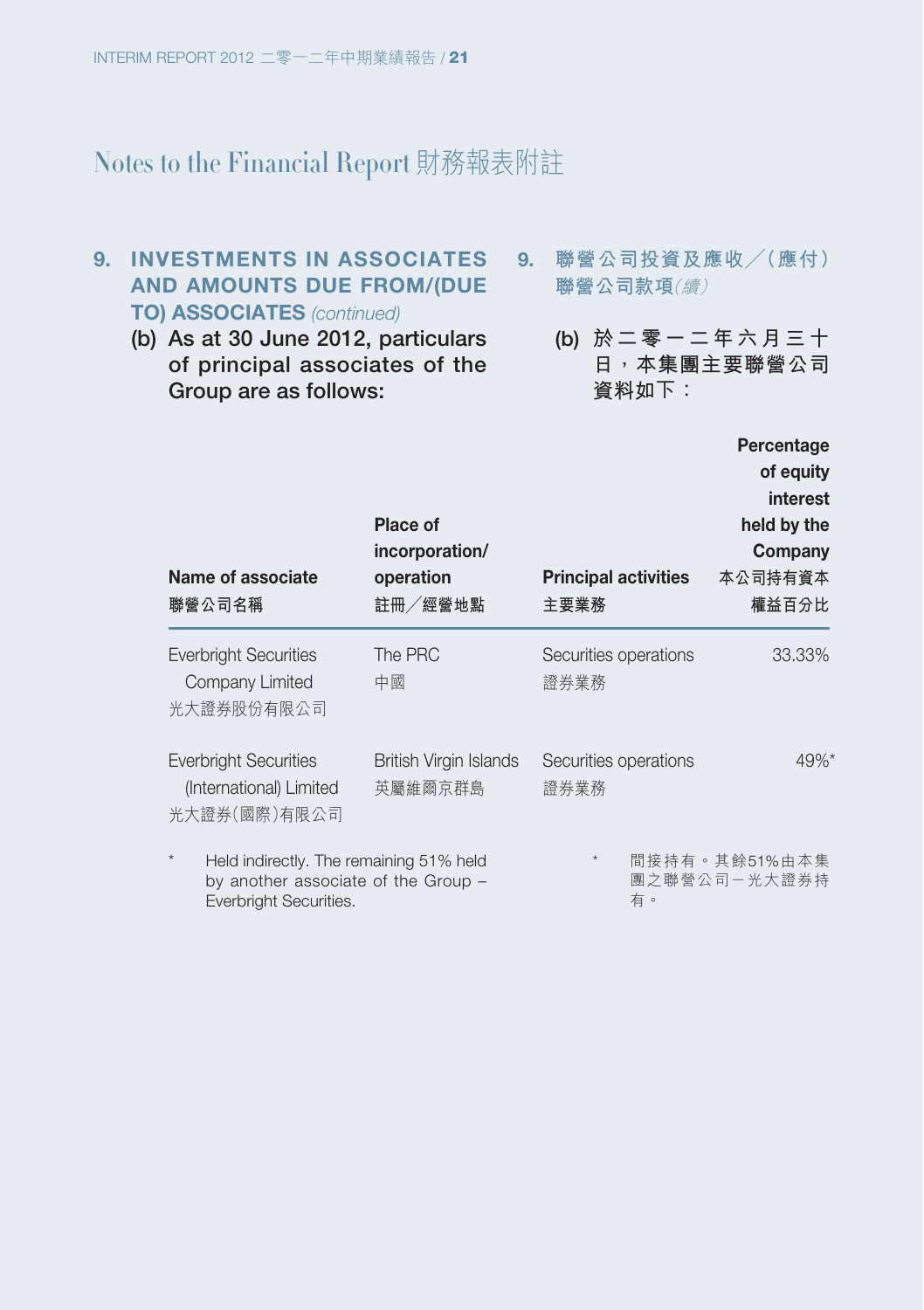#### **9. INVESTMENTS IN ASSOCIATES AND AMOUNTS DUE FROM/(DUE TO) ASSOCIATES** (continued)

**(b) As at 30 June 2012, particulars of principal associates of the Group are as follows:** (continued) For the six months ended 30 June 2012, Everbright Securities has recorded an after tax profit of RMB830 million (six months ended 30 June 2011: RMB1.10 billion) and the Group's share of profit as per the associates' financial statements, under equity accounting method, amounted to HK\$339 million (six months ended 30 June 2011: HK\$457 million). In addition to the remaining 49% stake of Everbright Securities (International), the Group is entitled to the results from its 33.33% share of Everbright Securities, which has a 51% stake in Everbright Securities (International).

### **(c) Amounts due from/(due to) associates**

Amounts due from/(due to) associates are unsecured, interest free and have no fixed terms of repayment.

- **9. 聯營公司投資及應收╱(應付) 聯營公司款項**(續)
	- **(b) 於二零一二年六月三十 日,本集團主要聯營公司 資料如下:**(續)
		- 截至二零一二年六月三十日止 六個月,光大證券錄得歸屬於 其公司股東的稅後盈利人民幣 8.3億元(截至二零一一年六月 三十日止六個月:人民幣11億 元),根據權益會計法,本集 團應佔盈利按聯營公司財務報 表為港幣3.39億元(截至二零 一一年六月三十日止六個月: 港幣4.57億元)。本集團除了持 有光證國際49%的股權外,仍 通過持有光大證券33.33%股權 而分享到其餘51%股權中的部 分業績。
	- **(c) 應收╱(應付)聯營公司款 項** 應收╱(應付)聯營公司款項均

為無抵押、免息及無固定償還 日期。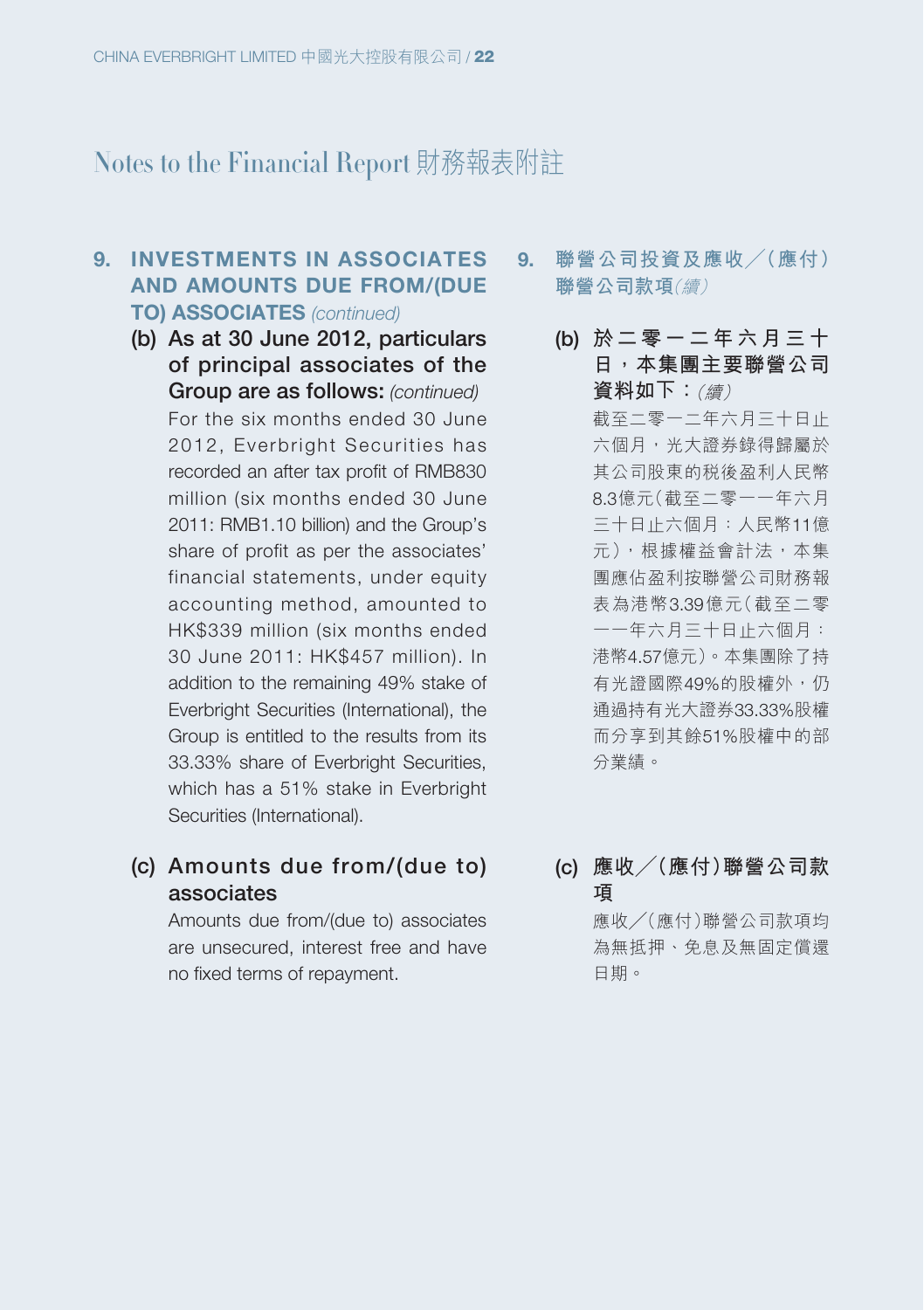#### **10. INVESTMENTS IN JOINTLY CONTROLLED ENTITIES AND AMOUNTS DUE FROM JOINTLY CONTROLLED ENTITIES**

- **10. 共同控制實體投資及應收共同 控制實體款項**
- **(a) Investments in jointly controlled entities**
- **(a) 共同控制實體投資**

|                                                |               | 30 June<br>2012<br>二零一二年<br>六月三十日<br><b>HK\$'000</b><br>港幣千元 | 31 December<br>2011<br>二零一一年<br>十二月三十一日<br>HK\$'000<br>港幣千元 |
|------------------------------------------------|---------------|--------------------------------------------------------------|-------------------------------------------------------------|
| Share of net assets<br>Goodwill on acquisition | 應佔淨資產<br>收購溢價 | 543,076<br>22,311                                            | 488,529<br>22,311                                           |
|                                                |               | 565,387                                                      | 510,840                                                     |

- **(b) As at 30 June 2012, details of the Groups's investments in jointly controlled entities are as follows:**
- **(b) 本集團於二零一二年六月 三十日,共同控制實體投 資的詳請如下:**

| Name of jointly<br>controlled entity<br>共同控制實體名稱              | Place of<br>incorporation/<br>operation<br>註冊/經營地點 | Principal<br>activities<br>主要業務                         | Particulars of<br>issued capital<br>已發行股本面值                  | Percentage<br>of equity<br>interest<br>held by the<br>Company<br>本公司持有<br>資本權益<br>百分比 |
|---------------------------------------------------------------|----------------------------------------------------|---------------------------------------------------------|--------------------------------------------------------------|---------------------------------------------------------------------------------------|
| Everbright Macquarie<br>Infrastructure Limited                | Cayman Islands<br>開曼群島                             | Fund management<br>基金管理                                 | Class A Ordinary Shares<br>USD2,000,000<br>A類普通股2.000.000美元  | 50.0%                                                                                 |
|                                                               |                                                    |                                                         | <b>Class B Ordinary Shares</b><br>USD20,000<br>B類普通股20.000美元 | 50.1%                                                                                 |
| Everbright Guolian Capital<br>Company Limited<br>光大國聯創業投資有限公司 | The PRC<br>中國                                      | Venture capital and<br>investment advisory<br>創業投資及投資顧問 | RMB150,000,000<br>人民幣150,000,000元                            | 50.0%*                                                                                |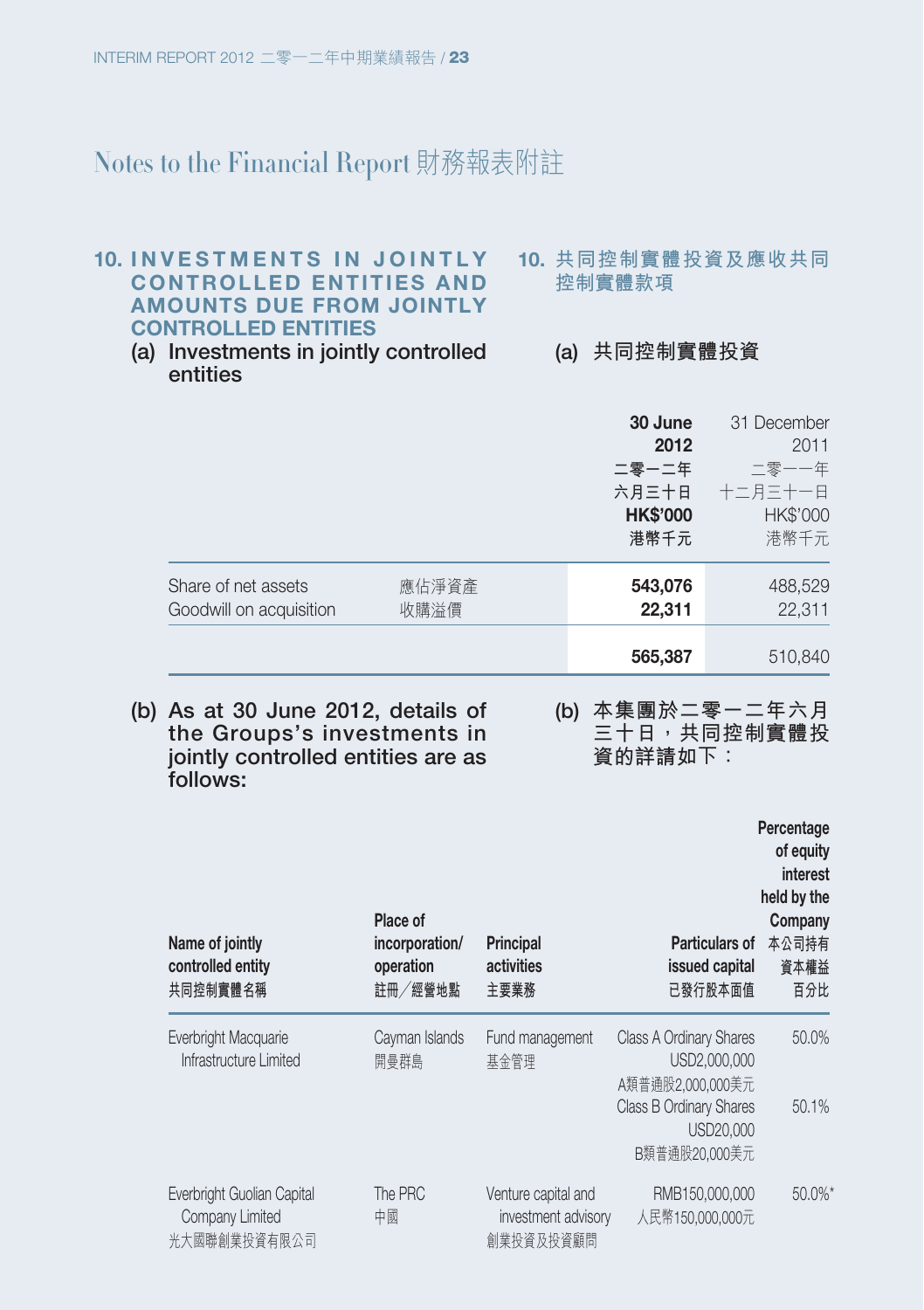#### **10. INVESTMENTS IN JOINTLY CONTROLLED ENTITIES AND AMOUNTS DUE FROM JOINTLY CONTROLLED ENTITIES** (continued)

- **(b) As at 30 June 2012, details of the Groups's investments in jointly controlled entities are as follows:** (continued)
- **10. 共同控制實體投資及應收共同 控制實體款項**(續)
	- **(b) 本集團於二零一二年六月 三十日,共同控制實體投 資的詳請如下:**(續)

**Percentage of equity** 

| Name of jointly<br>controlled entity<br>共同控制實體名稱                                                                                                                  | Place of<br>incorporation/<br>operation<br>註冊/經營地點 | Principal<br>activities<br>主要業務                   |      | <b>Particulars of</b><br>issued capital<br>已發行股本面值                 | vi vquity<br>interest<br>held by the<br>Company<br>本公司持有<br>資本權益<br>百分比 |
|-------------------------------------------------------------------------------------------------------------------------------------------------------------------|----------------------------------------------------|---------------------------------------------------|------|--------------------------------------------------------------------|-------------------------------------------------------------------------|
| T&C (Beijing) Asset Management<br>Consulting Limited<br>同昌盛業(北京)資產管理顧問<br>有限公司                                                                                    | The PRC<br>中國                                      | Provision of<br>consultancy<br>services<br>提供諮詢服務 |      | RMB8,000,000<br>人民幣8.000.000元                                      | $51.0\%$ *                                                              |
| 光大新能低碳創業投資江蘇<br>有限公司                                                                                                                                              | The PRC<br>中國                                      | Fund management<br>基金管理                           |      | RMB300,000,000<br>人民幣300,000,000元                                  | 50.0%*                                                                  |
| China Aircraft Leasing Holdings<br>Limited<br>中國飛機租賃集團有限公司                                                                                                        | Cayman Islands<br>開曼群島                             | Investment holding<br>投資控股                        |      | HKD294,665,000<br>港幣294,665,000元                                   | 44.13%*                                                                 |
| Held indirectly                                                                                                                                                   |                                                    |                                                   |      | 間接持有                                                               |                                                                         |
| According to HKAS32, the Group's<br>$\#$<br>share of the economic interests of the<br>entity for the six months ended 30 June<br>2012 is still calculated at 48%. |                                                    |                                                   | $\#$ | 因應《香港會計準則第32號》<br>條款所界定,本集團於該實體<br>的經濟權益至二零一二年六月<br>三十日期間,仍以48%計算。 |                                                                         |
| Amounts due from jointly<br>controlled entities                                                                                                                   |                                                    | (c)                                               |      | 應收共同控制實體款項                                                         |                                                                         |

Amounts due from jointly controlled entities are unsecured, interest free and have no fixed terms of repayment.

應收共同控制實體款項均為無 抵押、免息及無固定償還日 期。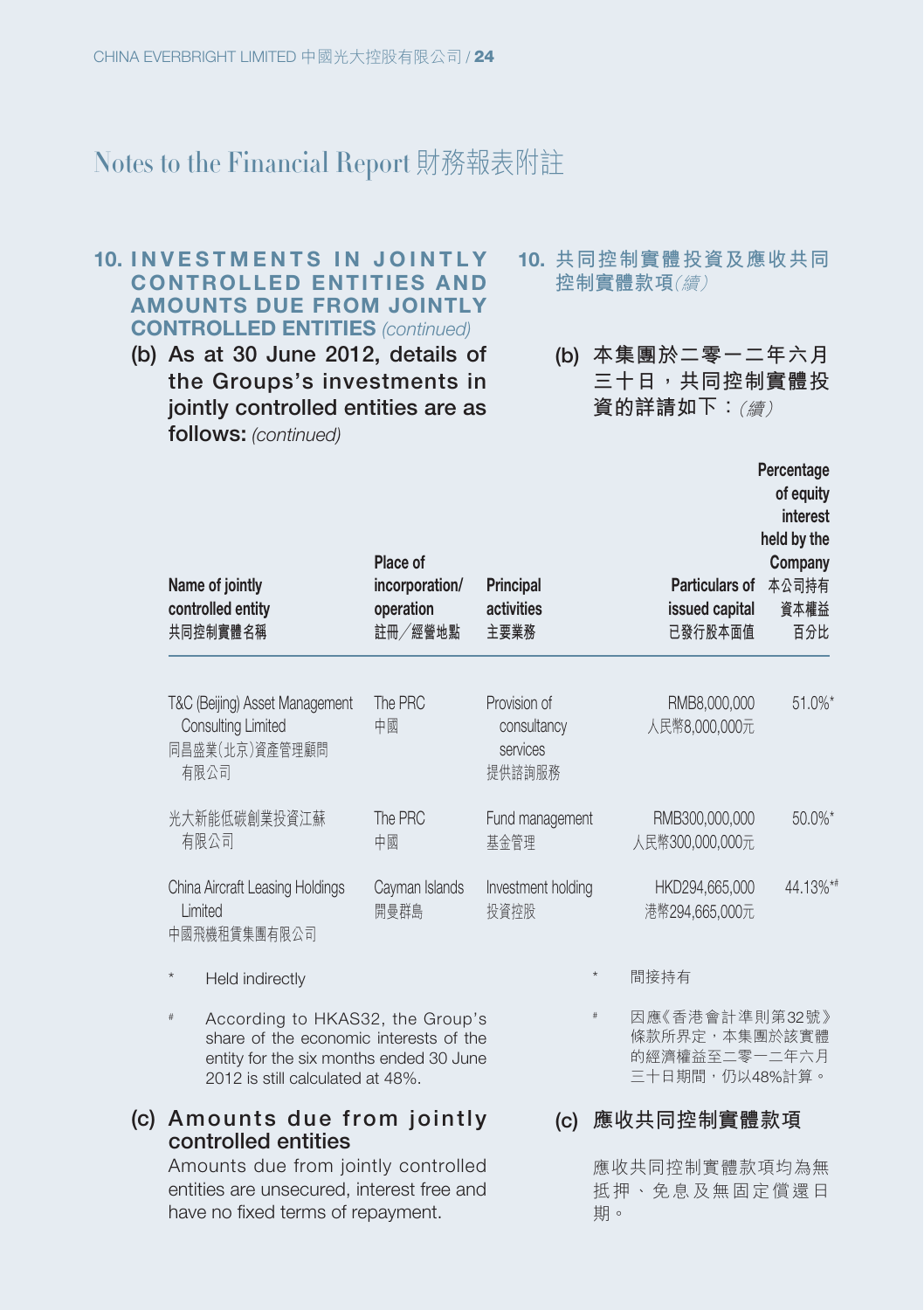#### **11. AVAILABLE-FOR-SALE SECURITIES 11. 備供銷售證券**

|                                                                                                                                                                                                                                                                                                                                                                | 30 June<br>2012<br>二零一二年<br>六月三十日<br><b>HK\$'000</b><br>港幣千元 | 31 December<br>2011<br>二零一一年<br>十二月三十一日<br>HK\$'000<br>港幣千元                                                         |
|----------------------------------------------------------------------------------------------------------------------------------------------------------------------------------------------------------------------------------------------------------------------------------------------------------------------------------------------------------------|--------------------------------------------------------------|---------------------------------------------------------------------------------------------------------------------|
| At fair value:<br>按公允價值:<br>Listed equity securities:<br>上市股票證券:<br>- Hong Kong<br>-香港<br>- Outside Hong Kong<br>一香港以外地區<br>Unlisted equity securities<br>非上市股票證券<br>Unlisted debts securities<br>非上市債權證券<br>At cost (i):<br>按成本值(i):                                                                                                                          | 291,526<br>7,163,441<br>2,848,889<br>106,187                 | 376,654<br>8,021,929<br>2,220,063<br>93,210                                                                         |
| Unlisted equity securities<br>非上市股票證券                                                                                                                                                                                                                                                                                                                          | 892,697<br>11,302,740                                        | 499,380<br>11,211,236                                                                                               |
| At 30 June 2012, the investments were<br>(i)<br>(i)<br>measured at cost less impairment because<br>(a) the variability in the range of reasonable<br>fair value estimates is significant for that<br>investment; and (b) the probabilities of the<br>various estimates within the range cannot be<br>reasonably assessed and used in estimating<br>fair value. | 值虧損入賬。                                                       | 於二零一二年六月三十日,由於(a)<br>合理公允值估計範圍的變動相對該<br>投資而言實屬重大;及(b)上述範圍<br>內的各種估價的可能性不能合理評<br>估及用以估算公允值, 該備供銷售<br>證券重新分類為按成本扣除累計減 |
|                                                                                                                                                                                                                                                                                                                                                                | 30 June<br>2012<br>二零一二年<br>六月三十日<br><b>HK\$'000</b><br>港幣千元 | 31 December<br>2011<br>二零一一年<br>十二月三十一日<br>HK\$'000<br>港幣千元                                                         |

Fair value of individually impaired 已個別減值於香港上市 available-for-sale equity securities listed in Hong Kong 的備供銷售股票證券 **37,828** 89,513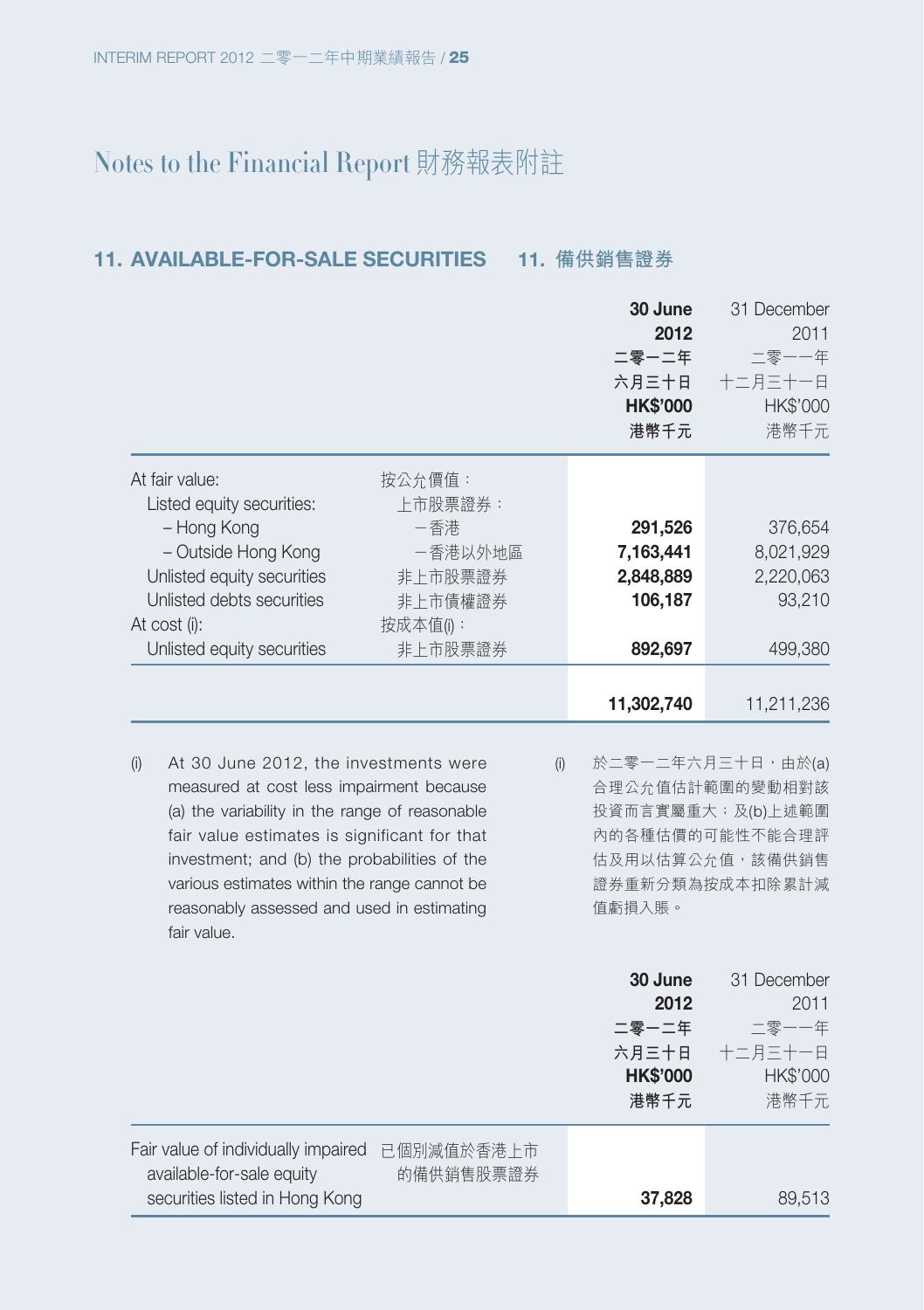#### **11. AVAILABLE-FOR-SALE SECURITIES**

#### (continued)

As at 30 June 2012, certain of the Group's available-for-sale equity securities were individually determined to be impaired on the basis of a material decline in their fair value below cost and the cost of the Group's investment in them may not be recovered.

Realised gain on disposal of certain available-for-sale securities will be subject to the payment of an incentive project bonus to an investment team (see note 22(b)).

The Group held the following principal available-for-sale securities as at 30 June  $2012.$ 

#### **11. 備供銷售證券**(續)

於二零一二年六月三十日,本集團 的若干備供銷售股票證券是按個別 項目的公允值顯著低於成本及本集 團的投資成本有可能未獲收復而作 減值。

部份備供銷售證券出售時實現的收 益,需支付激勵獎金給予投資團隊 (參附註22(b))。

於二零一二年六月三十日,本集團 持有主要的備供銷售證券如下:

**Effective equity**

| Company name<br>公司名稱                                                                        | Place of<br>incorporation<br>註冊地點 | <b>Principal</b><br>activities<br>主要業務 | interest held by<br>the Group<br>本集團實質持有<br>資本權益百分比 |
|---------------------------------------------------------------------------------------------|-----------------------------------|----------------------------------------|-----------------------------------------------------|
| China Everbright Bank Company<br>Limited ("Everbright Bank") ®<br>中國光大銀行股份有限公司<br>(「光大銀行」)® | The PRC<br>中國                     | <b>Banking</b><br>operations<br>銀行業務   | 4.51%                                               |
| As at 30 June 2012, the carrying value of<br>(i)                                            |                                   | (i)                                    | 於二零一二年六月三十日,投資在                                     |

interests in Everbright Bank exceeded 10% of total assets of the Group.

光大銀行的賬面值高於本集團總資 產的10%。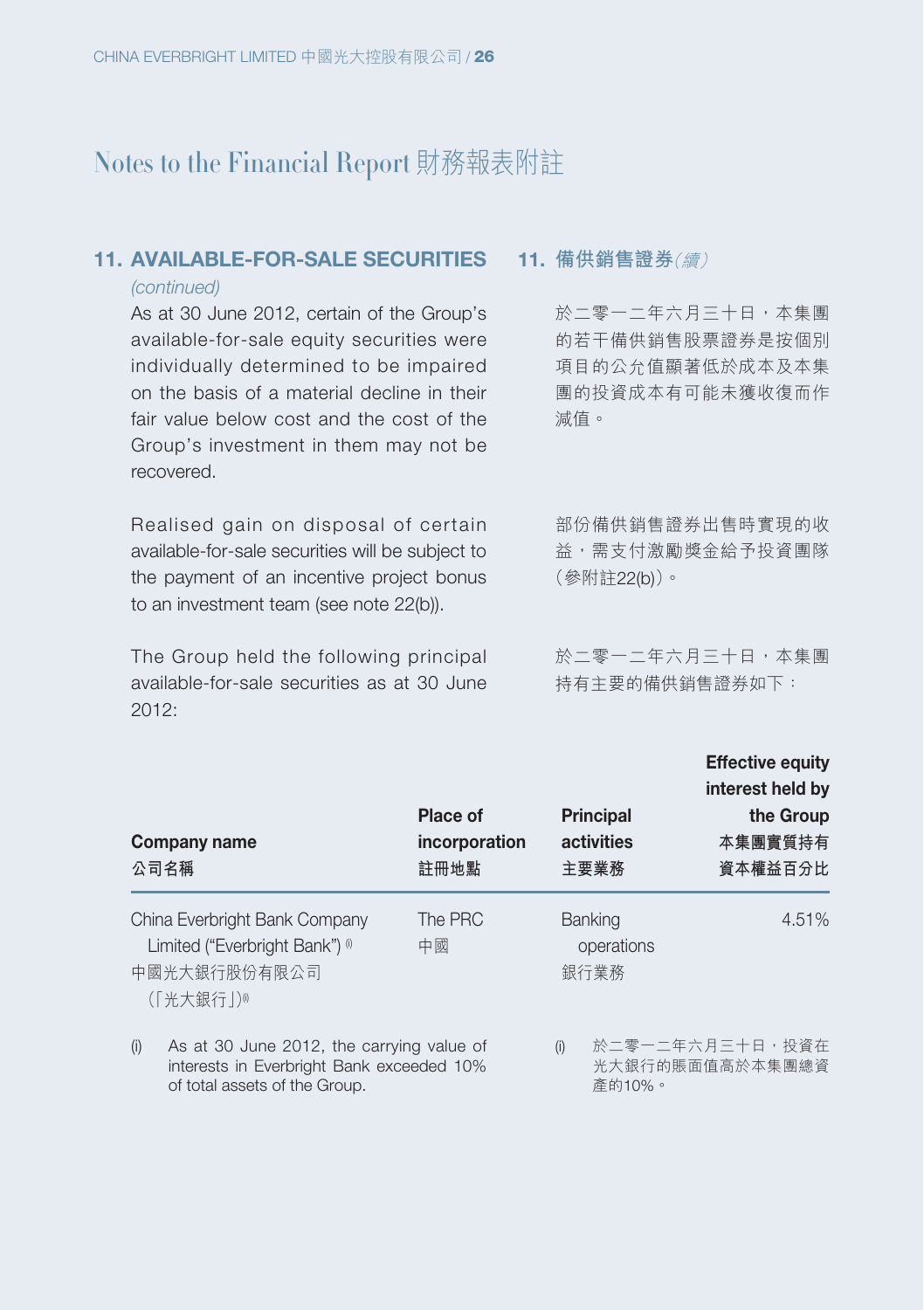#### **12. 指定為通過損益以反映公平價 值的金融資產 12. FINANCIAL ASSETS DESIGNATED AT FAIR VALUE THROUGH PROFIT OR LOSS**

|                                                    |                | 30 June<br>2012<br>二零一二年<br>六月三十日<br><b>HK\$'000</b><br>港幣千元 | 31 December<br>2011<br>二零一一年<br>十二月三十一日<br>HK\$'000<br>港幣千元 |
|----------------------------------------------------|----------------|--------------------------------------------------------------|-------------------------------------------------------------|
| At fair value:                                     | 按公允值:          |                                                              |                                                             |
| Hong Kong listed equity<br>securities              | 香港 上市股票        | 60,640                                                       | 59,926                                                      |
| Overseas listed equity                             | 海外上市股票         |                                                              |                                                             |
| securities<br>Overseas unlisted equity             | 諮券<br>海外非上市股票  | 34,779                                                       | 53,233                                                      |
| securities                                         | 諮券             | 912,795                                                      | 635,467                                                     |
| Overseas unlisted convertible<br>preference shares | 海外非上市可換<br>優先股 | 20,511                                                       | 20,530                                                      |
| Overseas unlisted debt                             | 海外非上市債權        |                                                              |                                                             |
| securities                                         | 證券             | 421,474                                                      | 397,797                                                     |
|                                                    |                | 1,450,199                                                    | 1,166,953                                                   |

Realised gain on disposal of certain financial assets designated at fair value through profit or loss will be subject to the payment of an incentive project bonus to an investment team (see note 22(b)).

In 2009, the Group purchased certain unlisted financial assets designated at fair value through profit or loss at a purchase price which was below the fair value at inception that would be determined at that date using a valuation technique. According to the Group's accounting policy, the difference yet to be recognised in profit or loss at the beginning and the end of the period is HK\$114,138,000.

部份指定為通過損益以反映公平價 值的金融資產出售時的收益,需支 付激勵獎金給予投資團隊(參附註 22(b))。

在二零零九年,本集團購買的若干 指定為通過損益以反映公平價值的 非上市金融資產,其購買價格低於 採用估值方法所計量的估值。根據 本集團的會計政策,該差異部分在 期初及期末尚未在損益內確認的金 額為港幣114,138,000元。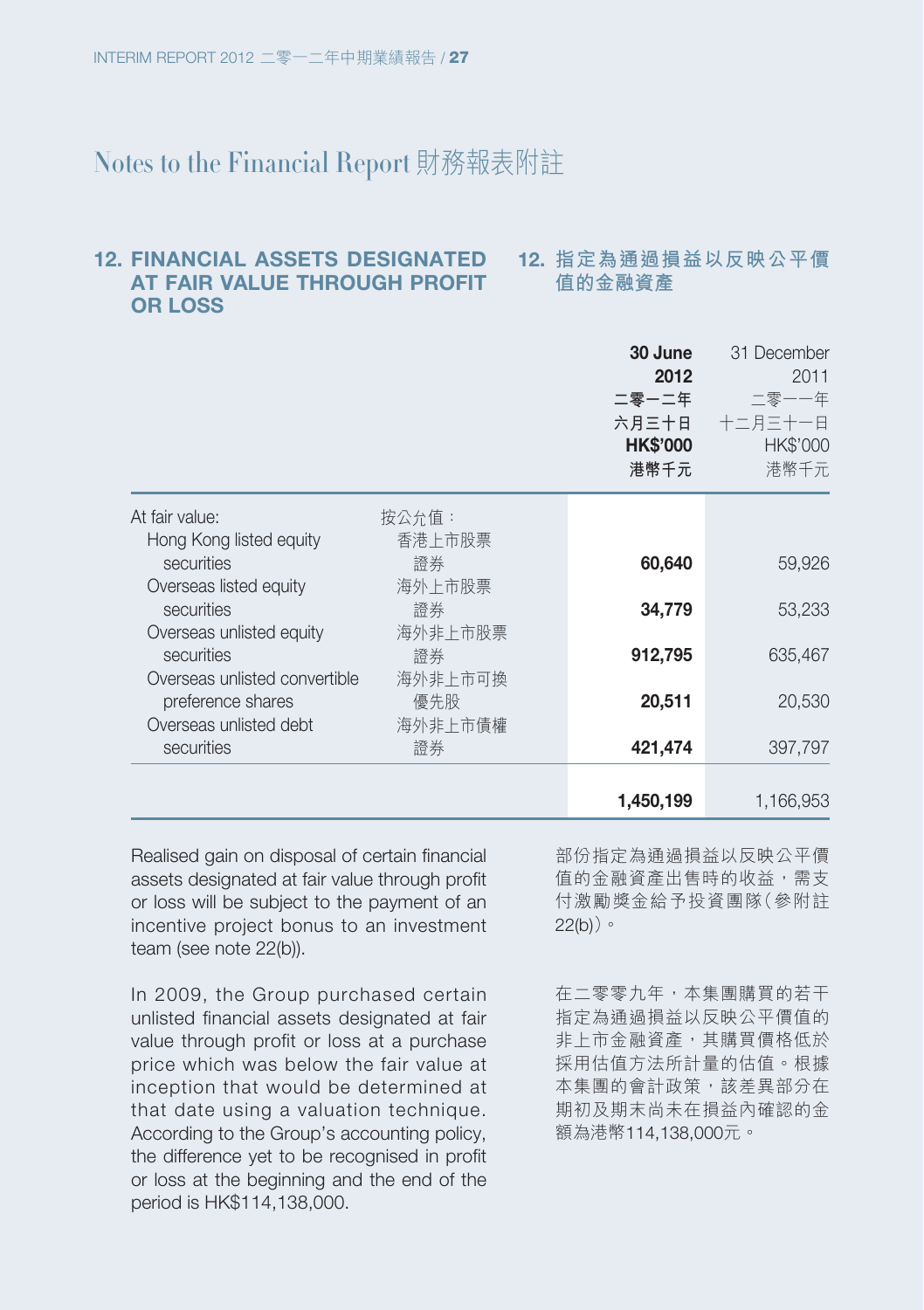| <b>13. ADVANCES TO CUSTOMERS</b> |  |
|----------------------------------|--|
|----------------------------------|--|

**13. 客戶借款** 

|                           |        | 30 June         | 31 December |
|---------------------------|--------|-----------------|-------------|
|                           |        | 2012            | 2011        |
|                           |        | 二零一二年           | 二零一一年       |
|                           |        | 六月三十日           | 十二月三十一日     |
|                           |        | <b>HK\$'000</b> | HK\$'000    |
|                           |        | 港幣千元            | 港幣千元        |
| <b>Non-current assets</b> | 非流動資產  |                 |             |
| Term loans to customers   | 有期客戶貸款 |                 |             |
| - secured                 | -有抵押   | 1,121,045       | 388,640     |
| - unsecured               | 一無抵押   | 615,882         | 5,320       |
|                           |        | 1,736,927       | 393,960     |
|                           |        |                 |             |
| <b>Current assets</b>     | 流動資產   |                 |             |
| Term loans to customers   | 有期客戶借款 |                 |             |
| - secured                 | 一有抵押   | 524,854         | 1,891,720   |
| - unsecured               | 一無抵押   | 97,696          | 98,400      |
|                           |        |                 |             |
|                           |        | 622,550         | 1,990,120   |

Certain term loans to customers are secured by listed and unlisted securities, third party guarantees and/or leasehold land in mainland China.

部份有期客戶借款以上市及非上市 證券,第三者擔保及/或中國內地 租賃土地作抵押。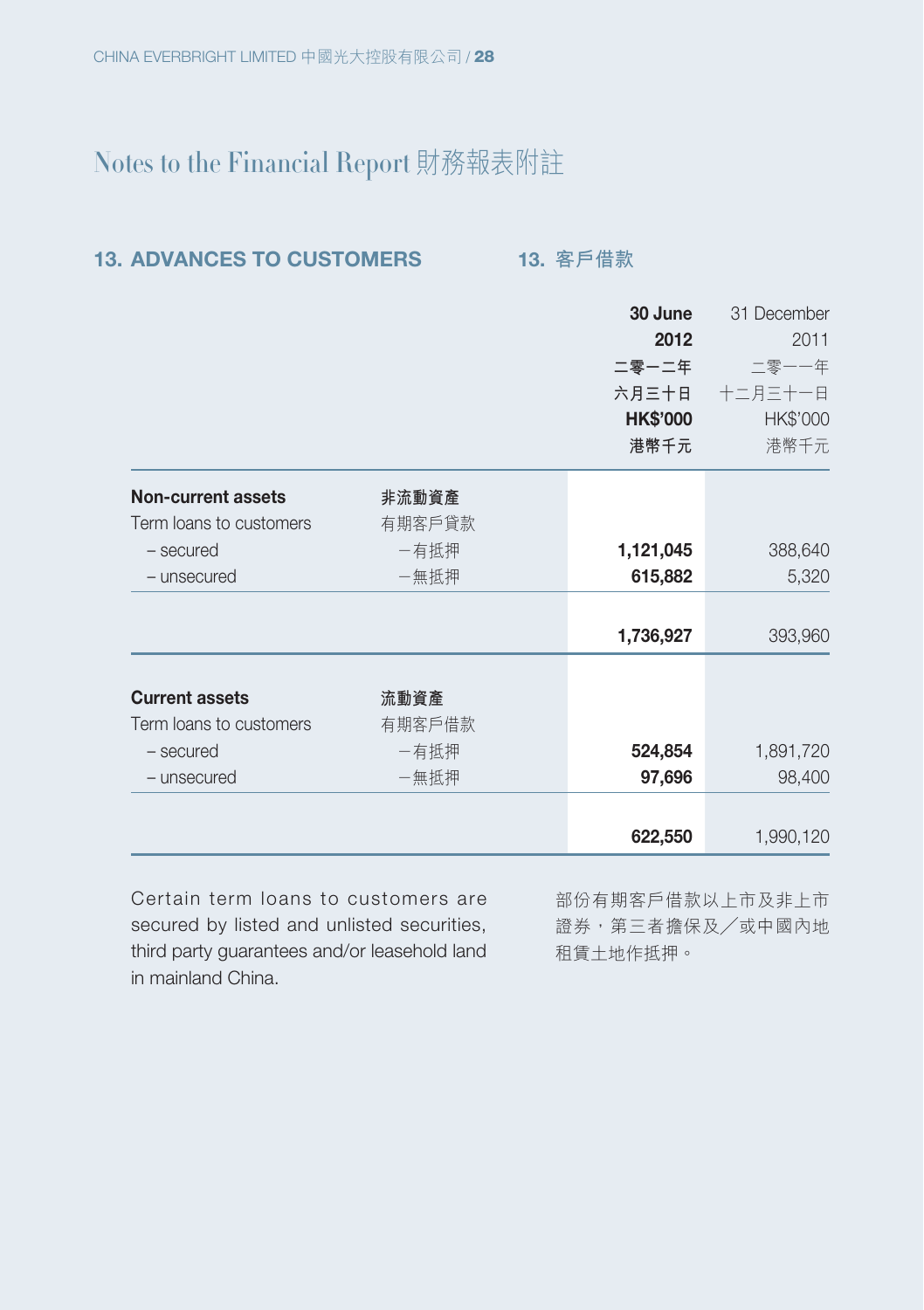#### 14. DEBTORS, DEPOSITS AND 14. 應收賬款、按金及預付款 **PREPAYMENTS**

|                                                       |                      | 30 June<br>2012<br>二零一二年<br>六月三十日<br><b>HK\$'000</b><br>港幣千元 | 31 December<br>2011<br>二零一一年<br>十二月三十一日<br><b>HK\$'000</b><br>港幣千元 |
|-------------------------------------------------------|----------------------|--------------------------------------------------------------|--------------------------------------------------------------------|
| Account receivables, net<br>Deposits, prepayments and | 應收賬款,淨值<br>按金、預付款及其他 | 217,611                                                      | 193,242                                                            |
| other receivables                                     | 應收賬款                 | 400,564                                                      | 529.237                                                            |
|                                                       |                      | 618,175                                                      | 722,479                                                            |

Accounts receivable are mainly amounts due from brokers, which are collectable in cash within one month.

應收賬款主要為經紀商戶於一個月 以內償還之款項。

#### **15. TRADING SECURITIES**

#### **15. 交易證券**

|                                       |                | 30 June<br>2012<br>二零一二年<br>六月三十日<br><b>HK\$'000</b><br>港幣千元 | 31 December<br>2011<br>二零一一年<br>十二月三十一日<br><b>HK\$'000</b><br>港幣千元 |
|---------------------------------------|----------------|--------------------------------------------------------------|--------------------------------------------------------------------|
| <b>Current assets</b>                 | 流動資產           |                                                              |                                                                    |
| At fair value:                        | 按公允值:          |                                                              |                                                                    |
| Listed equity securities:             | 上市股票證券:        |                                                              |                                                                    |
| - in Hong Kong<br>- outside Hong Kong | -香港<br>-香港以外地區 | 5,210                                                        | 13,886<br>1,671                                                    |
| Listed debt securities:               | 上市債權證券:        |                                                              |                                                                    |
| - outside Hong Kong                   | -香港以外地區        | 144,854                                                      | 126,115                                                            |
|                                       |                |                                                              |                                                                    |
|                                       |                | 150,064                                                      | 141,672                                                            |
| <b>Current liabilities</b>            | 流動負債           |                                                              |                                                                    |
| At fair value:                        | 按公允值:          |                                                              |                                                                    |
| Listed equity index options           | 上市股票指數期權       |                                                              |                                                                    |
| (see note 23(c))                      | (參附註23(c))     |                                                              | (206)                                                              |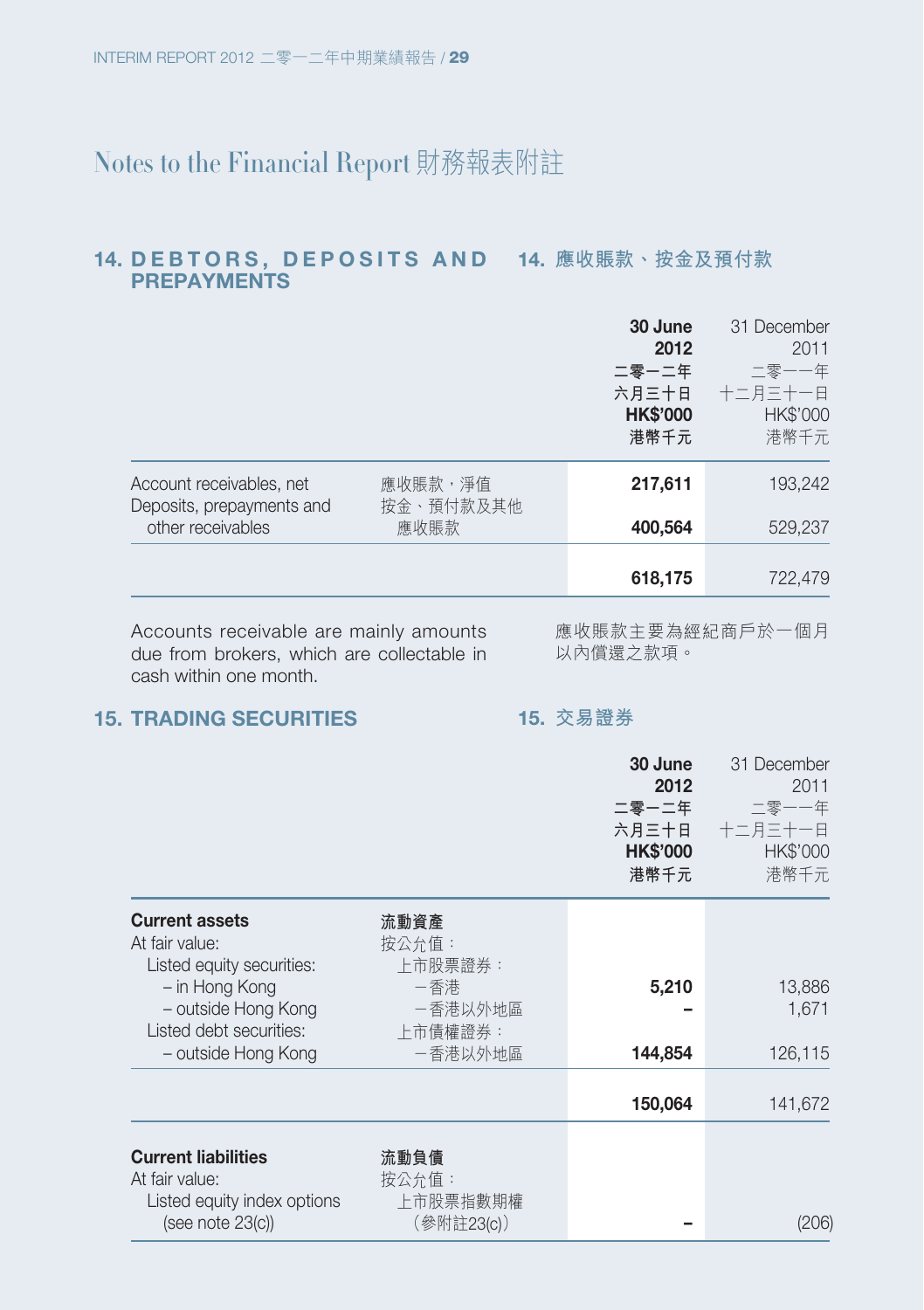#### **16. BANK LOANS**

**16. 銀行貸款**

As at 30 June 2012, the bank loans were repayable as follows:

#### 於二零一二年六月三十日,銀行貸 款的還款期如下:

|                                 |         | 30 June<br>2012<br>二零一二年<br>六月三十日<br><b>HK\$'000</b><br>港幣千元 | 31 December<br>2011<br>二零一一年<br>十二月三十一日<br><b>HK\$'000</b><br>港幣千元 |
|---------------------------------|---------|--------------------------------------------------------------|--------------------------------------------------------------------|
| Within 1 year                   | 一年以內    | 635,024                                                      | 1,063,754                                                          |
|                                 |         |                                                              |                                                                    |
| After 1 year but within 2 years | 一年以上至二年 |                                                              |                                                                    |
| After 2 year but within 5 years | 二年以上至五年 |                                                              |                                                                    |
| After 5 years                   | 五年以上    | 66,288                                                       | 69,517                                                             |
|                                 |         |                                                              |                                                                    |
|                                 |         | 66,288                                                       | 69,517                                                             |
|                                 |         |                                                              |                                                                    |
|                                 |         | 701,312                                                      | 1,133,271                                                          |

As at 30 June 2012, the bank loans were secured as follows: 於二零一二年六月三十日,銀行貸 款抵押情況如下:

|                                               |                     | 30 June<br>2012<br>二零一二年<br>六月三十日<br><b>HK\$'000</b><br>港幣千元 | 31 December<br>2011<br>二零一一年<br>十二月三十一日<br>HK\$'000<br>港幣千元 |
|-----------------------------------------------|---------------------|--------------------------------------------------------------|-------------------------------------------------------------|
| <b>Bank Loans</b><br>- secured<br>- unsecured | 銀行貸款<br>一抵押<br>一非抵押 | 591,404<br>109,908                                           | 573,817<br>559,454                                          |
|                                               |                     | 701,312                                                      | 1,133,271                                                   |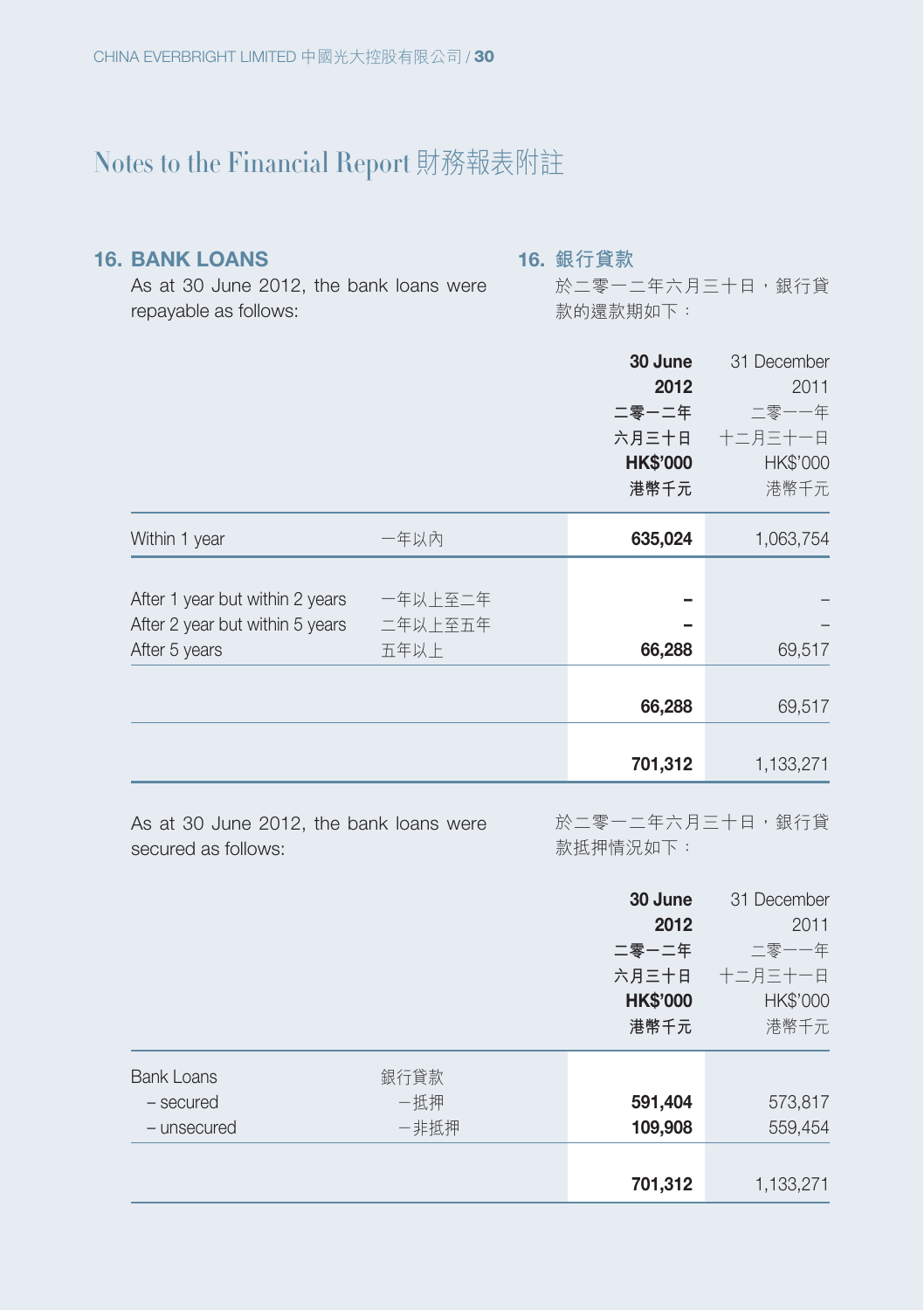#### **16. BANK LOANS (continued)** As at 30 June 2012, bank loans of the Group of HK\$591,404,000 (2011: HK\$573,817,000) were secured by fixed deposits of certain subsidiaries and property situated in mainland China.

**16. 銀行貸款**(續)

於二零一二年六月三十日,本集團 的銀行貸款港幣591,404,000元(二 零一一年:港幣573,817,000元)以 附屬公司的定期存款及位於中國的 物業作抵押。

#### **17. CREDITORS, DEPOSITS RECEIVED AND ACCRUED CHARGES**

#### **17. 應付賬款、已收按金及預提費 用**

|                                          | 30 June         | 31 December |
|------------------------------------------|-----------------|-------------|
|                                          | 2012            | 2011        |
|                                          | 二零一二年           | 二零一一年       |
|                                          | 六月三十日           | 十二月三十一日     |
|                                          | <b>HK\$'000</b> | HK\$'000    |
|                                          | 港幣千元            | 港幣千元        |
| Other creditors, deposits<br>其他應付賬款、已收按金 |                 |             |
| received and accrued charges<br>及預提費用    | 224,521         | 178,813     |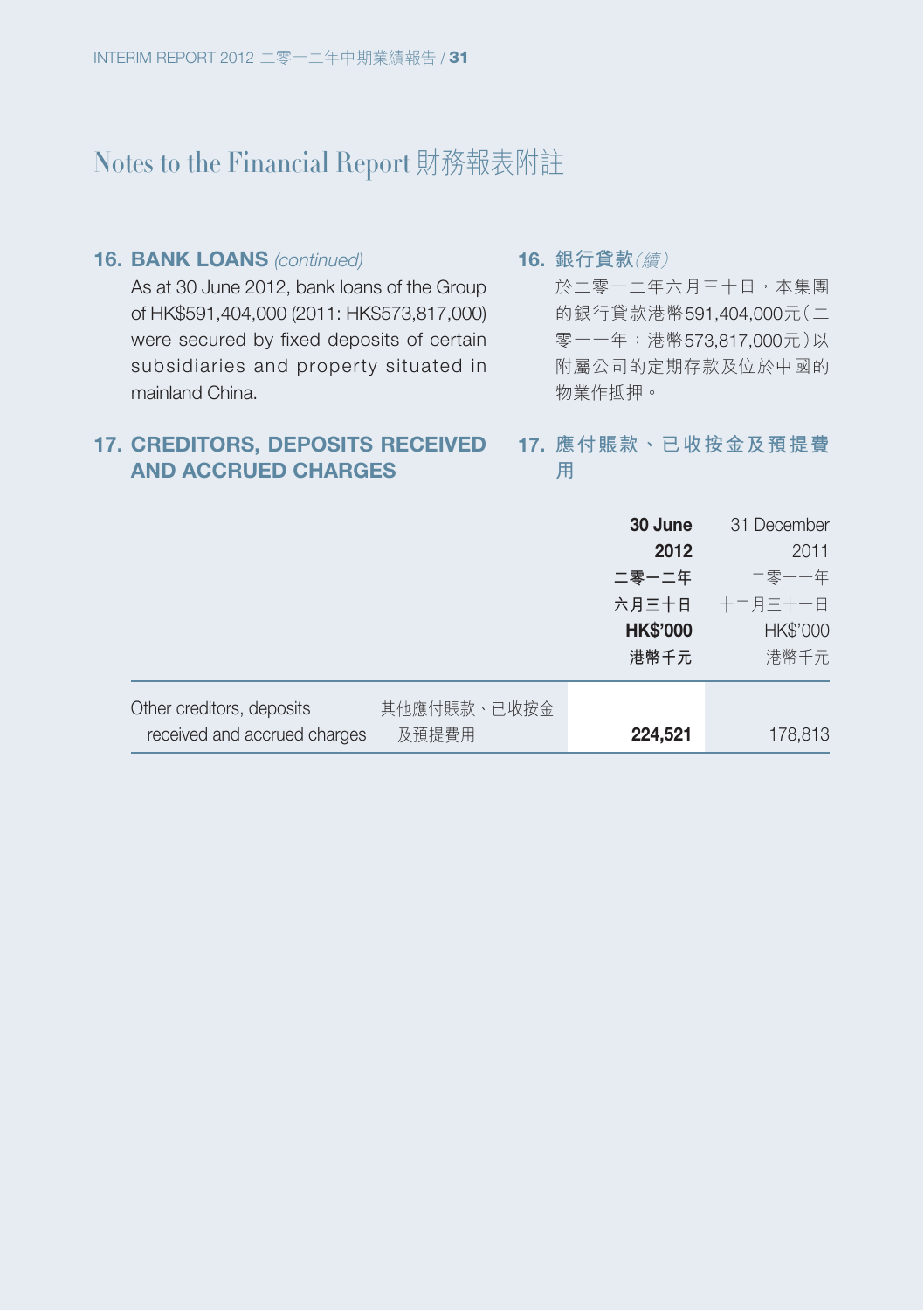#### **18. NOTES PAYABLE 18. 應付票據**

|                              |             | 30 June         | 31 December     |
|------------------------------|-------------|-----------------|-----------------|
|                              |             | 2012            | 2011            |
|                              |             | 二零一二年           | 二零一一年           |
|                              |             | 六月三十日           | 十二月三十一日         |
|                              |             | <b>HK\$'000</b> | <b>HK\$'000</b> |
|                              |             | 港幣千元            | 港幣千元            |
| Unlisted notes issued by the | 本集團所發行之非上市應 |                 |                 |
| Group, at fair value:        | 付票據,按公允值:   |                 |                 |
| Face value                   | 票面值         | 174,540         | 666,540         |
| Less: unrealised loss        | 減:未實現損失     | (18, 353)       | (32, 575)       |
|                              |             | 156,187         | 633,965         |

As at 30 June 2012, the Group has issued three notes to three independent third parties. Two notes were issued with a face value and carrying amount totalling RMB144,950,000 (2011: RMB144,950,000) and HK\$129,187,000 (2011: HK\$114,965,000) respectively. Under the terms of the notes, the Group will pay the subscriber all the realised proceeds and investment income received from certain available-for-sale investments held by the Company throughout the life of the notes.

The remaining note with a face value and carrying amount of HK\$27,000,000 is interest bearing and has fixed repayment terms.

截至二零一二年六月三十日,本集 團共發行了三張票據予三位獨立第 三者,其中兩張票據面值及賬面值 分別合共人民幣144,950,000元(二 零一一年:人民幣144,950,000元) 及港幣 129,187,000 元(二零一一 年:港幣114,965,000元)。根據該 等票據之條款,本集團將會按本公 司持有個別備供銷售證券中賺取之 已實現收入及投資收益支付予票據 持有者。

其餘一張票據之面值及賬面值為港 幣27,000,000元,該款項為計息及 固定限期內償還。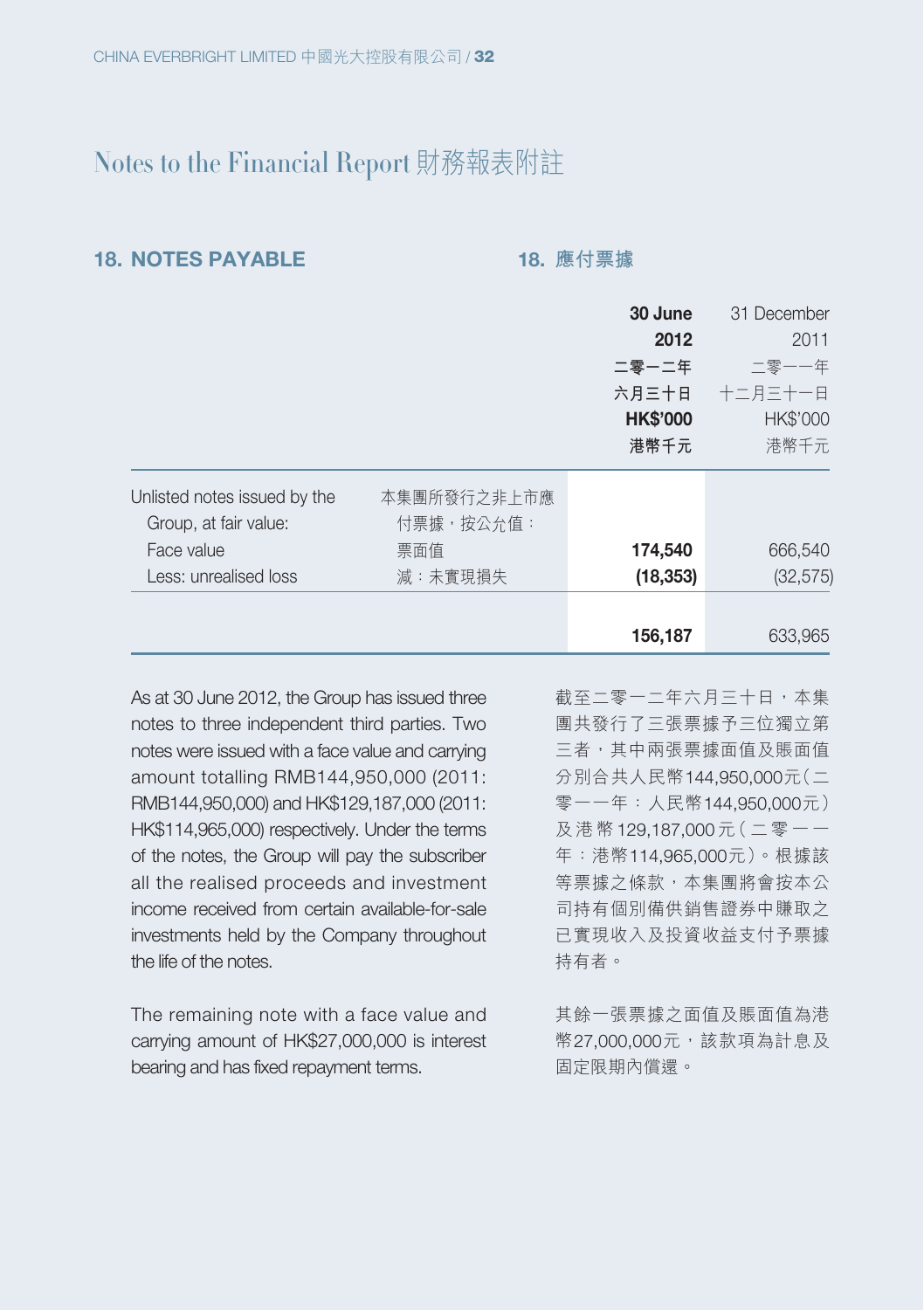#### **19. MATURITY PROFILE As at 30 June 2012**

**19. 期限分析**

**於二零一二年六月三十日**

|                         |          |                 |                 | ı year          | o years         |                 |                 |
|-------------------------|----------|-----------------|-----------------|-----------------|-----------------|-----------------|-----------------|
|                         |          |                 |                 | or less         | or less         |                 |                 |
|                         |          |                 | 3 months        | but over        | but over        |                 |                 |
|                         |          | Repayable       | or less         | 3 months        | 1 year          | After           |                 |
|                         |          | on demand       | 3個月             | 3個月以上           | 1年以上            | 5 years         | <b>Total</b>    |
|                         |          | 即時還款            | 或以下             | 至1年             | 至5年             | 5年以上            | 總額              |
|                         |          | <b>HK\$'000</b> | <b>HK\$'000</b> | <b>HK\$'000</b> | <b>HK\$'000</b> | <b>HK\$'000</b> | <b>HK\$'000</b> |
|                         |          | 港幣千元            | 港幣千元            | 港幣千元            | 港幣千元            | 港幣千元            | 港幣千元            |
| <b>Assets</b>           | 資產       |                 |                 |                 |                 |                 |                 |
| - Advances to           | 一客戶借款    |                 |                 |                 |                 |                 |                 |
| customers               |          | 97,696          | 97,696          | 427,158         | 1,736,927       |                 | 2,359,477       |
| - Trading securities    | 一交易證券    |                 | 81,943          | 62,911          |                 |                 | 144,854         |
| - Available-for-sale    | -備供銷售證券  |                 |                 |                 |                 |                 |                 |
| securities              |          |                 |                 |                 | 90,615          | 15,572          | 106,187         |
| - Financial assets      | 一指定為通過損益 |                 |                 |                 |                 |                 |                 |
| designated at           | 以反映公平    |                 |                 |                 |                 |                 |                 |
| fair value through      | 價值的金融    |                 |                 |                 |                 |                 |                 |
| profit or loss          | 資產       |                 |                 | 421,474         |                 |                 | 421,474         |
| - Fixed deposits        | -定期存款    |                 | 1,007,275       |                 |                 |                 | 1,007,275       |
|                         |          | 97,696          | 1,186,914       | 911,543         | 1,827,542       | 15,572          | 4,039,267       |
|                         |          |                 |                 |                 |                 |                 |                 |
| Liabilities             | 負債       |                 |                 |                 |                 |                 |                 |
| - Bank loans            | 一銀行貸款    |                 | (525, 116)      | (109, 908)      |                 | (66, 288)       | (701, 312)      |
| - Financial liabilities | 一指定為通過損益 |                 |                 |                 |                 |                 |                 |
| designated at           | 以反映公平    |                 |                 |                 |                 |                 |                 |
| fair value through      | 價值的金融    |                 |                 |                 |                 |                 |                 |
| profit or loss          | 負債       |                 |                 | (84, 295)       |                 |                 | (84, 295)       |
| - Notes payable         | 一應付票據    |                 | (129, 187)      | (27,000)        |                 |                 | (156, 187)      |
|                         |          |                 |                 |                 |                 |                 |                 |
|                         |          |                 | (654, 303)      | (221, 203)      |                 | (66, 288)       | (941, 794)      |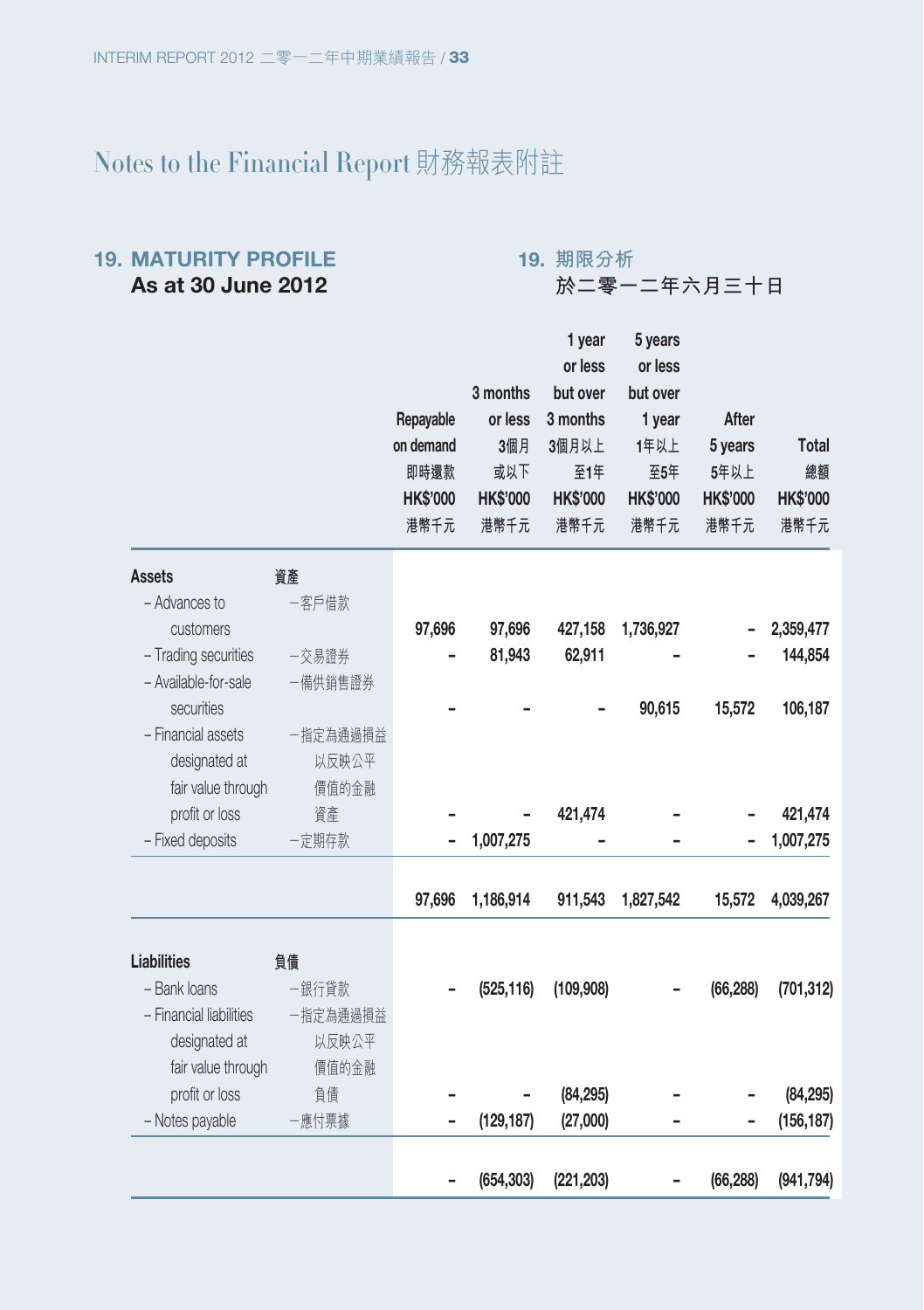#### **19. MATURITY PROFILE** (continued) **As at 31 December 2011**

| 19. 期限分析(續)   |
|---------------|
| 於二零一一年十二月三十一日 |

|                       |          |           |           | <sub>1</sub> year            | b years  |           |                      |
|-----------------------|----------|-----------|-----------|------------------------------|----------|-----------|----------------------|
|                       |          |           |           | or less                      | or less  |           |                      |
|                       |          |           | 3 months  | but over                     | but over |           |                      |
|                       |          | Repayable | or less   | 3 months                     | 1 year   | After     |                      |
|                       |          | on demand | 3個月       | 3個月以上                        | 1年以上     | 5 years   | Total                |
|                       |          | 即時還款      | 或以下       | 至1年                          | 至5年      | 5年以上      | 總額                   |
|                       |          | HK\$'000  | HK\$'000  | HK\$'000                     | HK\$'000 | HK\$'000  | HK\$'000             |
|                       |          | 港幣千元      | 港幣千元      | 港幣千元                         | 港幣千元     | 港幣千元      | 港幣千元                 |
| <b>Assets</b>         | 資產       |           |           |                              |          |           |                      |
| - Advances to         | 一客戶借款    |           |           |                              |          |           |                      |
| customers             |          | 98,400    | 686,320   | 1,205,400                    | 393,960  |           | 2,384,080            |
| - Trading securities  | 一交易證券    |           | 69,864    | 56,251                       |          |           | 126,115              |
| - Available-for-sales | 一備供銷售證券  |           |           |                              |          |           |                      |
| securities            |          |           |           |                              | 79,631   | 13,579    | 93,210               |
| - Financial assets    | 一指定為通過損益 |           |           |                              |          |           |                      |
| designated at         | 以反映公平    |           |           |                              |          |           |                      |
| fair value through    | 價值的金融    |           |           |                              |          |           |                      |
| profit or loss        | 資產       |           |           | 397,797                      |          |           | 397,797              |
| - Fixed deposits      | 一定期存款    |           | 1,786,404 |                              |          |           | 1,786,404            |
|                       |          | 98,400    | 2,542,588 | 1,659,448                    | 473,591  | 13,579    | 4,787,606            |
| <b>Liabilities</b>    | 負債       |           |           |                              |          |           |                      |
| - Bank loans          | 一銀行貸款    |           |           | $(18,254)$ $(1,045,500)$     |          | (69, 517) | (1, 133, 271)        |
| - Financial liability | 一指定為通過損益 |           |           |                              |          |           |                      |
| designated at         | 以反映公平    |           |           |                              |          |           |                      |
| fair value through    | 價值的金融    |           |           |                              |          |           |                      |
| profit or loss        | 負債       |           |           | (79, 559)                    |          |           | (79, 559)            |
| - Notes payable       | -應付票據    |           | (492,000) | (141, 965)                   |          |           | (633,965)            |
|                       |          |           |           | $(510, 254)$ $(1, 267, 024)$ |          |           | (69,517) (1,846,795) |
|                       |          |           |           |                              |          |           |                      |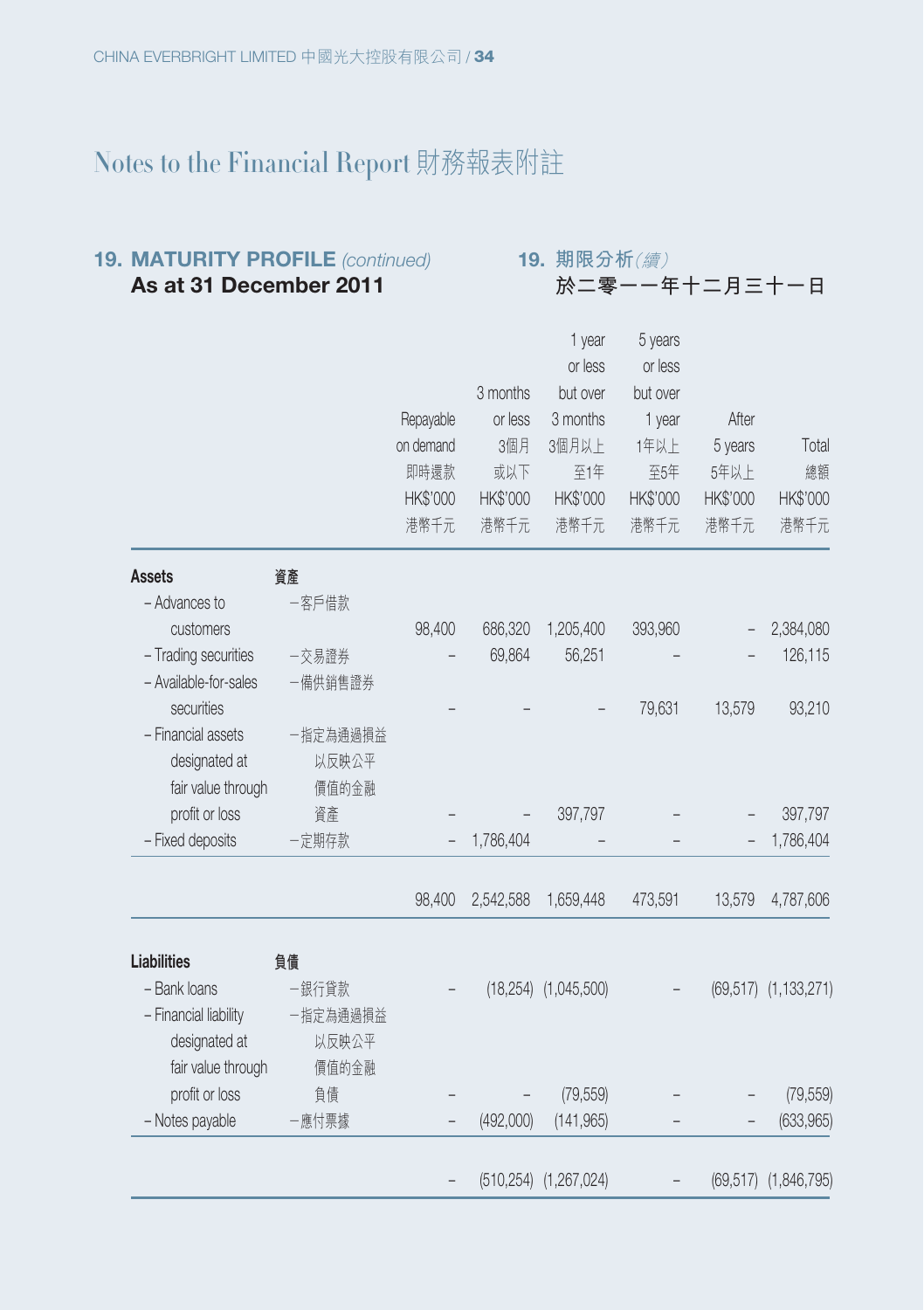#### **20. SHARE CAPITAL 20. 股本**

|                                                       |                     | 30 June<br>2012<br>二零一二年<br>六月三十日<br><b>HK\$'000</b><br>港幣千元 | 31 December<br>2011<br>二零一一年<br>十二月三十一日<br>HK\$'000<br>港幣千元 |
|-------------------------------------------------------|---------------------|--------------------------------------------------------------|-------------------------------------------------------------|
| Authorised:<br>Ordinary shares of                     | 法定股本:<br>每股港幣1.00元之 |                                                              |                                                             |
| <b>HK\$1.00 each</b>                                  | 普通股份                | 2,000,000                                                    | 2,000,000                                                   |
| Issued and fully paid:                                | 已發行及已繳足股本:          |                                                              |                                                             |
| Beginning of period/year<br>Shares issued under share | 期初/年初餘額<br>行使認股權    | 1,720,562                                                    | 1,723,563                                                   |
| options scheme<br>Shares repurchased                  | 回購股份                |                                                              | 583<br>(3,584)                                              |
|                                                       |                     |                                                              |                                                             |
| End of period/year                                    | 期末/年末餘額             | 1,720,562                                                    | 1,720,562                                                   |

#### **21. M A T E R I A L R E L A T E D P A R T Y 21. 有關連人士重要交易 TRANSACTIONS**

- **(a)** The following transactions were entered into with related parties during the period:
- **(a)** 本集團於期內與有關連人士之 交易如下:

|                                                             |                    | 1 January to<br>30 June 2012<br>二零一二年<br>一月一日至<br>六月三十日<br><b>HK\$'000</b><br>港幣千元 | 1 January to<br>30 June 2011<br>二零一一年<br>一月一日至<br>六月三十日<br><b>HK\$'000</b><br>港幣千元 |
|-------------------------------------------------------------|--------------------|------------------------------------------------------------------------------------|------------------------------------------------------------------------------------|
| Management fee<br>received from:                            | 收取之管理費:            |                                                                                    |                                                                                    |
| - Jointly controlled entities<br>Loan interest income from: | 一共同控制實體<br>借款利息收入: | 12,416                                                                             | 14.100                                                                             |
| - a jointly controlled entity                               | 一共同控制實體            | 10,393                                                                             |                                                                                    |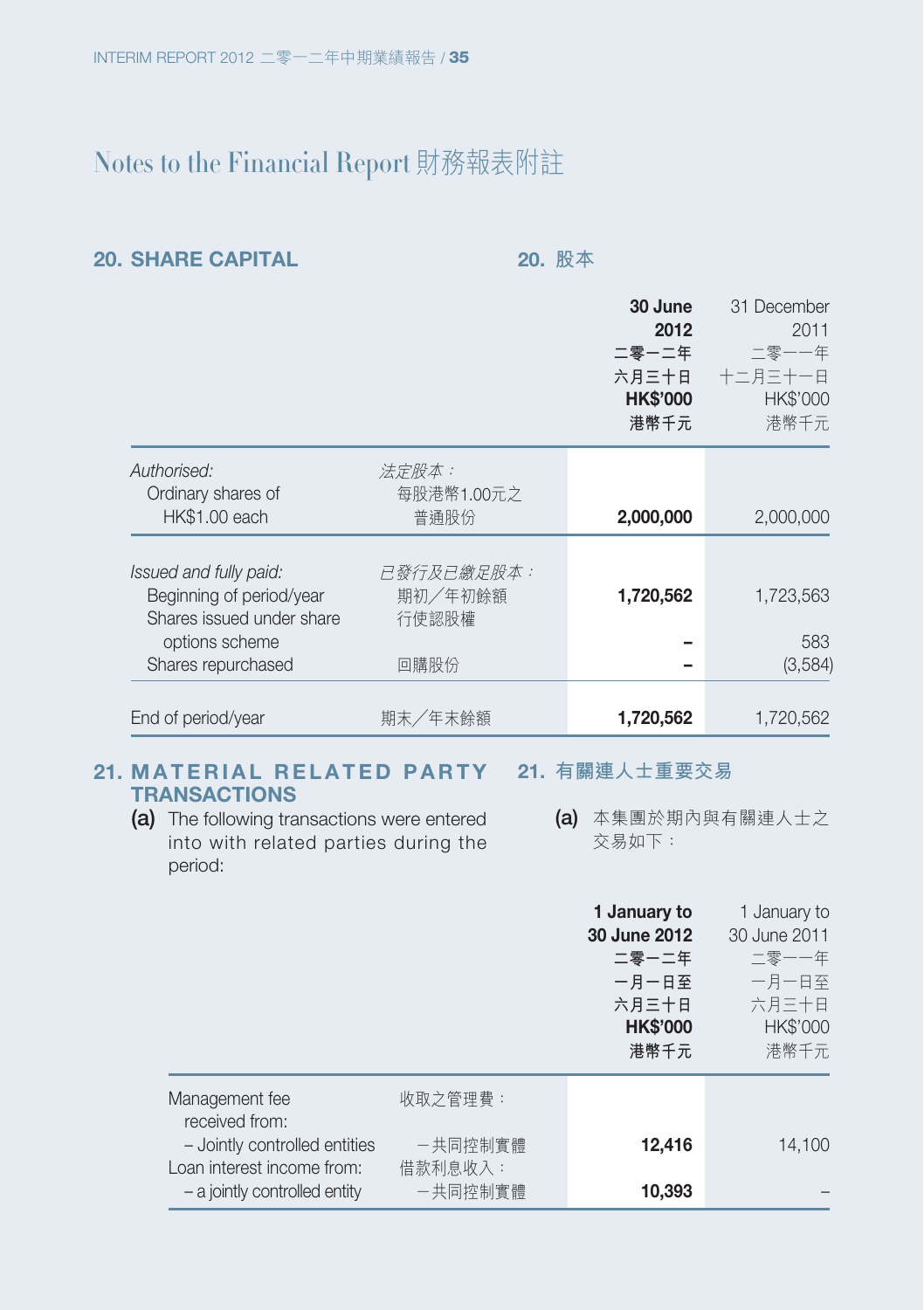#### **21. MATERIAL RELATED PARTY TRANSACTIONS** (continued)

**(b)** Except as disclosed elsewhere in the financial statements, included in the balance sheet are the following balances with related parties:

#### **21. 有關連人士重要交易**(續)

**(b)** 除了於財務報表披露,資產負 債表內的有關連人士往來款包 括:

|                                                                                   |                                   | 30 June<br>2012<br>二零一二年<br>六月三十日<br><b>HK\$'000</b><br>港幣千元 | 31 December<br>2011<br>二零一一年<br>十二月三十一日<br>HK\$'000<br>港幣千元 |
|-----------------------------------------------------------------------------------|-----------------------------------|--------------------------------------------------------------|-------------------------------------------------------------|
| Amounts due from associates<br>(included in debtors,<br>deposits and prepayments) | 應收聯營公司款項<br>(包括於應收賬款、<br>按金及預付款內) | 106,733                                                      | 170.248                                                     |

Amounts due from associates arose in the ordinary course of securities trading business, and is unsecured, interest bearing and repayable upon demand.

## **(c) Transactions with other PRC state-owned entities**

The Group operates in an economic regime currently predominated by entities directly or indirectly owned by the PRC government through its government authorities, agencies, affiliations and other organizations ("State-owned Entities"). Transactions with other State-owned Entities include but are not limited to: lending and deposit taking; insurance and redemption of bonds issued by other State-owned Entities; purchase, sale and leases of property and other assets; and rendering and receiving of utilities and other services.

應收聯營公司款項乃產生自與 證券商戶之正常證券交易,款 項為無抵押,計息,並於要求 時償還。

### **(c) 與中國其他國有實體進行 的交易**

本集團處於以國家控制實體佔 主導地位的經濟制度中,國家 控制實體由中國政府通過其政 府機構、代理機構、附屬機構 或其他機構直接或間接擁有 (「國有實體」)。本集團與其他 國有實體進行的交易包括但不 限於:發放貸款和存款;保險 和買賣由其他國有實體發行的 債券;買賣和租賃房屋及其他 資產;及提供和接收公用服務 及其他服務。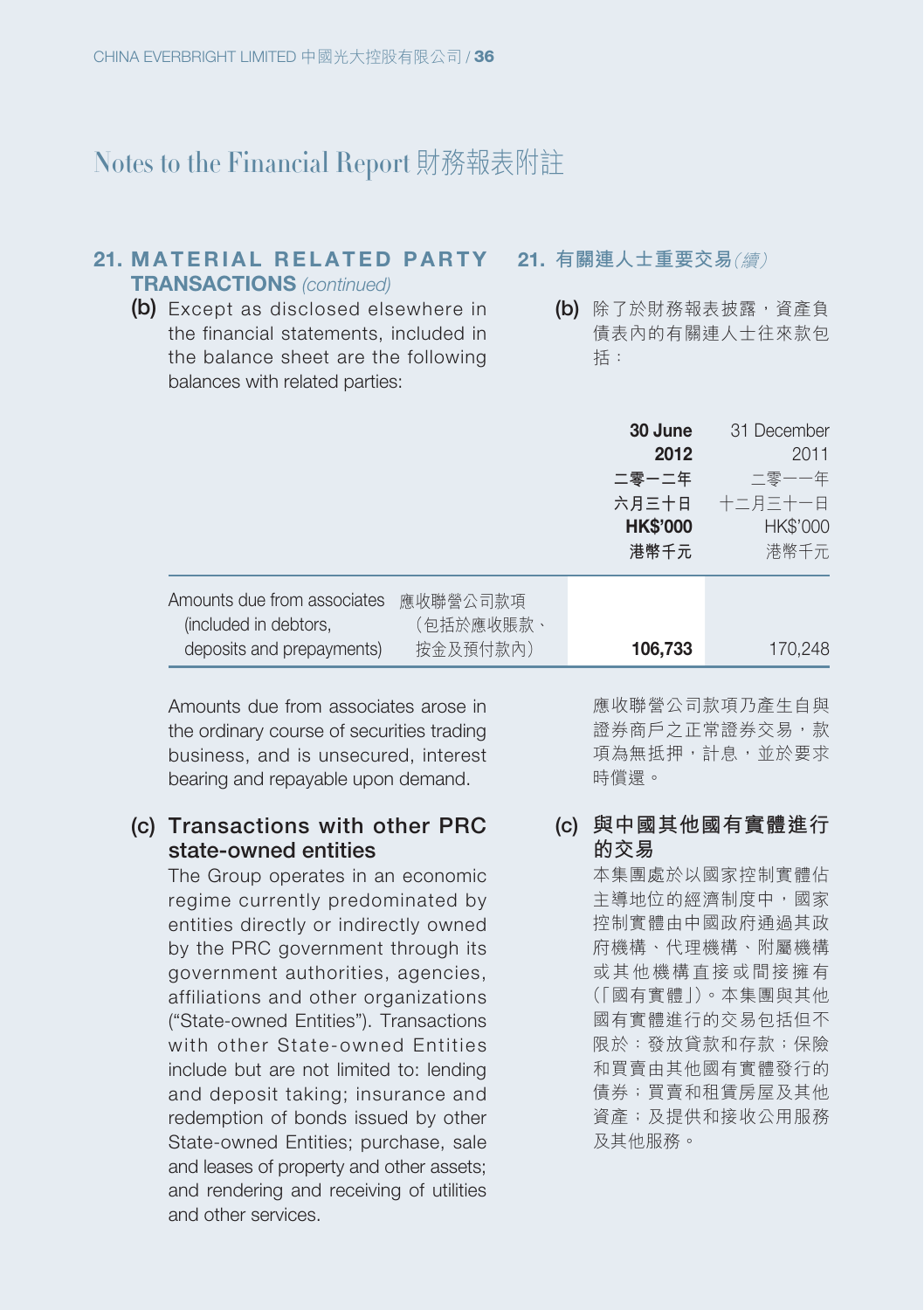#### **21. MATERIAL RELATED PARTY TRANSACTIONS** (continued)

**(c) Transactions with other PRC**  state-owned entities (continued) The Group is of the opinion that none of these transactions are material related party transactions that require separate disclosure.

#### **21. 有關連人士重要交易**(續)

**(c) 與中國其他國有實體進行 的交易**(續) 經考慮其關係實質後,本集團 認為這些交易並非重大關聯方 **交易,故毋須單獨披露**。

#### **22. CONTINGENT LIABILITIES**

**(a) Corporate guarantee**

#### **22. 或然負債**

**(a) 公司擔保**

|                                                                                                                                                                | 30 June<br>2012<br>二零一二年<br>六月三十日<br><b>HK\$'000</b><br>港幣千元 | 31 December<br>2011<br>二零一一年<br>十二月三十一日<br><b>HK\$'000</b><br>港幣千元 |
|----------------------------------------------------------------------------------------------------------------------------------------------------------------|--------------------------------------------------------------|--------------------------------------------------------------------|
| Guarantee given to financial<br>為附屬公司及聯營公司<br>institutions in respect of<br>的銀行額度向金融<br>banking facilities granted to<br>機構提供擔保<br>subsidiaries and associates | 244,240                                                      | 1,146,500                                                          |
| The Group's subsidiaries have utilised<br>HK\$244,240,000 out of these banking                                                                                 |                                                              | 於二零一二年六月三十日,<br>本集團屬下子公司就以上銀                                       |

HK\$244,240,000 out of these banking facilities as at 30 June 2012 (31 December 2011: HK\$448,754,000).

本集團屬下子公司就以上銀 行額度已提出擔保之借款為 港 幣 244,240,000 元( 二 零 一一年十二月三十一日:港幣 448,754,000元)。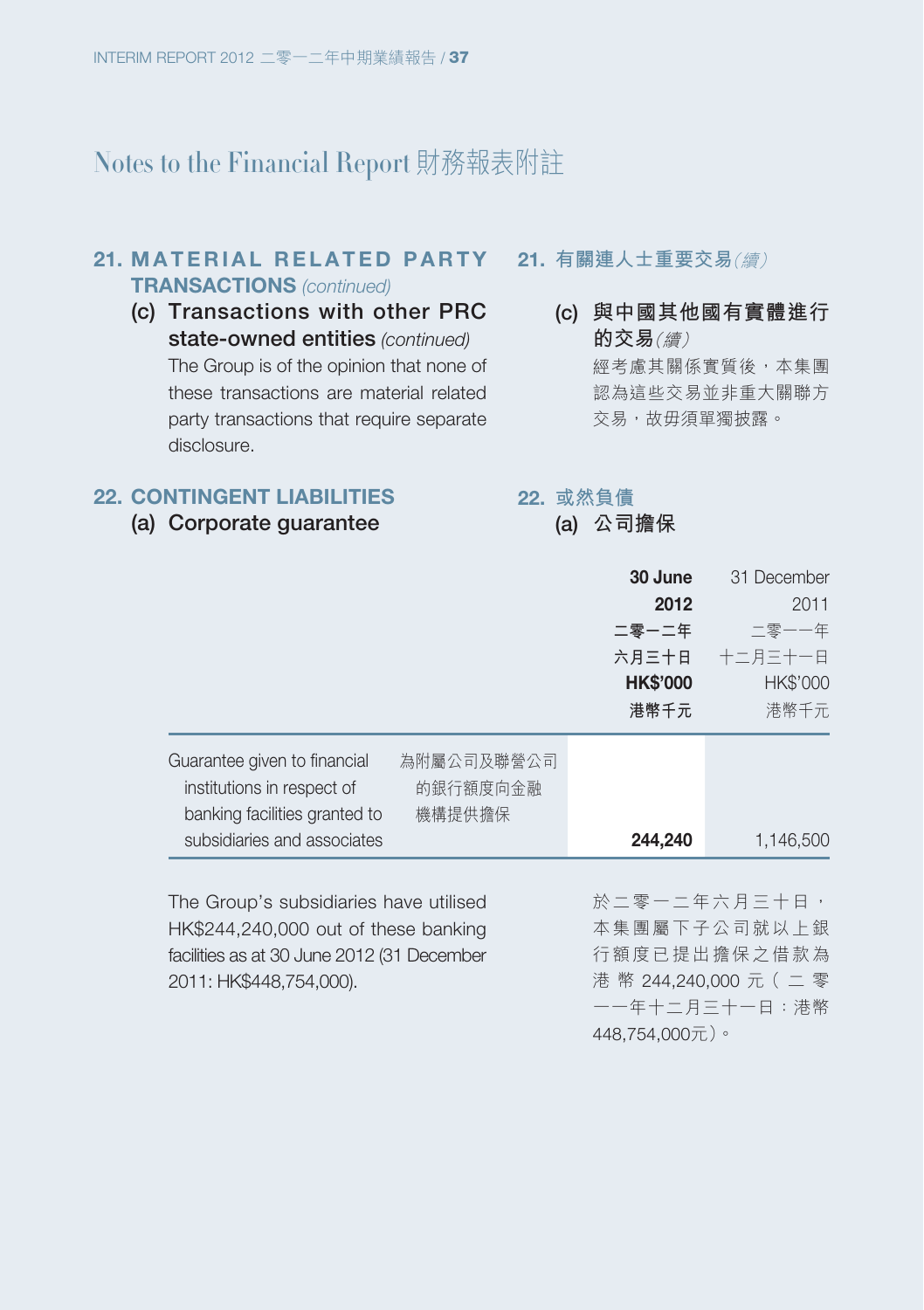#### **22. CONTINGENT LIABILITIES** (continued)

#### **(b) Incentive payment**

According to an Incentive Agreement dated and announced on 25 May 2007, the Group is obligated to pay an incentive project bonus to an investment team (of which all the individual members are employees of the Group) upon the realisation of each project, whether in whole or in part, under SeaBright China Special Opportunities (I) Limited (of which the Group has a 78.9% equity interest). The amount of the incentive project bonus payable under the agreement is equal to 15% of the profit realised from the disposal of those investments plus the related amount of advisor fee income received less certain attributable project expenses and the investment team's operating expenses. The incentive project bonus is recognised on the realisation of the relevant project. As at 30 June 2012, the accumulated unrealised gain associated with the relevant projects amounted to HK\$740 million (31 December 2011: HK\$728 million). If all relevant projects were disposed of on 30 June 2012 at their fair value, the amount of incentive project bonus payable to the investment team would be approximately HK\$68 million (31 December 2011: HK\$63 million) (see notes 11 and 12).

**22. 或然負債**(續)

**(b) 激勵款項** 根據於二零零七年五月二十五

日訂明,並於同日公佈之激勵 協議,本集團會按SeaBright China Special Opportunities (I) Limited(本集團持有SOF之 78.9%股權)每個項目之全部 或部份實現利潤計算並承諾支 付項目激勵獎金給予投資團 隊(所有成員均屬於本集團員 工),而激勵獎金是相等於該 項目實現淨現金收益的15%, 加有關顧問費收入,並扣除相 關項目之應佔日常管理費及投 資團隊營運費用。項目激勵獎 金在每個項目出售後才會被確 認。於二零一二年六月三十 日,相關項目之未實現公允值 增值為港幣7.4億元(二零一一 年:港幣7.28億元)。如所有相 關項目於二零一二年六月三十 日以公允值出售,將要支付投 資管理團隊之項目激勵獎金約 為港幣0.68億元(二零一一年: 港幣0.63億元)(參附註11及 12)。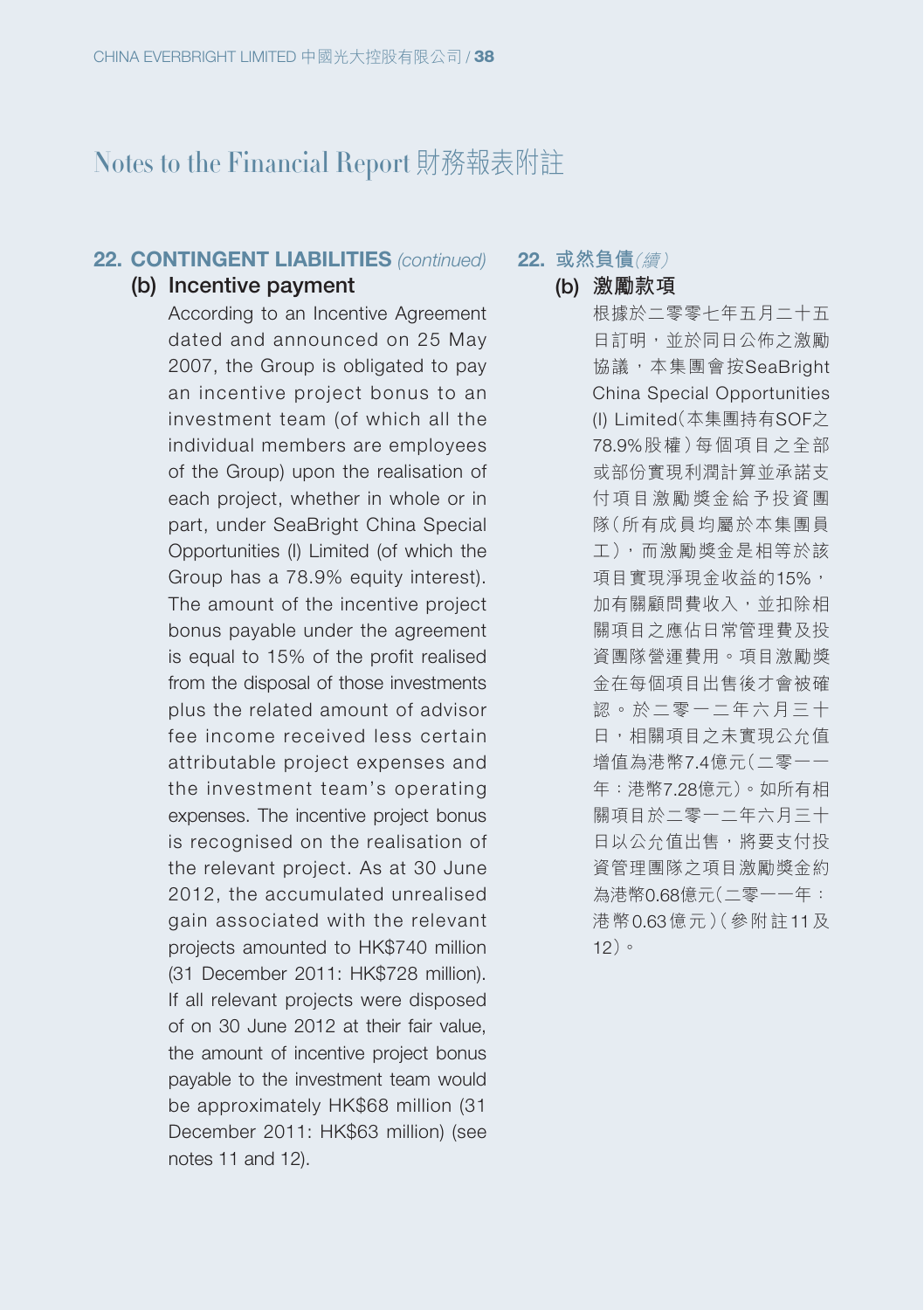#### **23. COMMITMENTS**

**23. 承擔**

**(a) 資本承擔** 於二零一二年六月三十日,本 集團的資本承擔如下: **(a) Capital commitments** As at 30 June 2012, the Group had capital commitments as follows:

|                                    |         | 30 June<br>2012<br>二零一二年<br>六月三十日<br><b>HK\$'000</b><br>港幣千元 | 31 December<br>2011<br>二零一一年<br>十二月三十一日<br><b>HK\$'000</b><br>港幣千元 |
|------------------------------------|---------|--------------------------------------------------------------|--------------------------------------------------------------------|
| Contracted but not<br>provided for | 已簽約但未計提 | 997,186                                                      | 1,128,842                                                          |
| Authorised but not                 | 已審批但未簽約 |                                                              |                                                                    |
| contracted for                     |         | 48,848                                                       |                                                                    |

#### **(b) Operating lease commitments**

Operating lease commitments as at 30 June 2012 amounted to approximately HK\$2,697,000 (31 December 2011: HK\$3,261,000) all of which (31 December 2011: HK\$3,062,000) is payable in the next twelve months. The Group had future aggregate minimum lease payments under non-cancellable operating leases as follows:

#### **(b) 經營租賃承擔**

於二零一二年六月三十日, 經營租賃承擔總額約為港幣 2,697,000元(二零一一年十二 月三十一日:約港幣3,261,000 元),及全數(二零一一年十二 月三十一日:約港幣3,062,000 元)為未來十二個月內須支付 之承擔金額。本集團根據不可 撤銷之經營租賃,於未來支付 之最低租賃付款總額如下:

|                                                    |                  | 30 June<br>2012<br>二零一二年<br>六月三十日<br><b>HK\$'000</b><br>港幣千元 | 31 December<br>2011<br>二零一一年<br>十二月三十一日<br><b>HK\$'000</b><br>港幣千元 |
|----------------------------------------------------|------------------|--------------------------------------------------------------|--------------------------------------------------------------------|
| Not later than one year<br>Later than one year and | 一年內到期<br>一年以上至五年 | 2,697                                                        | 3,062                                                              |
| not later than five years                          |                  |                                                              | 199                                                                |
|                                                    |                  | 2,697                                                        | 3,261                                                              |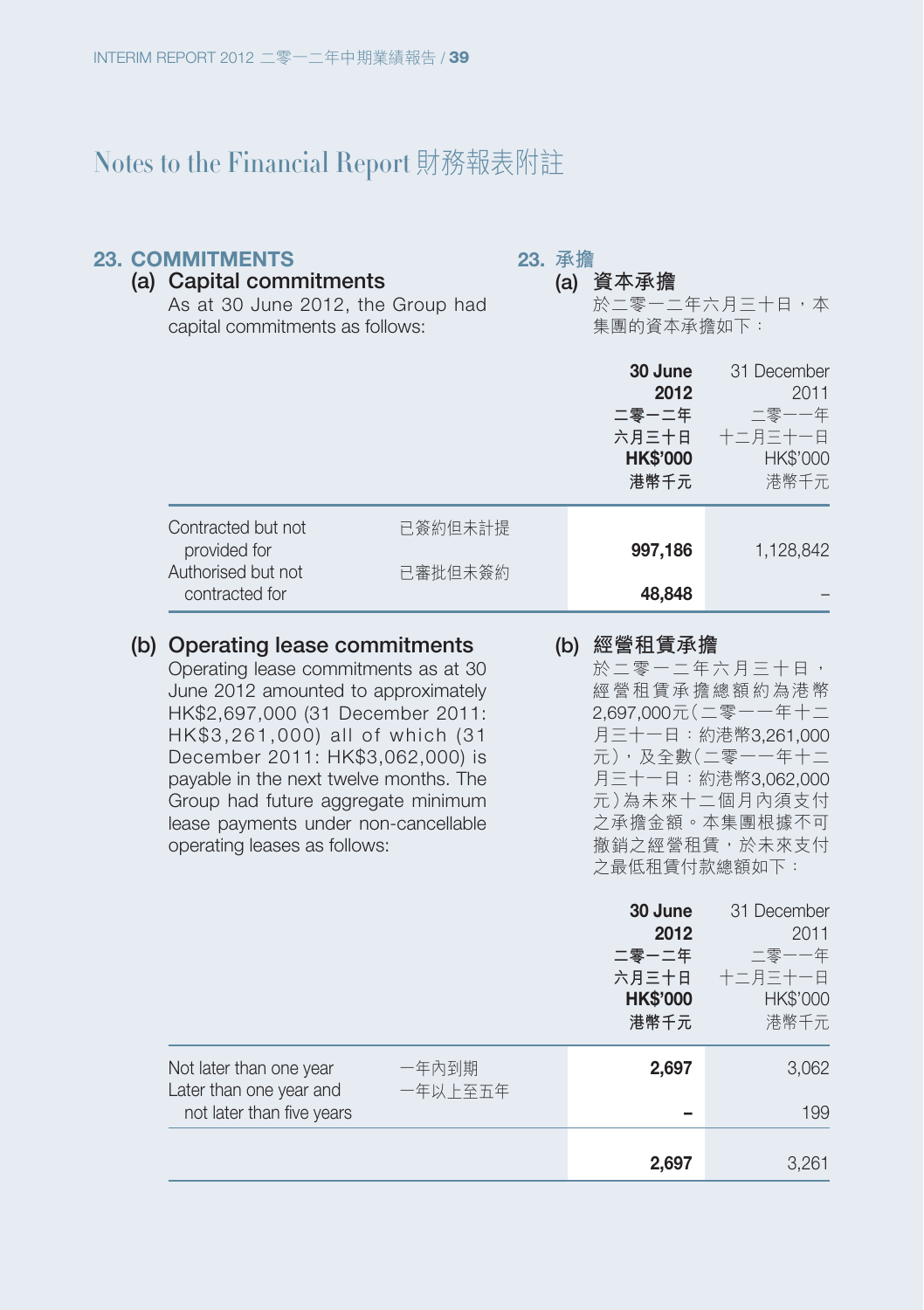## **23. COMMITMENTS** (continued)

### **23. 承擔**(續)

**(c) Off-balance sheet exposure**

The contractual or notional amounts of the Group's trading equity derivatives outstanding at 30 June 2012 are detailed as follows:

**(c) 資產負債表外的披露** 於二零一二年六月三十日,本 集團未平倉之衍生工具合約之 合約或名義金額如下:

#### **Contractual/notional amounts**

|                             |          | 合約/名義金額         |                 |  |  |
|-----------------------------|----------|-----------------|-----------------|--|--|
|                             |          | 30 June         | 31 December     |  |  |
|                             |          | 2012            | 2011            |  |  |
|                             |          | 二零一二年           | 二零一一年           |  |  |
|                             |          |                 | 六月三十日 十二月三十一日   |  |  |
|                             |          | <b>HK\$'000</b> | <b>HK\$'000</b> |  |  |
|                             |          | 港幣千元            | 港幣千元            |  |  |
|                             |          |                 |                 |  |  |
| Listed equity index options | 上市股票指數期權 |                 | 1,133           |  |  |

The financial instruments become favourable (assets) or unfavourable (liabilities) as a result of fluctuations in market prices of the underlying instruments relative to their terms.

Notional amounts of these financial instruments provide a basis for comparison with instruments recognised on the balance sheet but do not necessarily indicate the amount of future cash flows involved or the current fair value of the instruments and, therefore, are not a representation of the Group's exposure to the credit or price risks.

金融工具可因所指定工具之市場價 格波動而變得有利(資產)或不利(負 債)。

該等金融工具之名義金額乃作為與 已於資產負債表確認的工具比較之 基準,惟不一定顯示所涉及未來現 金流量之金額或該等工具之現時公 允值。因此,並不代表本集團所面 對之信貸或價格風險。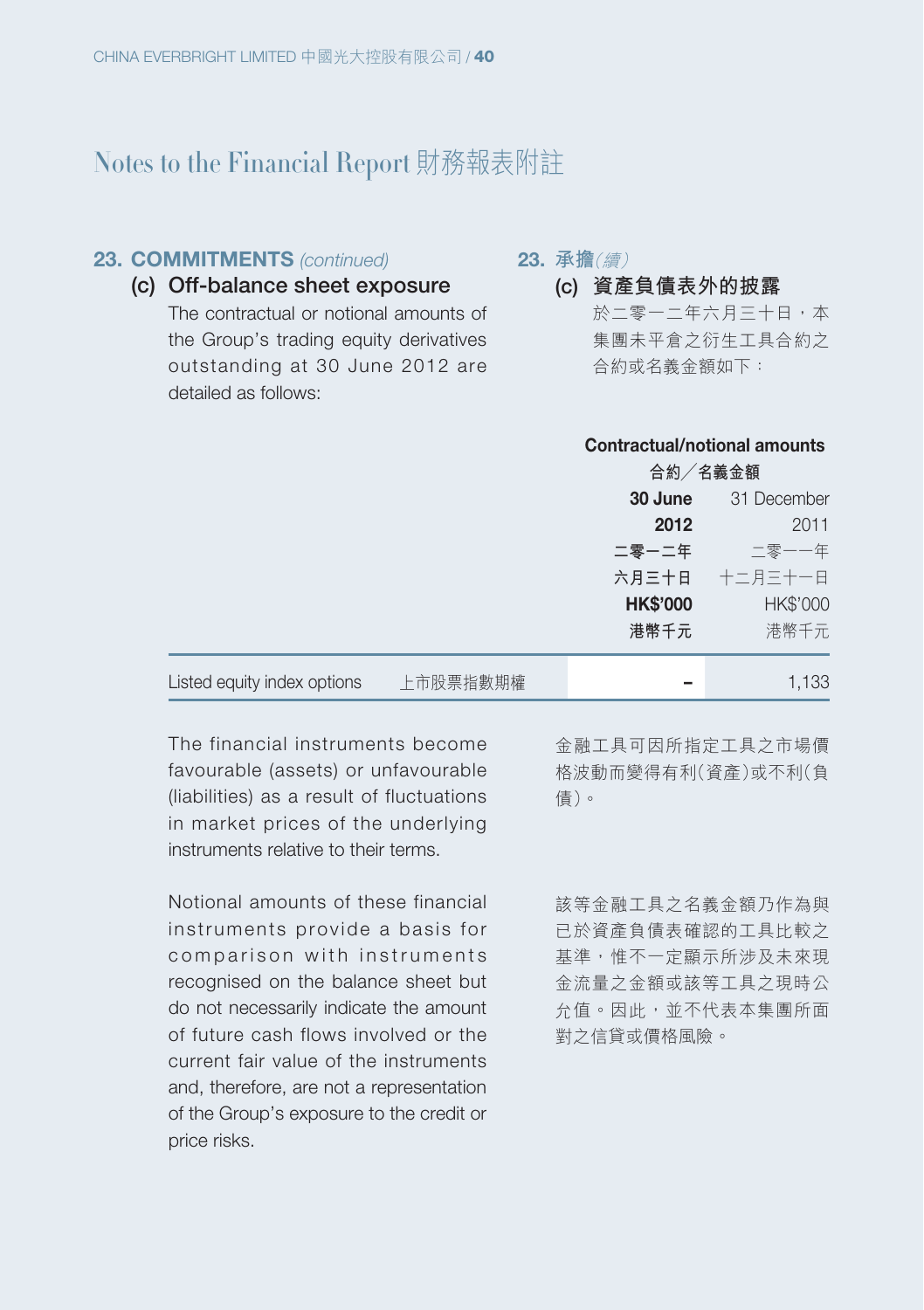#### **24. FINANCIAL INSTRUMENTS**

Risk management is of fundamental importance to the business operation of the Group. The major types of risk inherent in the Group's business are credit risk, liquidity risk, interest rate risk, currency risk and equity price risk. The Group's risk management objective is to maximise shareholders' value and to reduce volatility in earnings while maintaining risk exposures with acceptable limits.

The Group's work in the area of risk management is led by the Chief Risk Officer and the Risk Management Group and execution is mainly carried out by the Risk Management Department. This functional structure can assess, identify and document the Group's risk profile and to ensure that the business units focus, control and systematically avoid potential risks in various areas of business. The following is a brief description of the Group's approach in managing these risks.

#### **24. 金融工具**

風險管理是本集團業務運作的基 礎。本集團業務的主要內在風險包 括信貸風險、流動資金風險、利率 風險、匯率風險和股價風險。本集 團的風險管理目標是爭取股東價值 最大化及減少盈利的波幅,同時確 保風險控制在可接受的水平之內。

本集團的風險管理工作是由首席風 險官及風險管理小組指導,並主要 由風險管理部執行。該架構能評 估、識別及紀錄本集團之風險結 構,以及確保業務部門關注、控制 並系統地規避業務上可能發生的各 方面風險。以下就本集團如何管理 上各項風險的方法作出簡述。

**(a) Credit Risk**

The Group's credit risk is primarily attributable to advances to customers, trade and other receivables, debt investments and unlisted derivative financial instruments.

**(a) 信貸風險** 本集團之信貸風險主要源自客 戶借款、應收及其他賬款、債 務投資工具與非上市衍生金融 工具。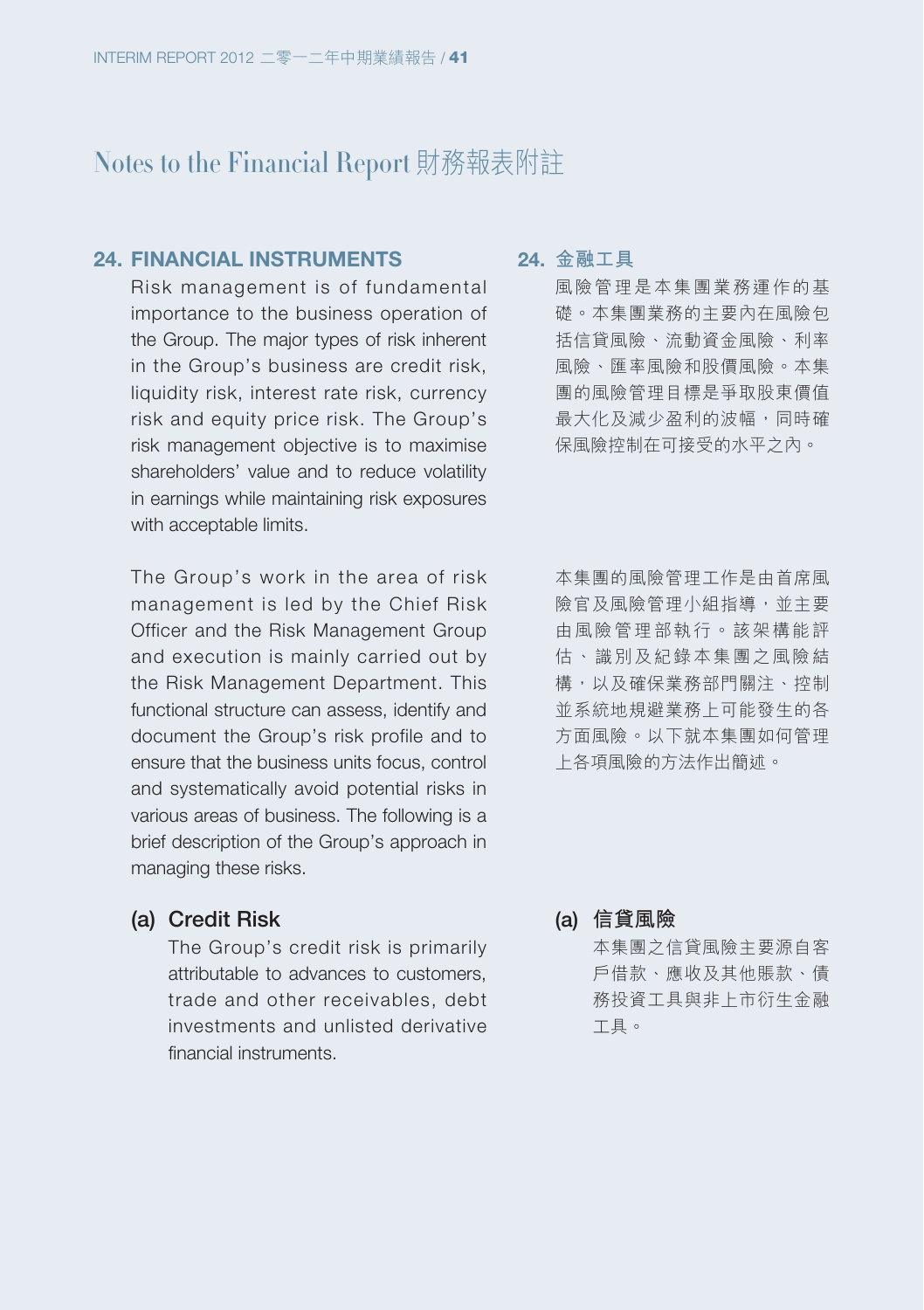### **24. FINANCIAL INSTRUMENTS (continued)**

#### **(a) Credit Risk** (continued)

In general, for advances to customers, the Group requires collateral from customers before advances are granted. The amount of advance permitted depends on the quality and value of collateral provided by the customer. Any subsequent change in value as well as quality, of collateral is closely monitored in order to determine whether any corrective action is required.

Trade and other receivables mainly arise from the Group's investment activities. Receivables from brokers and counterparties are normally repayable on demand. The Group has established procedures in the selection of brokers/ counterparties with sound credit ratings and/or reputation.

Investments in debt instruments and unlisted derivative financial instruments are also governed by whether the issuers and the trade counterparties respectively have sound credit ratings.

**24. 金融工具**(續)

- **(a) 信貸風險**(續) 一般而言,關於客戶借款,本 集團會要求客戶提供抵押品才 批准借款。所容許之借款金額
	- 則視乎抵押品之質素與價值。 抵押品日後之質素與價值變動 亦會受緊密監察,如有需要將 採取修正行動。

應收及其他賬款主要來自本集 團投資活動。經紀商之應收款 則可隨時要求償還。本集團已 有既定程式選擇有優良信貸評 級及╱或信譽之證券商作為交 易對手。

債務工具與非上市衍生金融投 資亦同樣要求發行商與交易對 手有優良信貸評級。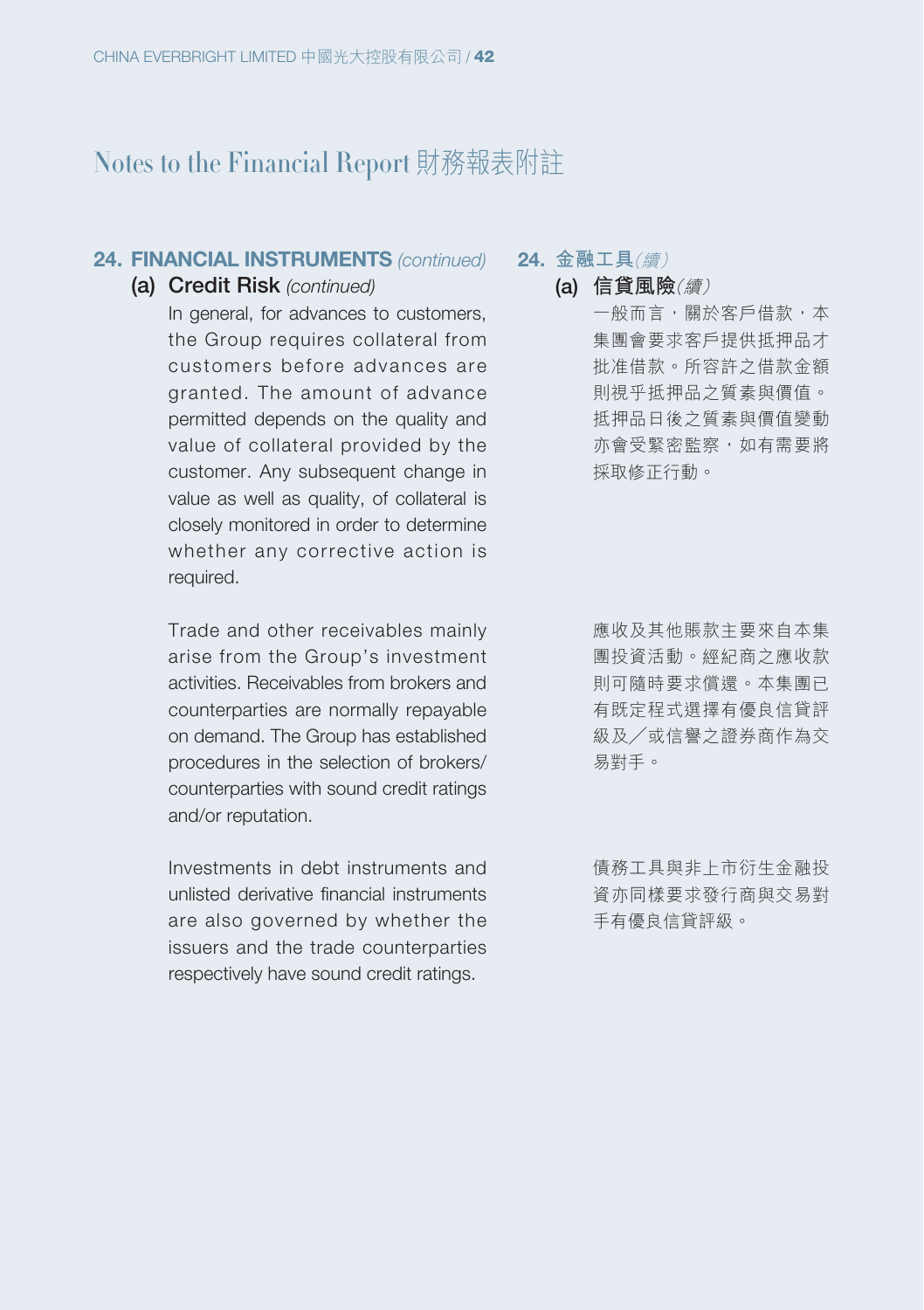#### **24. FINANCIAL INSTRUMENTS (continued)**

#### **(a) Credit Risk** (continued)

The Group has well defined policies in place on the setting and approval of trading, credit and investment position limits in order to manage its credit risk exposure and concentration. As at the balance sheet date, the Group does not have a significant concentration of credit risk other than the provision of advances to customers which are secured by residential leasehold land in the mainland and equity shares and third party guarantees of RMB600 million (31 December 2011: RMB400 million), HK\$486 million (31 December 2011: HK\$565 million) and HK\$427 million (31 December 2011: HK\$1,223 million) respectively.

The maximum exposure to credit risk without taking into account of any collateral held is represented by the carrying amount of each financial asset, including derivative financial instruments, on the balance sheet date deducting any impairment allowance. Except for the corporate guarantee set out in note 22(a), the Group does not provide any other guarantees which would expose the Group or the Company to credit risk. The maximum exposure to credit risk in respect of the corporate guarantee at the balance sheet date amounted to HK\$244 million (31 December 2011: HK\$1,147 million). **24. 金融工具**(續)

**(a) 信貸風險**(續) 本集團有明確之政策以訂定及 審批交易、信貸及投資額度限 額以控制所面對之信貸風險程 度與集中度。於結算日,本集 團除客戶借款人民幣6億元(二 零一一年十二月三十一日: 人民幣4億元),港幣4.86億 元(二零一一年十二月三十一 日:港幣 5.65 億 元 )及 港 幣 4.27億元(二零一一年十二月 三十一日:港幣12.23億元) 分別以內地住宅用途之地塊, 股權證券及第三者擔保作為抵 押外,並無明顯集中的信貸風 險。

> 未計所持抵押品之最高信貸風 險是金融資產的價值,包括衍 生工具,於結算日扣除任何減 值撥備。除了附註22(a)的集 團所提供公司擔保,本集團並 沒有提供其他擔保而擴大本集 團或公司的信貸風險。於結算 日,最高信貸風險是集團所提 供港幣2.44億元的公司擔保(二 零一一年十二月三十一日:港 幣11.47億元)。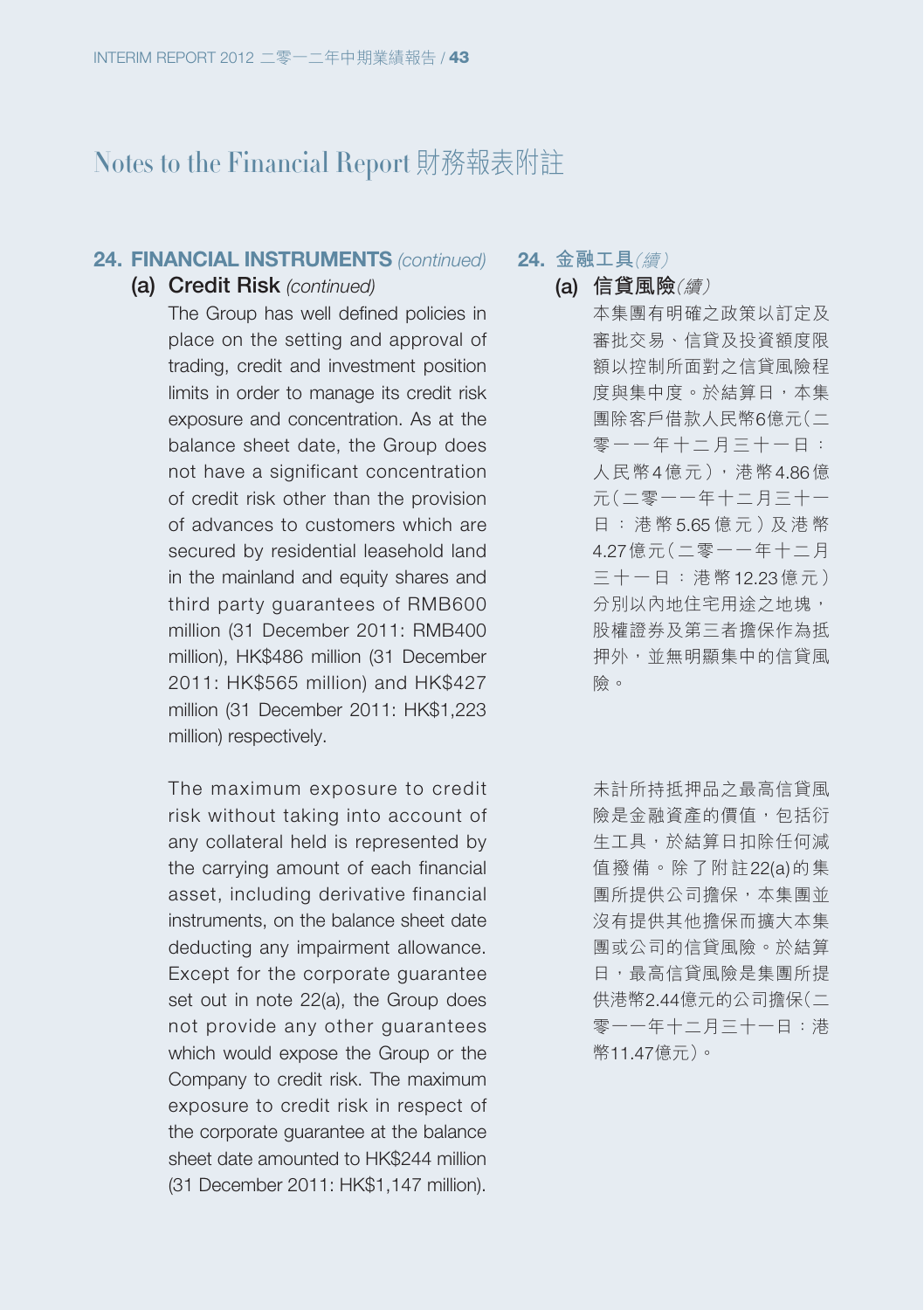#### **24. FINANCIAL INSTRUMENTS (continued)**

### **(a) Credit Risk** (continued)

Further quantitative disclosures in respect of the Group's exposure to credit risk arising from advances to customers are set out in notes 13 and 19.

## **(b) Liquidity risk**

The Group's policy is to regularly assess current and expected liquidity requirements and to ensure that it maintains reserves of cash, readily realisable marketable securities and adequate committed lines of funding from major financial institutions to meet its liquidity requirements in the short and longer term.

For subsidiaries with statutory liquidity requirements, the Group closely monitors their liquidity position. To ensure strict compliance, the Group maintains adequate cash reserves to prepare for immediate fund injection if required. If there is a medium to long-term operational need, the management would also consider adiusting those subsidiaries' capital structure. Subsidiaries with external equity stakeholders are generally responsible for their own liquidity management.

**24. 金融工具**(續)

- **(a) 信貸風險**(續) 因客戶借款引致本集團的信貸 風險,於附註13及19以數字披 露。
- **(b) 流動資金風險**

本集團的政策是對即時及預期 之流動資金需求作出定時估 計,確保維持足夠之現金與可 供出售變現上市證券,並有來 自主要金融機構充足之資金額 度承諾,藉以應付短期與長期 的流動資金需求。

對於具有法定流動性規定的附 屬公司,本集團密切監察其流 動性狀況。為確保嚴格遵守有 關規定,本集團持續預留充足 的現金儲備,以便即時注資。 如有中長期的營運需要,管理 層亦會考慮調整有關附屬公司 的資本架構。一般而言,擁有 外界權益利益相關者的附屬公 司自行負責流動性管理。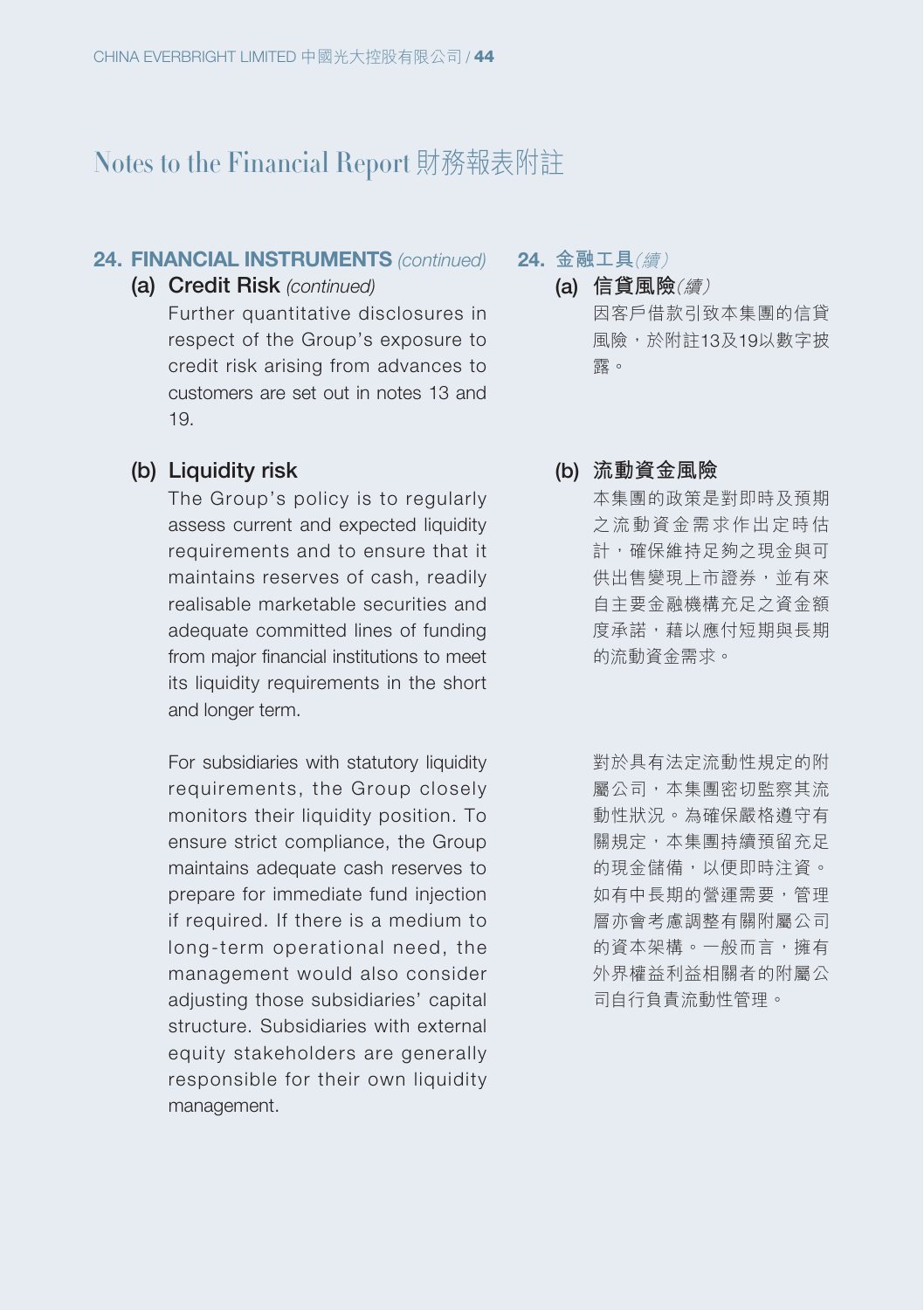#### **24. FINANCIAL INSTRUMENTS (continued)**

#### **(c) Interest rate risk**

The Group regularly monitors its interest rate exposure to ensure that the underlying risk is monitored within an acceptable range. Most of the Group's interest-bearing assets and liabilities are on a floating rate basis with maturity of one to six years.

The Group's interest rate positions arise from treasury and operating activities. Interest rate risk arises in treasury management, customer financing and investment portfolios. Interest rate risk primarily results from the timing differences in the repricing of interest-bearing assets, liabilities and commitments. It also relates to positions from non-interest bearing liabilities including shareholders' funds and current accounts, as well as from certain fixed rate loans. Interest rate risk is managed by the Treasury Department under the delegated authority of the Board of Directors. The instruments used to manage interest rate risk include time deposits and interest rate linked derivatives, if necessary.

**24. 金融工具**(續)

**(c) 利率風險** 本集團對利率風險之暴露經常 作出監控以確保有關風險是控 制在可接受水準之內。本集團 大部份產生利息的資產與負債 皆是基於浮動利率,而到期日 為一年至六年。

> 本集團的利率持倉源自司庫及 業務營運活動。利率風險則源 自司庫管理,客戶融資和投資 組合。利率風險主要是由帶息 資產、負債及承擔在再定息的 時差所致,亦與無息負債持倉 有關,其中包括股東資金和往 來賬戶及若干定息貸款。利率 風險由司庫管理部按董事會授 權管理。管理利率風險的工具 包括有期存款和利率掛鈎之衍 生工具(如需要)。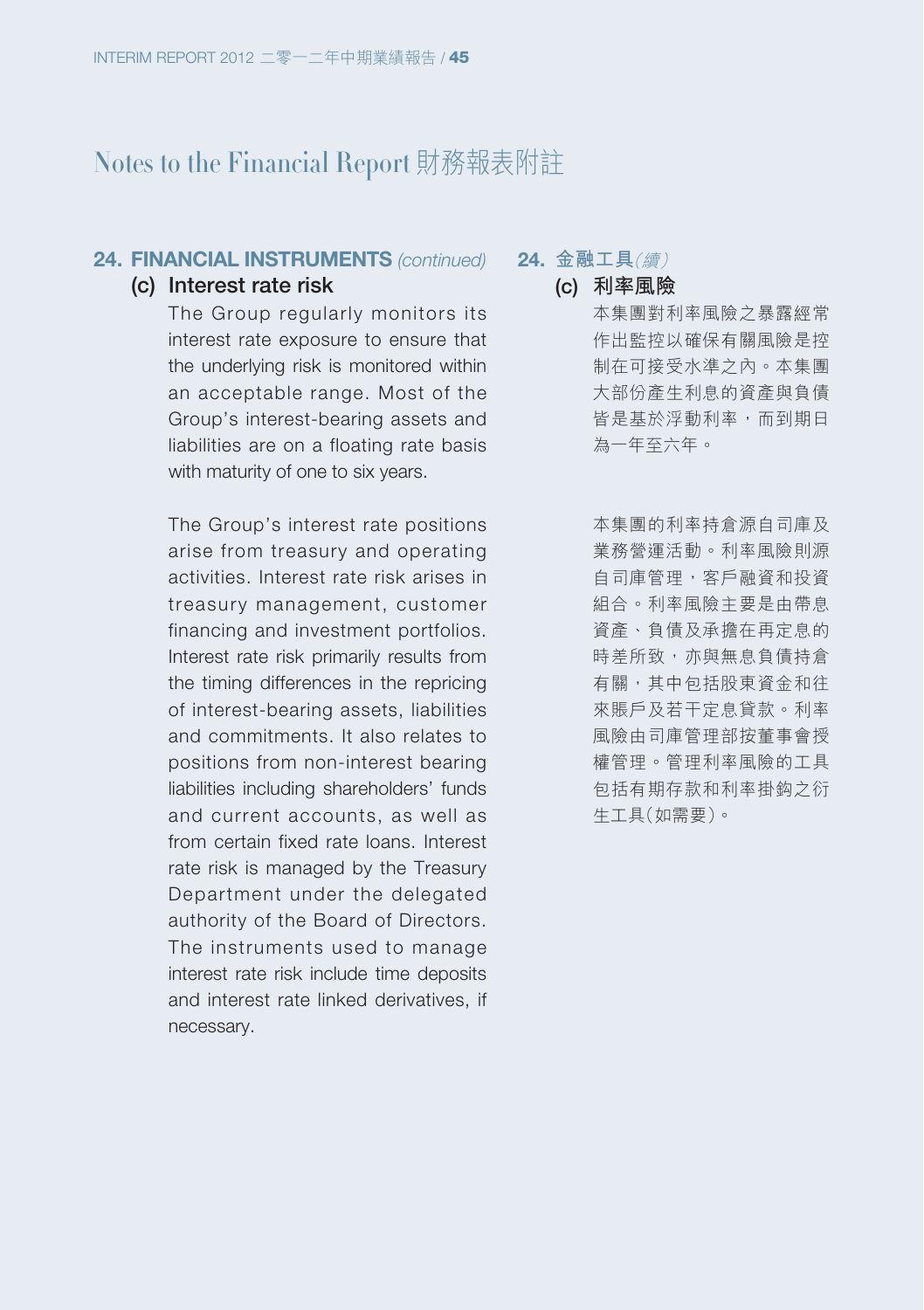#### **24. FINANCIAL INSTRUMENTS (continued)**

## **(d) Currency risk**

The Group's exposure to exchange risk primarily stems from holdings of monetary assets and liabilities denominated in currencies, other than Hong Kong dollars and net investment in foreign subsidiaries and associates. As most of the Group's monetary assets and liabilities and net investment in foreign subsidiaries and associates are denominated in Hong Kong dollars, United States dollars or Renminbi, the management does not consider there to be any significant currency risk.

Overall, management monitors its currency exposure closely and would consider hedging significant currency exposure should the need arise.

## **(e) Equity price risk**

The Group is exposed to equity price changes arising from equity investments classified as trading securities (see note 15), available-for-sale securities (see note 11), financial assets designated as fair value through profit or loss (see note 12) and financial liabilities designated as fair value through profit or loss. Other than those unlisted equity investments in capital and primary market, all of these investments are listed.

**24. 金融工具**(續)

**(d) 匯率風險**

本集團之匯率風險主要來自除 港元以外之貨幣資產與負債之 結餘、槓桿外匯交易及海外附 屬公司與聯營公司之淨投資。 本集團大部份之貨幣資產與負 債及海外附屬公司與聯營公司 之淨投資均為港幣、美元或人 民幣面值,管理層並不預期當 中涉及重大匯率風險。

總體而言,本集團緊密監管匯 率風險,在有需要時會考慮對 重大匯率風險進行對沖行動。

**(e) 股價風險**

就分類為交易證券(參附註 15)、備供銷售證券(參附註 11)及指定為通過損益以反映 公平價值的金融資產(參附註 12)的股票投資而言,本集團 須承受其股價變動的風險。除 投資於資本及一級市場的非上 市證券外,所有該等投資均為 上市投資。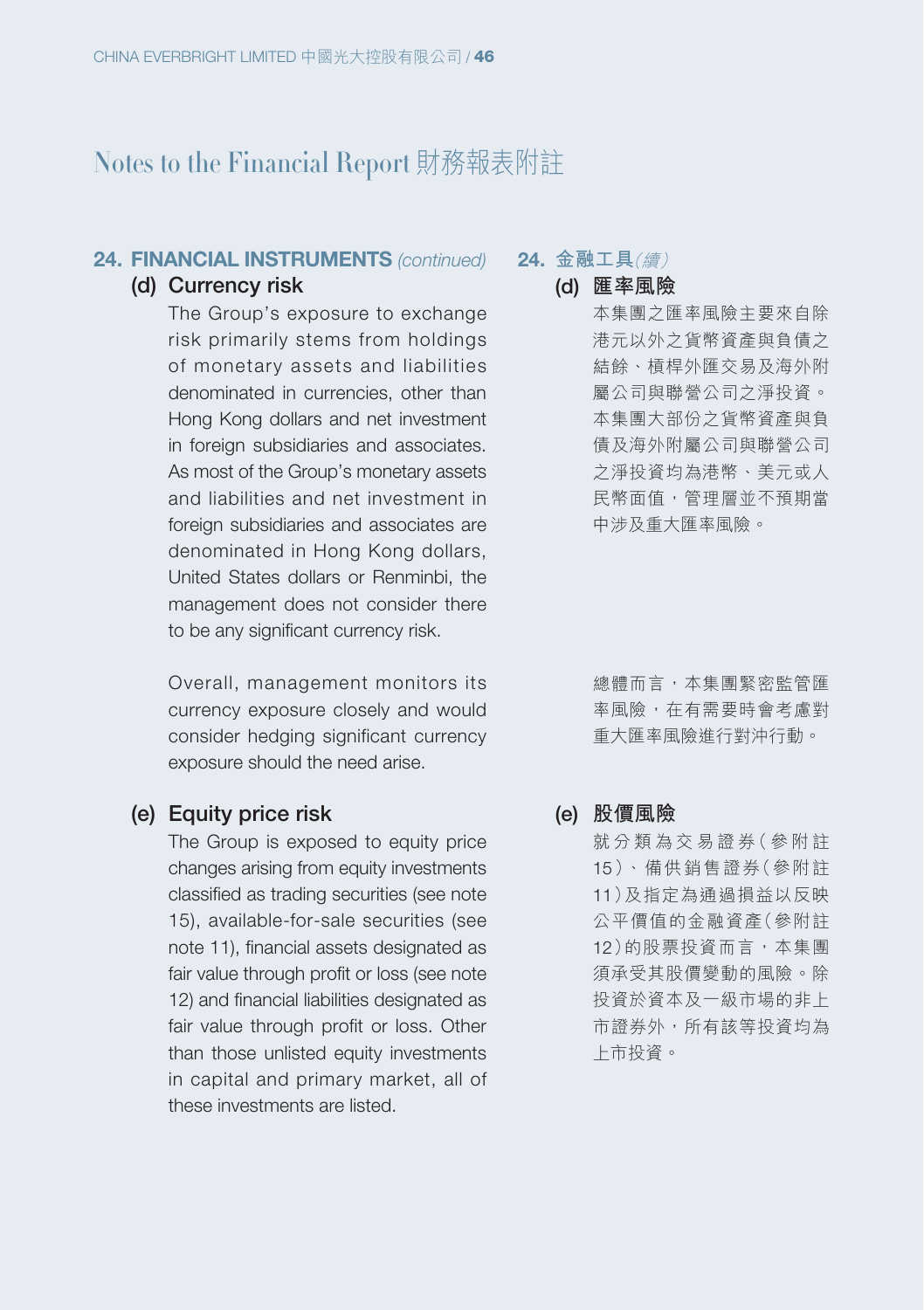#### **24. FINANCIAL INSTRUMENTS (continued)**

#### **(e) Equity price risk** (continued)

The Group's listed investments, other than some available-for-sale securities which are listed on the Shanghai Stock Exchange, are mainly listed on the Stock Exchange of Hong Kong and the Shenzhen Stock Exchange. Decisions to buy or sell trading securities rest with assigned investment team professionals and each investment portfolio is governed by specific investment and risk management guideline. Independent daily monitoring of each portfolio against the corresponding guideline is carried out by the Risk Management Department. Listed investments held in the available-for-sale securities and financial assets designated as fair value through profit or loss portfolio have been chosen based on their medium to long-term growth potential and are monitored regularly for performance against expectations.

The performance of the Group's unquoted investments is assessed, based on the limited information available to the Group, periodically against performance of listed entities of comparable size and nature of businesses.

**24. 金融工具**(續)

**(e) 股價風險**(續) 除於上海交易所上市之部份備 供銷售證券外,本集團之上市 投資主要在香港聯合交易所及 深圳證券交易所上市。買賣交 易證券的決定由指定的專業投 資團隊作出,每個投資組合均 受特定的投資及風險管理指引 監督。風險管理部每日對各個 投資組合是否符合相應的指引 進行獨立監察。在備供銷售證 券及被定為通過損益以反映公 平價值的金融資產投資組合內 之上市投資,乃根據其中長期 增長潛力挑選,並定時監察其 表現與預期是否相符。

> 本集團透過與類似規模及行業 的上市公司之表現作比較,並 根據本集團所得的有限資料, 定期對其非上市投資的表現進 行評估。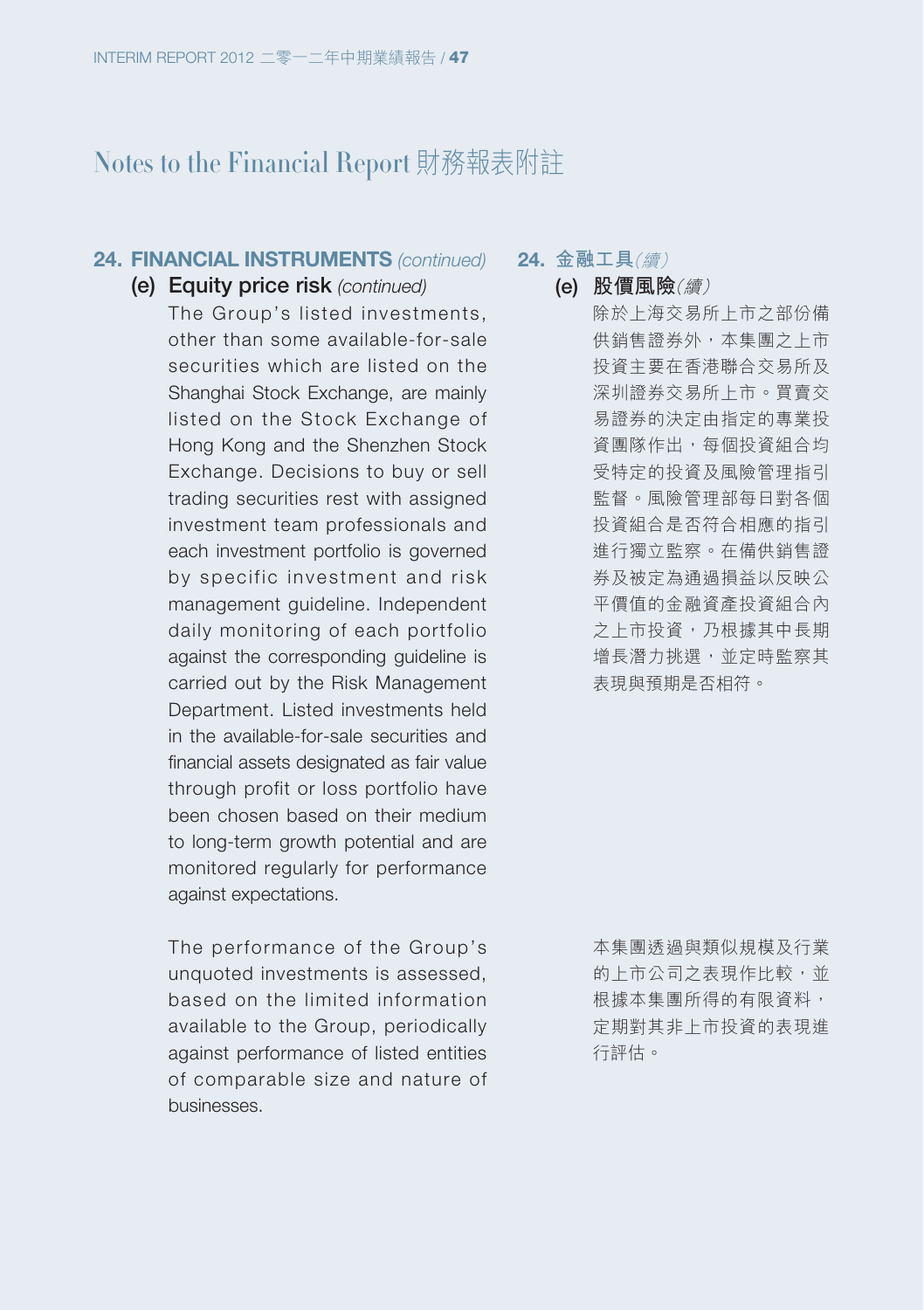#### **25. SEGMENT INFORMATION Business segments**

The Group manages and conducts the majority of its business activities by business units. In a manner consistent with the way in which information is reported internally to the Group's most senior executive management for the purposes of resource allocation and performance assessment, the Group has identified the following reportable seaments:

#### Continuing operations

- Primary Market Investment including:
	- Asset Investment sector focus specific long term investment in projects and equities, also targeting the management of investment funds focusing on real estate, infrastructure and resources assets; and
	- Direct Investment investment in unlisted equity securities and/or equity derivatives with an ultimate objective of capital gain on investee's equity listing or, in some circumstances, prior to listing. It also includes specific project financing to external parties.
- Secondary Market Investment management of absolute return and long-only funds with key focus on secondary market trading. Investment return on the Group's own capital seeded into those funds is included herewith.

**25. 分部資料 業務分項**

本集團所經營之業務主要由業務單 位管理及執行。本集團的業務分項 與內部管理報告呈上高級管理人員 用作資源分配及表現評估的方式一 致。本集團共分類了以下的呈報分 部:

持續經營業務

- 一級市場投資-包括:
	- 產業投資一作資產類別專 案與股權專項長期投資, 並著力於以房地產、基礎 建設和資源類產業相關聯 的投資基金管理;及
	- 直接投資-非上市股權證 券與╱或股權衍生工具投 資,投資目標是在被投資 企業上市後或(在特別情 況下)上市前實現資本盈 利;此分部亦包含對外部 客戶之專項融資借款。
- 二級市場投資-管理以二級市 場交易為主的絕對回報及持長 期基金,當中亦包括本集團資 本投入於該等基金的投資回 報。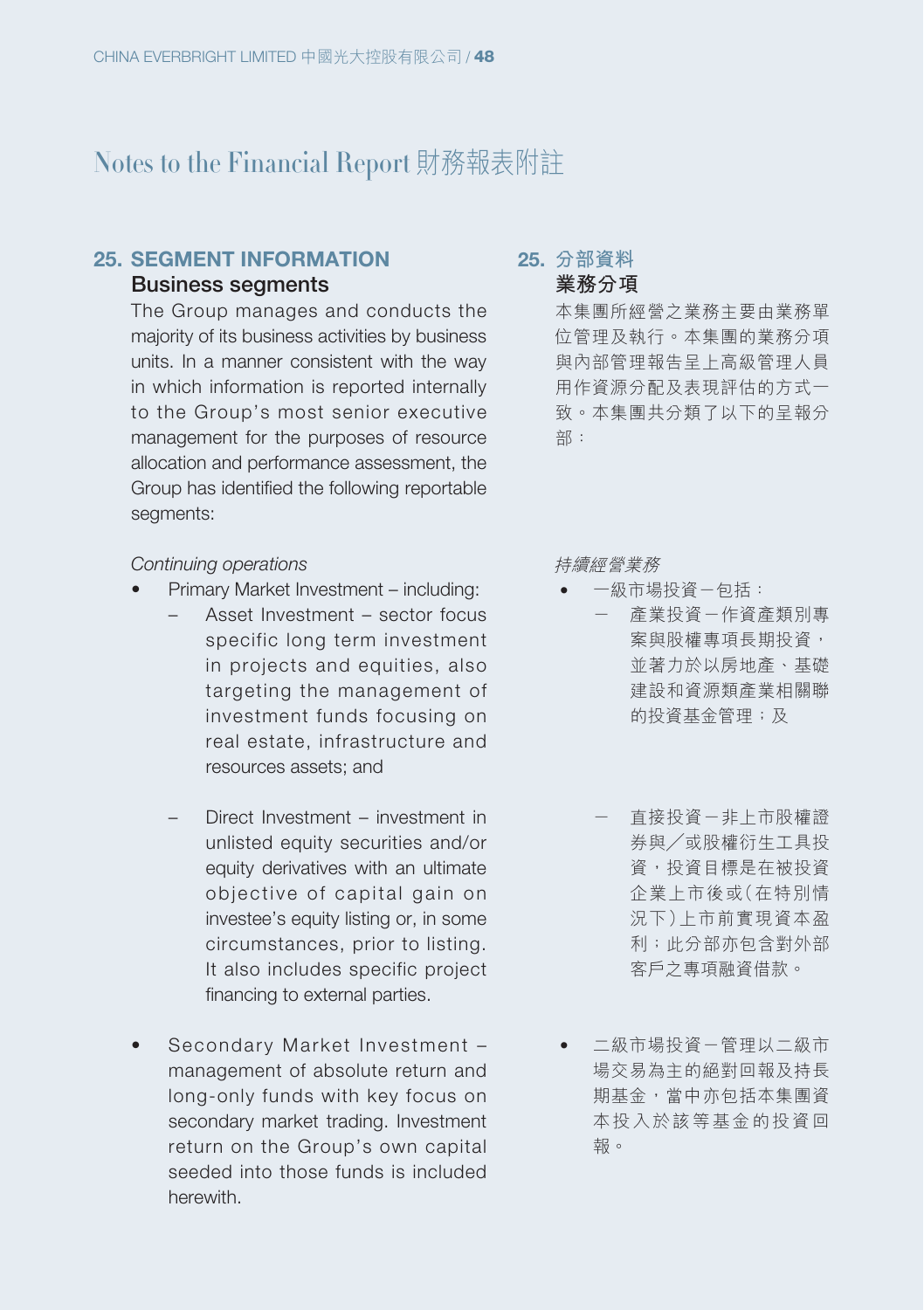#### **25. SEGMENT INFORMATION** (continued)

**Business segments** (continued) Continuing operations (continued)

- Structured Investment and Financing – mainly invests in private equity, pre-IPO financing and structured financing for listed companies and its major shareholders by using its proprietary capital. It uses foreign currencies and/or Renminbi flexibly to facilitate the onshore and offshore financial needs of its target companies or individuals. Investment professionals in the team adhere to simple and clear investment philosophies by adopting a conservative, diversified and flexible investment approach that attains above-market returns on capital with below-average levels of business risk.
- Strategic Investment & Treasury the Group's treasury management operations, and medium and long term investments which are carried out under senior management's directions.
- All other segments which do not meet the threshold to be reportable and include the Group's investment in properties and certain financial assets and liabilities created from corporate investments.

**25. 分部資料**(續) **業務分項**(續) 持續經營業務(續)

- 結構性投資及融資-以自有資 金,主要進行私募投資、上市 前融資,並為上市公司及上市 公司主要股東之結構性融資產 品進行投資。靈活運用美元或 港元及人民幣進行私募投資及 結構性融資,以解決目標公司 境內外融資的需要。投資團隊 遵循清晰簡單的投資理念,以 穩健、多元、靈活的投資風 格,爭取低於平均的商業風險 同時取得高於平均的投資回 報。
- 策略投資及司庫-按高級管理 層指示所進行之中、長期投 資;此分部亦包括本集團之司 庫管理運作。
- 其他分部-未能達到獨立呈報 界線而作合併呈報的分部包括 本集團之物業投資及企業投資 所衍生之金融資產與負債。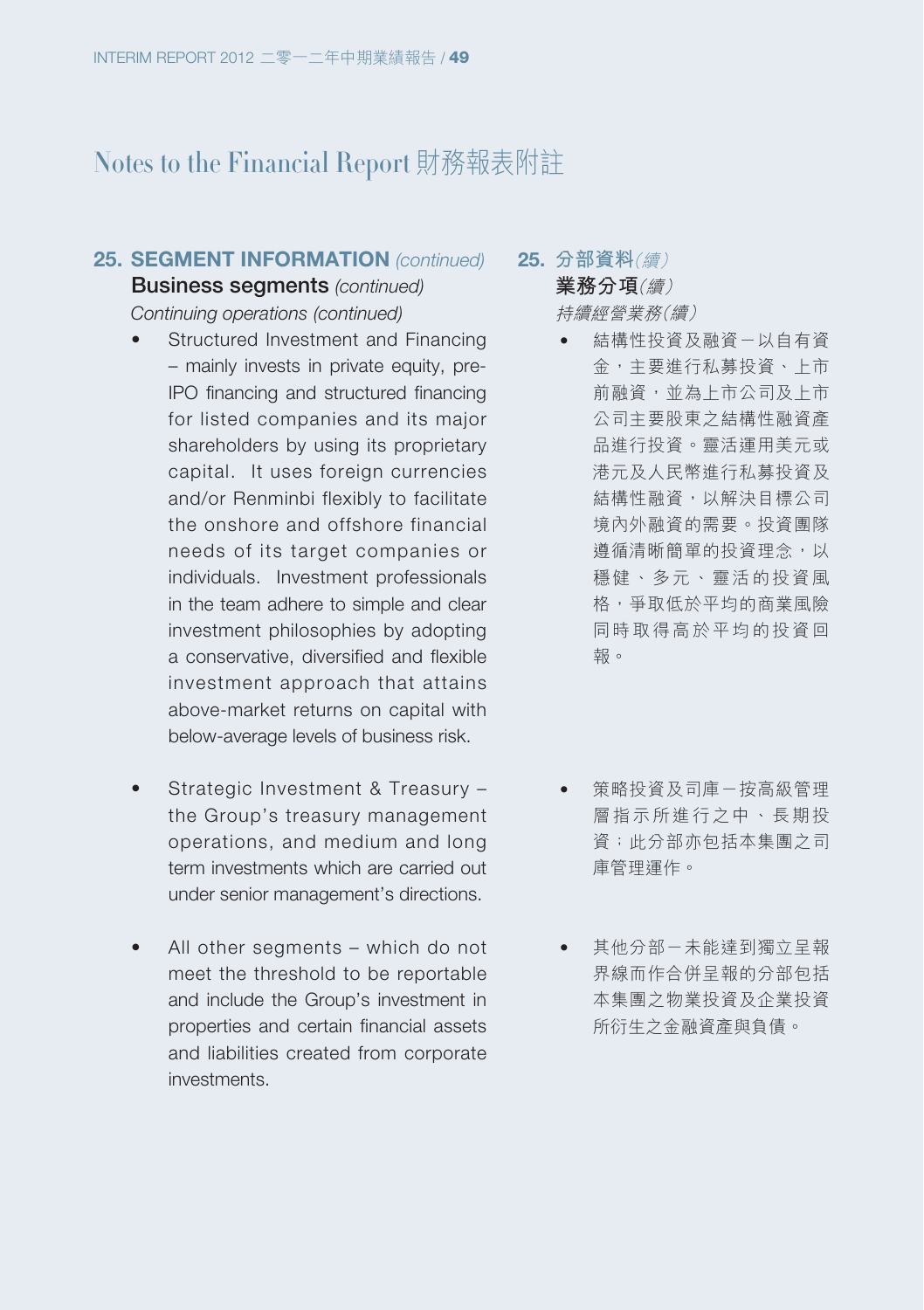#### **25. SEGMENT INFORMATION** (continued)

**Business segments** (continued) Discontinued operations

- Brokerage brokerage services in securities, futures, bullion and leveraged foreign exchange trading, and margin financing to margin customers.
- Investment Banking provision of corporate advisory, placing and underwriting services.

Segment results are measured in accordance with HKFRS as profit/(loss) before taxation less non-controlling interests' share of profit/(loss).

Inter-segment transactions are priced by reference to normal commercial rates and/ or cost recovery basis. Revenues of all other segments mainly include gross rental income, inter-segment service income and investment gain/(loss) from notes payable and certain corporate available-for-sale securities.

**25. 分部資料**(續) **業務分項**(續) 非持續經營業務

- 經紀業務-提供證券、期貨、 黃金及槓桿外匯交易之經紀服 務與及向孖展客戶提供客戶借 款。
- 投資銀行-提供企業顧問、配 股及承銷服務。

分部業績是按照香港財務報告準則 稅前盈利╱(虧損)減非控股股東應 佔盈利╱(虧損)作計量。

分部之間的交易是參考一般商業標 準及╱或收回成本的基準而訂定。 其他分部收入主要包括物業租金總 收入、分部之間的服務收入及來自 應付票據與某些公司投資備供銷售 證券的投資收益╱(虧損)。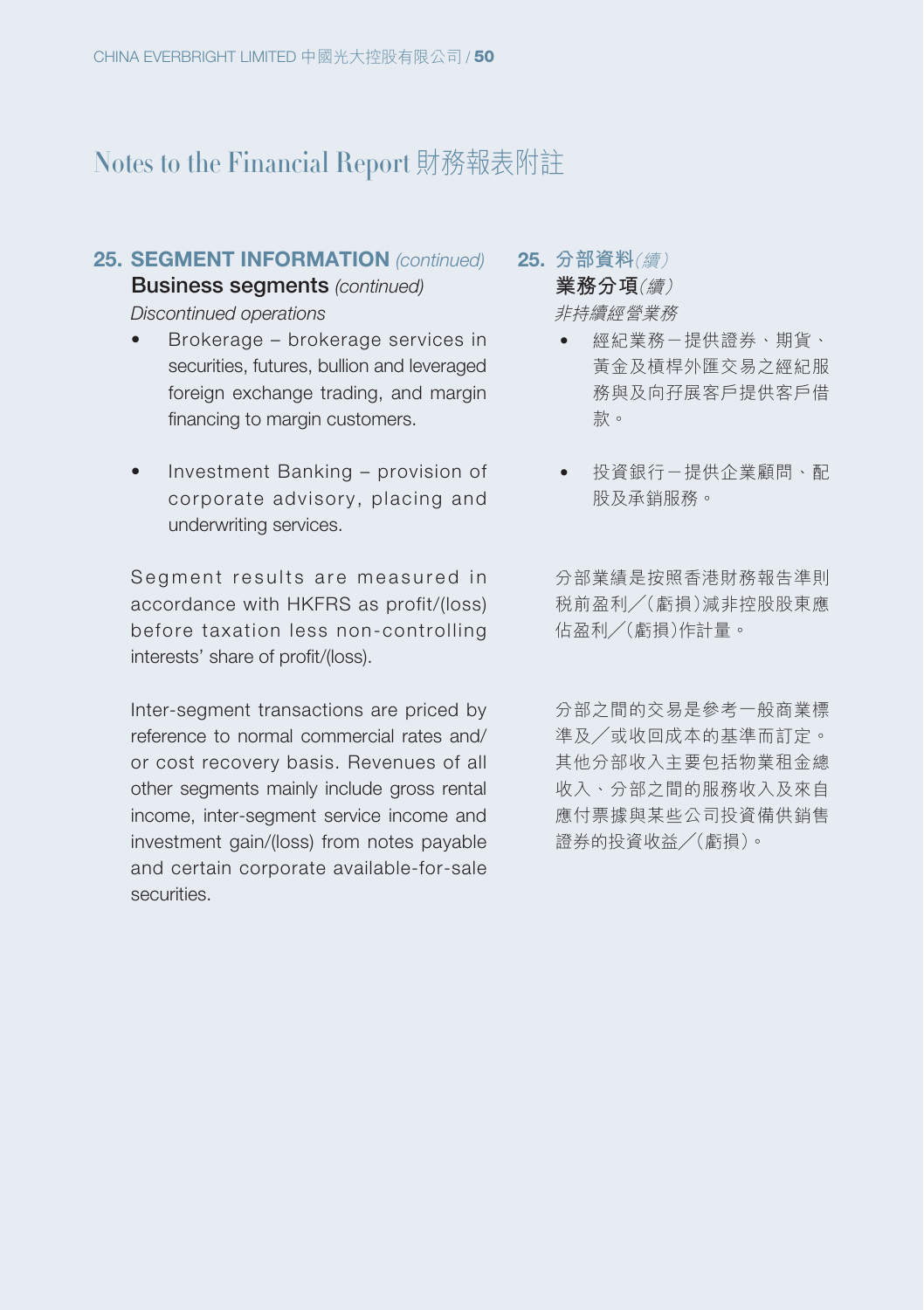## **25. SEGMENT INFORMATION** (continued)

**25. 分部資料**(續)

月:

**業務分項**(續)

截至二零一二年六月三十日止六個

**Business segments** (continued) For the six months period ended 30 June

2012:

**Continuing operations Discontinued operations 持續經營業務 非持續經營業務 Primary Secondary Structured Market Investment Investment & Financing & Treasury 一級市場 投資 Market Investment Investment 二級市場 結構性投資 投資 及融資 Strategic Reportable 策略投資 及司庫 segment total 分部呈報 總額 All other segments 其他分部 Sub-total 小計 Brokerage 經紀業務 Investment Banking 投資銀行 Sub-total 小計 Total** 台計<br>n**кs**nn **HK\$000 HK\$000 HK\$000 HK\$000 HK\$000 HK\$000 HK\$000 HK\$000 HK\$000 HK\$000 HK\$000 港幣千元 港幣千元 港幣千元 港幣千元 港幣千元 港幣千元 港幣千元 港幣千元 港幣千元 港幣千元 港幣千元 REVENUE** 收入 Operating income from external customers 来自第三者外部客戶<br>登業收益 營業收益 **45,262 15,103 136,699 320,111 517,175 15,541 532,716 – – – 532,716** Other net income from external customers 來自第三者外部客戶 共化沖收金 ZI<del>4</del>,U30 I3,339 300,ZZ/ = 0U9,OUZ <mark>(ZZ,441) 307,TDT = = = |</mark> 307,TDT Total operating income and other net income 營業收益及其他淨 权<u>益總</u>額 259,290 30,442 510,920 320,111 1,126,*111* (0,9000) 1,119*,011* |1,119,077 **RESULTS AND RECONCILIATION OF 業績及綜合分部業績 SEGMENT RESULTS** Segment results before non-controlling 非控股權益前分部業績 interests **196,319 (12,095) 459,552 318,839 962,615 (16,397) 946,218 – – – 946,218** Unallocated head office and corporate 未分配的企業費用 expenses **(103,446) – (103,446)** Share of profits less losses of associates, 一路旧驶當公司盈州減虧損 " as per the associates' financial statements 按聯營公司財務報表 **330,270 – 330,270** Share of profits less losses of jointly controlled entities, as per the jointly controlled entities' financial statements 實體財務報表 應佔共同控制實體盈利 減虧損,按共同控制 實體財務報表 **39,823 – 39,823** Adjustments to share of profits less 應佔盈利減虧損調整 losses to conform with the Group's accounting policies 以符合集團會計政策 **(189,967) – (189,967)** Profit before taxation 除稅前盈利 **1,022,898 – 1,022,898** Less: non-controlling interests 減:非控股權益 **(20,687) 171 (100,380) – (120,896) 126 – – Segments results 175,632 17.3924) 359,172 318,839 841,719 |10,271) −**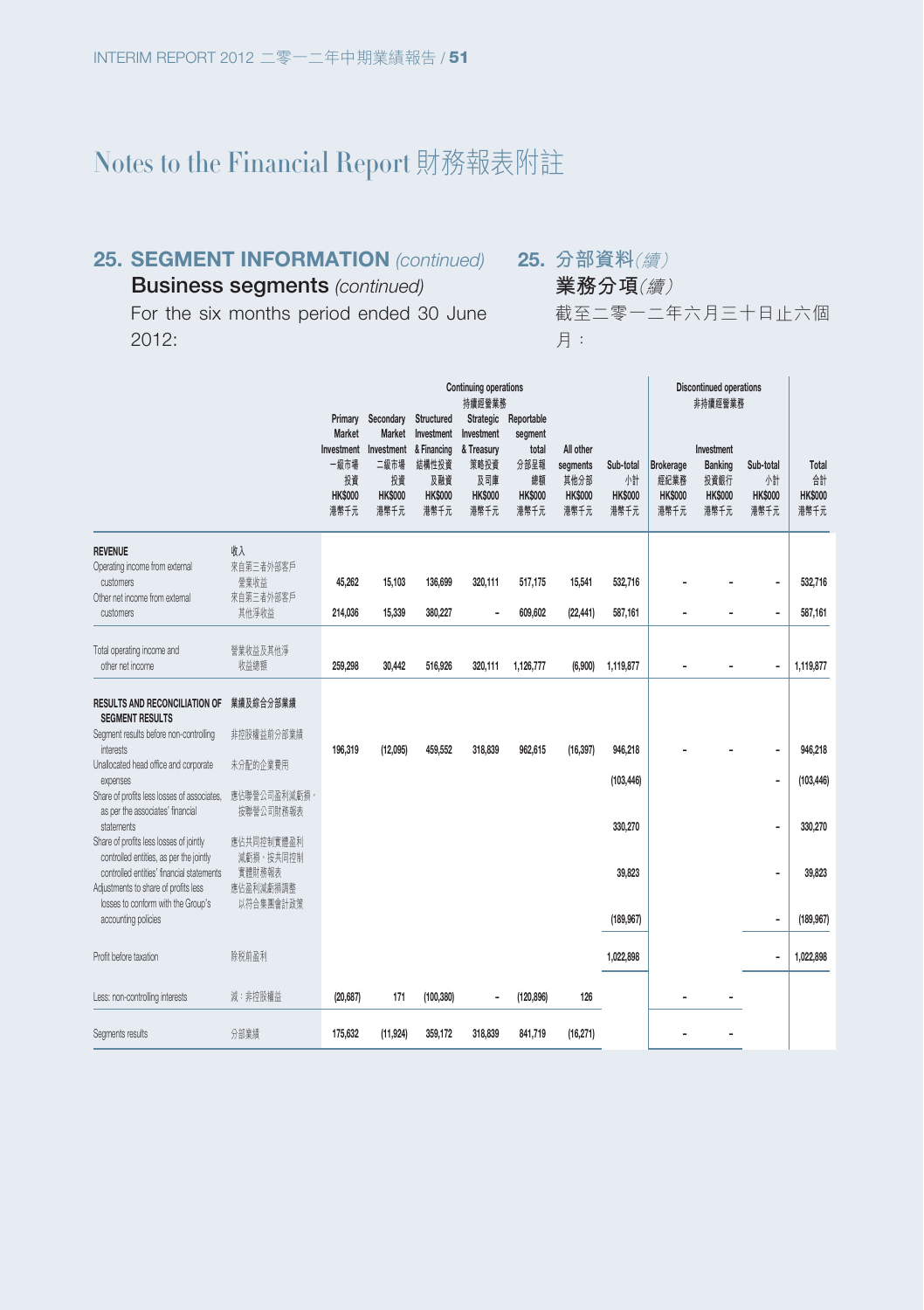## **25. SEGMENT INFORMATION** (continued)

**25. 分部資料**(續) **業務分項**(續)

**Business segments** (continued) For the six months period ended 30 June 2011 (restated):

截至二零一一年六月三十日止六個 月(重列):

|                                                                                                                                                                                                                                                                                                                                                                                                                                                                                                                                                      |                                                                                                                                             |                                                                         |                                                                           |                                                                                   | Continuing operations<br>持續經營業務                                                |                                                                        |                                                         |                                                           |                                             | Discontinued operations<br>非持續經營業務                      |                                          |                                                                      |
|------------------------------------------------------------------------------------------------------------------------------------------------------------------------------------------------------------------------------------------------------------------------------------------------------------------------------------------------------------------------------------------------------------------------------------------------------------------------------------------------------------------------------------------------------|---------------------------------------------------------------------------------------------------------------------------------------------|-------------------------------------------------------------------------|---------------------------------------------------------------------------|-----------------------------------------------------------------------------------|--------------------------------------------------------------------------------|------------------------------------------------------------------------|---------------------------------------------------------|-----------------------------------------------------------|---------------------------------------------|---------------------------------------------------------|------------------------------------------|----------------------------------------------------------------------|
|                                                                                                                                                                                                                                                                                                                                                                                                                                                                                                                                                      |                                                                                                                                             | Primary<br>Market<br>Investment<br>一级市場<br>投資<br><b>HK\$000</b><br>港幣千元 | Secondary<br>Market<br>Investment<br>二級市場<br>投資<br><b>HK\$000</b><br>港幣千元 | Structured<br>Investment<br>& Financing<br>結構性投資<br>及融資<br><b>HK\$000</b><br>港幣千元 | Strategic<br>Investment<br>& Treasury<br>策略投資<br>及司庫<br><b>HK\$000</b><br>港幣千元 | Reportable<br>segment<br>total<br>分部呈報<br>總額<br><b>HK\$000</b><br>港幣千元 | All other<br>segments<br>其他分部<br><b>HK\$000</b><br>港幣千元 | Sub-total<br>小計<br><b>HK\$000</b><br>港幣千元                 | Brokerage<br>經紀業務<br><b>HK\$000</b><br>港幣千元 | Investment<br>Banking<br>投資銀行<br><b>HK\$000</b><br>港幣千元 | Sub-total<br>惜<br><b>HK\$000</b><br>港幣千元 | Total<br>샮<br><b>HK\$000</b><br>港幣千元                                 |
| <b>REVENUE</b><br>Operating income from external<br>customers<br>Inter-segment revenue                                                                                                                                                                                                                                                                                                                                                                                                                                                               | 收入<br>來自第三者外部客戶<br>營業收益<br>内部營業收益                                                                                                           | 36,673<br>÷,                                                            | 9,558                                                                     | 164,025                                                                           | 212,087                                                                        | 422.343                                                                | 6,562                                                   | 428,905                                                   | 82.229<br>47                                | 7,207<br>1,450                                          | 89,436<br>1,497                          | 518,341<br>1,497                                                     |
| Operating income from external<br>customers and inter-segment<br>revenue<br>Other net income from external<br>customers                                                                                                                                                                                                                                                                                                                                                                                                                              | 來自第三者外部客戶<br>營業收益及內部營業<br>收益<br>來自第三者外部客戶<br>其他淨收益                                                                                          | 36,673<br>441,263                                                       | 9,558<br>(60, 664)                                                        | 164,025<br>96,950                                                                 | 212,087<br>(10, 135)                                                           | 422,343<br>467,414                                                     | 6,562<br>21,489                                         | 428,905<br>488,903                                        | 82,276<br>2.799                             | 8,657                                                   | 90,933<br>2,799                          | 519,838<br>491,702                                                   |
| Total operating income and<br>other net income                                                                                                                                                                                                                                                                                                                                                                                                                                                                                                       | 營業收益及其他淨收益<br>總額                                                                                                                            | 477,936                                                                 | (51, 106)                                                                 | 260,975                                                                           | 201,952                                                                        | 889,757                                                                | 28,051                                                  | 917,808                                                   | 85,075                                      | 8,657                                                   | 93,732                                   | 1,011,540                                                            |
| <b>RESULTS AND RECONCILIATION</b><br>OF SEGMENT RESULTS<br>Segment results before non-<br>controlling interests<br>Unallocated head office and<br>corporate expenses<br>Gain on disposal of subsidiaries<br>Share of profits less losses of<br>associates, as per the associates'<br>financial statements<br>Share of profits less losses of jointly<br>controlled entities, as per the jointly<br>controlled entities' financial<br>statements<br>Adjustments to share of profits less<br>losses to conform with the Group's<br>accounting policies | 業績及綜合分部業績<br>非控股權益前分部業績<br>未分配的企業費用<br>出售附屬公司盈利<br>應佔聯營公司盈利減虧損,<br>按聯營公司財務報表<br>應佔共同控制實體盈利減<br>虧損,按共同控制實體<br>財務報表<br>應佔盈利減虧損調整<br>以符合集團會計政策 | 430,489                                                                 | (77, 412)                                                                 | 245,121                                                                           | 201,309                                                                        | 799,507                                                                | 7,492                                                   | 806,999<br>(83, 732)<br>457,101<br>(10, 219)<br>(10, 913) | 19,538                                      | (2,461)                                                 | 17,077<br>(1,706)<br>511,576             | 824,076<br>(85, 438)<br>511,576<br>457,101<br>(10, 219)<br>(10, 913) |
| Profit before taxation                                                                                                                                                                                                                                                                                                                                                                                                                                                                                                                               | 除税前盈利                                                                                                                                       |                                                                         |                                                                           |                                                                                   |                                                                                |                                                                        |                                                         | 1,159,236                                                 |                                             |                                                         | 526,947                                  | .686.183                                                             |
| Less: non-controlling interests                                                                                                                                                                                                                                                                                                                                                                                                                                                                                                                      | 減:非控股權益                                                                                                                                     | 10,853                                                                  | 9,707                                                                     | (11, 170)                                                                         |                                                                                | 9,390                                                                  | 124                                                     |                                                           |                                             |                                                         |                                          |                                                                      |
| Segments results                                                                                                                                                                                                                                                                                                                                                                                                                                                                                                                                     | 分部業績                                                                                                                                        | 441.342                                                                 | (67, 705)                                                                 | 233,951                                                                           | 201,309                                                                        | 808.897                                                                | 7.616                                                   |                                                           | 19.538                                      | (2,461)                                                 |                                          |                                                                      |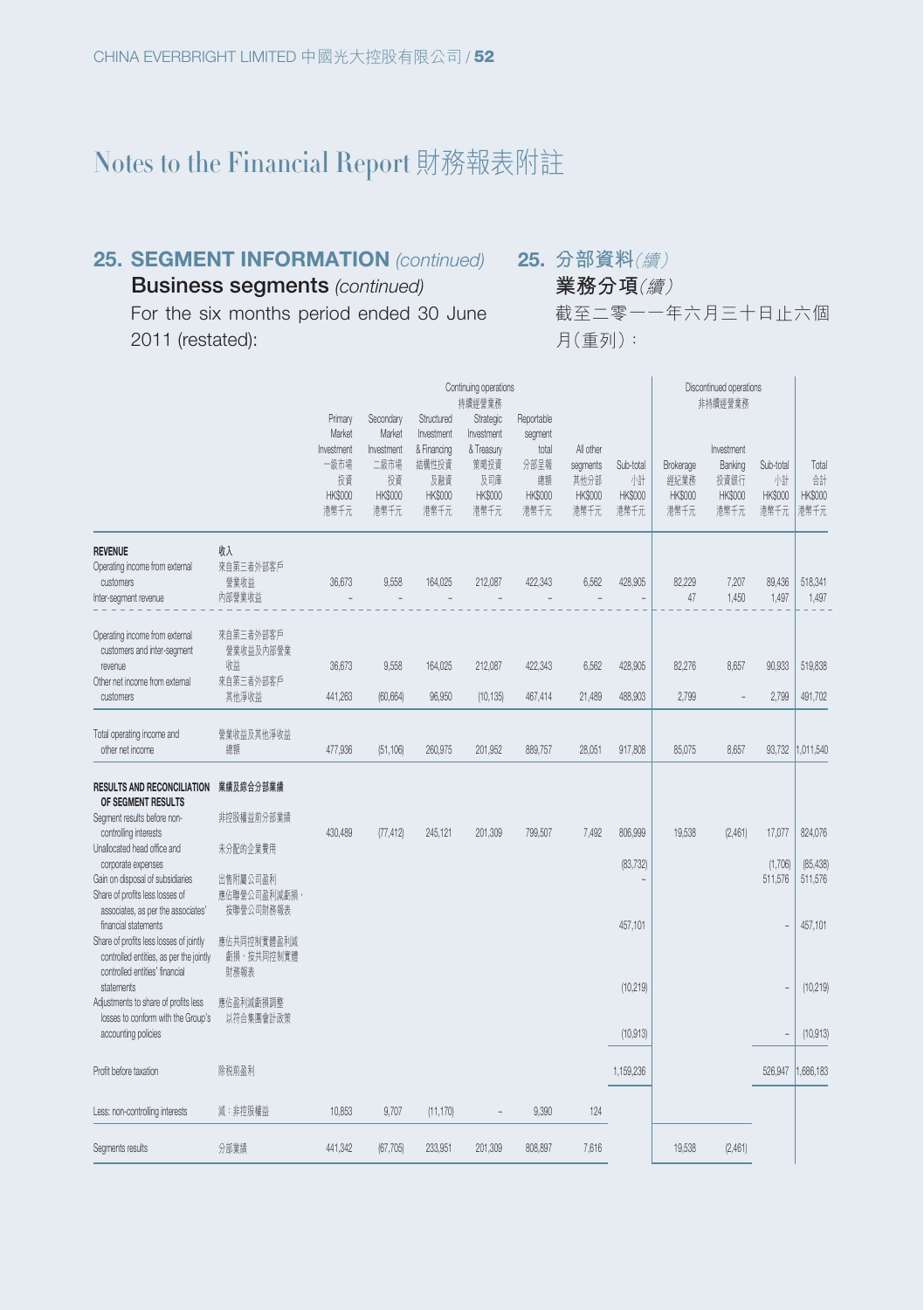#### **25. SEGMENT INFORMATION** (continued) 25. 分部資料(*續*)

**Business segments** (continued)

As at 30 June 2012:

**業務分項**(續)

於二零一二年六月三十日:

|                                                                                                          |                                   |                                                    | <b>Continuing operations</b>         |                                                                             |                                              |                                               |                                                         |                                          | <b>Discontinued operations</b>              |                                                         |                             |                                                          |                                      |
|----------------------------------------------------------------------------------------------------------|-----------------------------------|----------------------------------------------------|--------------------------------------|-----------------------------------------------------------------------------|----------------------------------------------|-----------------------------------------------|---------------------------------------------------------|------------------------------------------|---------------------------------------------|---------------------------------------------------------|-----------------------------|----------------------------------------------------------|--------------------------------------|
|                                                                                                          |                                   | Market                                             | Primary Secondary<br>Market          | Structured                                                                  | 持續經營業務<br>Strategic<br>Investment Investment | Reportable<br>segment                         |                                                         |                                          |                                             | 非持續經營業務                                                 |                             |                                                          |                                      |
|                                                                                                          |                                   | Investment<br>一級市場<br>投資<br><b>HK\$000</b><br>港幣千元 | 二級市場<br>投資<br><b>HK\$000</b><br>港幣千元 | Investment & Financing & Treasury<br>结構性投資<br>及融資<br><b>HK\$000</b><br>港幣千元 | 策略投資<br>及司庫<br><b>HK\$000</b><br>港幣千元        | total<br>分部呈報<br>總額<br><b>HK\$000</b><br>港幣千元 | All other<br>segments<br>其他分部<br><b>HK\$000</b><br>港幣千元 | Sub-total<br>州<br><b>HK\$000</b><br>港幣千元 | Brokerage<br>經紀業務<br><b>HK\$000</b><br>港幣千元 | Investment<br>Banking<br>投資銀行<br><b>HK\$000</b><br>港幣千元 | 惜<br><b>HK\$000</b><br>港幣千元 | Sub-total Eliminations<br>内部對銷<br><b>HK\$000</b><br>港幣千元 | Total<br>솲<br><b>HK\$000</b><br>港幣千元 |
| Segment assets<br>Investments in associates                                                              | 分部資産<br>聯營公司投資                    | 4,096,519                                          | 736.155                              | 5,061,522                                                                   | 8,329,471                                    | 18,223,667                                    | 1,025,507                                               | 19,249,174                               |                                             |                                                         | ۰                           | (4,630)                                                  | 19,244,544<br>9,747,649              |
| Investments in jointly controlled<br>entities                                                            | 共同控制實體投資                          |                                                    |                                      |                                                                             |                                              |                                               |                                                         |                                          |                                             |                                                         |                             |                                                          | 565,387                              |
| Amounts due from investee<br>companies                                                                   | 鹿收被投資公司款項                         |                                                    |                                      |                                                                             |                                              |                                               |                                                         |                                          |                                             |                                                         |                             |                                                          | 104.114                              |
| Unallocated head office and<br>corporate assets                                                          | 未分配的公司及<br>企業資産                   |                                                    |                                      |                                                                             |                                              |                                               |                                                         |                                          |                                             |                                                         |                             |                                                          | 661,554                              |
| Total assets                                                                                             | 總資產                               |                                                    |                                      |                                                                             |                                              |                                               |                                                         |                                          |                                             |                                                         |                             |                                                          | 30,323,248                           |
| Segment liabilities<br>Provision for taxation<br>Deferred tax liabilities<br>Unallocated head office and | 分部自信<br>税項準備<br>派延税項自信<br>未分配的公司及 | 36,628                                             | 1.462                                | 807.208                                                                     |                                              | 845,298                                       | 222.193                                                 | 1,067,491                                |                                             |                                                         | $\blacksquare$              | (4,630)                                                  | 1,062,861<br>376,047<br>240,296      |
| corporate liabilities<br><b>Total liabilities</b>                                                        | 企業自信<br>總負債                       |                                                    |                                      |                                                                             |                                              |                                               |                                                         |                                          |                                             |                                                         |                             |                                                          | 110,868<br>1.790.072                 |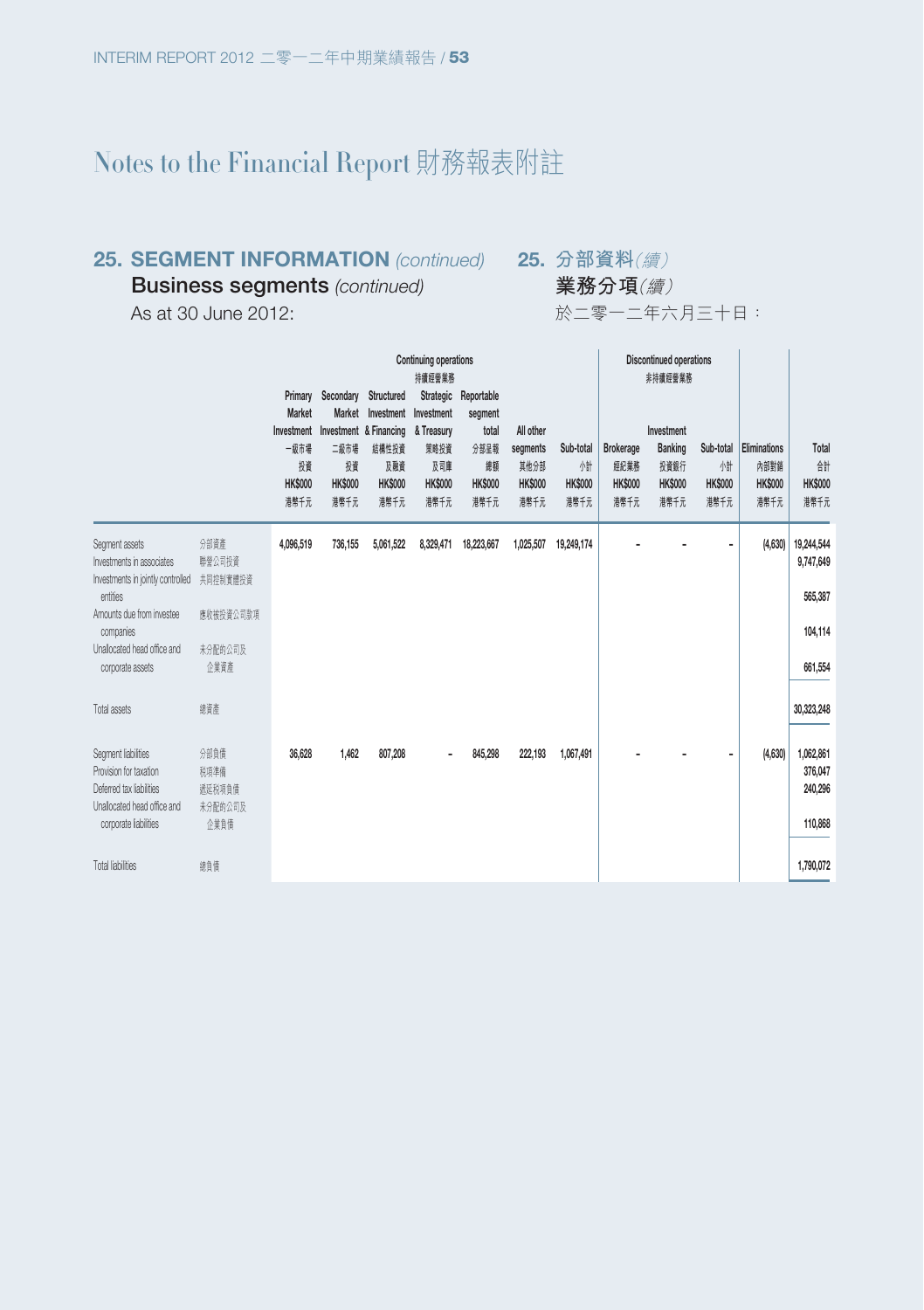#### **25. SEGMENT INFORMATION** (continued) 25. 分部資料(*續*)

**業務分項**(續)

**Business segments** (continued)

As at 31 December 2011 (restated):

於二零一一年十二月三十一日(重列):

|                                                                                                          |                                   | Primary<br>Market<br>Investment<br>一級市場<br>投資 | Secondary<br>Market<br>Investment<br>二級市場<br>投資 | Structured<br>Investment<br>& Financing<br>結構性投資<br>及融資 | Continuing operations<br>持續經營業務<br>Strategic<br>Investment<br>& Treasury<br>策略投資<br>及司庫 | Reportable<br>segment<br>total<br>分部呈報<br>總題 | All other<br>segments<br>其他分部 | Sub-total<br>惜         | Brokerage<br>經紀業務      | Discontinued operations<br>非持續經營業務<br>Investment<br>Banking<br>投資銀行 | Sub-total<br>惜               | Eliminations<br>内部對銷   | Total<br>儲                      |
|----------------------------------------------------------------------------------------------------------|-----------------------------------|-----------------------------------------------|-------------------------------------------------|---------------------------------------------------------|-----------------------------------------------------------------------------------------|----------------------------------------------|-------------------------------|------------------------|------------------------|---------------------------------------------------------------------|------------------------------|------------------------|---------------------------------|
|                                                                                                          |                                   | <b>HK\$000</b><br>港幣千元                        | <b>HK\$000</b><br>港幣千元                          | <b>HK\$000</b><br>港幣千元                                  | <b>HK\$000</b><br>港幣千元                                                                  | <b>HK\$000</b><br>港幣千元                       | <b>HK\$000</b><br>港幣千元        | <b>HK\$000</b><br>港幣千元 | <b>HK\$000</b><br>港幣千元 | <b>HK\$000</b><br>港幣千元                                              | <b>HK\$000</b><br>港幣千元       | <b>HK\$000</b><br>港幣千元 | <b>HK\$000</b><br>港幣千元          |
| Segment assets<br>Investments in associates<br>Investments in jointly controlled 共同控制實體投資                | 分部資産<br>聯營公司投資                    | 3,492,397                                     | 939,126                                         | 4,863,901                                               | 9,896,686                                                                               | 19,192,110                                   | 1,023,434                     | 20,215,544             |                        |                                                                     | $\overline{\phantom{m}}$     | (5,681)                | 20,209,863<br>9,700,682         |
| entities<br>Amount due from an investee                                                                  | 應收被投資公司款項                         |                                               |                                                 |                                                         |                                                                                         |                                              |                               |                        |                        |                                                                     |                              |                        | 510,840                         |
| company<br>Unallocated head office and                                                                   | 未分配的公司及                           |                                               |                                                 |                                                         |                                                                                         |                                              |                               |                        |                        |                                                                     |                              |                        | 111.823                         |
| corporate assets                                                                                         | 企業資産                              |                                               |                                                 |                                                         |                                                                                         |                                              |                               |                        |                        |                                                                     |                              |                        | 567.208                         |
| Total assets                                                                                             | 總資產                               |                                               |                                                 |                                                         |                                                                                         |                                              |                               |                        |                        |                                                                     |                              |                        | 31,100,416                      |
| Segment liabilities<br>Provision for taxation<br>Deferred tax liabilities<br>Unallocated head office and | 分部負債<br>税項準備<br>遮延税項負債<br>未分配的公司及 | 112.933                                       | 2.078                                           | 1.062.879                                               | 492,000                                                                                 | 1,669,890                                    | 191,182                       | 1,861,072              |                        |                                                                     | $\qquad \qquad \blacksquare$ | (5,681)                | 1,855,391<br>413,150<br>319,787 |
| corporate liabilities                                                                                    | 企業負債                              |                                               |                                                 |                                                         |                                                                                         |                                              |                               |                        |                        |                                                                     |                              |                        | 239,360                         |
| <b>Total liabilities</b>                                                                                 | 總負債                               |                                               |                                                 |                                                         |                                                                                         |                                              |                               |                        |                        |                                                                     |                              |                        | 2,827,688                       |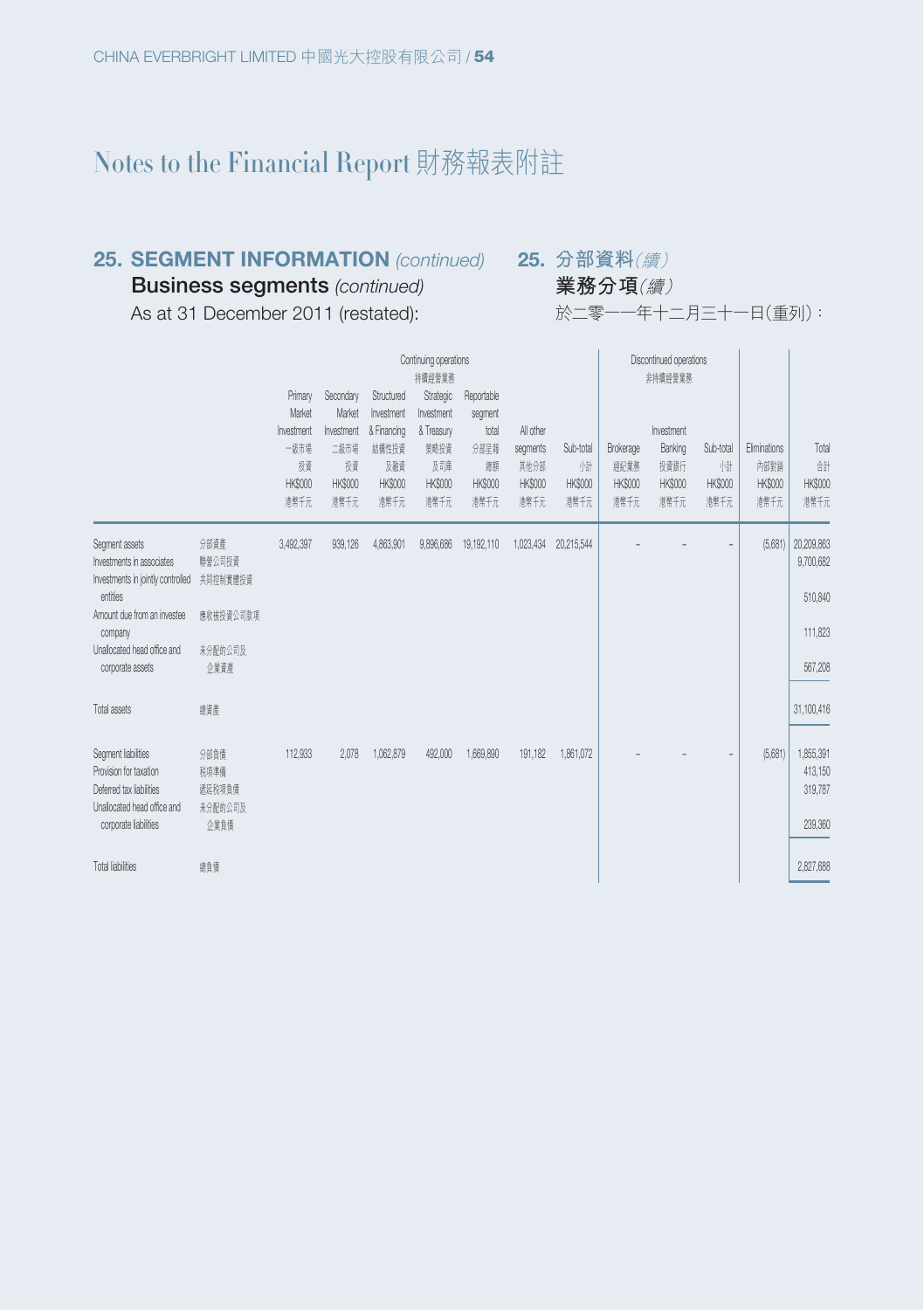# Review Report 審閱報告

**To the Board of Directors of China Everbright Limited** (Incorporated in Hong Kong with limited liability)

**INTRODUCTION**

We have reviewed the interim financial report set out on pages 4 to 54 which comprises the consolidated balance sheet of China Everbright Limited (the "Company") as of 30 June 2012 and the related consolidated income statement, statement of comprehensive income and statement of changes in equity and condensed consolidated statement of cash flows for the six month period then ended and explanatory notes. The Rules Governing the Listing of Securities on The Stock Exchange of Hong Kong Limited require the preparation of an interim financial report to be in compliance with the relevant provisions thereof and Hong Kong Accounting Standard 34 Interim financial reporting, issued by the Hong Kong Institute of Certified Public Accountants. The directors are responsible for the preparation and presentation of the interim financial report in accordance with Hong Kong Accounting Standard 34.

Our responsibility is to form a conclusion, based on our review, on the interim financial report and to report our conclusion solely to you, as a body, in accordance with our agreed terms of engagement, and for no other purpose. We do not assume responsibility towards or accept liability to any other person for the contents of this report.

**致中國光大控股有限公司董事會**

(於香港註冊成立的有限公司)

#### **引言**

我們已審閱列載於第4至第54頁中國光大 控股有限公司的中期財務報告,此中期 財務報告包括於二零一二年六月三十日 的綜合資產負債表與截至該日止六個月 期間的綜合損益表、綜合全面收益表、 綜合權益變動表和簡明綜合現金流量表 以及附註解釋。根據《香港聯合交易所有 限公司證券上市規則》(「上市規則」),上 市公司必須符合上市規則中的相關規定 和香港會計師公會頒佈的《香港會計準 則》第34號「中期財務報告」的規定編製中 期財務報告。董事須負責根據《香港會計 準則》第34號編製及列報中期財務報告。

我們的責任是根據我們的審閱對中期財 務報告作出結論,並按照我們雙方所協 定的應聘條款,僅向全體董事會報告。 除此以外,我們的報告書不可用作其他 用途。我們概不就本報告書的內容,對 任何其他人士負責或承擔法律責任。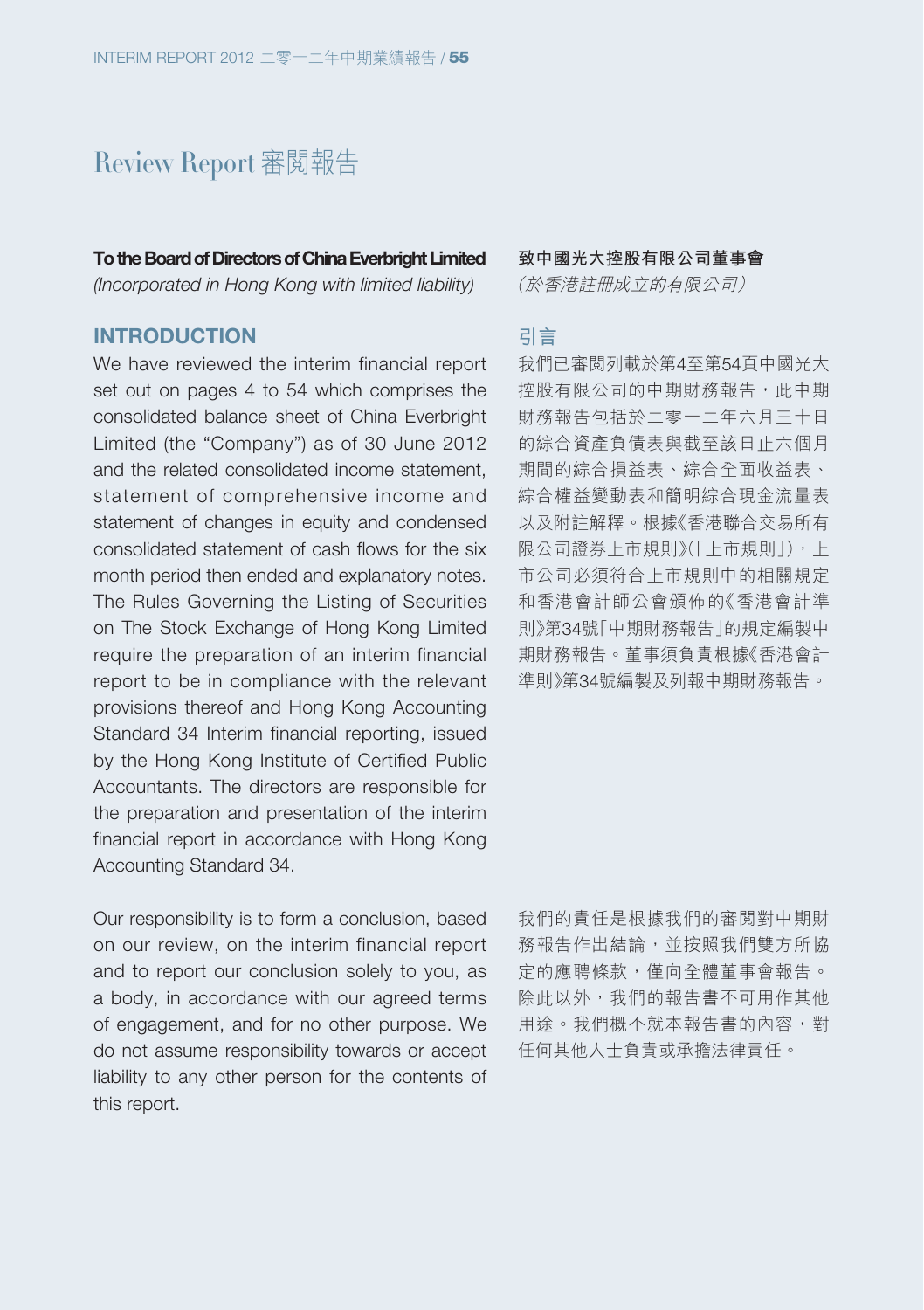# Review Report 審閱報告

#### **SCOPE OF REVIEW**

We conducted our review in accordance with Hong Kong Standard on Review Engagements 2410, Review of interim financial information performed by the independent auditor of the entity, issued by the Hong Kong Institute of Certified Public Accountants. A review of the interim financial report consists of making enquiries, primarily of persons responsible for financial and accounting matters, and applying analytical and other review procedures. A review is substantially less in scope than an audit conducted in accordance with Hong Kong Standards on Auditing and consequently does not enable us to obtain assurance that we would become aware of all significant matters that might be identified in an audit. Accordingly we do not express an audit opinion.

#### **CONCLUSION**

Based on our review, nothing has come to our attention that causes us to believe that the interim financial report as at 30 June 2012 is not prepared, in all material respects, in accordance with Hong Kong Accounting Standard 34, Interim financial reporting.

#### **KPMG**

Certified Public Accountants 8th Floor, Prince's Building 10 Chater Road Central, Hong Kong

21 August 2012

#### **審閱範圍**

我們已根據香港會計師公會頒佈的《香港 審閱工作準則》第2410號「獨立核數師對 中期財務資訊的審閱」進行審閱。中期財 務報告審閱工作包括主要向負責財務會 計事項的人員詢問,並實施分析和其他 審閱程式。由於審閱的範圍遠較按照香 港審計準則進行審核的範圍為小,所以 不能保證我們會注意到在審核中可能會 被發現的所有重大事項。因此我們不會 發表任何審核意見。

#### **結論**

根據我們的審閲工作,我們並沒有注意 到任何事項,使我們相信於二零一二年 六月三十日的中期財務報告在所有重大 方面沒有按照《香港會計準則》第34號「中 期財務報告」的規定編製。

**畢馬威會計師事務所** 執業會計師 香港中環 遮打道10號 太子大廈8樓

二零一二年八月二十一日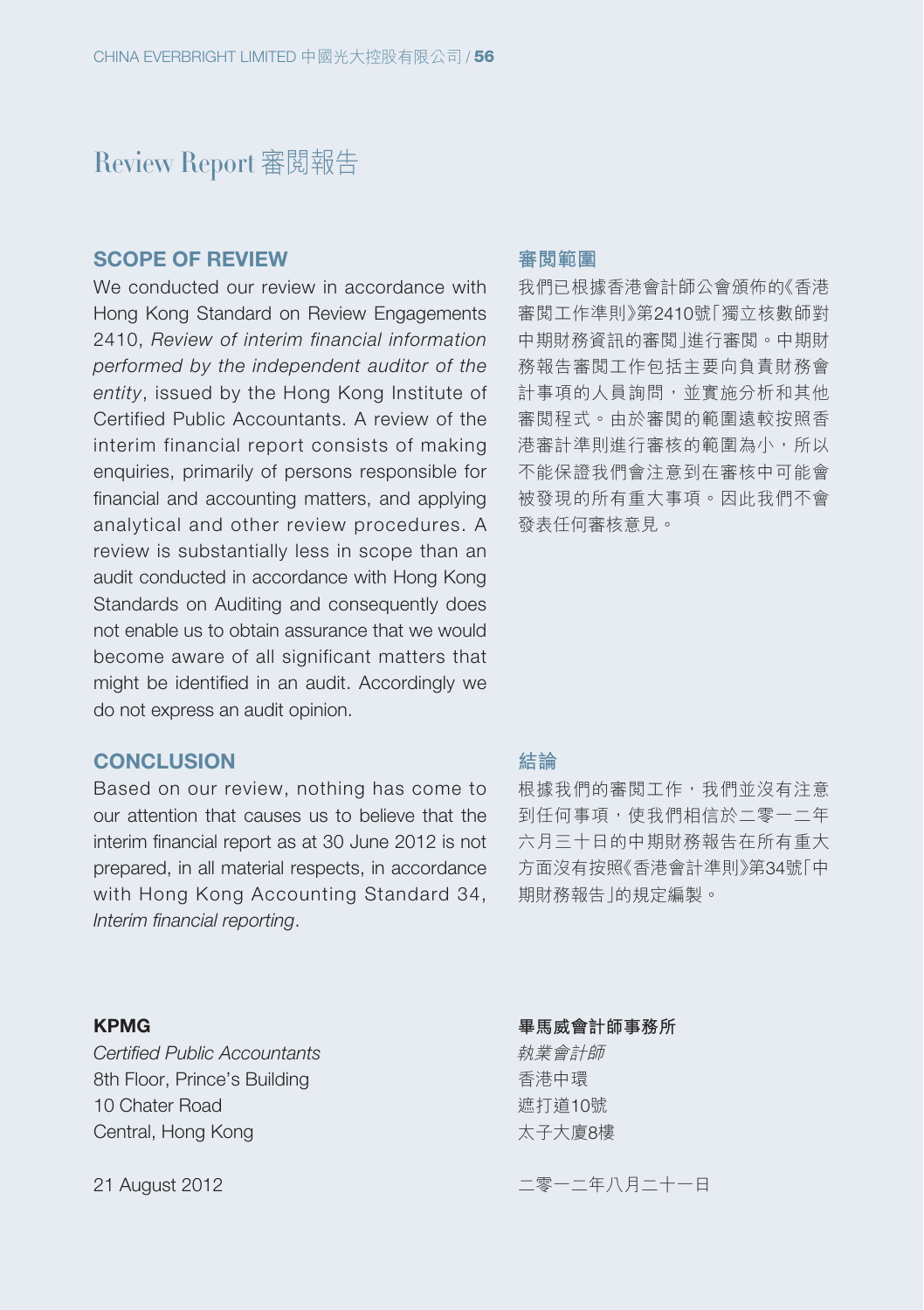#### **INTERIM DIVIDEND**

The Board of Directors declared the payment of an interim dividend of HK\$0.11 per share for the six months ended 30 June 2012 (2011: HK\$0.15 per share).

## **OPERATING RESULTS**

For the first half of 2012, the global economy suffered from the adverse impact of the European debt crisis, and the economy of China was also undergoing a structural adjustment. The severe volatility of the global financial market posed a huge challenge to the Company and its subsidiaries ("the Group" or "Everbright"), in terms of business expansion and risk management capability.

In order to accommodate the needs of the regional economy and the Company's development, the Group made appropriate adjustments to the "3+2" business structure during the first half of the year, while keeping its macro asset management strategy unchanged. The direct investment, asset investment and asset management divisions under "3" were realigned into three main segments: primary market investment, secondary market investment and structured investment and financing. Hong Kong's investment banking and brokerage and wealth management divisions under "2" remained unchanged and continued to capitalise on its associated company, Everbright Securities' advantageous position in the crossborder fee-based business. These adjustments aimed to bring a clearer picture of the Group's business structure, which help us to optimally concentrate the resources and comparable advantages of each business segments, so as to realise a healthy growth in the long run.

#### **中期股息**

董事會決議派發截至二零一二年六月 三十日止六個月的中期股息每股港幣 0.11元(二零一一年:每股港幣0.15元)。

#### **經營業績**

二零一二年上半年,受歐債危機影響, 環球經濟活動陷於低迷,中國經濟亦面 臨結構性調整,在此背景下,全球金融 市場出現巨大波動,這對本公司及其附 屬公司(「本集團」或「光大控股」)的業務 拓展及風險管控能力提出了更高的要求。

為配合區域經濟及自身發展的需要,今 年上半年,本集團在保持大資產管理策 略不變的前提下,對「3+2」的結構做出適 當調整。其中,「3」部份由原來的直接投 資、產業投資和資產管理更清晰地組合 為一級市場投資、二級市場投資及結構 性投融資等三大板塊,「2」部份的香港投 資銀行和經紀及財富管理則維持不變, 繼續利用聯營公司光大證券在跨境收費 性業務方面的優勢進行發展。通過此調 整,本集團的業務結構更為清晰,同時 也有助於最大限度集中各業務板塊的資 源和相對優勢,實現長遠健康發展。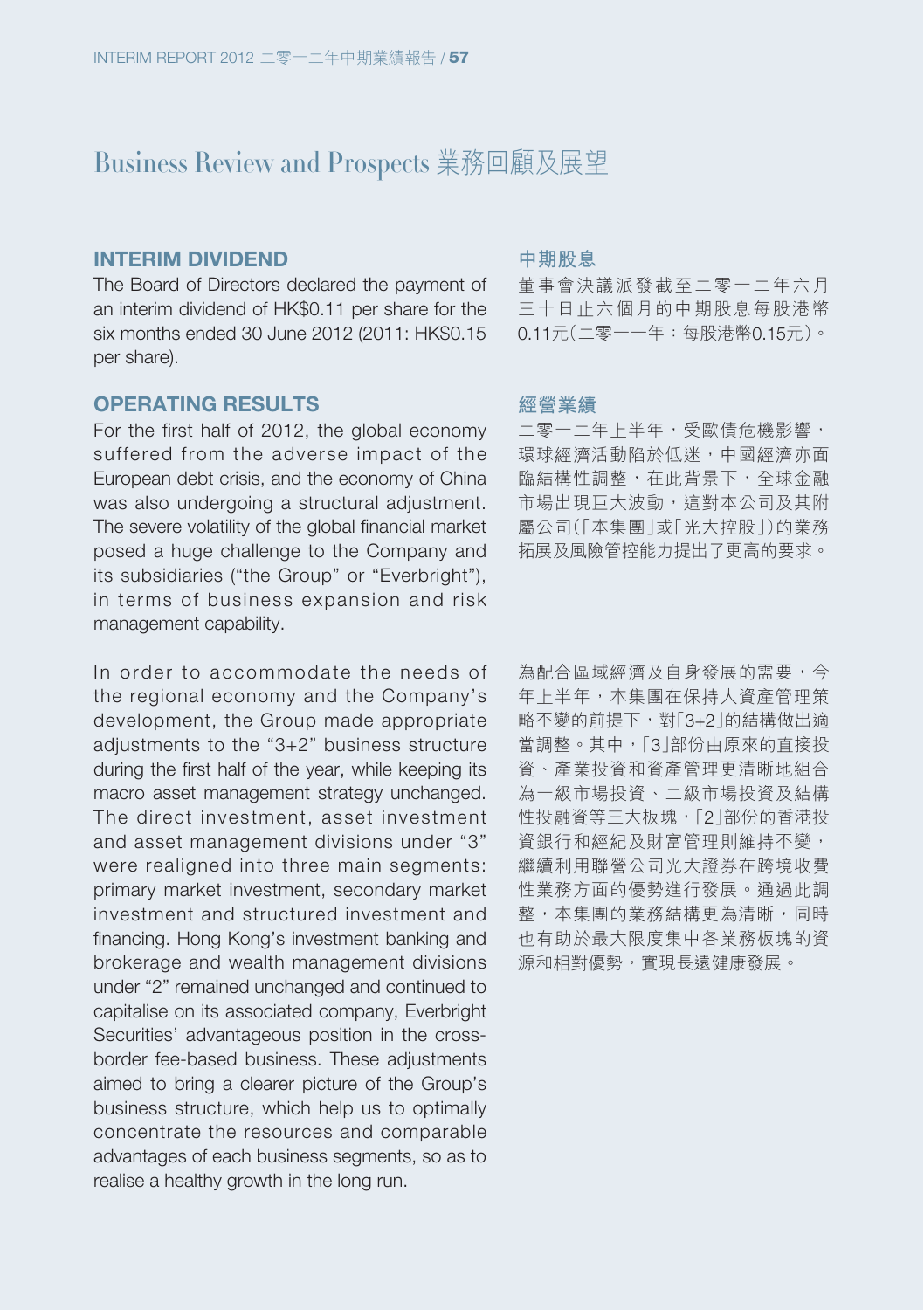#### **OPERATING RESULTS (continued)**

During the review, the primary market investment business, with private equity funds, venture capital funds and sector focus funds as its cornerstones, experienced continuous growth of its asset management scale and increasing management fee income. The Group captured this opportunity to divest a few projects. The secondary market investment business, which focuses on the equity markets, completed the establishment of a brand new hedge fund platform and an IT system for asset management business, despite recording a slight loss from the investment activities. The structured investment and financing business, which was funded by internal capital, continued to generate rewarding interest income, investment income and service fee income. In addition, Everbright Securities, our associated company, saw a decrease in its revenues due to the continuous downtrend and the thin trading of the mainland stock market. Everbright Securities published an announcement on 1 August 2012 that it intended to issue not more than 600 million shares to specific investors by non-public placement. The Company intended to subscribe for 20 million shares therein. Everbright Bank has committed itself to pushing forward its H-share listing in Hong Kong to fulfill its capital needs for business expansion, whilst maintaining rapid growth.

#### **經營業績**(續)

期內,以私募基金、創投基金及產業基 金為主體的一級市場投資業務的資產管 理規模持續擴大,管理費收入日趨增 加,並抓住時機退出少量項目;專注股 票市場的二級市場投資業務完成了全新 的對沖基金平台和資產管理資訊系統的 搭建,投資業績略有虧損;利用總部資 金設立的結構性投融資業務繼續帶來豐 厚的利息、投資及服務費收入。此外, 聯營公司光大證券在內地股市持續下滑 及成交疲弱的情況下,收入有所減少。 光大證券於二零一二年八月一日發出公 告,擬向特定對象非公開發行不超過 六億股,本公司擬認購當中二千萬股。 光大銀行在保持快速發展的同時,為滿 足業務拓展對資本金的需求,努力推動 在香港發行H股的工作。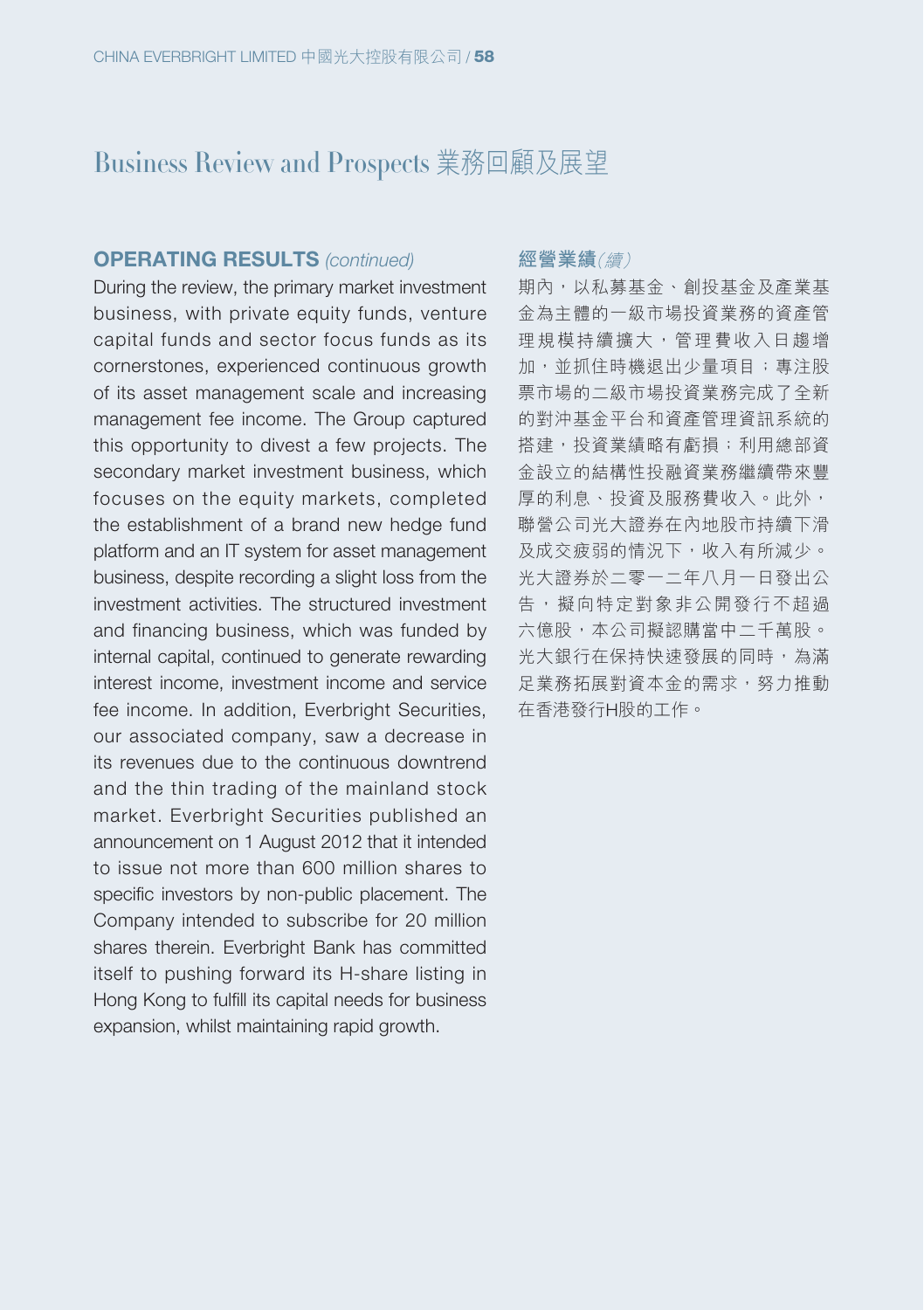#### **OPERATING RESULTS (continued)**

As at 30 June 2012, the operating income of the Group amounted to HK\$533 million for the first half of the year, representing an increase of 23%. Profit after tax and non-controlling interests amounted to HK\$767 million, representing a decrease of 27% as compared with that for the same period last year after the deduction of the one-off gain from the divestment of its 51% shareholding in Everbright Securities (International) during the same period last year. Earnings per share decreased 26% to HK\$0.446. Due to the increase in management fee and dividend income as well as better return on investment, the profit before tax of the Hong Kong operations recorded a 16.6% increase to HK\$843 million for the first half of the year. Total expenses amounted to HK\$244 million, representing a decrease of 6.7% as compared with that for the same period last year, while total cost-to-income ratio was 22%, which was 4 percentage points lower than 26% for the same period last year. During the period, profit contribution from Everbright Securities decreased 24.5% to HK\$339 million (as per Everbright Securities' financial statements) and dividend income after tax from Everbright Bank increased 43.1% to HK\$267 million.

As at 30 June 2012, the Group's investment projects performed well with stable fair value. The total equity attributable to equity shareholders of the Company increased 1.3% to HK\$26.8 billion as compared with that at the end of last year. The interest-bearing gearing ratio maintained a very low level of 2.6%. The healthy financial position created favourable opportunities for the Group to expand its scale of operations through mergers and acquisitions.

#### **經營業績**(續)

截至二零一二年六月三十日,本集團 上半年營業收益為港幣5.33億元,上升 23%;實現除稅及非控股權益後盈利港 幣7.67億元,扣除去年同期因出售光證 國際51%股權的一次性盈利因素後,比 去年同期下跌27%;每股盈利港幣0.446 元,下跌26%。由於管理費、股息收入 上升及投資回報有所改善,香港業務上 半年實現税前盈利港幣8.43億元,比去 年同期上升16.6%;各項支出總額為港 幣2.44億元,比去年同期下降6.7%,總 成本率為22%,比去年同期的26%下跌 4個百分點。期內來自光大證券的盈利貢 獻為港幣3.39億元(按光大證券的財務報 表),下跌24.5%;來自光大銀行的除稅 後股息為港幣2.67億元,上升43.1%。

二零一二年六月三十日,本集團旗下基 金所投項目正常運營,公平值保持平 穩,歸屬於本公司股東權益比去年年底 上升1.3%至港幣268億元,計息負債比 率維持於2.6%的極低水準,良好的財務 水平為本集團伺機通過收購合併壯大營 運規模創造了條件。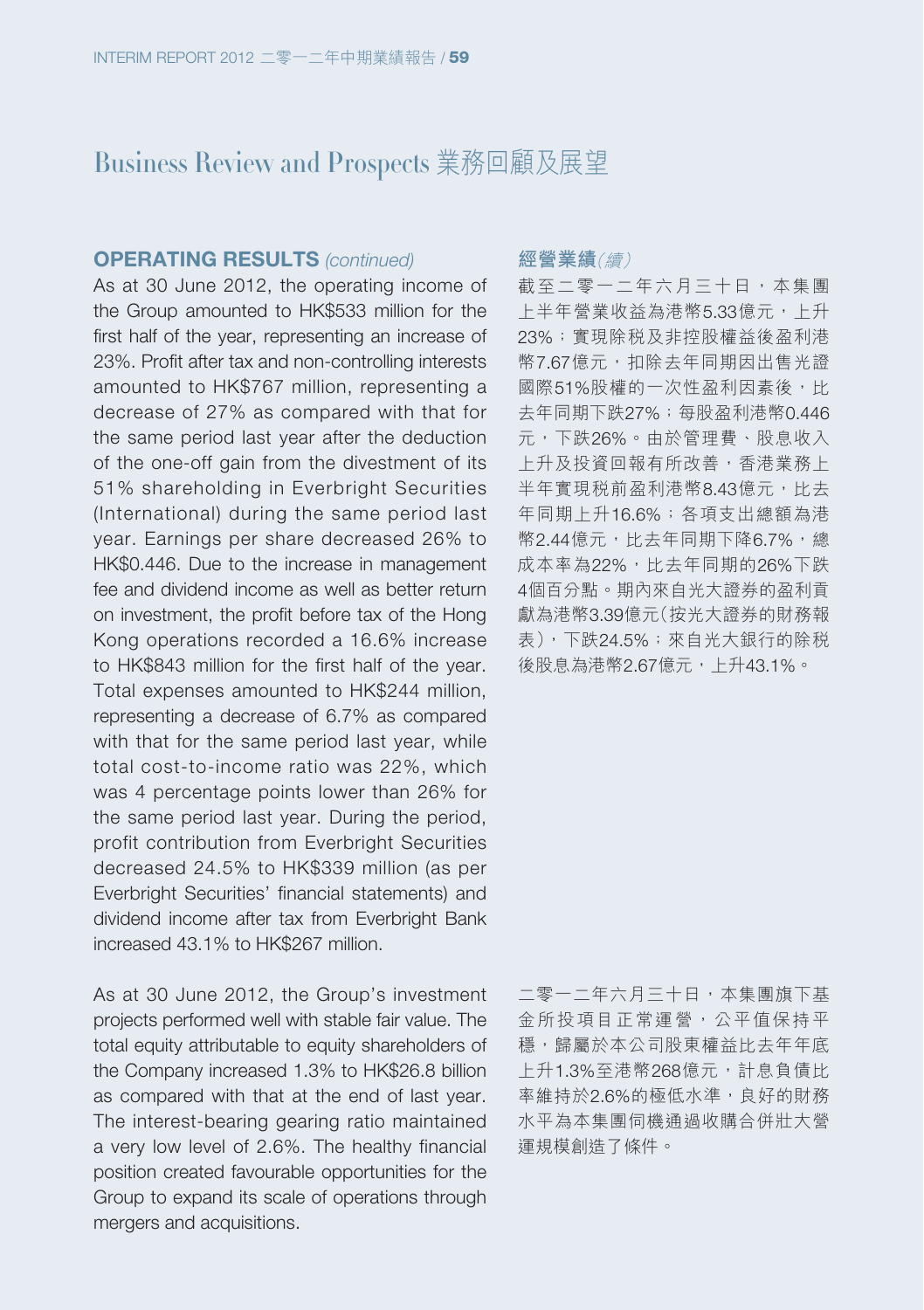## **" 3 " F U N D I N V E S T M E N T A N D MANAGEMENT OPERATIONS**

For the first half of the year, there were 10 funds under the macro asset management business of the Group, with a total fundraising scale exceeding HK\$15.9 billion.

#### **『3』基金投資及管理業務**

上半年,本集團「大資產管理」業務旗下 共管理10個基金,基金總募資規模超過 港幣159億元。

#### **The primary market investment business**

consists of SOF series of three private equity funds, three venture capital funds and three sector focus funds covering infrastructure, real estate and new energy. The primary market investment focuses on identifying investment opportunities from unlisted projects in China, making it the most competitive business segment within the Group. Currently, it has 40 investment projects with aggregate assets under management amounting to HK\$19.2 billion. In response to the slowdown of economic growth in China, various investment teams took a prudent investment approach and hence added only five new investments and divested a few projects. As a result, the primary market investment business reported earnings before tax of HK\$176 million, representing a decrease of 60% as compared with that for the same period last year.

**一級市場投資業務**包括了SOF系列三個 私募基金、三個創投基金和基礎設施、 房地產及新能源三個產業基金。一級市 場投資專注中國未上市項目的投資機 會,是光大控股最具競爭力的業務板 塊,目前共持有40個投資項目,資產管 理總額為港幣192億元。鑒於中國經濟增 長放緩等原因,上半年該業務各團隊維 持審慎的投資態度,共新增5個投資,並 少量退出所持個別項目,錄得税前盈利 港幣1.76億元,比去年同期下跌60%。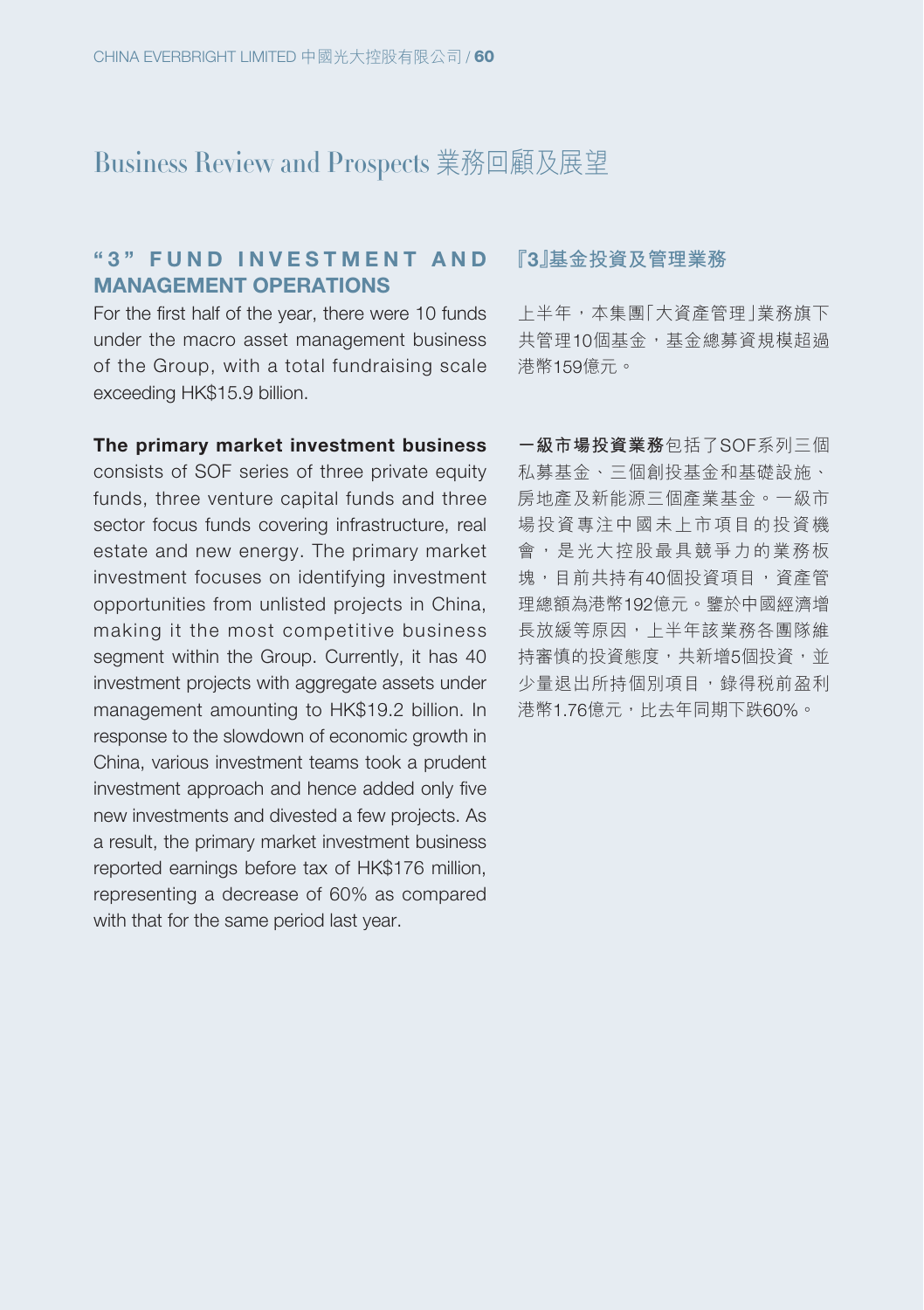### **" 3 " F U N D I N V E S T M E N T A N D MANAGEMENT OPERATIONS (continued)**

 $\bullet$  As at 30 June 2012, assets under management of the three offshore private equity funds (under our SOF series) were US\$620 million, with a total of 16 projects. These projects were all operating well and were in line with expectations. Among them, SOFI disposed of its remaining shares in Goldwind Science and Technology and recorded considerable profits. Out of the remaining four projects, China Sunshine Paper was listed in Hong Kong; Anhui Yingliu Group is progressing towards its final preparation for its A-shares listing in China following the approval by the Issue Examination Committee of the China Securities Regulatory Commission; and the public offer schedule for Global Data Solutions was slightly postponed due to the impact from the China stocks listed in the US. CSOF is currently in its divestment stage. Amongst its eight portfolio companies, Beingmate and iSoftStone were both listed while the remaining projects essentially in the domestic consumption arena have commenced capital restructuring and their listing schedules have been planned. The US\$400 million CSOFIII reviewed over 100 potential projects during the period. By taking a prudent investment approach, the fund slowed down the investment pace during the period with one new investment. Among the projects of the fund, besides "China Outfitters" and "Beijing Jingneng Clean Energy" which were already listed last year, another project, "Global Market", was also successfully listed on the London Stock Exchange Alternative Investment Market in June 2012.

#### **『3』基金投資及管理業務**(續)

• 截至二零一二年六月三十日,旗下 SOF系列三個境外私募基金資產管 理規模為6.2億美元,共持有16個項 目,各項目運營情況良好,業績基 本符合預期。其中,「中國特別機會 基金I」於期內出售所持餘下金風科 技股份並獲良好利潤。其餘四個項 目中,陽光紙業已在香港上市;安 徽應流已通過內地証監會發審委的 審批,正積極推進在內地A股公開 上市的最後工作;萬國數據因受美 國中國概念股危機影響,上市時間 稍為推遲。「中國特別機會基金II」亦 已進入退出期,該基金共投資了八 個項目,其中浙江貝因美和軟通動 力均已上市,其餘項目多數與內地 消費類行業有關,已啟動股份制改 造並制定上市時間表。規模為4億美 元的「中國特別機會基金III」在期內 考察過百個潛在項目,基於審慎態 度,該基金期內放緩投資速度,僅 新增一個投資項目。該基金所持項 目中,除了已於去年上市的「中國服 飾 |和「北京京能 |外,另一投資項目 「環球市場」亦在六月份成功於倫敦 交易所AIM市場上市。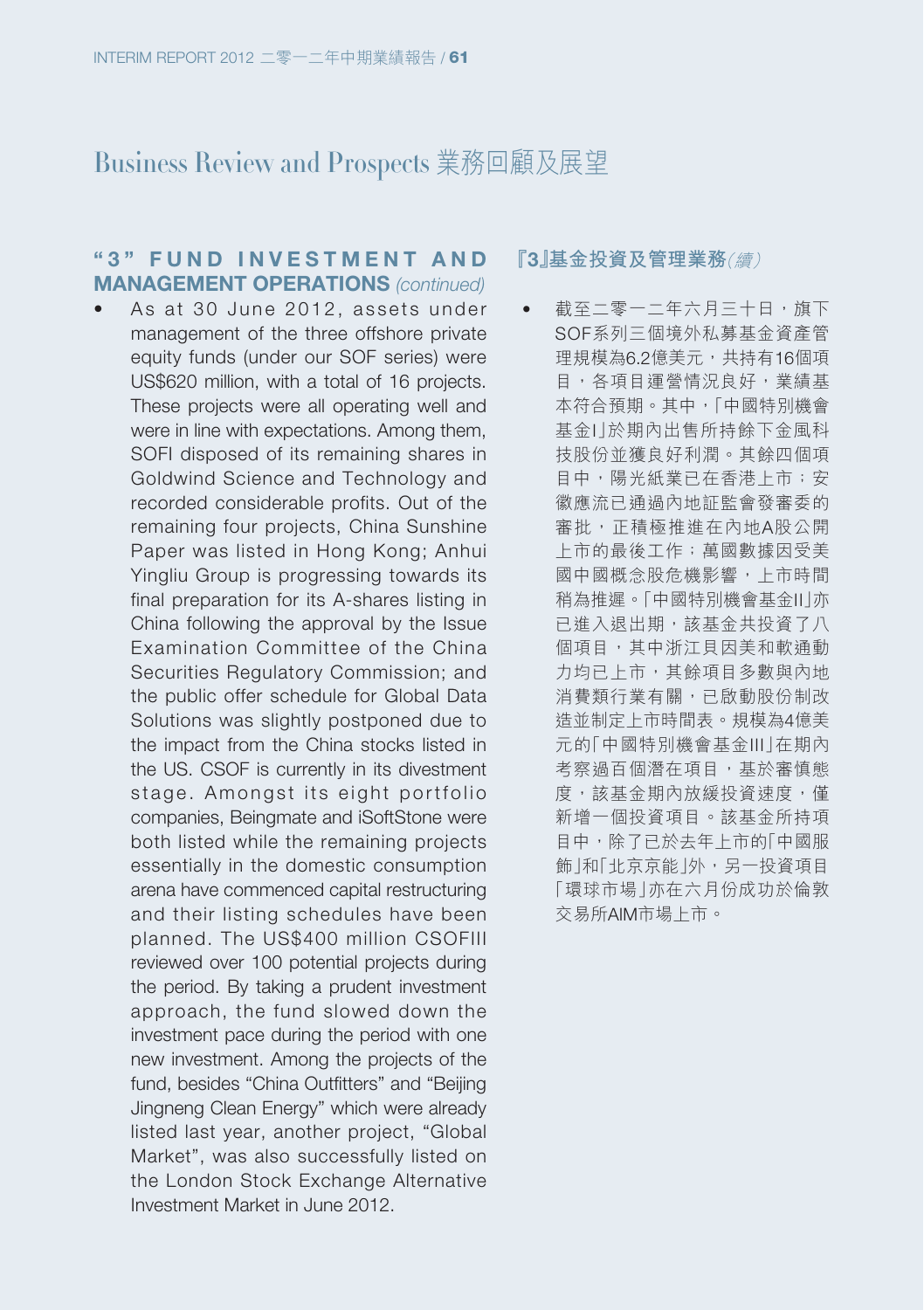## **" 3 " F U N D I N V E S T M E N T A N D MANAGEMENT OPERATIONS** (continued)

• Three RMB-denominated venture capital funds primarily invest in small cap high technology projects with assets under management of approximately RMB1,240 million. The venture capital funds added one new project during the period and held 15 projects in total as at 30 June 2012. The venture capital fund established with Beijing Zhongguancun completed all of its investments, some of which are actively preparing for listing in China. Jiawei Shenzhen PV Lighting Co. Ltd, which was invested in by one of the two venture capital funds established with the local enterprises in Wuxi City and Jiangyin City with a capital of RMB1,040 million in sum, was successfully listed on the GEM Board of the Shenzhen Stock Exchange on 11 May 2012.

#### **『3』基金投資及管理業務**(續)

• 三個人民幣創投基金以小型高科技 項目為主要投資目標,資產管理規 模約人民幣12.4億元。創投基金在 期內新增1項投資,截至二零一二 年六月三十日共持有15個投資項 目,其中與北京中關村合資的創投 基金已完成基金的投資工作,部份 項目正積極籌備在內地的上市準備 工作。與江蘇省無錫市和江陰市當 地企業合資成立的規模共為人民幣 10.4億元的兩個創投基金,其中一 個創投基金所投資的深圳珈偉股份 於二零一二年五月十一日成功在深 圳交易所創業板掛牌上市。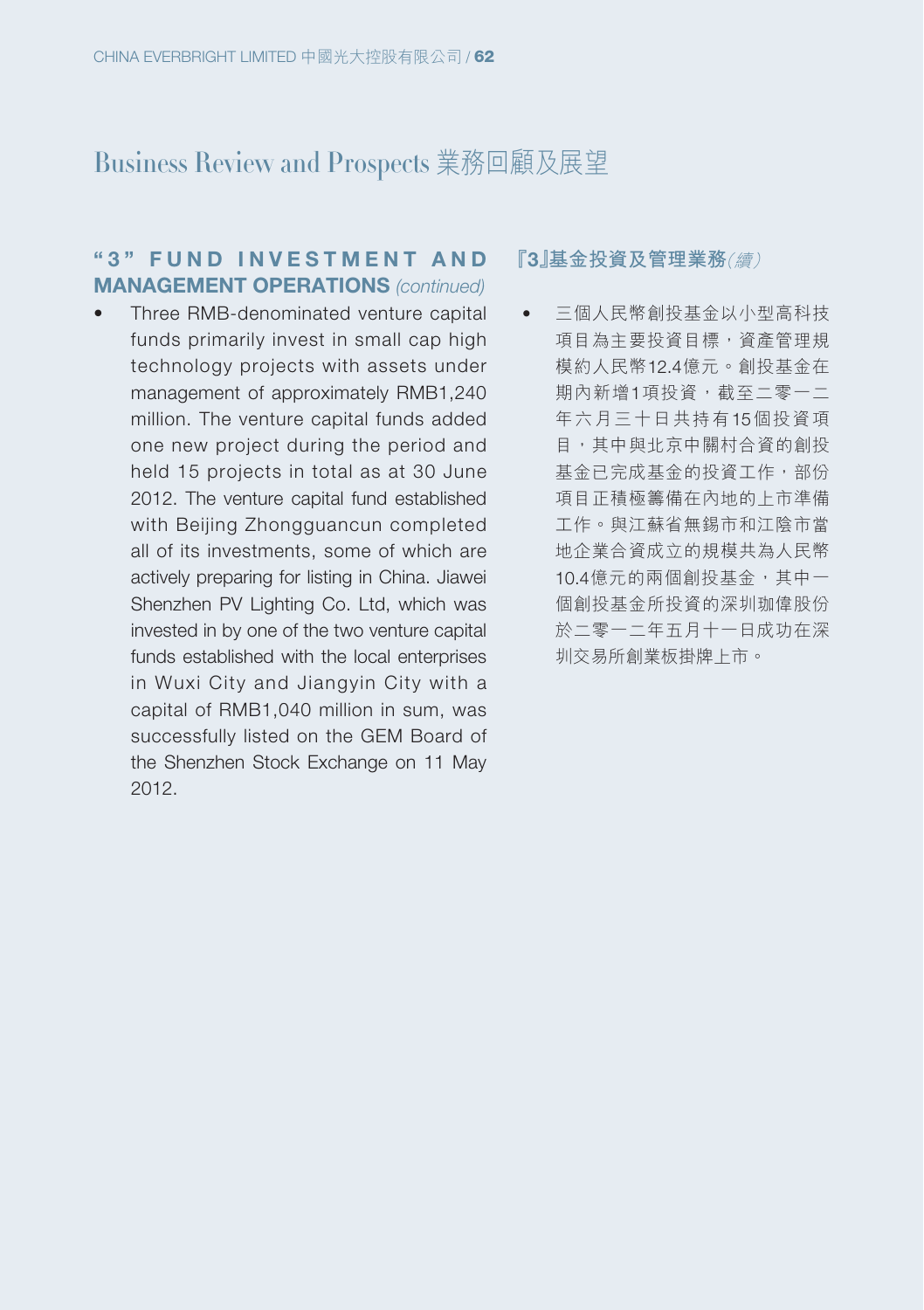## **" 3 " F U N D I N V E S T M E N T A N D MANAGEMENT OPERATIONS (continued)**

• The three sector focus investment funds in real estate, infrastructure and lowcarbon new energy focused on exploring opportunities from those China-based industries with mid- to long-term growth potential, and maximising the long-term benefits of these sectors.

Everbright Ashmore Real Estate Fund currently holds four commercial and retail property projects in China. The operational efficiency of Chongqing Imix Park Project has continued to increase, and the team is currently considering the proposed acquisition offered by external investors. The presale of Phase I residential units of the two commercial plus residential property projects in Shenyang received favourable response and selling prices continuously increased. Meanwhile, the fund also actively leveraged Everbright's network in China to establish a number of RMB-denominated funds targeted at individual property projects. As at 30 June 2012, the assets under management of this RMB-denominated fund amounted to approximately RMB3.02 billion. As at 30 June 2012, the management team of Everbright Ashmore Real Estate Fund managed assets in the amount of approximately US\$740 million equivalent, and had commenced the fundraising for the second tranche of the US dollar fund.

#### **『3』基金投資及管理業務**(續)

• 房地產、基礎設施和低碳新能源等 三個產業投資基金,專注挖掘中國 內地具中長期發展潛力的行業機 會,最大限度分享這些行業長遠增 長帶來的收益。

> 光大安石房地產基金目前持有四個 內地商業零售地產項目,所投資的 重慶大融城商業中心項目經營效益 持續提升,團隊正積極考慮外部投 資者提出的收購建議。位於瀋陽的 兩個商業加住宅地產項目,其第一 期住宅預售狀況非常理想,售價持 續調升。與此同時,該基金還積極 利用光大控股在內地的網絡優勢, 組建多個針對單個地產項目的人民 幣基金,截止二零一二年六月三十 日,此類人民幣基金的資產管理 規模約人民幣30.2億元。截止二零 一二年六月三十日,光大安石房地 產基金管理團隊所管理資產規模約 7.4億美元等值,並已啟動第二期美 元基金的募集工作。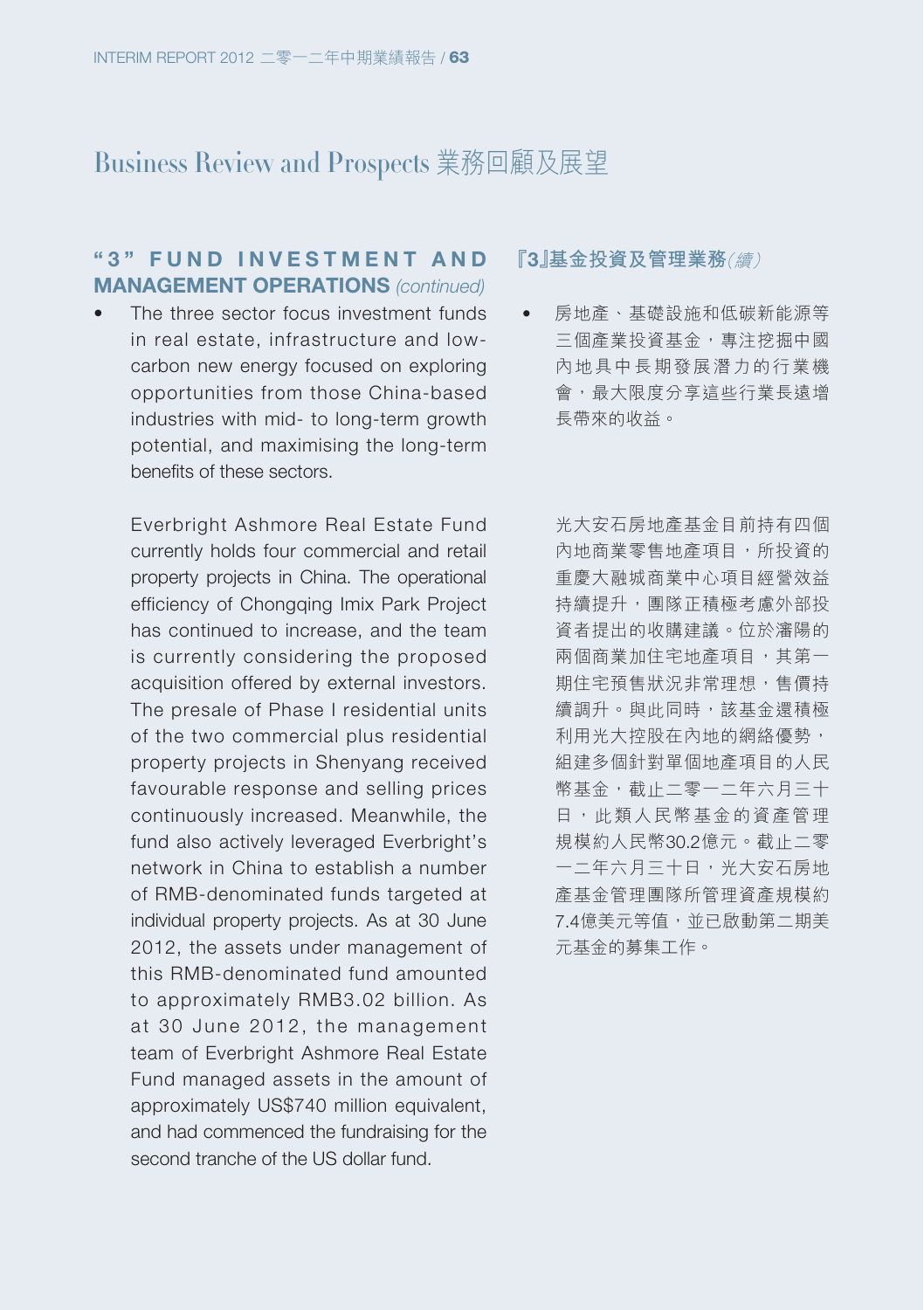## **" 3 " F U N D I N V E S T M E N T A N D MANAGEMENT OPERATIONS** (continued)

Macquarie Everbright Greater China Infrastructure Fund currently manages assets of approximately US\$755 million. It acquired 45% interest in a water supply project in Liaoning Province during the period. The project supplies water to the municipal city and urban area and its turnover has steadily increased. The fund also successfully made investments in an enterprise in Zhejiang Province which specialised in generating electricity through waste combustion after the reporting period in July. The Group believes that as the economy continues to grow, there is substantial room for growth of the infrastructure industry related to environmental protection. As a result of the monetary stringency in China, infrastructure funds with abundant cash on hand are able to make their investments at more reasonable costs, bringing substantial and stable long-term income to their investors.

#### **『3』基金投資及管理業務**(續)

光大麥格理大中華基礎設施基金目 前資金管理規模約7.55億美元,期 內該基金投資1個遼寧自來水項目 45%股權,該項目為該省中心城 市提供用水,業務量穩步增加。該 基金還於報告期後的七月份,成功 投資一家浙江省專注垃圾焚燒發電 業務的企業。本集團相信,伴隨著 經濟的持續增長,與環保領域相關 的基礎設施行業在中國仍有很大的 拓展空間。在內地銀根仍緊的情況 下,擁有大量待投資金的基礎設施 基金可以更合理的成本進行投資, 為基金投資者帶來可觀而穩定的長 遠收益。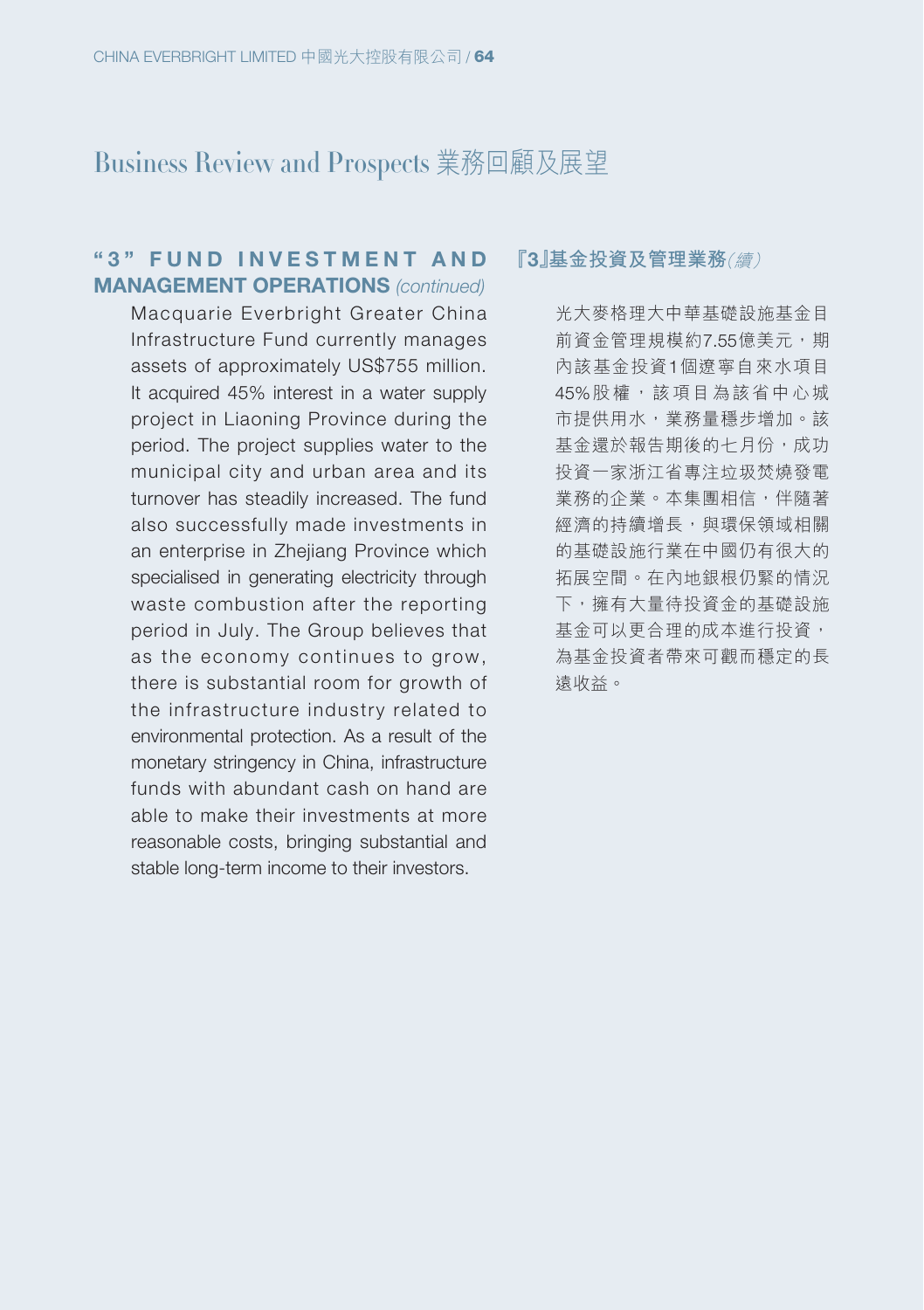## **" 3 " F U N D I N V E S T M E N T A N D MANAGEMENT OPERATIONS** (continued)

• The Group's Low-Carbon New Energy Fund put its investment focus on new materials, energy saving and environmentally friendly projects. During the period, it made investment in an enterprise specialising in the manufacturing of cemented carbide tools, and had two investment projects.

#### **The secondary market investment business**

focused on the investment opportunities of listed securities with the aim of offering clients more options for flexible asset allocation, in addition to investment business in the primary market. Based on the view that Chinese money increasingly looks to invest overseas and there is increasing demand for wealth management services, the Group will continue to build and strengthen the secondary marketfocused investment platform with market competitiveness, while continuing to enhance the primary market-focused investment platform aimed at the China market.

#### **『3』基金投資及管理業務**(續)

• 本集團低碳新能源基金將重點投資 方向放在新材料及節能環保領域, 於期內新投資一家專業製造硬質合 金工具的企業,手頭共有2個已投項 目。

**二級市場投資業務**專注已上市證券的投 資機會,力圖在上述一級市場投資業務 的基礎上,為客戶靈活配置資產提供更 多的選擇。基於中國資金對境外投資及 財富管理需求將不斷增加的判斷,本集 團將在以中國市場為主的一級市場投資 平台基礎上,繼續構建和培育有市場競 爭力的二級市場投資平台。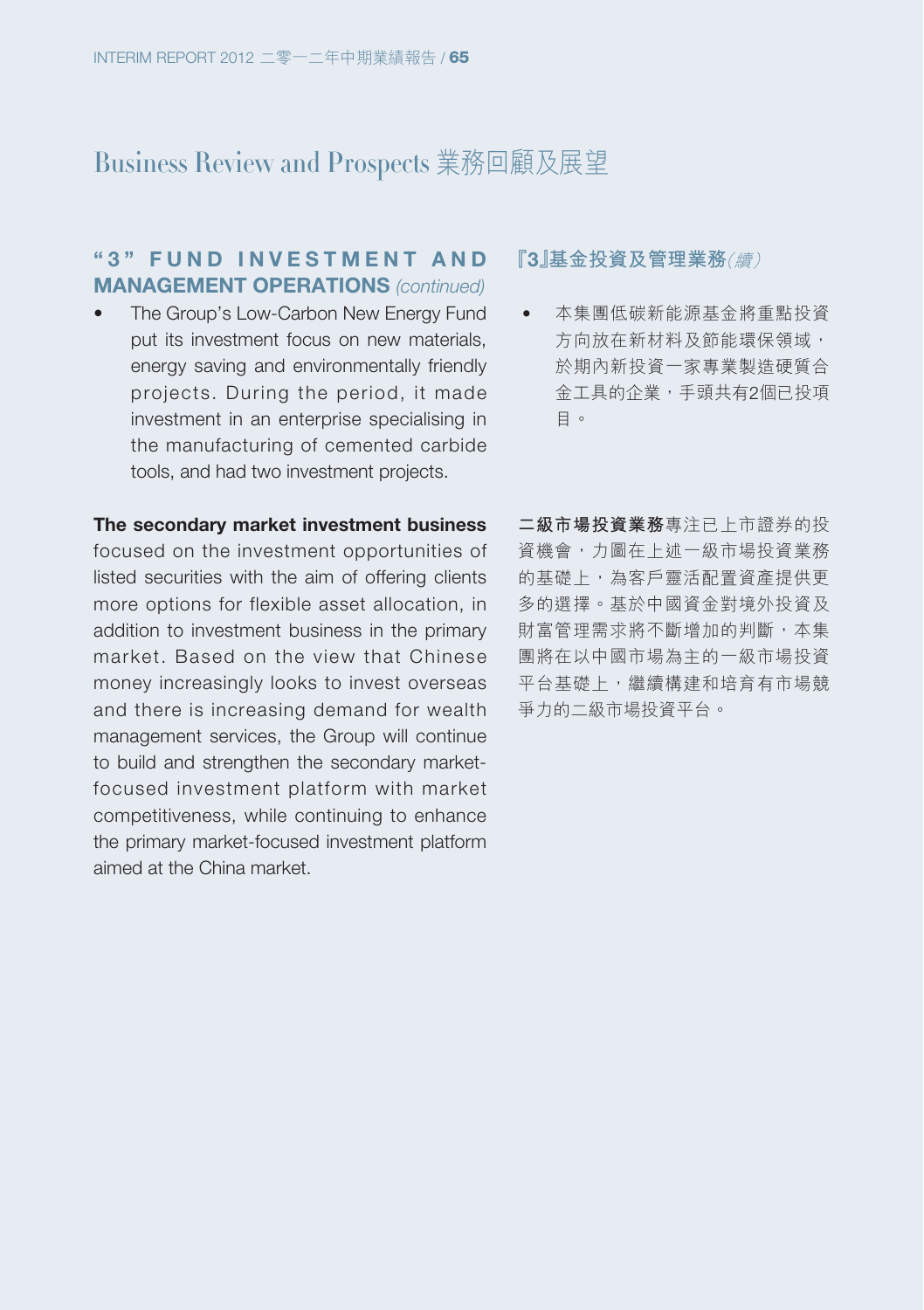### **" 3 " F U N D I N V E S T M E N T A N D MANAGEMENT OPERATIONS (continued)**

During the first half of the year, the Group restructured its secondary market funds and discontinued the operation of the Dragon Fund. Accordingly, gross sales proceeds from securities trading recorded as the Group's turnover decreased. The Group also adjusted the investment portfolio comprising Hong Kong shares and A-shares with the support of the Company's seed capital, and obtained approval from the China Banking Regulatory Commission on our QDII trust scheme for bond investments in the Greater China Region, and fundraising is currently underway. In addition, we also seized the opportunity to engage a number of management teams for absolute return funds with proven track records and reputation in the markets and completed the establishment of a brand new absolute return fund platform and a corresponding IT system. In July, the Group launched two fund products designed to generate absolute returns under various market conditions and commenced making pilot investments, further enhancing the offerings of secondary market investment products and attracting external investors. Meanwhile, we continue to identify relatively large overseas asset management companies with sound management and proven track records as targets for mergers and acquisitions or for the establishment of joint ventures.

During the first half of 2012, the business of secondary market investments recorded a loss of HK\$11.92 million for the period. The business still suffered from the unfavourable global economy and the Eurozone debt crisis.

#### **『3』基金投資及管理業務**(續)

今年上半年,本集團對二級市場基金進 行重組,停止了龍騰基金的運作,本集 團營業額中的證券交易之總出售金額因 此而減少。同時以本公司種子資金為基 礎,重整港股和A股投資組合,並成功取 得中國銀監會關於大中華債券投資QDII 信託計劃的批准,目前正進行信託募集 工作。此外,我們亦抓住機遇聘請多個 在區內對市場擁有良好往績和聲譽的絕 對回報基金團隊,完成了全新的絕對回 報基金平台和相應資訊科技系統的搭 建。本集團已於七月份新推出兩個可以 在不同市況下都能產生絕對回報的基金 產品,並開始試行投資,以期進一步豐 富二級市場投資的產品種類,並為將來 吸引外部投資者創造條件。同時,我們 仍在繼續關注在境外具良好往績、有一 定管理規模的資產管理公司的兼併收購 或是設立合資企業的機會。

二零一二年上半年,環球經濟不景及歐 債危機,對二級市場投資造成較大壓 力,期內該業務錄得虧損港幣1,192萬 元。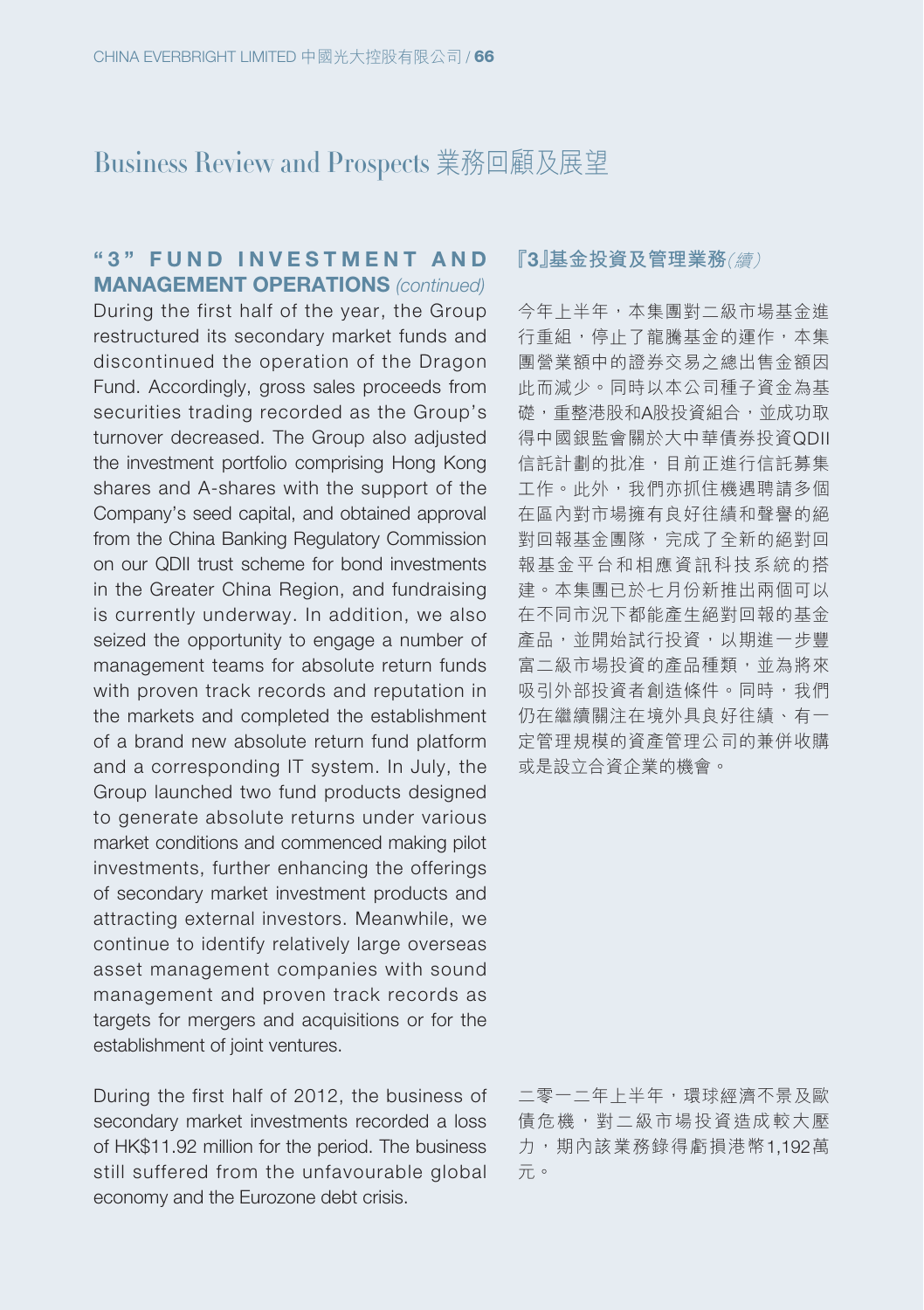## **" 3 " F U N D I N V E S T M E N T A N D MANAGEMENT OPERATIONS (continued)**

**The structured investment and financing business** continued to explore business opportunities for "investments + financing" with the support of the abundant financial resources of Everbright and the extensive business channels in the field of primary and secondary market investments. This business model allows Everbright to enjoy the benefits of these invested enterprises' long-term development potential and capital appreciation through listings. Through appropriate financing and prudent risk management, the Group supports the development of the investee companies and generates rewarding interest income.

During the first half of the year, this division had two new projects, and three projects had fully repaid principal and interest at the date of maturity. The team also took advantage of the recovery of the securities market in mainland China during the first quarter and realised high profits by disposing of part of its interests in an investment project. In order to achieve a healthy balance between returns and risk when providing financing to external clients, collateral with high value is required. Leveraging our experience in this line of business during the past two years, the Group is initiating a domestic Mezzanine Fund and an overseas Mezzanine Fund to diversify the investment risks and further enhance the offerings of asset management products of Everbright. Both funds have received favourable response from a number of institutional investors.

#### **『3』基金投資及管理業務**(續)

**結構性投融資業務**借助光大控股充裕的 財務資源,以及一級市場和二級市場投 資的廣泛業務管道,繼續發掘各類「投資 +融資」的業務機會。通過此業務模式, 一方面可以分享被投資企業長期發展、 上市帶來的資本增值,另一方面通過適 量借貸,在幫助企業發展的同時,也在 良好的安全邊際下,為本集團帶來了豐 厚的利息收入。

上半年,該業務共新增二個項目,並有 三個項目到期並收回本金和利息。同 時,團隊還在一季度內地證券市場回暖 時期,出售一個投資項目的部份股權, 實現高額利潤。本集團結構性投融資業 務在對外提供融資時,大多要求高額抵 押品,達致收益與風險的平衡。憑藉過 去兩年在此業務上的經驗,本集團正在 發起設立境外和境內兩個夾層基金,並 已得到多個機構投資者的積極響應,以 期分散投資風險,進一步豐富光大控股 的資產管理產品。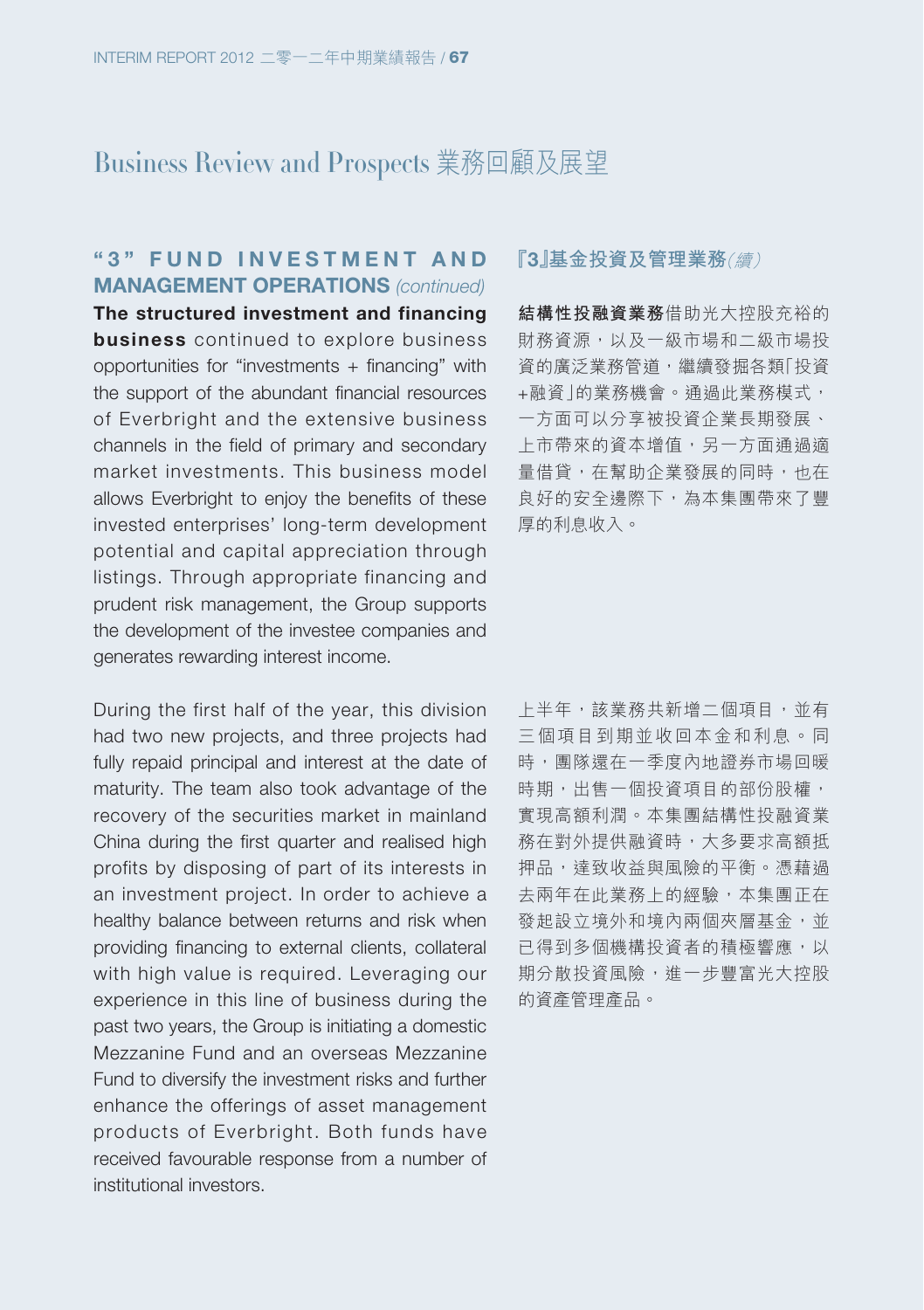#### **" 3 " F U N D I N V E S T M E N T A N D MANAGEMENT OPERATIONS (continued)**

During the period, the division remained the profit growth driver of the Company as it generated interest income of HK\$112 million and investment income of HK\$346 million, and total profit before tax was HK\$360 million.

China Aircraft Leasing Company Limited, which was acquired by the Group last year, operated well, bringing the Group satisfactory profits. The company acquired a number of single aisle and double-aisle commercial aircrafts during the first half of the year. The number of aircrafts in operation increased to 15, which were chartered to sizable airlines in China. Subsequent to the introduction of China Aerospace Investment Holdings Ltd. as a strategic investor holding 8% interest, the Group's interest in the company decreased to 44.13% correspondingly. The company announced that it had purchased 36 new A320 Airbuses from Airbus S.A.S after the reporting period in July and continued to expand its scale of operations.

### **" 2 " F E E - B A S E D O P E R A T I O N S ( E V E R B R I G H T S E C U R I T I E S (INTERNATIONAL))**

In May 2011, the Group transferred a 51% stake of Everbright Securities (International), which comprised Hong Kong brokerage, wealth management and investment banking divisions, to its associated company, Everbright Securities. The Group continued to assist Everbright Securities (International) in the integration of its fee-based business platform in China and Hong Kong. As affected by the drop in transaction volume resulting from the weakening stock markets of both China and Hong Kong during the first half of the year, Everbright Securities (International) saw a significant decrease in revenues from brokerage commission, listing sponsorship and underwriting, representing a loss attributable to the Group of approximately HK\$8.5 million.

#### **『3』基金投資及管理業務**(續)

期內,該業務實現利息收入港幣1.12億 元和投資收入港幣3.46億元,共錄得稅 前利潤港幣3.6億元,繼續成為本公司的 利潤增長點。

本集團於去年收購的中國飛機租賃集團 有限公司整體運營情況良好,為本集團 帶來良好的分享利潤。該公司在上半年 新增數架單通道及雙通道大型客機,已 投入運營的客機數量增至15架,和賃客 戶均為內地大型航空公司。在引入中國 航天投資控股有限公司成為持有8%股權 的戰略投資者後,本集團在該公司股權 亦相應降至約44.13%。該公司在業績期 後的七月份,宣佈向空中客車公司購買 新出廠的36架空中巴士A320系列飛機, 運營規模繼續擴展。

#### **『2』收費性業務(光證國際)**

本集團於去年五月份將光證國際(包括香 港經紀、財富管理及投資銀行業務)51% 股權轉讓給聯營公司光大證券,並繼續 協助光證國際推進中港兩地收費業務平 台的整合工作。由於上半年中港股市表 現疲弱,成交量大幅下滑,光證國際來 自經紀佣金和上市保薦及承銷等方面的 收入顯著減少,本集團應佔光證國際虧 損約港幣850萬元。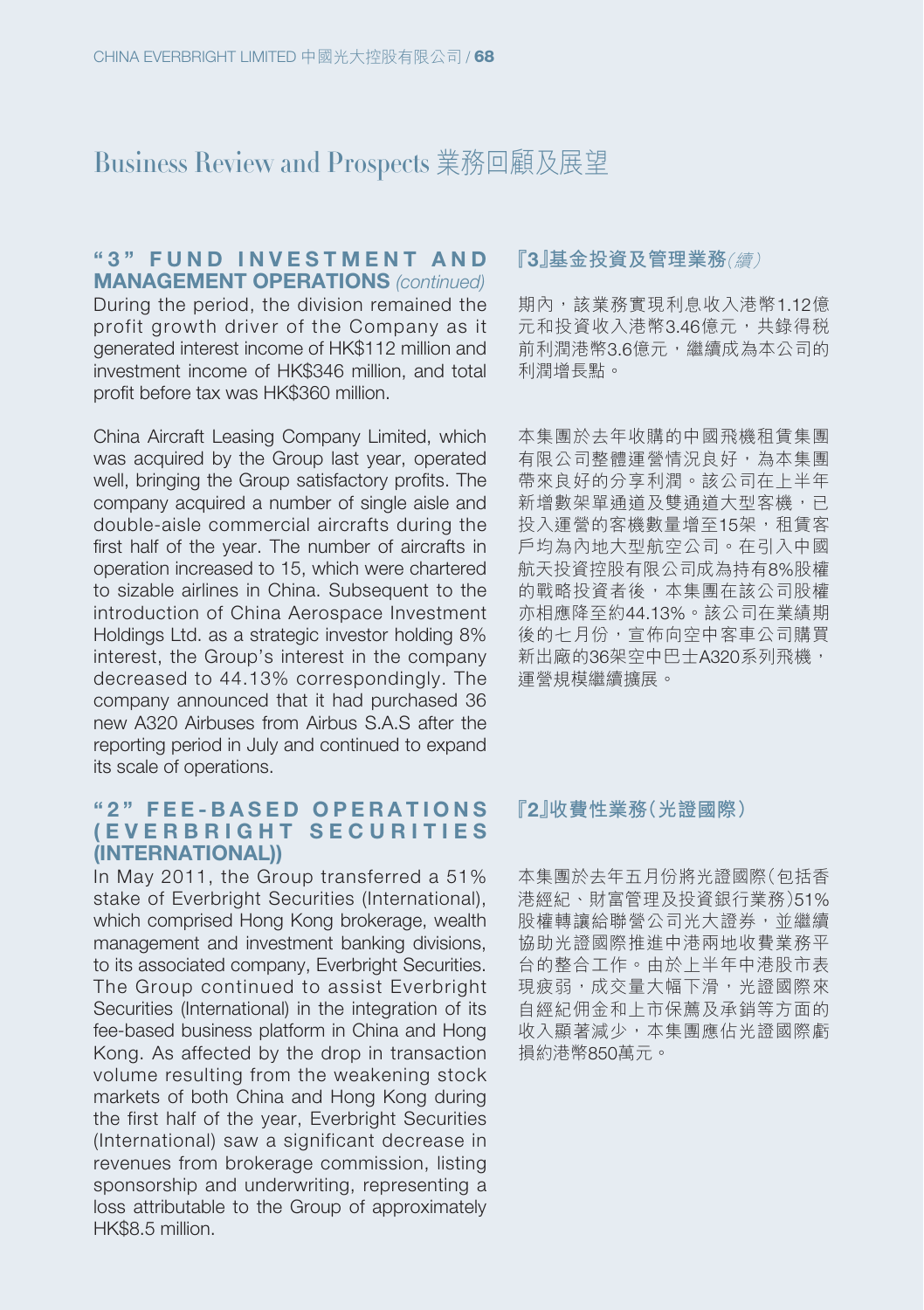### **OUTLOOK**

The global economy and financial situation remains complicated in the second half of 2012. While retreating for recovery, the United States will continue to take advantage of the status of the US dollar as a world currency, to relieve the impact of the financial tsunami by using Quantitative Easing. Europe, which has been competing with the U.S. for global economic leadership, is still facing the plight of the Eurozone as its economies were more severely hit than the U.S., where the financial tsunami was triggered, as a result of discrepancies in financial policies, product competitiveness and cultural differences in the European countries. With its low labour costs, China has established its reputation as a world factory over the past thirty years. However, in view of the deteriorating Gini coefficient and environmental problems, China has also started to construct a more sustainable economic structure, but the duration and severity of the hardship brought by this structural transformation is still uncertain.

Facing these uncertainties, the chance of the global economy regaining its rapid growth is slim despite various measures being taken by different countries. To maintain its resilience to risks brought about by the domino effect in the financial markets, the Group has to adhere to its approach of value investment and prudent financial policies.

#### **展望**

二零一二年下半年,環球經濟、金融形 勢錯綜複雜。美國仍在靜養療傷,繼續 利用美元的世界貨幣地位,以量化寬鬆 方式來緩解金融海嘯帶來的沖擊。一直 與美國爭奪世界經濟主導地位的歐洲, 由於各國財政政策、產品競爭力和文化 差異等諸多不同,其經濟受創程度遠大 於美國這個金融海嘯爆發地,歐元區正 面臨能否維持的困境。中國在過去三十 年以低成本勞動力為基礎建立的世界工 廠模式,面對日益惡化的基尼系數和環 境問題,開始構思建立更具持續性的經 濟結構,但是這個結構轉型的陣痛期會 有多長和多劇烈,目前很難下定論。

面對種種不明朗因素,盡管各國已採取 各種措施,但目前還看不到環球經濟有 恢復快速增長的可能。這就要求本集團 繼續堅持價值投資的取向和審慎的財務 政策,以確保在金融市場出現骨牌式的 變化時,能保持良好的風險抵抗能力。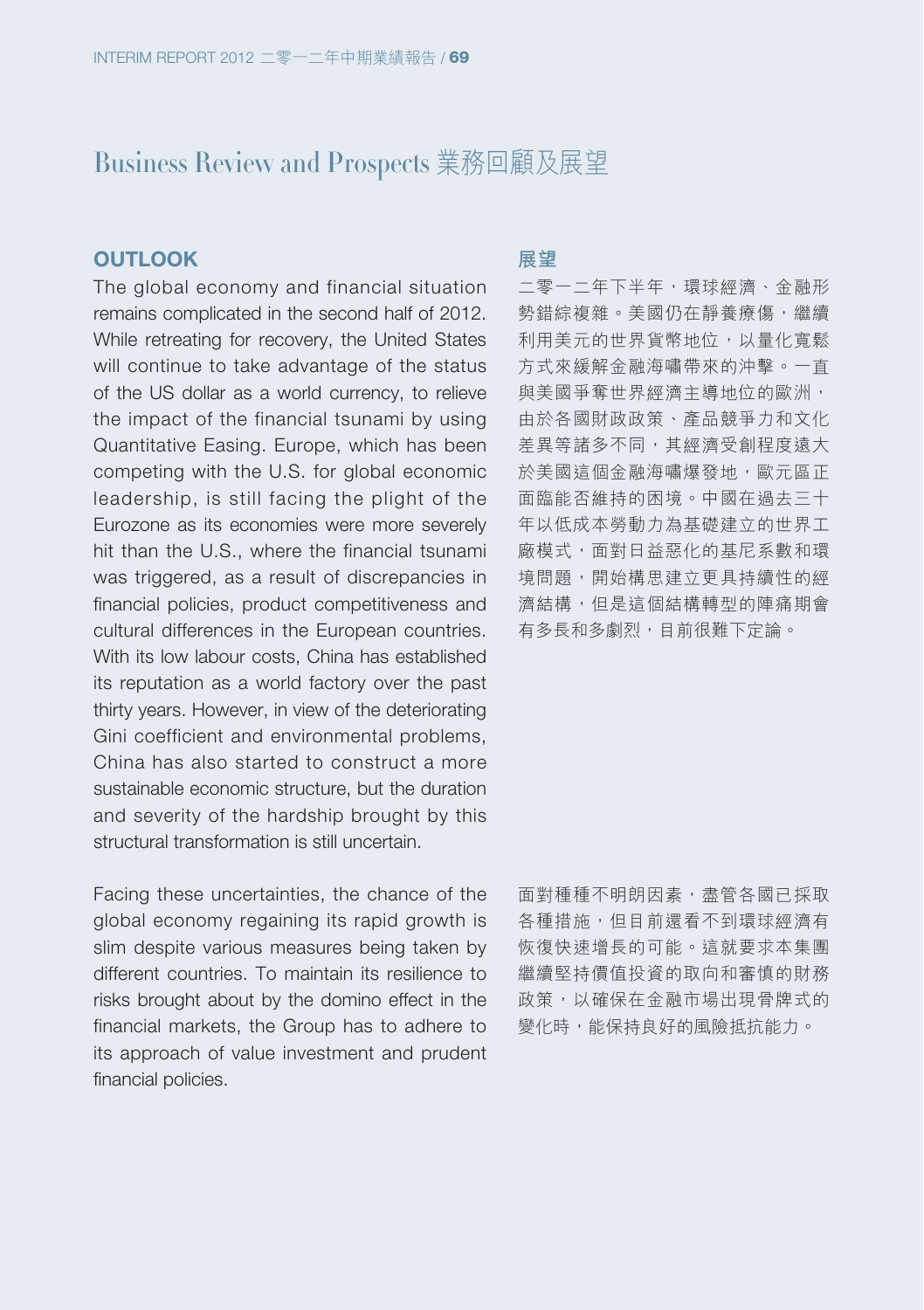#### **OUTLOOK** (continued)

It is, however, a time of opportunity for the Group. On the one hand, the Group and its funds with prudent investment approaches in recent years still hold abundant cash on hand and maintain a very low gearing ratio for such time when the global asset prices continued to fall. Such circumstances offer opportunities for us to attract talented financial professionals, expand our business with low costs and acquire projects with long-term growth potential. On the other hand, the outset of the reform of the financial system, as a key part of the current structural transformation of the Chinese economy, has also been seen. With a stable development of the offshore RMB market in Hong Kong, financial products such as RMB bonds and RQFII were launched. In addition, the establishment of pilot zones for economic reform in Wenzhou and Qianhai Special Economic Zone were approved and the Hong Kong government is in the process of establishing the Financial Services Development Council. All these developments indicate that the economic reform in China and cross-border financial integration of the mainland and Hong Kong are both gradually accelerating and will bring opportunities for the mid- to longterm growth of Everbright, which is currently undergoing business transformation for the construction of a larger and more diversified asset management portfolio.

#### **展望**(續)

同時,對於本集團來說,這是機會頻現 的時期。一方面,在環球資產價格持續 下跌時,本集團總部及近年一直保持審 慎投資態度的旗下基金,仍持有大量的 資金,並保持極低的負債比例,當前環 境為我們引入高端金融人材,以低成本 進行業務擴張,及收購具長期增長潛力 的項目提供了很好的機會。另一方面, 作為當前中國經濟結構轉型中很重要一 環的金融體制改革已初顯倪端。香港人 民幣離岸市場正穩步發展,人民幣債 券、RQFII等金融產品不斷推出,近期溫 州金融改革試驗區和前海經濟特區得到 批准設立,香港政府也正在構建香港金 融發展局,這一切均預示著中國金融改 革的步伐和中港兩地的跨境金融融合, 正在逐步加快。這都為正在進行業務轉 型,以期建立更大規模和多元化資產管 理產品組合的光大控股,帶來了中長期 的發展機會。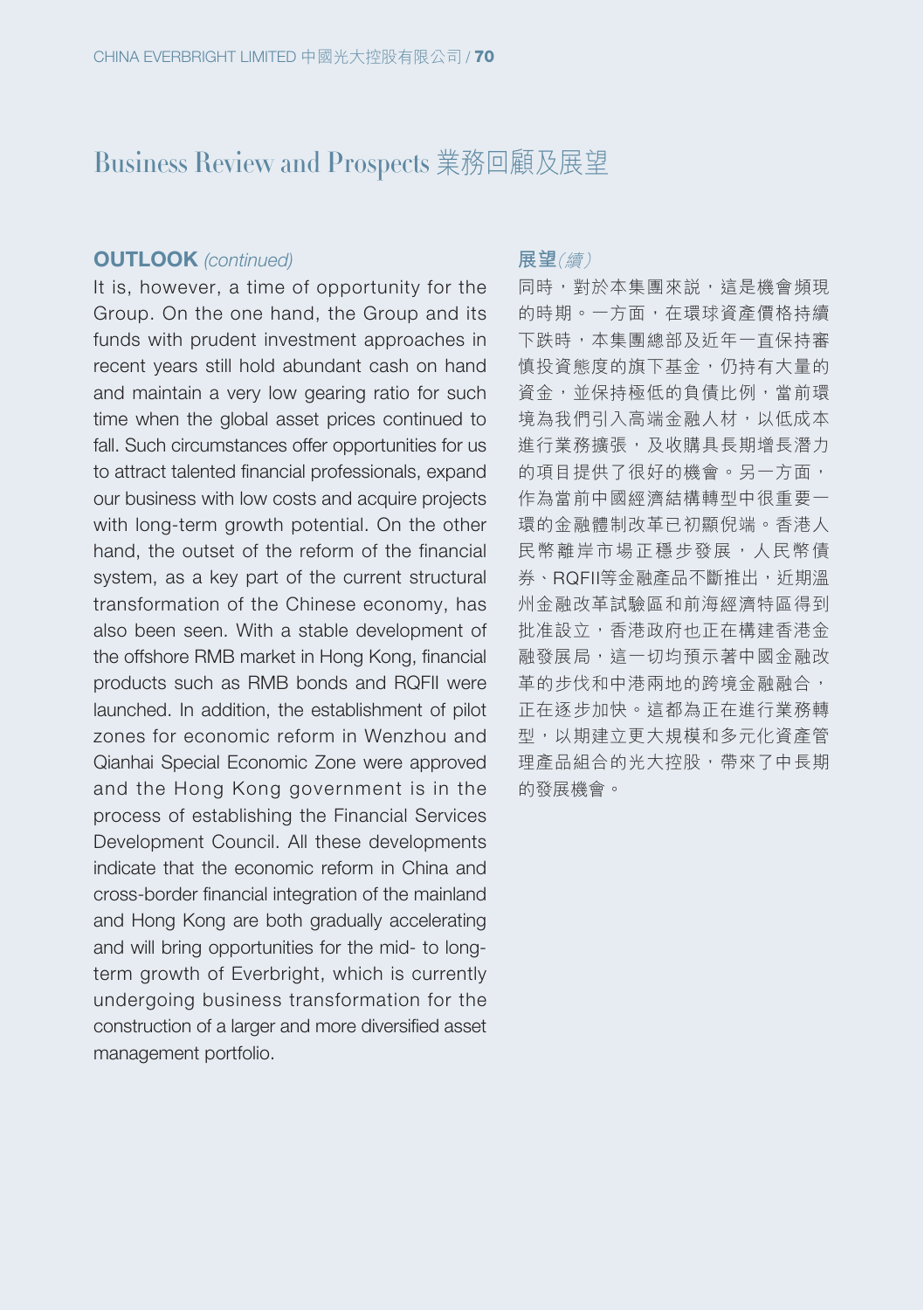# Business Review and Prospects 業務回顧及展望

#### **OUTLOOK** (continued)

In the second half of 2012 and in line with the development trends, the Group will continue to expand the size of its assets under management, divest some of its mature projects when opportunities arise, make appropriate project investments in a prudent manner, maintain stable growth of the structured investment and financing business, and strive to achieve breakthroughs in the expansion of various business platforms, so as to deliver continuous and stable returns from investments to our shareholders.

#### **FINANCIAL POSITIONS**

As at 30 June 2012, the Group's total assets amounted to approximately HK\$30.3 billion, with cash on hand of approximately HK\$3.04 billion. Apart from current liabilities in the ordinary course of business and those related to derivative financial instruments, the Group's major liability is bank loans of approximately HK\$0.7 billion. Bank loans are obtained to finance the Group's working capital investment projects in mainland China. The actual borrowing depends on the Group's business and investment needs. As at 30 June 2012, the Group's borrowing facilities amounted to approximately HK\$1.48 billion. The Group's gearing ratio, calculated as interest bearing liabilities divided by shareholders' equity, was 2.6% as at 30 June 2012 (31 December 2011: 5.8%). The Group had no material exposure to foreign exchange fluctuations other than assets and bank loans denominated in Renminbi and US dollars.

By order of the Board **China Everbright Limited Chen Shuang** Chief Executive Officer

Hong Kong, 21 August 2012

#### **展望**(續)

配合上述發展趨勢,二零一二年下半 年,本集團將繼續擴大資產管理規模, 視時機退出部份成熟項目,以審慎態度 適量進行項目投資,並保持結構性投融 資業務平穩發展,爭取在平台拓展方面 有所突破,為股東帶來持續而穩定的投 資回報。

#### **財務狀況**

於二零一二年六月三十日,本集團的總 資產值約港幣303億元,持有現金總額 約港幣30.4億元。除日常業務營運及股 票與金融工具衍生產品投資有關的流動 負債外,本集團的主要債務為銀行貸款 約港幣7億元;此等銀行貸款主要源於本 集團在中國投資項目的有期借貸。本集 團主要以業務及投資需要去釐定借貸水 準,於二零一二年六月三十日,本集團 的借貸額度為港幣14.8億元。以附帶利 息之負債與股東權益總額為計算基準, 本集團於二零一二年六月三十日之負債 比率為2.6%(二零一一年十二月三十一 日:5.8%)。除以人民幣及美元為基礎 的資產及銀行貸款外,本集團無重大之 匯率風險。

承董事會命 **中國光大控股有限公司 陳爽** 首席執行官

香港,二零一二年八月二十一日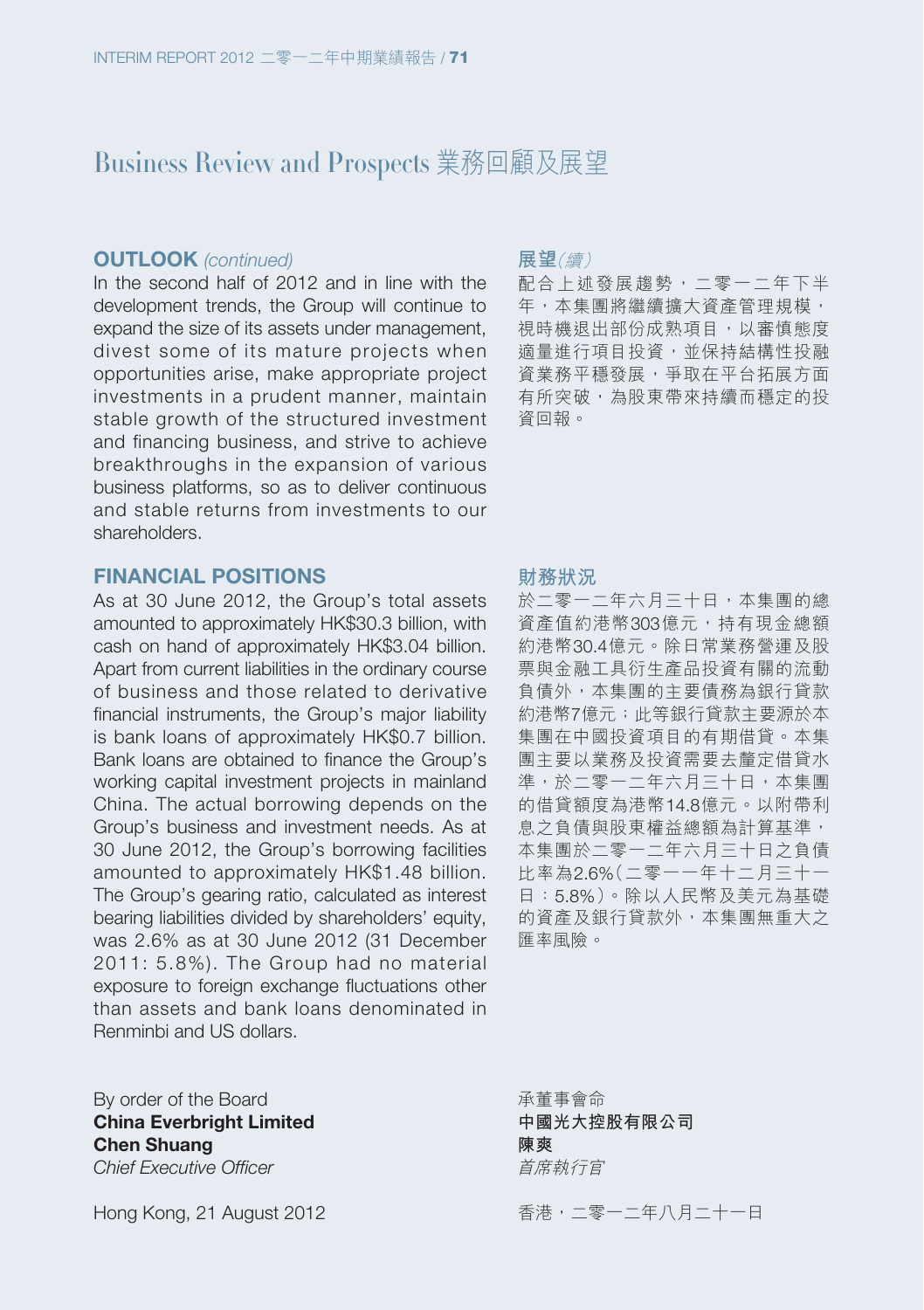# **DIRECTORS' AND CHIEF EXECUTIVES' INTERESTS AND SHORT POSITIONS IN SHARES, UNDERLYING SHARES AND DEBENTURES**

As at 30 June 2012, the interests and short positions of the directors and chief executives of the Company in the shares, underlying shares of equity derivatives and debentures of the Company or its associated corporations (as defined by Part XV of the Securities and Futures Ordinance (the "SFO")) as recorded in the register of directors' and chief executives' interests and short positions required to be maintained under section 352 of the SFO are as follows:

# **董事及主要行政人員持有之股份、 相關股份、債券的權益及淡倉**

於二零一二年六月三十日,本公司根據 證券及期貨條例第352條規定須設置之董 事及主要行政人員權益及淡倉登記冊所 載記錄顯示,各董事及主要行政人員在 本公司及其聯營公司(定義見證券及期貨 條例第XV部)之股份、相關股份股本衍生 工具及債券之權益如下:

**1. Long position in shares of the 1. 於本公司股份之長倉: Company:**

| Name of director<br>董事姓名      | Total<br>總數 | <b>Personal</b><br>interest<br>個人權益 | interest<br>家族權益 | <b>Family Corporate</b><br>interest<br>公司權益 | % of total<br>issued<br>capital<br>佔已發行<br>股份總數 |
|-------------------------------|-------------|-------------------------------------|------------------|---------------------------------------------|-------------------------------------------------|
| Tang Chi Chun, Richard<br>鄧子俊 | 719,000     | 719,000                             |                  |                                             | $0.04\%$                                        |

- 2. Long position in shares of **a s s o c i a t e d c o r p o r a t i o n s o f the Company, including China Everbright International Limited ("CEIL"): Nil**
- 3. Long position in underlying **shares of equity derivatives of the Company: Nil**
- **2. 於本公司之聯繫公司(包括中 國光大國際有限公司(「光大國 際」))股份之長倉:無**
- **3. 於本公司相關股份、股本衍生 工具之長倉:無**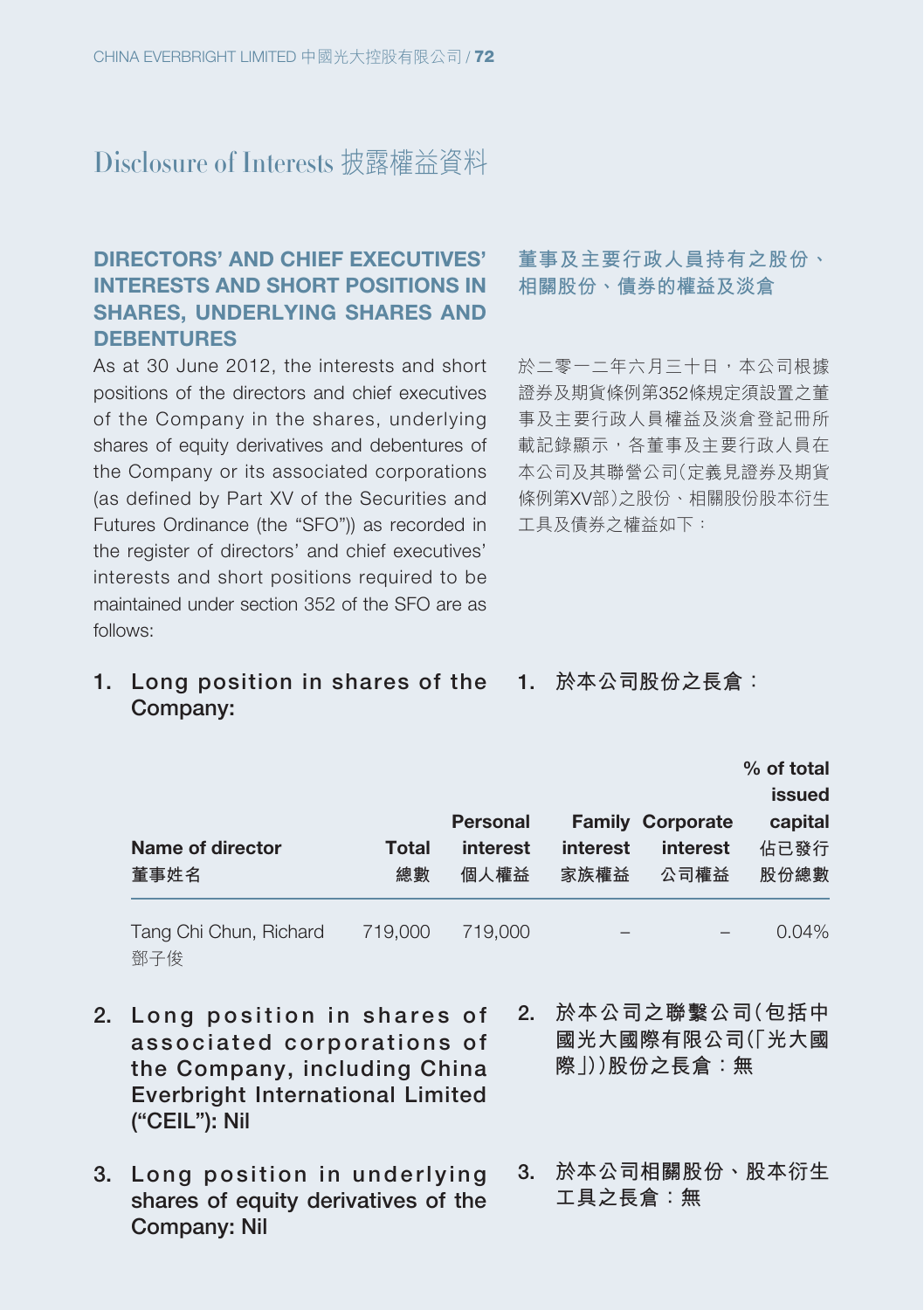## **DIRECTORS' AND CHIEF EXECUTIVES' INTERESTS AND SHORT POSITIONS IN SHARES, UNDERLYING SHARES AND DEBENTURES** (continued)

**4. Long position in underlying shares of equity derivatives of associated corporations of the Company**

As at 30 June 2012, the following director had personal interests in options to subscribe for shares in CEIL, an associated corporation of the Company, whose shares are listed on The Stock Exchange of Hong Kong Limited (the "Stock Exchange").

# **董事及主要行政人員持有之股份、 相關股份、債券的權益及淡倉**(續)

## **4. 於聯繫公司相關股份、股本衍 生工具之長倉**

於二零一二年六月三十日,以下董 事個人擁有可認購本公司聯繫公司 光大國際之認股權,光大國際之股 份於香港聯合交易所有限公司(「聯 交所」)上市。

| Name of<br>director<br>董事姓名 | Nature of<br><i>interest</i><br>權益性質 | <b>Exercise</b><br>price<br>(HK\$)<br>行使價<br>(港元) | Date of<br>grant<br>授出日期 | <b>Exercise period</b><br>行使期 | Number of<br>underlying<br>shares of<br><b>CEIL</b><br>(ordinary<br>shares)<br>光大國際之<br>相關股份數目 | <b>Total</b><br>percentage<br>總百分比 |
|-----------------------------|--------------------------------------|---------------------------------------------------|--------------------------|-------------------------------|------------------------------------------------------------------------------------------------|------------------------------------|
| Zang Qiutao<br>臧秋濤          | Personal<br>個人                       | 0.85                                              | 03.08.06                 | 03.08.08-25.05.13             | 2,000,000                                                                                      | 0.054%                             |

All the above shares and underlying shares of equity derivatives were beneficially owned by the directors concerned. The percentage shown was calculated based on the number of issued shares of these companies as at 30 June 2012.

Save as disclosed herein, as at 30 June 2012, none of the directors and chief executives of the Company had interests or short positions in the shares, underlying shares of equity derivatives or debentures of the Company or any associated corporation defined under the SFO as recorded in the register of directors' and chief executives' interests and short positions.

上述股份及相關股份股本衍生工具 均由有關董事實益持有。上列所顯 示之百分比以該等公司於二零一二 年六月三十日已發行股份數目計算。

除此披露者外,於二零一二年六月 三十日本公司根據證券及期貨條例 而設置之董事及主要行政人員權益 及淡倉登記冊內,本公司董事及主 要行政人員概無擁有本公司或任何 聯營公司之股份、相關股份股本衍 生工具或債券之淡倉權益。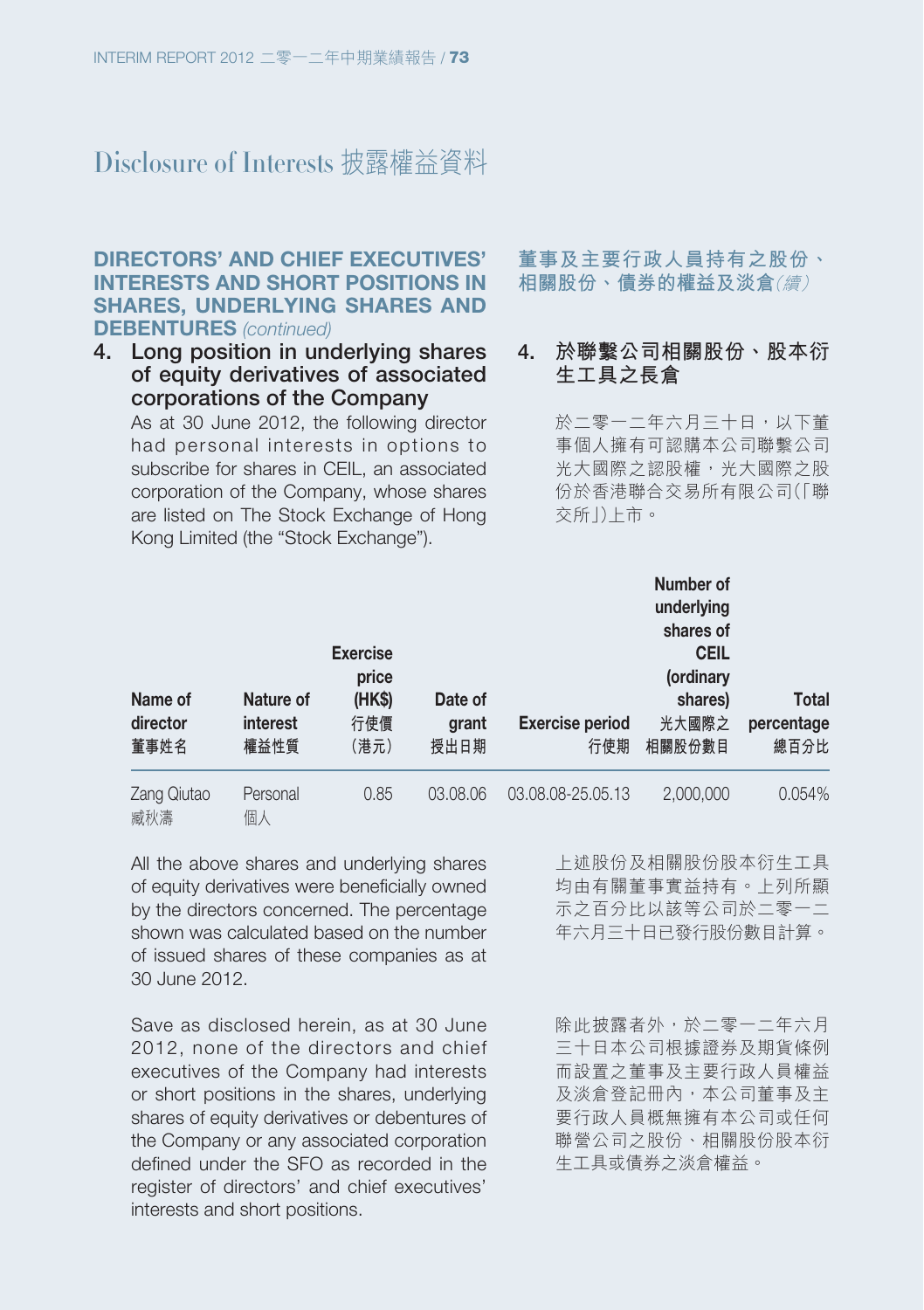#### **INFORMATION ON SHARE OPTIONS**

At the extraordinary general meeting of the Company held on 24 May 2002, an ordinary resolution was passed to adopt a share option scheme (the "Share Option Scheme") of the Company and the Share Option Scheme expired on 24 May 2012.

Information in relation to share options of the Company disclosed in accordance with the Rules Governing the Listing of Securities (the "Listing Rules") on the Stock Exchange was as follows:

- 1. There were no share options outstanding as at 1 January 2012 and 30 June 2012.
- 2. No share options were granted during the six-month period ended 30 June 2012.
- 3. No share options were exercised during the six-month period ended 30 June 2012.
- 4. No share options were cancelled during the six-month period ended 30 June 2012.
- 5. No share options lapsed during the sixmonth period ended 30 June 2012.

Save as disclosed herein, as at 30 June 2012, none of the directors, the chief executives or their respective associates had any interest in the securities of the Company or any of its associated corporations or in any arrangements to which the Company is a party to purchase shares of the Company or any other corporate body.

#### **認股權資料**

本公司於二零零二年五月二十四日舉 行之股東特別大會上通過普通決議 案以採納一認股權計劃(「認股權計 劃」),認股權計劃於二零一二年五月 二十四日終止。

根據聯交所證券上市規則(「上市規 則」)所披露有關認股權的資料如下:

- 1. 截至二零一二年一月一日及二零 一二年六月三十日並無尚未行使 的認股權。
- 2. 截至二零一二年六月三十日止六 個月內並無授出認股權。
- 3. 截至二零一二年六月三十日止六 個月內並無行使認股權。
- 4. 截至二零一二年六月三十日止六 個月內並無註銷認股權。
- 5. 截至二零一二年六月三十日止六 個月內並無失效的認股權。

除上述所披露外,於二零一二年六月 三十日,無任何董事、主要行政人員 或彼等各自之聯繫人持有本公司或任 何聯營公司之證券權益,或任何購買 本公司或任何其他法人團體股份之安 排。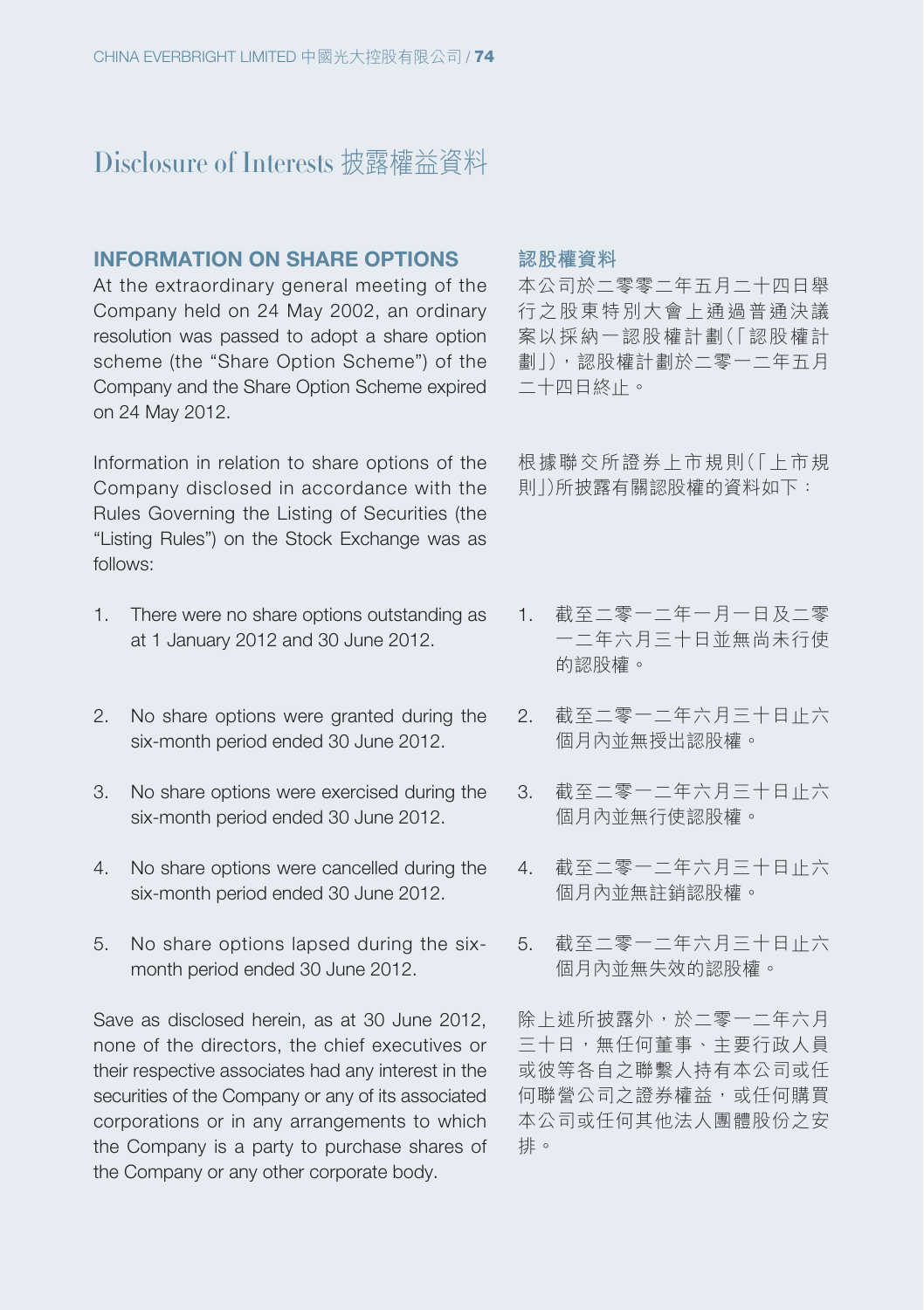#### **SUBSTANTIAL SHAREHOLDERS**

As at 30 June 2012, the following persons had an interest or short position in the shares and underlying shares of the Company which must be disclosed to the Company under the provisions of Divisions 2 and 3 of Part XV of the SFO, or who directly or indirectly, had a 5% or greater interest in the nominal value of any class of share capital carrying rights to vote in all circumstances at general meetings of the Company:

#### **主要股東**

於二零一二年六月三十日,下列人士在 本公司股份及相關股份中擁有須根據證 券及期貨條例第XV部第2及第3分部知會 本公司之權益及淡倉,或直接或間接擁 有附帶權利在任何情況下在本公司之股 東大會上投票之任何類別股本面值5%或 以上權益:

#### **Long Position**

# **股份之長倉**

| Name of shareholder                                                | No. of shares<br>beneficially held<br>實益持有 | % of total<br>issued shares<br>佔已發行 |
|--------------------------------------------------------------------|--------------------------------------------|-------------------------------------|
| 股東名稱                                                               | 股份數目                                       | 股本百分比                               |
| China Everbright Holdings Company Limited (Note)<br>中國光大集團有限公司(附註) | 870,873,207                                | 50.62%                              |
| Datten Investments Limited (Note)(附註)                              | 867,119,207                                | 50.40%                              |
| <b>Honorich Holdings Limited</b>                                   | 867.119.207                                | 50.40%                              |

Note: 867,119,207 shares are held by Honorich Holdings Limited ("Honorich"). Honorich is wholly-owned by Datten Investments Limited ("Datten") which in turn is a wholly-owned subsidiary of China Everbright Holdings Company Limited ("Holdings"). Accordingly, Datten and Holdings are deemed to have the same interests in the shares of the Company as Honorich. 3,754,000 shares are held by Everbright Investment & Management Limited ("EIM"), a wholly owned subsidiary of Holdings.

> As confirmed by Holdings, Holdings was interested in a total of 873,152,207 shares (representing 50.75% of the issued shares of the Company) as at 30 June 2012 because of the additional acquisition of 2,279,000 shares by EIM.

附註: 867,119,207 股 股 份 由 Honorich Holdings Limited([Honorich])持有, Honorich 乃 由 Datten Investments Limited (「Datten」)全資擁有,而 Datten乃中國光大集團有限公司(「光大 集團」)之全資附屬公司,因此Datten及 光大集團於本公司股本中被視為擁有與 Honorich相同之權益;而3,754,000 股 股份則由光大集團全資附屬公司光大投 資管理有限公司(「光大投資管理」)持 有。

> 光大集團確認,於二零一二年六月三十 日,光大集團擁有共873,152,207股 (佔本公司已發行股份50.75%),原因 為光大投資管理再增購了2,279,000股。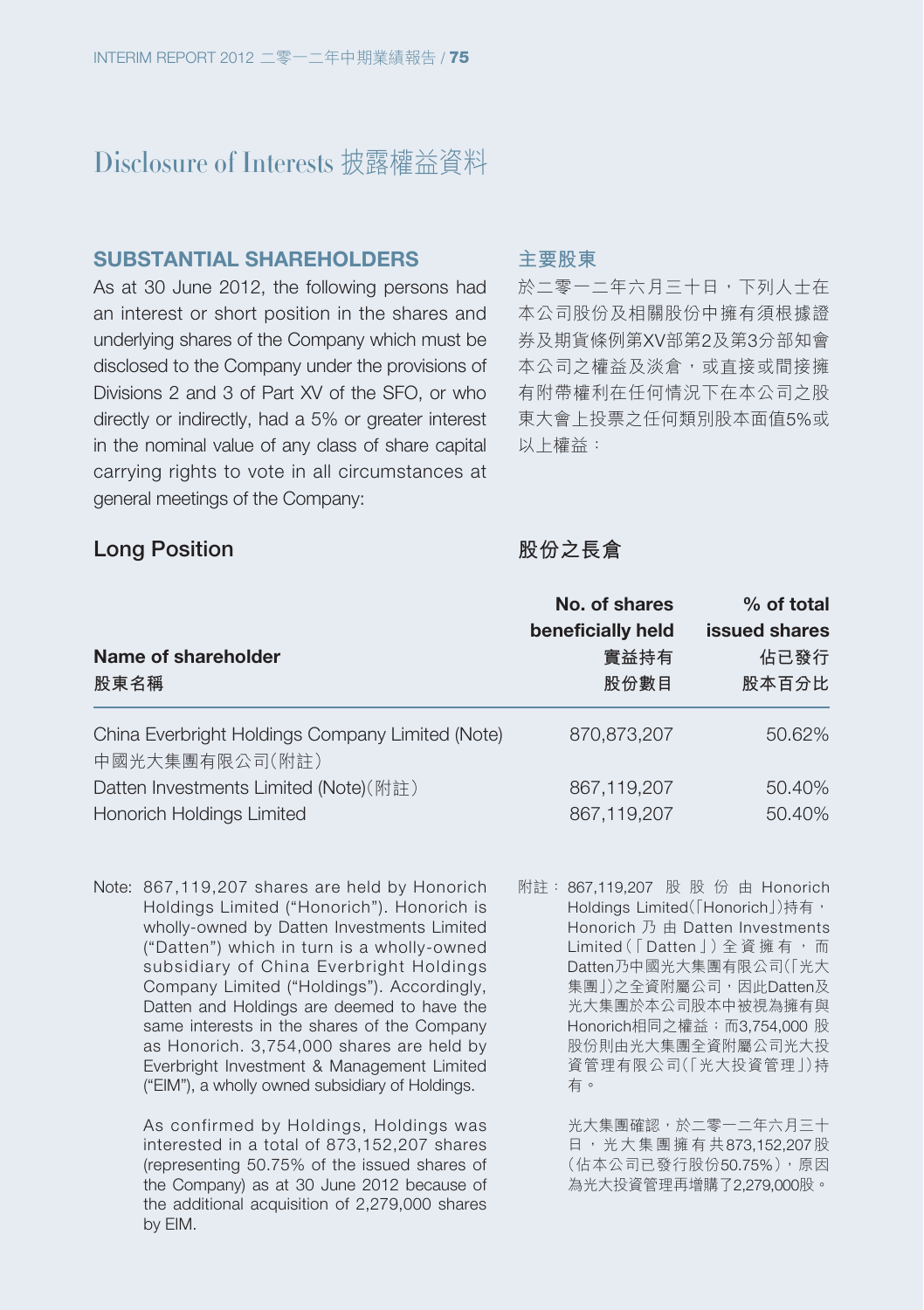# SUBSTANTIAL SHAREHOLDERS

(continued)

Save as disclosed above, as at 30 June 2012, the directors were not aware of any other persons who had an interest or short position in the shares or underlying shares of the Company which would fall to be disclosed to the Company under the provisions of Divisions 2 and 3 of Part XV of the SFO, or who directly or indirectly, had a 5% or greater interest in the nominal value of any class of share capital carrying rights to vote in all circumstances at general meetings of the Company.

# **EMPLOYEES**

# As at 30 June 2012, the Group had 198 employees. Total staff costs for the period under review amounted to approximately HK\$131 million as noted in the consolidated income statement. The Group ensures that the remuneration packages for employees are fair and competitive and employees are rewarded on a performance-related basis within the general framework of the Group's salary and bonus scale. Discretionary year end bonus may also be paid to employees based on individual performance. Other benefits to employees include medical insurance, retirement scheme and training programmes. Directors of the Company and full time employees of the Group may be granted share options to subscribe for shares in the Company in accordance with the terms and conditions of the Share Option Scheme and the Share Option Scheme expired on 24 May 2012. Information in relation to share options of the Company are set out in the section above under the heading "Information on Share Options".

#### **主要股東**(續)

除上文所披露者外,於二零一二年六月 三十日,董事們並不知悉有任何其他人 士於本公司股份及相關股份中擁有須根 據證券及期貨條例第XV部第2及第3分部 知會本公司之權益及淡倉,或直接或間 接擁有附帶權利,可在任何情況下在本 公司之股東大會上投票之任何類別股本 面值5%或以上權益。

#### **僱員**

本集團於二零一二年六月三十日擁有198 名僱員。於回顧期內之總員工成本約 為港幣1.31億元並已列載於綜合損益表 內。本集團之薪酬制度公平及與市場相 若,員工薪酬(包括薪金及花紅)按表現 釐定。本集團亦會按僱員之個別表現, 酌情向僱員發放花紅。員工福利亦包括 醫療保險、退休計劃及培訓計劃。本公 司董事及全職僱員可能獲授根據認股權 計劃之條款及條件所發出之認股權以認 購本公司之股份,認股權計劃於二零 一二年五月二十四日終止。有關本公司 認股權的資料見於上述「認股權資料」項 下。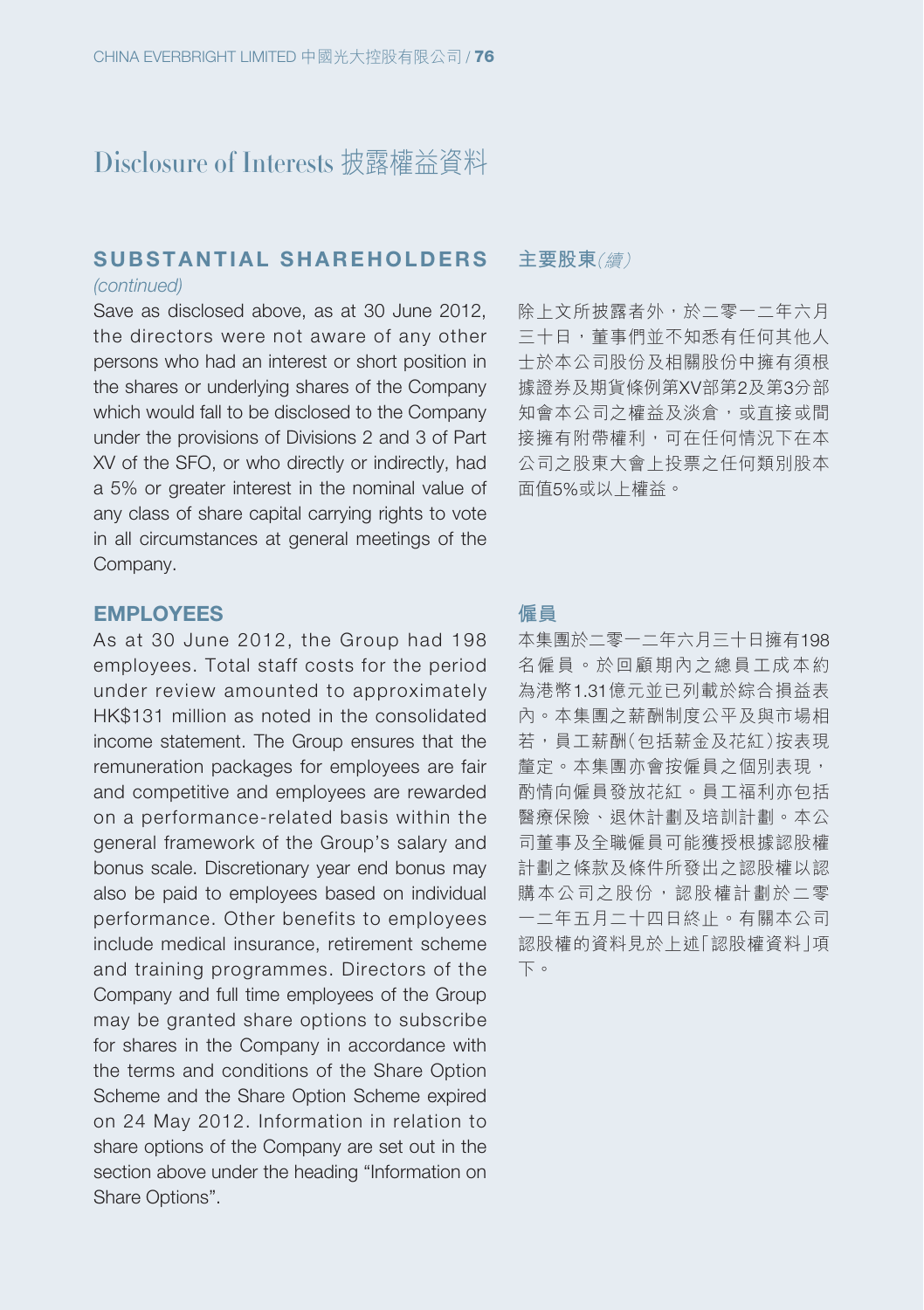# Corporate Governance 企業管治

#### **CORPORATE GOVERNANCE**

The Company has complied with the Code on Corporate Governance Practices (effective until 31 March 2012) and the Corporate Governance Code (effective from 1 April 2012) (the "CG Code") as set out in Appendix 14 to the Listing Rules for the six months ended 30 June 2012 except the following deviation:

Mr. Wang Weimin, a non-executive director, did not attend the annual general meeting of the Company held on 11 May 2012 due to his other commitment. This constitutes a deviation from the code provision of A.6.7 of the CG Code which requires, inter alia, independent non-executive directors and other non-executive directors to attend general meetings.

## **MODEL CODE FOR SECURITIES TRANSACTION BY DIRECTORS**

The Company has adopted a "Code for Securities Transactions by Directors & Relevant Employees" which is no less exacting than the required standard set out in the "Model Code for Securities Transactions by Directors of Listed Companies" contained in the Listing Rules. Having made specific enquiry of all directors, the directors confirmed that they have complied with the required standard set out in both the said Code and the Model Code for the six months ended 30 June 2012.

## **AUDIT AND RISK MANAGEMENT COMMITTEE**

During the period, the Audit and Risk Management Committee comprised Mr. Ng Ming Wah, Charles, Mr. Seto Gin Chung, John and Dr. Lin Zhijun and the Committee was chaired by Mr. Ng Ming Wah, Charles. All members of the Committee are independent non-executive directors.

## **公司管治**

於截至二零一二年六月三十日止六個月 期間本公司一直遵守上市規則附錄十四 之企業管治常規守則(有效期至二零一二 年三月三十一日)及企業管治守則(於二 零一二年四月一日起生效)(「企業管治守 則」),惟下列偏離除外:

• 非執行董事王衛民先生因其他事務 未能出席本公司於二零一二年五月 十一日舉行之股東週年大會。因此 構成偏離守則條文第A.6.7條的規 定,獨立非執行董事及非執行董事 應出席股東大會之條文要求。

#### **董事進行證券交易的標準守則**

本公司已採納實施了一套《董事及相關僱 員進行證券交易守則》,該守則的條款比 上市規則內《上市公司董事進行證券交易 的標準守則》中強制性標準更為嚴格。經 就此事專門徵詢所有董事,所有董事均 已確認其於截至二零一二年六月三十日 止六個月內嚴格遵守了該守則及標準守 則有關條款的規定。

#### **審核及風險管理委員會**

於本期內審核及風險管理委員會成員包 括吳明華先生、司徒振中先生及林志軍 博士,主席由吳明華先生擔任。委員會 所有成員均為獨立非執行董事。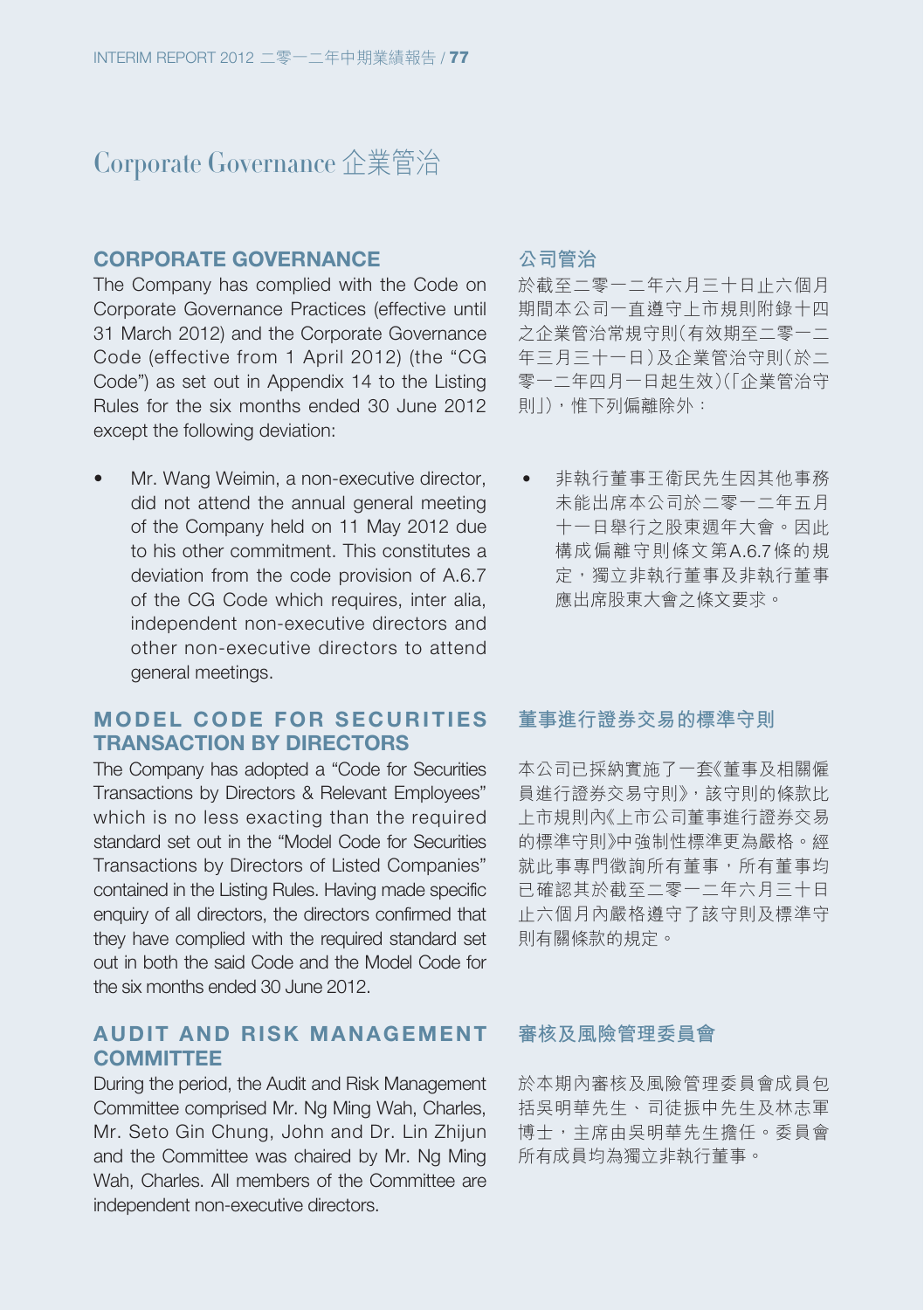# Corporate Governance 企業管治

The Audit and Risk Management Committee and the management have reviewed the accounting principles and practices adopted by the Group and discussed auditing, internal control and financial reporting matters, including the review of the unaudited interim financial report of the Group for the six months ended 30 June 2012.

## **REMUNERATION COMMITTEE**

During the period, the Remuneration Committee had four members comprising Mr. Zang Qiutao, Deputy Chairman of the Board, and three independent non-executive directors, namely, Mr. Ng Ming Wah, Charles, Mr. Seto Gin Chung, John and Dr. Lin Zhijun, and to comply with the new requirement of the Listing Rules, the Committee was chaired by Mr. Seto Gin Chung, John, an independent non-executive director, from 1 April 2012.

#### **NOMINATION COMMITTEE**

During the period, the Nomination Committee had three members comprising Mr. Zang Qiutao, Deputy Chairman of the Board, and two independent non-executive directors, namely, Dr. Lin Zhijun and Mr. Seto Gin Chung, John, and to comply with the new requirement of the Listing Rules, the Committee was chaired by Dr. Lin Zhijun, an independent non-executive director, from 1 April 2012.

## **NEWLY APPOINTED INDEPENDENT NON-EXECUTIVE DIRECTOR**

Dr. Chung Shui Ming, Timpson was newly appointed as an independent non-executive director of the Company, and became a member of each of the Audit and Risk Management Committee, Nomination Committee and Remuneration Committee with effect from 21 August 2012.

審核及風險管理委員會已與管理層一同 回顧本集團所採用之會計政策及慣例, 並討論審計內部監控及財務申報事宜, 包括審閱本集團現公佈之截至二零一二 年六月三十日止六個月之未經審核中期 財務報告書。

#### **薪酬委員會**

期內,薪酬委員會由四名成員組成,句 括董事會副主席臧秋濤先生及三名獨立 非執行董事吳明華先生、司徒振中先生 及林志軍博士,由二零一二年四月一日 起,按新的上市規則要求,主席由獨立 非執行董事司徒振中先生擔任。

## **提名委員會**

期內,提名委員會由三名成員組成,包 括董事會副主席臧秋濤先生及二名獨立 非執行董事林志軍博士及司徒振中先 生,由二零一二年四月一日起,按新的 上市規則要求,主席由獨立非執行董事 林志軍博士擔任。

#### **新委任獨立非執行董事**

鍾瑞明博士於二零一二年八月二十一日 獲委任為本公司獨立非執行董事、審核 及風險管理委員會、提名委員會及薪酬 委員會成員。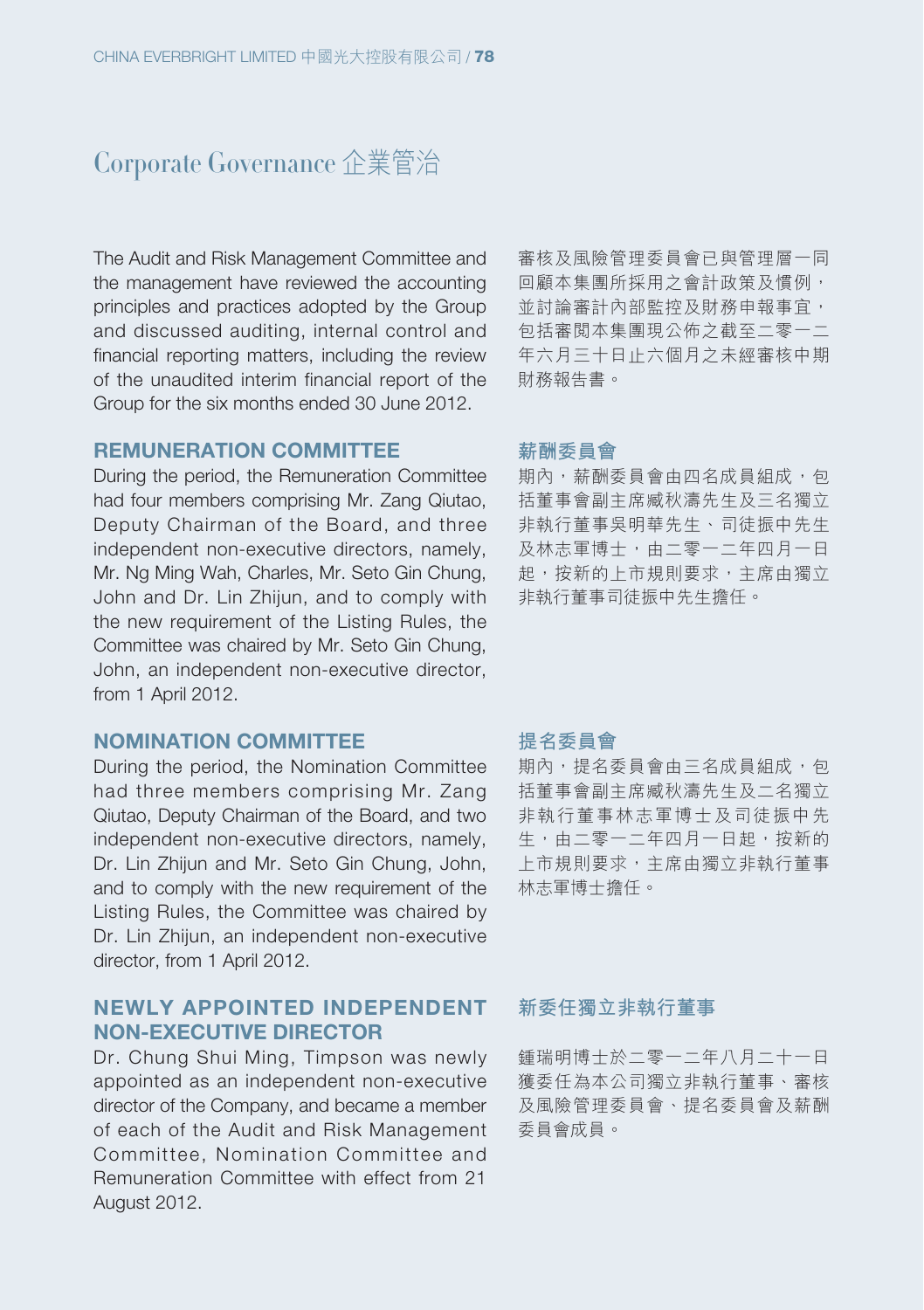# Other Information 其他資料

# **C H A N G E S O F D I R E C T O R S ' INFORMATION UNDER RULE 13.51B(1) OF THE LISTING RULES**

Pursuant to Rule 13.51B(1) of the Listing Rules, the change of directors' information of the Company in 2012 is as follows:

Mr. Chen Shuang, the executive director and chief executive officer of the Company, was appointed with effect from 29 June 2012 as the independent non-executive director of China Nonferrous Mining Corporation Limited, a company listed on the Stock Exchange (stock code: HK1258).

Dr. Lin Zhijun, the independent non-executive director of the Company, was appointed with effect from 28 February 2012 as the independent director of Zhengzhou Coal Mining Machinery Group Company Limited, a company listed on the Shanghai Stock Exchange (stock code: SH601717).

Mr. Seto Gin Chung, John was appointed as the Chairman of the Remuneration Committee of the Company to replace Mr. Zang Qiutao with effect from 1 April 2012. Mr. Zang Qiutao remains as a member of the Remuneration Committee.

Dr. Lin Zhijun was appointed as the Chairman of the Nomination Committee of the Company to replace Mr. Zang Qiutao with effect from 1 April 2012. Mr. Zang Qiutao remains as a member of the Nomination Committee.

Save as disclosed above, the Company is not aware of other information which is required to be disclosed pursuant to Rule 13.51B(1) of the Listing Rules.

### **根據上市規則第13.51B(1)條之董事 資料變動**

根據上市規則第13.51B(1)條,二零一二 年之本公司董事資料變化如下﹕

本公司執行董事兼首席執行官陳爽先生 於二零一二年六月二十九日起擔任中國 有色礦業有限公司(一家於聯交所上市的 公司, 股份代號: HK1258)獨立非執行 董事職銜。

本公司獨立非執行董事林志軍博士於二 零一二年二月二十八日起擔任鄭州煤 礦機械集團股份有限公司(一家於上海 證券交易所上市的公司,股份代號: SH601717)獨立董事職銜。

司徒振中先生自二零一二年四月一日起 獲委任代替臧秋濤先生出任本公司薪酬 委員會主席。臧秋濤先生仍留任為薪酬 委員會成員。

林志軍博士自二零一二年四月一日起獲 委任代替臧秋濤先生出任本公司提名委 員會主席。臧秋濤先生仍留任為提名委 員會成員。

除上文所披露外,本公司並不知悉須根 據上市規則第13.51B(1)條予以披露之其 他資料。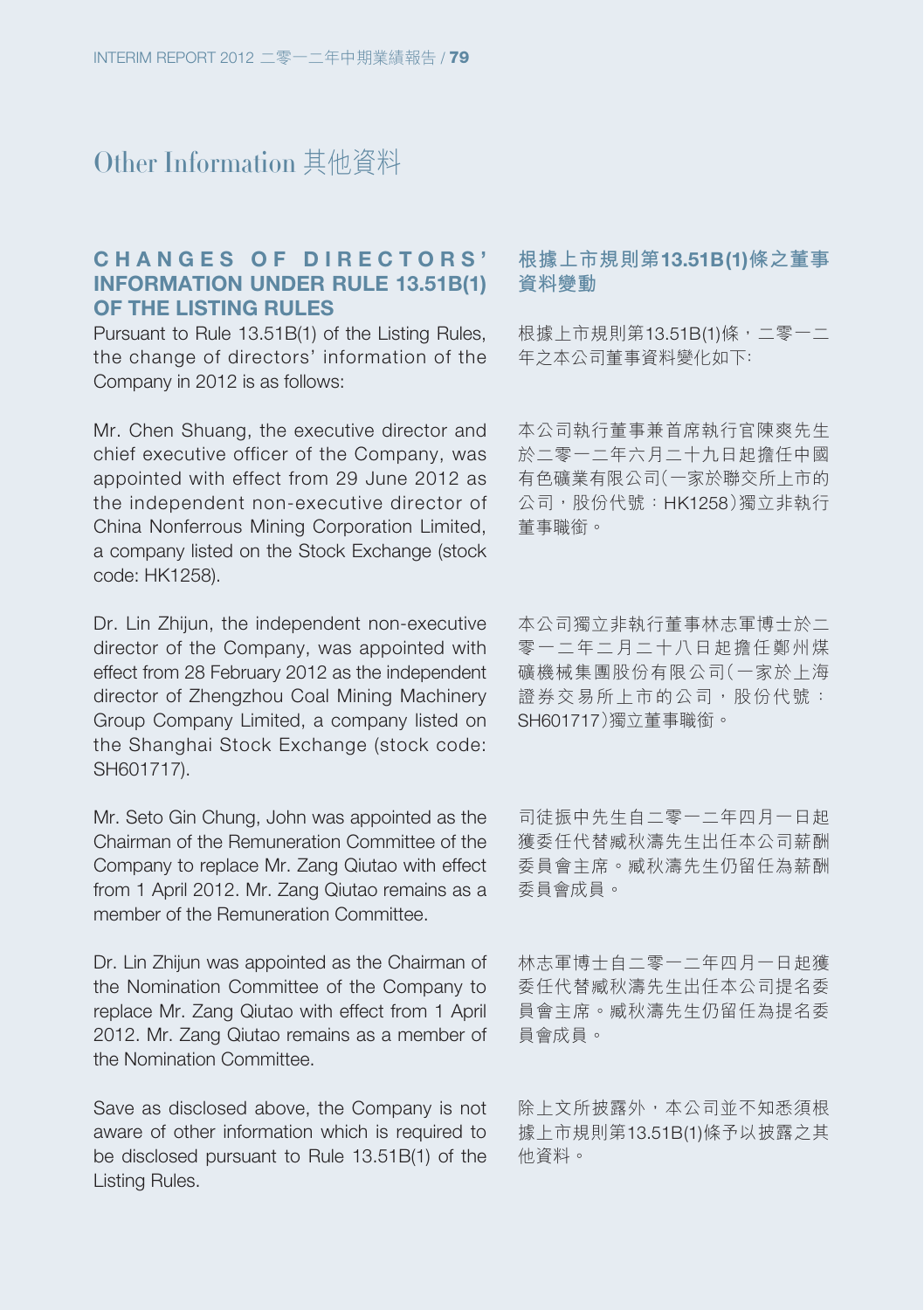# Other Information 其他資料

#### **INTERIM DIVIDEND**

The Board declared the payment of an interim dividend of HK\$0.11 per share for the six months ended 30 June 2012 (2011: HK\$0.15 per share) to those shareholders whose names appear on the register of members of the Company on Monday, 24 September 2012. Dividend cheques will be dispatched to shareholders of the Company on or about Thursday, 11 October 2012.

#### **CLOSURE OF REGISTER OF MEMBERS**

The register of members of the Company will be closed from Monday, 24 September 2012 to Thursday, 27 September 2012 (both days inclusive), during which no transfer of shares will be effected. In order to qualify for the interim dividend, all completed transfer forms accompanied with the relevant share certificates must be lodged with the Company's share registrar, Tricor Secretaries Limited, at 26/F, Tesbury Centre, 28 Queen's Road East, Wanchai, Hong Kong not later than 4:30 p.m. on Friday, 21 September 2012.

## **PURCHASE, SALE OR REDEMPTION OF THE COMPANY'S LISTED SECURITIES**

There was no purchase, sale or redemption of the listed securities of the Company by the Company or any of its subsidiaries during the period.

By order of the Board **China Everbright Limited Chen Shuang** Chief Executive Officer

Hong Kong, 21 August 2012

#### **中期股息**

董事會宣佈派發截至二零一二年六月 三十日止六個月之中期股息每股港幣 0.11 元(二零一一年:每股港幣 0.15 元),給予於二零一二年九月二十四日 (星期一)名列在本公司股東名冊之股 東。股息單將於二零一二年十月十一日 (星期四)左右寄出。

#### **截止過戶日期**

本公司將於二零一二年九月二十四日(星 期一)至二零一二年九月二十七日(星期 四)(包括首尾兩天在內),暫停辦理股份 過戶登記手續。為確保享有中期股息, 所有過戶表格連同有關股票,最遲須於 二零一二年九月二十一日(星期五)下午 四時三十分前送達本公司股份過戶處, 位於香港灣仔皇后大道東二十八號金鐘 匯中心二十六樓卓佳秘書商務有限公 司,以便辦理有關手續。

## **買賣或贖回本公司之上市證券**

期內,本公司或其任何附屬公司概無購 回、出售或贖回任何本公司之上市證券。

承董事會命 **中國光大控股有限公司 陳爽** 首席執行官

香港,二零一二年八月二十一日